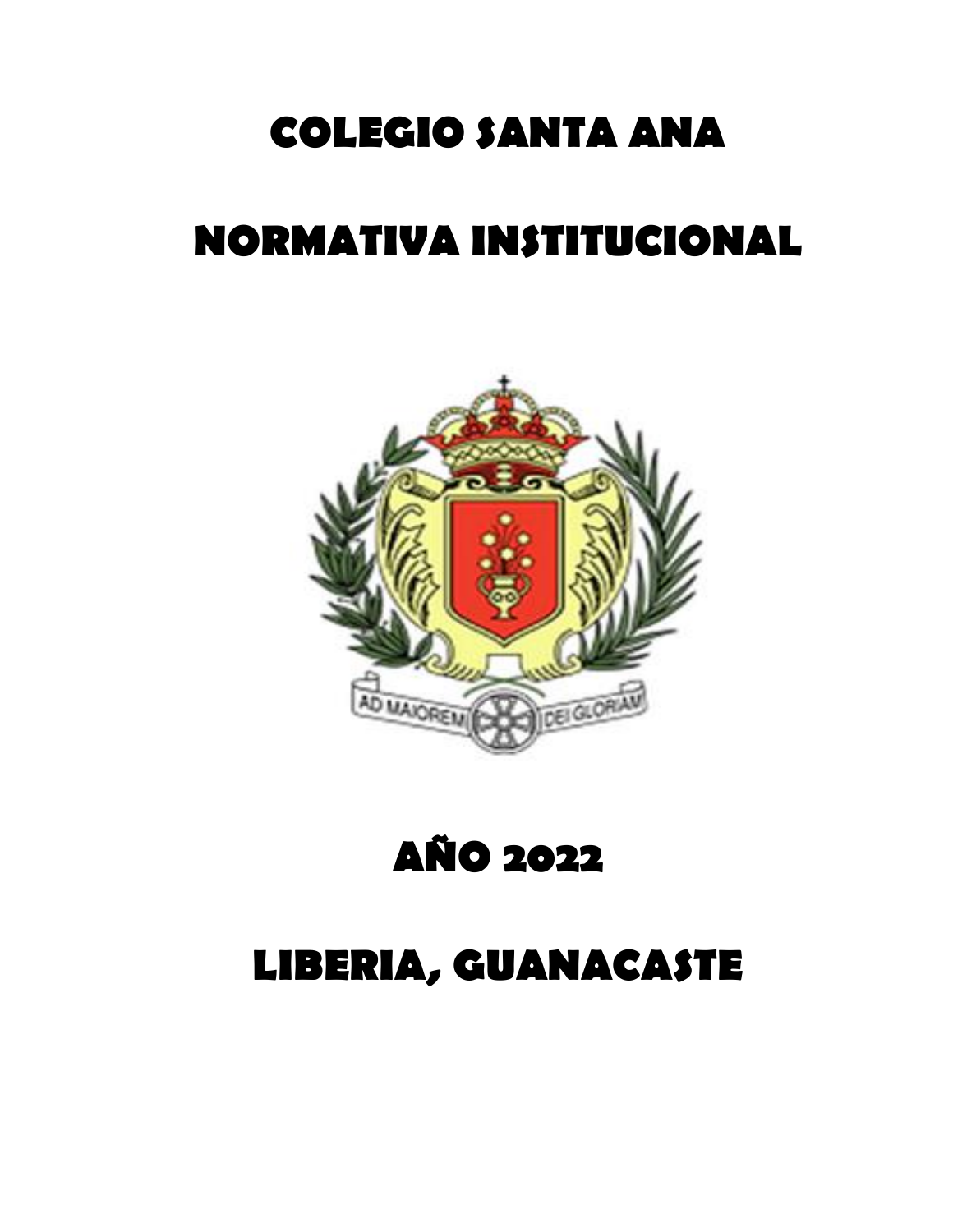# ÍNDICE

| II.4.5. EL DEPARTAMENTO DE ORIENTACIÓN Y/O EQUIPO INTERDISCIPLINARIO DEL COLEGIO SANTA ANA. 21 |  |
|------------------------------------------------------------------------------------------------|--|
|                                                                                                |  |
|                                                                                                |  |
|                                                                                                |  |
|                                                                                                |  |
|                                                                                                |  |
|                                                                                                |  |
|                                                                                                |  |
|                                                                                                |  |
|                                                                                                |  |
|                                                                                                |  |
|                                                                                                |  |
| II.4.1. EL/LA PROFESOR/A GUÍA                                                                  |  |
|                                                                                                |  |
|                                                                                                |  |
|                                                                                                |  |
|                                                                                                |  |
|                                                                                                |  |
| III.6.3                                                                                        |  |
|                                                                                                |  |
|                                                                                                |  |
|                                                                                                |  |
|                                                                                                |  |
|                                                                                                |  |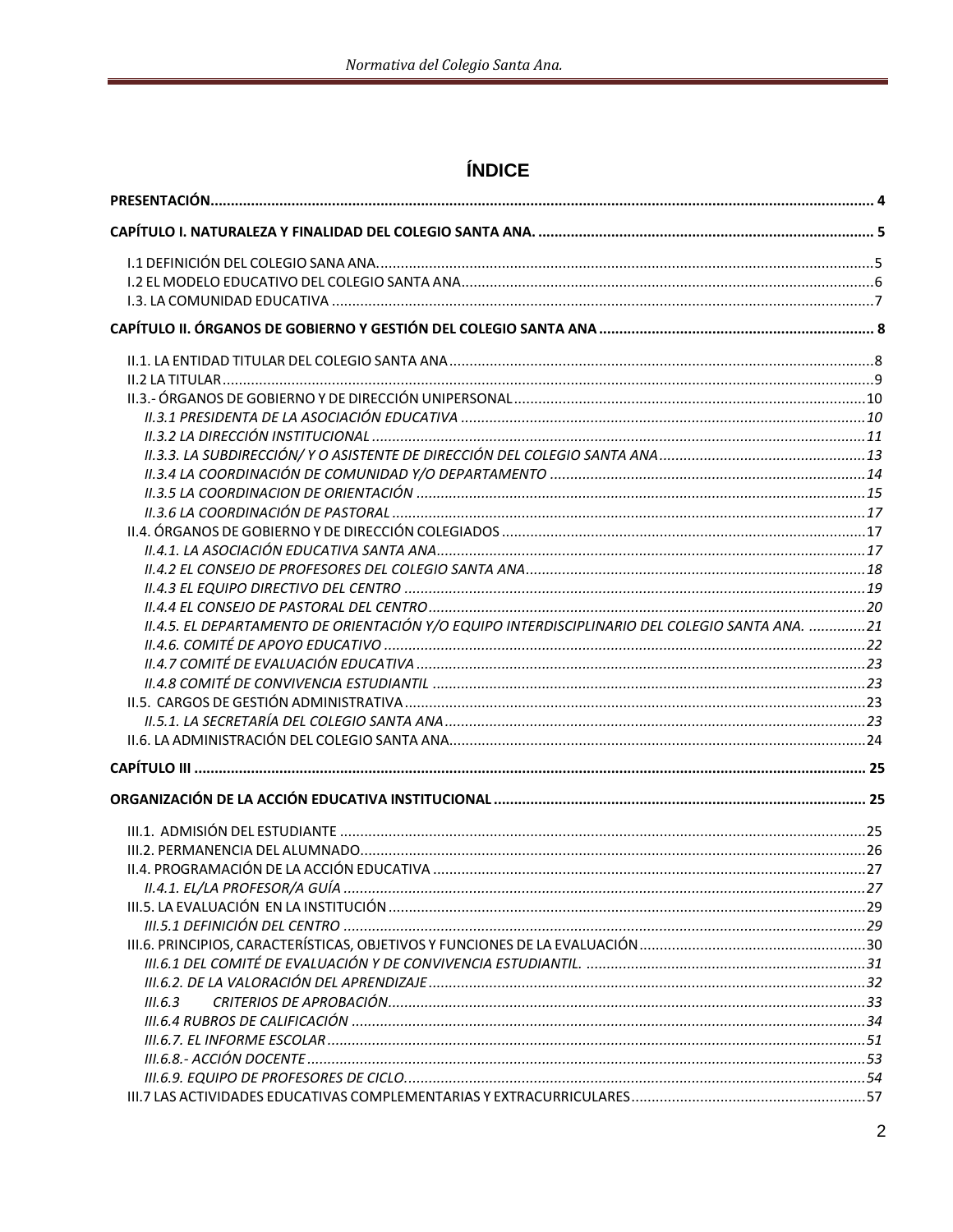| IV.1.6. ACCIONES PEDAGOGICAS FORMATIVAS, LAS CUALES TENDRÁN LAS MISMA VALIDEZ PARA LA MODALIDAD   |  |
|---------------------------------------------------------------------------------------------------|--|
|                                                                                                   |  |
|                                                                                                   |  |
|                                                                                                   |  |
|                                                                                                   |  |
|                                                                                                   |  |
|                                                                                                   |  |
| ARTÍCULO 218- EJECUCIÓN DE LOS PROTOCOLOS DE ACTUACIÓN ESTIPULADOS POR EL MINISTERIO DE EDUCACIÓN |  |
|                                                                                                   |  |
|                                                                                                   |  |
|                                                                                                   |  |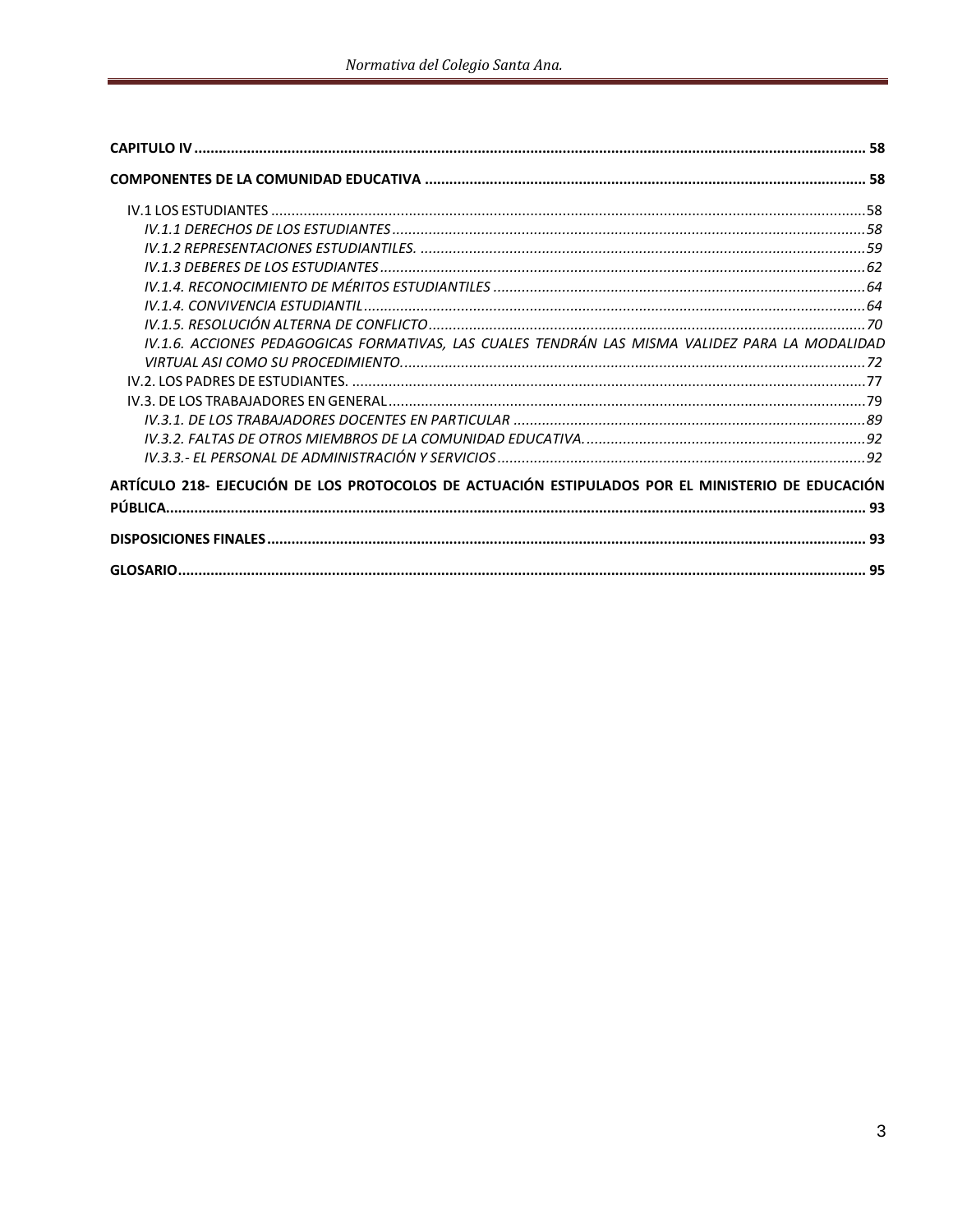#### **Presentación**

<span id="page-3-0"></span>Este documento, en adelante llamado Normativa del Colegio Santa Ana está fundamentado en el reglamento del Colegio Nuestra Señora del Pilar, modificado en algunos capítulos, artículos e incisos que conllevan a la contextualización de la comunidad educativa.

Ambas instituciones pertenecen a la Congregación de Las Hermanas de la Caridad de Santa Ana, por lo que ellas autorizan tomar como base este documento para la construcción de la normativa interna del Colegio Santa Ana, reconociendo la autoría de quienes en primera instancia trabajaron arduamente en la construcción del documento original, NORMATIVA DEL COLEGIO NUESTRA SEÑORA DEL PILAR.

El equipo de Hermanas y laicos que laboran en el Colegio Nuestra Señora del Pilar, tomaron las normativas de las Leyes de Educación de la República de Costa Rica, todos los acuerdos Internacionales referentes al mismo y siguiendo las Directrices del Reglamento Régimen Interno de la Provincia Madre Rafols, desde el Ministerio Pastoral de Educación. Este escrito tiene como fundamento el Reglamento antes mencionado, siendo fruto del trabajo de varias jornadas formativas celebradas en Llorente de Tibás (San José, Costa Rica), que iniciaran en marzo del 2010 y se completaran en enero del 2012, en sesiones desarrolladas los días 30 y 31 de enero, dicha labor fue animada y regida por la Congregación de las Hermanas de la Caridad de Santa Ana.

La renovación constante de la sociedad y con ella la dinámica que distingue a este Colegio, hace que sus estructuras internas y los criterios que rigen su funcionamiento ordinario se han de actualizar periódicamente. Lo común de los centros cuya Titularidad ostentan las Hermanas de la Caridad de Santa Ana no sólo es su Carácter Propio, también lo es la forma, los criterios, y objetivos de la formación y selección del personal, la manera de atender a la diversidad y al conjunto de acciones educativas.

Nosotros, **evangelizamos educando desde un estilo propio, la pedagogía del amor**. Educamos por amor y este es el distintivo que llevan y han de llevar nuestros centros.

Definimos nuestros centros como una comunidad educativa, fruto de la integración armónica de todos los miembros que intervienen en él. Y esta configuración de centro como comunidad educativa se manifiesta sobre todo en la comunión de criterios, en el trabajo conjunto, y en la participación corresponsable. En todos los estamentos.

Nuestro carisma nos habla de vivir la caridad hecha hospitalidad, principalmente con los más pobres y necesitados. Tenemos el deber de mantenerlo idéntico a sí mismo actualizándolo según los signos de los tiempos. Somos una Institución viva que pretende adecuarse a las necesidades de nuestros destinatarios. La escuela no es una entidad impermeable, que no sienta los cambios del tiempo, ni de las ciencias, ni de nuestra sociedad.

Con nuestra labor educativa buscamos dejar huella en la sociedad multiplicando ciudadanos formados en valores y autorrealizados.

Es por ello que la presente Normativa Interna, describe los órganos de gestión que integran el Colegio, las funciones de los mismos, relevancia, marco de acción, así mismo reúne las pautas y/o criterios tanto de convivencia como evaluativas, la descripción de los deberes, derechos y obligaciones de los diversos miembros de la comunidad educativa, entre otros.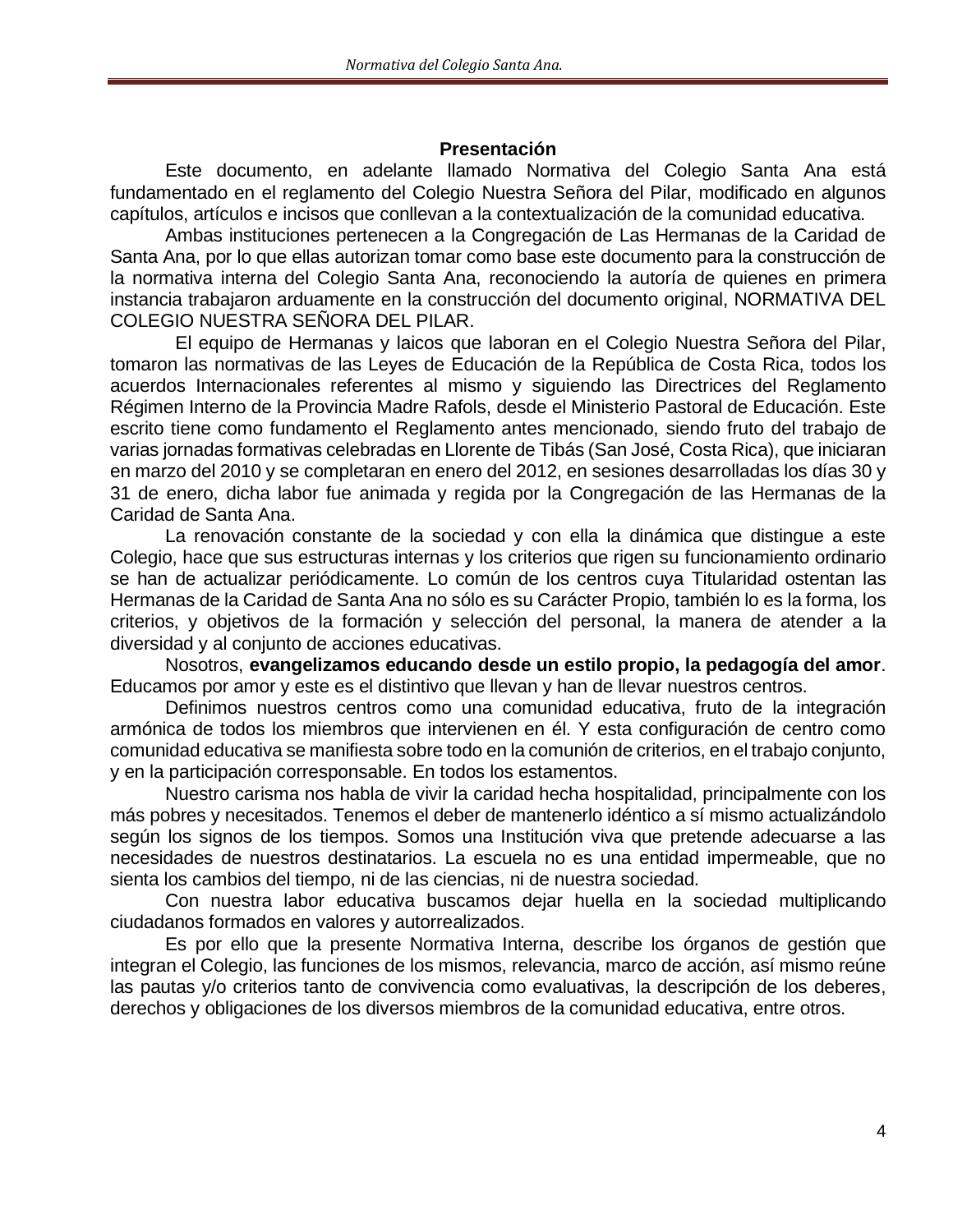# **CAPÍTULO I. NATURALEZA Y FINALIDAD DEL COLEGIO SANTA ANA.**

## <span id="page-4-1"></span><span id="page-4-0"></span>**I.1 DEFINICIÓN DEL COLEGIO SANA ANA.**

#### **Artículo 1**

El Colegio Santa Ana es un centro de enseñanza privada reconocido oficialmente por el Ministerio de Educación Pública de Costa Rica según decreto número: 25900-97-MEP, y de acuerdo al artículo 79 de la Constitución Política de Costa Rica.

## **Artículo 2**

El Colegio Santa Ana imparte los ciclos y las etapas educativas siguientes: Educación Preescolar, Educación General Básica y Educación Diversificada, ha sido debidamente autorizado bajo el decreto 25900-97-MEP en el registro de la Dirección General del Ministerio de Educación y goza de la personalidad jurídica que le otorgan las leyes.

## **Artículo 3**

La formación que se imparte en el Colegio Santa Ana se ajusta totalmente a las disposiciones establecidas por el Ministerio de Educación Pública para el reconocimiento de los estudios y títulos emitidos, teniendo los mismos un carácter oficial, según lo dispuesto y regulado en el *Código de Educación Libro Primero Título Sexto y Libro Segundo, Título Cuarto*, en relación con lo dispuesto y regulado por la *Ley Fundamental de Educación Capítulo Sexto.*

## **Artículo 4**

El Carácter Propio de los Centros Educativos de las Hnas. de la Caridad de Santa Ana, así como la presente Normativa Interna del Colegio Santa Ana, ha sido dada a conocer a toda la Comunidad Educativa que la conforma y aún a la que se ha interesado en formar parte del Colegio Santa Ana.

Las personas que han decidido formar parte de la comunidad educativa del Colegio Santa Ana, aceptan libremente todo lo dispuesto en las Normativas y Políticas institucionales y deciden asumirlo, sin ninguna restricción u objeción de conciencia, como el modelo mediante el cual esta institución educativa realiza su labor formativa, en el marco del ejercicio de la libertad de enseñanza, libertad de elección del centro educativo y libertad de elección laboral.

# **Artículo 5**

La presente Normativa Interna ha sido elaborada teniendo como insumo el Carácter Propio de los Centros Educativos de las Hnas. de la Caridad de Santa Ana, el Marco para los Centros Educativos de la Provincia Madre Rafols, así como las disposiciones jurídicas vigentes en la República de Costa Rica sobre el funcionamiento de los centros educativos privados que desean tener reconocimiento oficial.

Se han tenido en especial consideración las disposiciones establecidas por el *Código de Educación* para los centros educativos privados, la *Ley Fundamental de Educación* referente a las instituciones de carácter privado, las regulaciones que establece en materia educativa el *Código de la Niñez y la Adolescencia*, los lineamientos que con carácter de obligatoriedad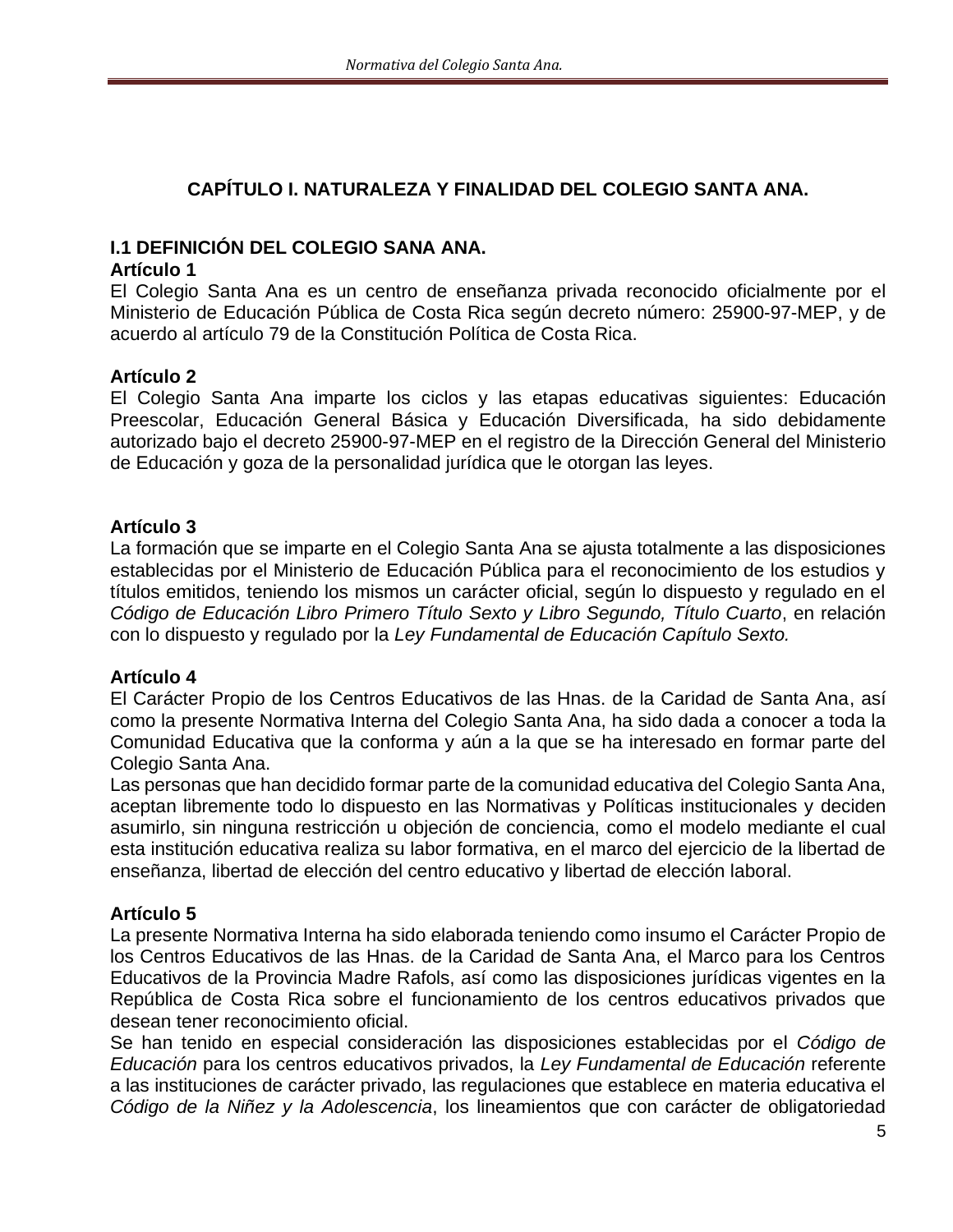implanta la *Ley de Igualdad de Oportunidades para las Personas con* Discapacidad, así como se han asumido los lineamientos establecidos por el *Reglamento sobre Centros Docentes Privados*, los *Acuerdos del Consejo Superior de Educación* referentes al currículum y las disposiciones del *Reglamento de Evaluación de los Aprendizajes* referentes a las pruebas de acreditación.

Con estos criterios la presente Normativa Interna institucional recoge el conjunto de normas y orientaciones que regulan el funcionamiento ordinario del Colegio Santa Ana en los aspectos más importantes y, de manera especial, su modelo de gestión administrativa y pedagógica.

## <span id="page-5-0"></span>**I.2 EL MODELO EDUCATIVO DEL COLEGIO SANTA ANA**

#### **Artículo 6**

El Colegio Santa Ana es una institución de educación católica, según lo establecido por el Código de Derecho Canónico en el canon 803, la Declaración del Concilio Vaticano II: Gravissimun Educationis Momentum, así como nos alimentamos de los documentos de la Congregación para la Educación Católica: "El laico católico testigo de la fe en la Escuela", "Dimensión Religiosa de la Educación en la Escuela Católica", "La Escuela Católica en los Umbrales del Tercer Milenio", "Las Personas de Vida Consagrada y su misión en la Escuela" y " Educar Juntos en la Escuela Católica", y tiene la finalidad de promover el pleno desarrollo de la personalidad de los estudiantes, es decir, la educación integral**.**

Este modelo de educación integral que estamos asumiendo está descrito en el documento que expresa el Carácter Propio de las Hnas. de la Caridad de Santa Ana y en los proyectos curriculares de las diferentes etapas educativas, teniendo como cumplimiento mínimo las disposiciones curriculares señaladas por el Ministerio de Educación para las diferentes etapas educativas.

## **Artículo 7**

La propuesta religiosa del Colegio Santa Ana es la propia de la Iglesia Católica, alimentada por el Magisterio eclesiástico y concretada en el Carácter Propio de las instituciones de educación, animadas por la Congregación de las Hermanas de la Caridad de Santa Ana, será siempre una oferta respetuosa hacia la libertad de todos los estudiantes, los educadores/as y las familias.

Las personas que han decidido asumir el modelo educativo que ofrece el Colegio Santa Ana, lo han hecho sin ninguna objeción de conciencia y con pleno conocimiento anticipado del mismo, mediante la entrega de la presente normativa de previo a la firma del Contrato de Servicios Educativos.

## **Artículo 8**

El asumir la realidad sociocultural del entorno y el compromiso de servir al pueblo son, también, expresión concreta de la identidad católica y de la vocación evangelizadora de nuestra institución educativa.

#### **Artículo 9**

a. El Colegio Santa Ana está abierto a toda persona que desee la educación de carácter privado que en él se imparte, rechaza cualquier discriminación y se ofrece a la sociedad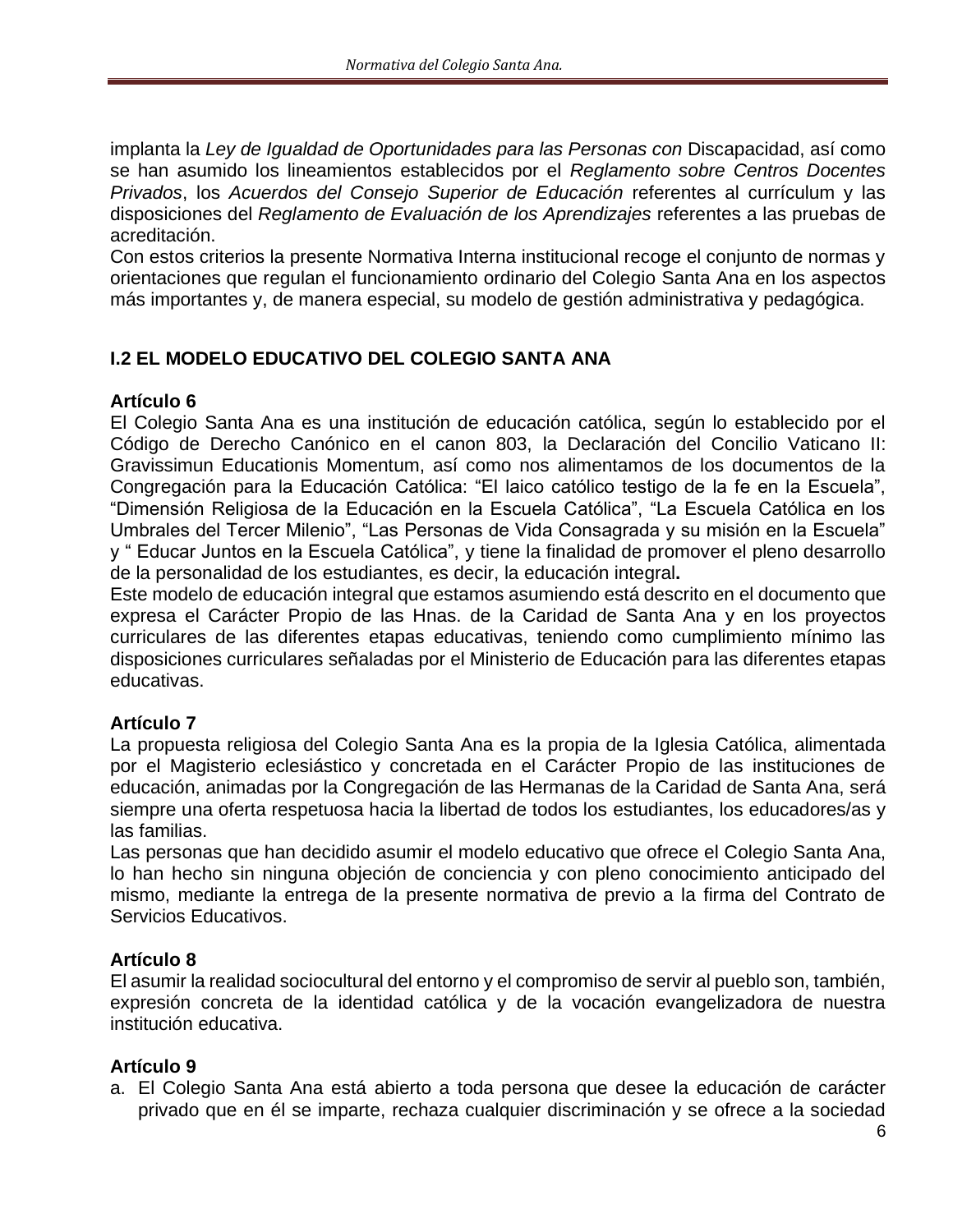como una comunidad en la que toda persona es respetada y donde todos pueden dialogar, escuchar y ser escuchados y todos los que en él participan se sienten corresponsables.

b. En el marco de la libertad de elección de centro, los padres que soliciten inscripción para sus hijos, expresan su conformidad con la oferta de formación propia de una institución educativa de carácter católico, tal como está definida la presente Normativa.

## **Artículo 10**

En consecuencia, con lo externado, el Colegio Santa Ana, asume como criterios pedagógicos y hasta metodológicos para desarrollar su accionar, los siguientes:

- 1. La educación colectiva, y personalizada cuando se requiere, abierta a todos. Partimos de la situación real del alumno, optamos por una educación en valores, procurando dar respuesta a sus necesidades y expectativas. Le ayudamos a ser y a compartir, a pensar y a actuar coherentemente.
- 2. El desarrollo intelectual de la persona. Favorecemos la adquisición y asimilación crítica de la cultura potenciando en el alumno la búsqueda de la verdad, la capacidad de observar, comprender, analizar y evaluar la realidad. Adquiriendo técnicas de estudio y de trabajo que posibiliten su formación a lo largo de la vida
- 3. El cultivo de la dimensión afectiva. Damos importancia a la dimensión afectiva de la persona mediante el cultivo de la aceptación personal y la autoestima. Potenciando las relaciones interpersonales constructivas y cordiales, basadas en la acogida, el respeto y la cercanía que supera las diferencias y crea clima fraterno.
- 4. La capacidad de expresión y creatividad. Ayudando a los alumnos/as a tomar conciencia y valorar su cuerpo como cauce de expresión y de comunicación, Favoreciendo el desarrollo de las múltiples posibilidades de expresión. Educando la sensibilidad para captar la belleza, gozarla y recrearla.
- 5. Una metodología abierta y flexible, que estimule el interés y la motivación favoreciendo así el aprendizaje, promoviendo el trabajo personal y de grupo.
- 6. La incorporación de nuevas tecnologías al proceso educativo.
- 7. Una acción educativa que se desarrolla más allá del aula y del horario escolar, fomentando las actividades extraescolares que favorecen la educación del tiempo libre, despertando intereses y aficiones. Haciendo de la escuela un lugar privilegiado para el desarrollo integral de la persona y un camino de convivencia creadora de fraternidad (C. 82) y con un claro compromiso hacia las necesidades y urgencias del entorno social y eclesial.

# <span id="page-6-0"></span>**I.3. LA COMUNIDAD EDUCATIVA**

## **Artículo 11**

La comunidad educativa es fruto de la integración armónica de todos los elementos que intervienen en el Colegio Santa Ana: Titularidad, estudiantes, personal docente, padres de estudiantes y personal de administración y servicios.

La configuración del Colegio Santa Ana como comunidad educativa se manifiesta, sobre todo, en la comunión de criterios, en el trabajo conjunto y en la participación corresponsable de todos los estamentos en la gestión y la tarea educativa del Colegio Santa Ana.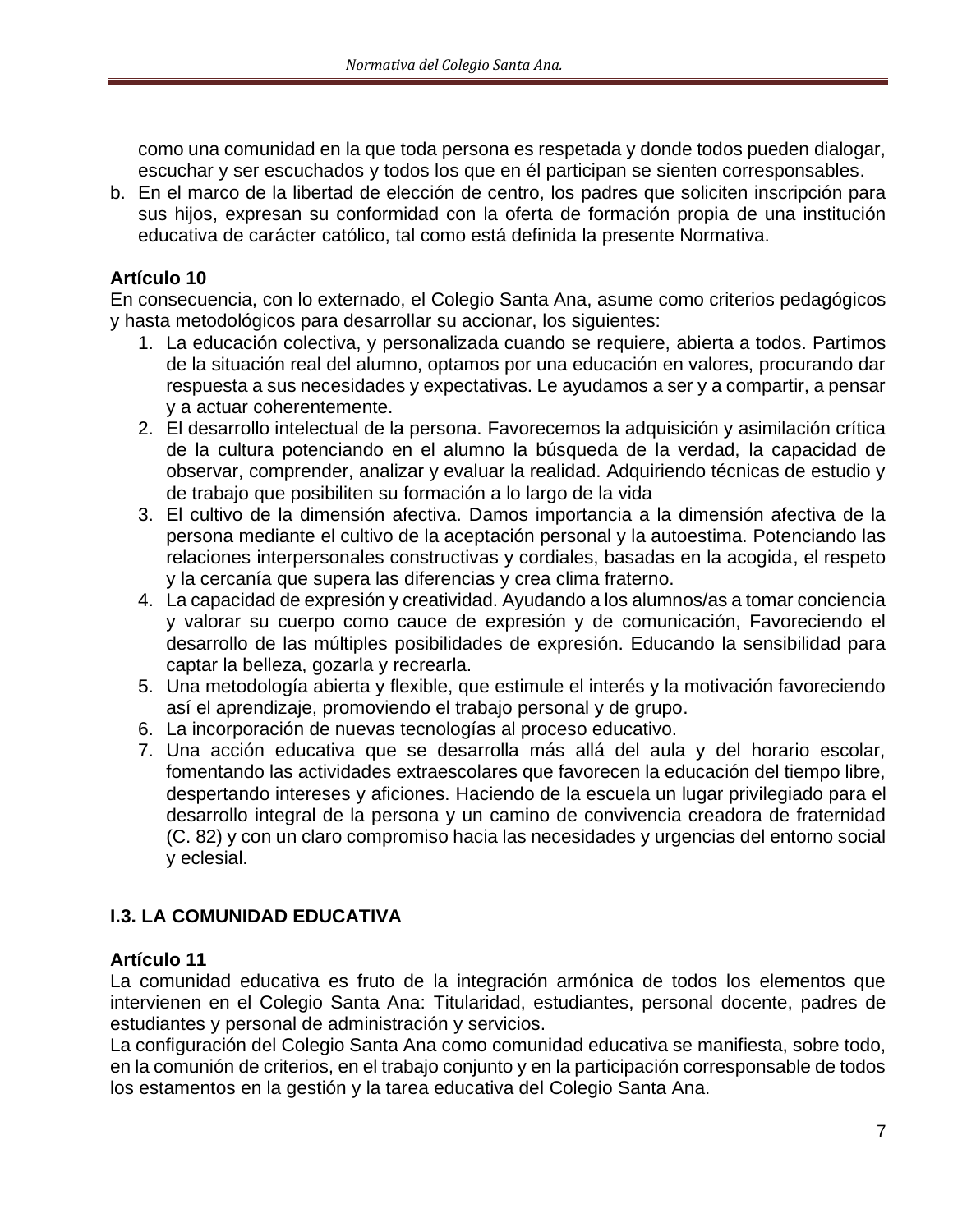La Congregación de Hermanas de la Caridad de Santa Ana, como Entidad Titular, es responsable de expresar y dar continuidad a los principios que definen la educación del Colegio Santa Ana que imparte (Carácter Propio), y vela por la cohesión de todos los que colaboran en la marcha de esta institución educativa.

#### **Artículo 13**

Los estudiantes son los protagonistas de su propio crecimiento, intervienen activamente en la vida del Colegio Santa Ana según las exigencias de la edad, y asumen responsabilidades proporcionales a su capacidad.

#### **Artículo 14**

Los docentes constituyen un sector fundamental de la comunidad educativa, y juegan un papel decisivo en la vida del Colegio Santa Ana. Ellos orientan, ayudan y acompañan a los estudiantes en el proceso educativo y complementan así la acción formativa de los padres.

#### **Artículo 15**

El personal de administración y servicios realiza tareas y asume responsabilidades muy diversas al servicio de la Comunidad Educativa, en colaboración con: la Entidad Titular, la dirección del Colegio Santa Ana, los docentes, los estudiantes y familias.

#### **Artículo 16**

Los padres de los estudiantes han ejercido el derecho de decidir la educación que desean para sus hijos al escoger el Colegio Santa Ana y han querido convertirse en miembros de la comunidad educativa. Su colaboración activa en la tarea formativa se realiza, sobre todo, a través de su organización: directiva de secciones y directiva central de padres la cual se regirá según su propia normativa y sujeta a los principios establecidos en el presente documento.

# <span id="page-7-0"></span>**CAPÍTULO II. ÓRGANOS DE GOBIERNO Y GESTIÓN DEL COLEGIO SANTA ANA**

## <span id="page-7-1"></span>**II.1. LA ENTIDAD TITULAR DEL COLEGIO SANTA ANA**

#### **ENTIDAD TITULAR**

#### **Artículo 17**

La Entidad Titular del Colegio Santa Ana, es la Congregación de Hermanas de la Caridad de Santa Ana, como tal, define la identidad y el estilo educativo del centro, y tiene la responsabilidad última ante la sociedad, el Ministerio de Educación, los padres ó responsables de estudiantes, el profesorado, el personal de administración y servicios.

El representante oficial de la Entidad Titular es la Superiora Provincial y reside en el cantón San Juan de Tibás, distrito en Llorente de Tibás, sobre calle ciento uno (Llorente), San José, Costa Rica.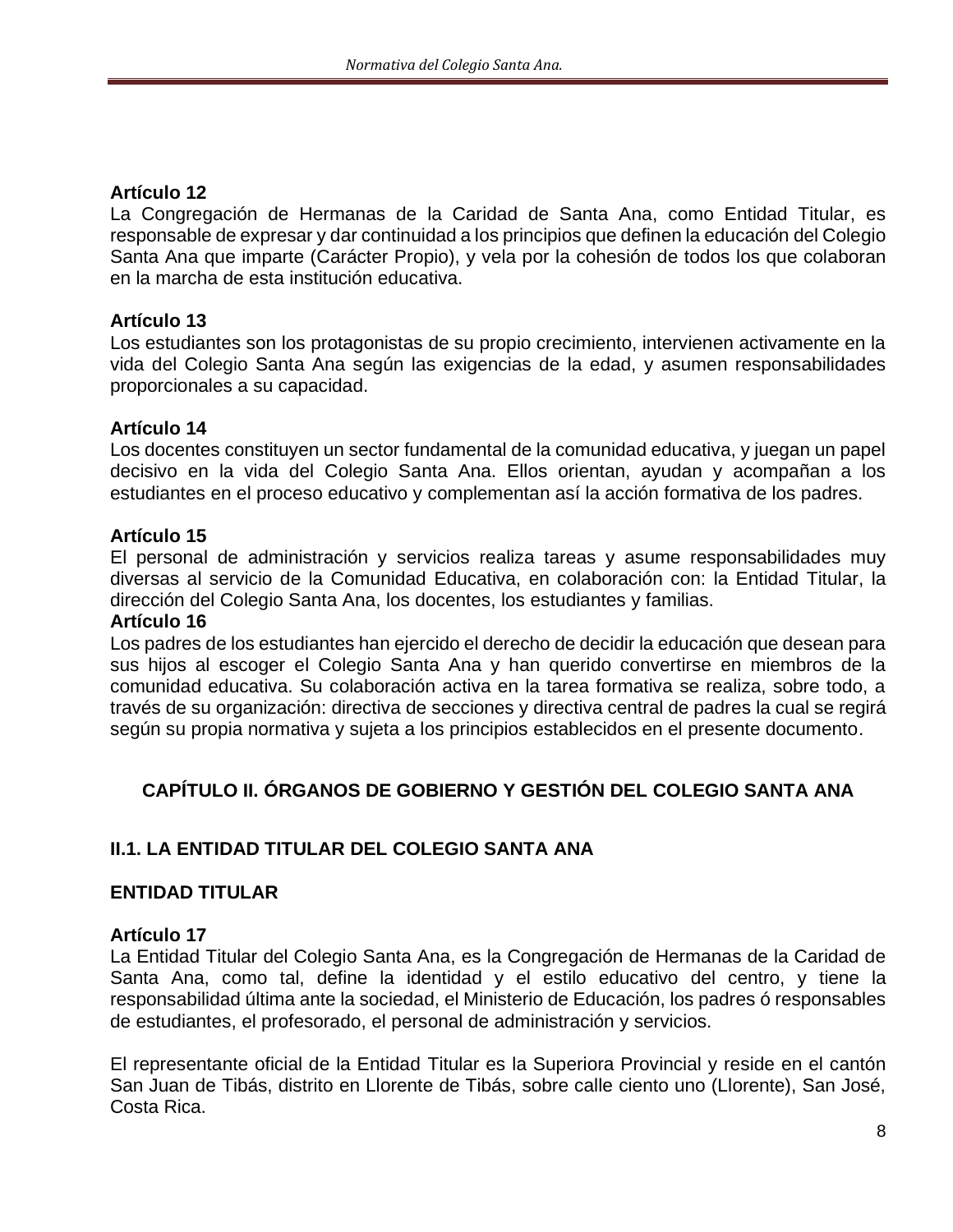La Superiora Provincial delega sus funciones en la Titular del centro y/o en la presidenta de la asociación, según lo que se dispone en la presente normativa.

#### **Artículo 18**

Las funciones propias de la entidad titular en relación con el Colegio Santa Ana son las siguientes:

- a) Establecer el Carácter Propio del centro educativo y darlo a conocer a la comunidad educativa y a la Administración correspondiente y a otros organismos competentes.
- b) Disponer el proyecto educativo del Colegio Santa Ana, que incorporará el Carácter Propio de las Hermanas de la Caridad de Santa Ana.
- c) Decidir la solicitud de autorización de nuevas enseñanzas, y la modificación y extinción de la autorización existente.
- d) Ejercer la dirección global del Colegio Santa Ana, es decir, "garantizar el respeto al Carácter Propio y asumir, en última instancia, la responsabilidad de la gestión, especialmente a través del ejercicio de facultades decisorias en relación con la propuesta de estatutos, y el nombramiento y cese de los órganos de dirección administrativa y pedagógica y del profesorado".
- e) Decidir la prestación de actividades y servicios.
- f) Promover la elaboración del Reglamento de Régimen Interno (RRI), establecer sus normas de desarrollo y ejecución.
- g) Nombrar y cesar a los órganos unipersonales de gobierno y gestión del centro, así como a los órganos de coordinación de la acción educativa.
- h) Nombrar al Director/a Académico/a y al Administrador/a del Colegio Santa Ana.

## **Artículo 19**

La Entidad Titular designa la persona que ha de representar a la Titularidad en el Colegio Santa Ana de forma habitual, a quien se le denominará "la Titular" y delega en ella y en otros órganos de gobierno y gestión unipersonales, el ejercicio concreto de algunas de las funciones propias de la Entidad Titular, tanto en el campo económico como en el académico y el pastoral, tal como se establece en la presente normativa institucional.

La Titular del Colegio Santa Ana forma parte del Equipo Directivo del Centro.

## <span id="page-8-0"></span>**II.2 LA TITULAR**

## **Artículo 20**

La Titular es la representante habitual de la Congregación de las Hermanas de la Caridad de Santa Ana, en la Comunidad Educativa del Colegio Santa Ana, la sociedad y la Iglesia.

## **Artículo 21**

Las funciones de la Titular son las siguientes:

- a) Ostentar habitualmente la representación del Colegio Santa Ana, ante instancias civiles y eclesiales y los diferentes sectores de la Comunidad Educativa, según corresponda.
- b) Promover el estudio del Carácter Propio de la Congregación de Hermanas de la Caridad de Santa Ana por parte de la Comunidad Educativa, interpretarlo oficialmente y velar para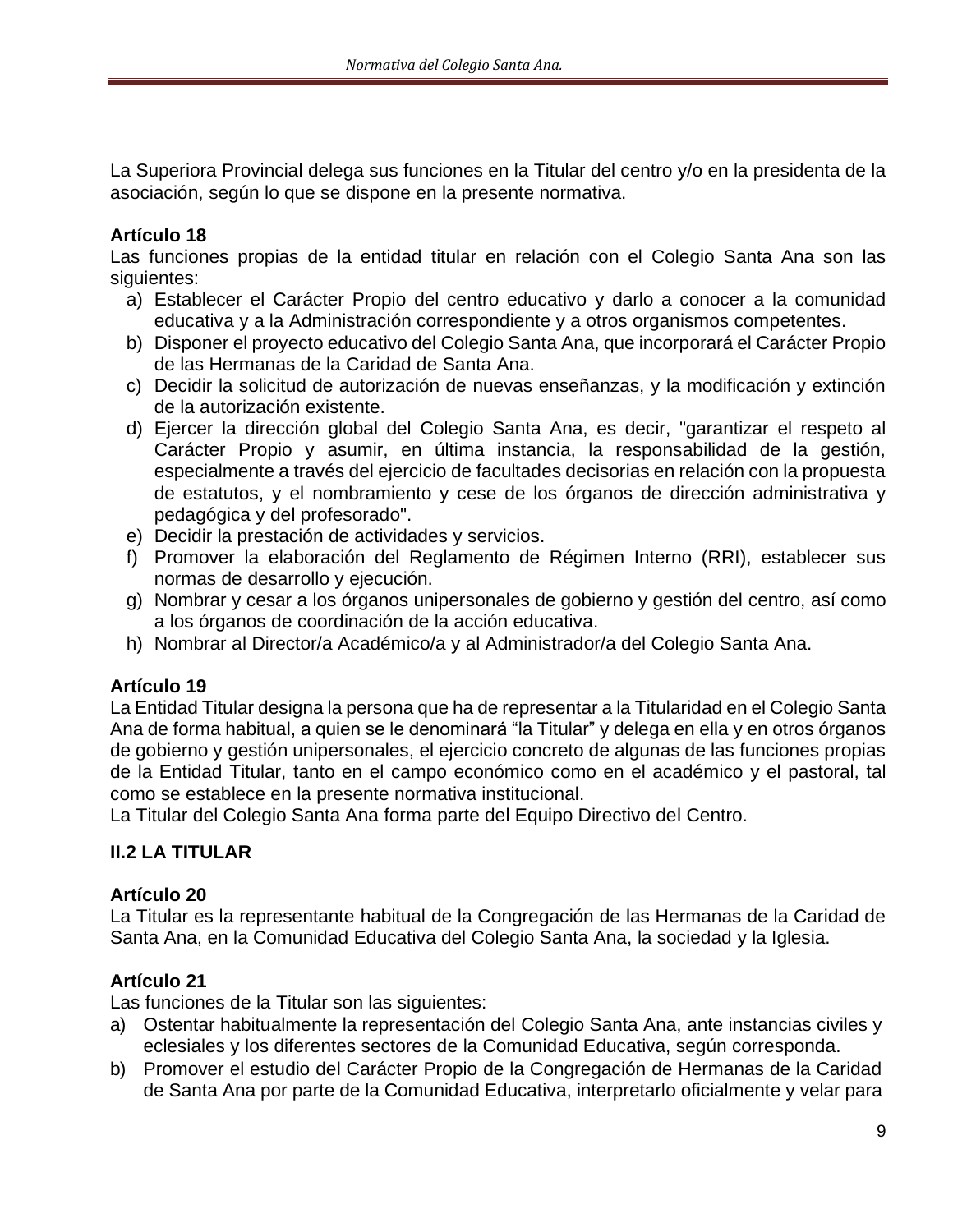que se aplique correctamente en la realidad escolar.

- c) Responder de la marcha general del Colegio Santa Ana, sin detrimento de las facultades que la Ley o esta Normativa Interna confíen a otros órganos de gobiernos unipersonales y colegiados.
- d) Asumir la responsabilidad de la elaboración y eventual modificación de la presente Normativa Interna del Colegio Santa Ana.
- e) Revisar y aprobar la propuesta del Director/a del Colegio, la distribución de las horas lectivas y las horas no lectivas del personal docente, de acuerdo con la política institucional del Colegio Santa Ana y las normas de los ministerios de trabajo y educación.
- f) Promover la cualificación profesional de los equipos directivos, profesores y personal de administración y servicios del Colegio Santa Ana, con la colaboración del Director/a del centro.
- g) Supervisar la gestión económica del Colegio Santa Ana y, a través del administrador/a, presentar el presupuesto anual y la rendición de cuentas a la asamblea educativa y a la Superiora Provincial.
- h) Conocer y hacer cumplir las leyes y disposiciones vigentes en el marco de su competencia.
- i) Mantener relación habitual con el presidente y la Directiva Central de padres de estudiantes, en orden a asegurar la adecuada coordinación entre el Colegio Santa Ana.
- j) Decidir la prestación de actividades extracurriculares y su gestión y servicios complementarios.
- k) Designar, de acuerdo con el/la director/a del Colegio Santa Ana, los órganos unipersonales que han de formar parte del Equipo Directivo, los coordinadores de ciclo, departamento y de comunidad, y secretario/a del centro educativo.
- l) Velar por el cumplimiento del presupuesto establecido para cada actividad.
- m) Contestar actas y requerimientos.
- n) Sustituir al Director/a del Colegio Santa Ana o proponer a la Superiora Provincial el nombre de un suplente en caso de ausencia prolongada del primero.

# <span id="page-9-0"></span>**II.3.- ÓRGANOS DE GOBIERNO Y DE DIRECCIÓN UNIPERSONAL**

# <span id="page-9-1"></span>**II.3.1 PRESIDENTA DE LA ASOCIACIÓN EDUCATIVA**

## **Artículo 22**

Es la persona que asume la presidencia de la Asociación Centro Educativo Colegio Santa Ana y es asignada por la Entidad Titular.

La presidenta de la Asociación Educativa Santa Ana forma parte del Equipo Directivo Institucional.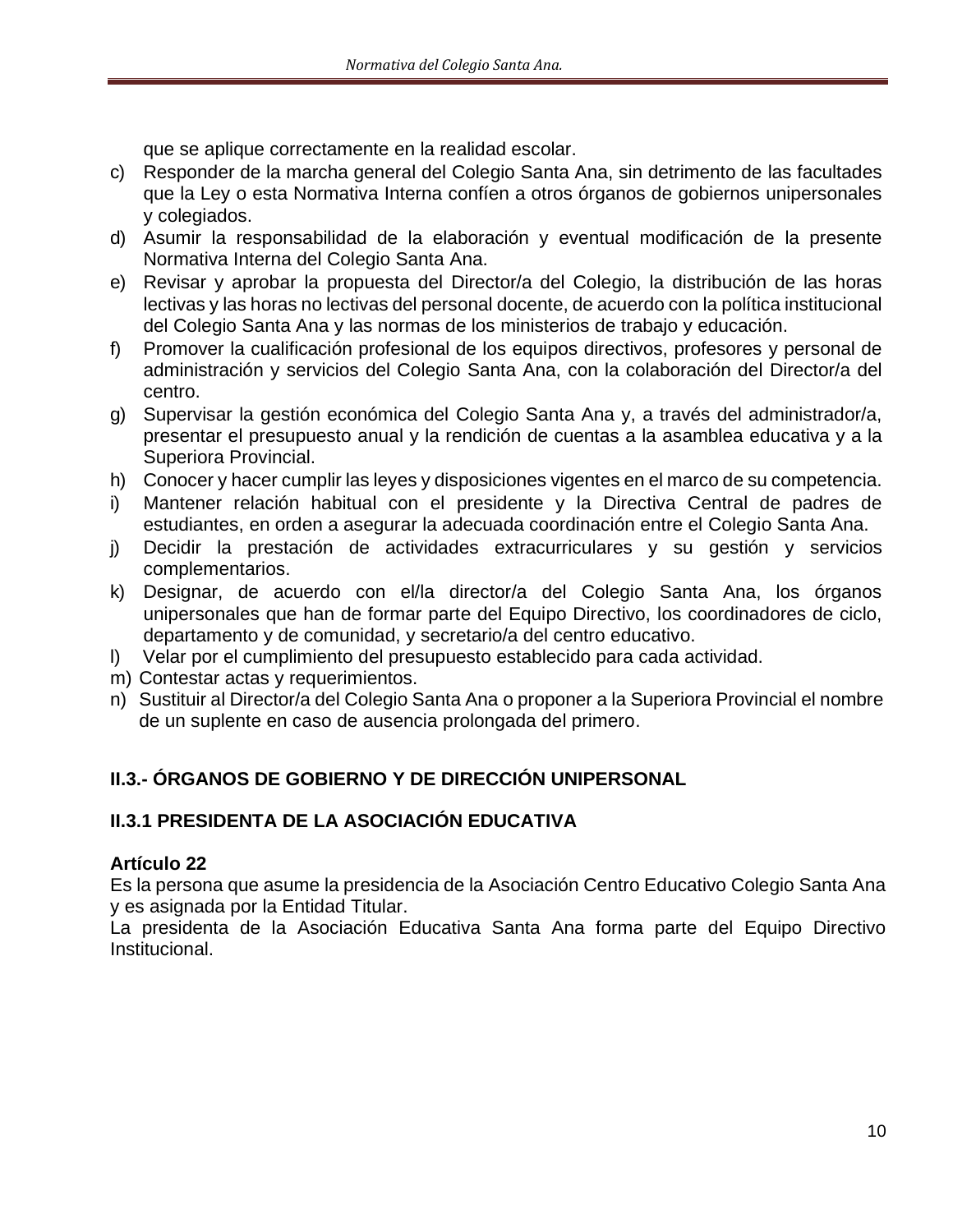Las funciones de la presidenta de la Asociación son:

- a) Ejercer la representación legal, judicial y extrajudicial, de la Asociación Centro Educativo Santa Ana.
- b) Celebrar actos de conciliación.
- c) Otorgar y revocar poderes a favor de abogados.
- d) Ejecutar contratos de arrendamiento y seguros.
- e) Autorizar todos los pagos para el buen funcionamiento del Colegio Sana Ana.
- f) Representar al Colegio Santa Ana ante entidades de carácter público o privados.
- g) Formular reclamaciones en vía administrativa y judicial, para la salvaguarda de los intereses del Colegio Santa Ana y de la Asociación Educativa Santa Ana.
- h) Designar, junto con el/la director/a del Colegio Santa Ana, los profesores que han de incorporarse a las planillas de ciclo o niveles del centro teniendo en cuenta los criterios de selección establecidos.
- i) Formalizar los contratos de trabajo con el personal y liquidaciones del mismo, en coordinación con la directora.
- j) Ostentar habitualmente la representación del Colegio Santa Ana ante instancias civiles y eclesiales y los diferentes sectores de la comunidad educativa, según corresponda.
- k) Contratar, sancionar, suspender y despedir al personal, de acuerdo con la directora y la Titular del Colegio Santa Ana.
- l) Sin perjuicio de lo previsto en la legislación vigente, determinar retribuciones y sueldos, previo acuerdo con la Titular del centro.
- m) Conceder indemnizaciones por despido.
- n) Resolver las cuestiones relativas al personal del Colegio Santa Ana, según corresponda.
- o) Suscribir convenios, subvenciones, acuerdos o contratos de índole educativa, asistencial, para investigación o docencia, organismos públicos o privados, previo acuerdo con la Superiora Provincial.
- p) Velar por la infraestructura y mobiliario del Colegio Santa Ana.
- q) Transmitir a la Superiora Provincial todos los acuerdos tomados en la Asociación Educativa Santa Ana a través de la Delegada Provincial de Educación.

# <span id="page-10-0"></span>**II.3.2 LA DIRECCIÓN INSTITUCIONAL**

# **Artículo 24**

1.El/la director/a del Colegio Santa Ana es responsable de dirigir y coordinar el conjunto de las actividades educativo-académicas de los diferentes niveles y ciclos, sin perjuicio de las competencias reservadas a la Titular y al consejo directivo del Colegio Santa Ana.

2.El/la director/a del Colegio Santa Ana preside el Equipo Directivo, el Consejo de Profesores y el Consejo Pastoral del Colegio Santa Ana.

# **Artículo 25**

Las funciones de quien ejerza la dirección del Colegio Santa Ana son las siguientes:

- a) Dirigir y coordinar todas las actividades educativas del centro, de acuerdo con las disposiciones vigentes.
- b) Ejercer la jefatura del personal docente.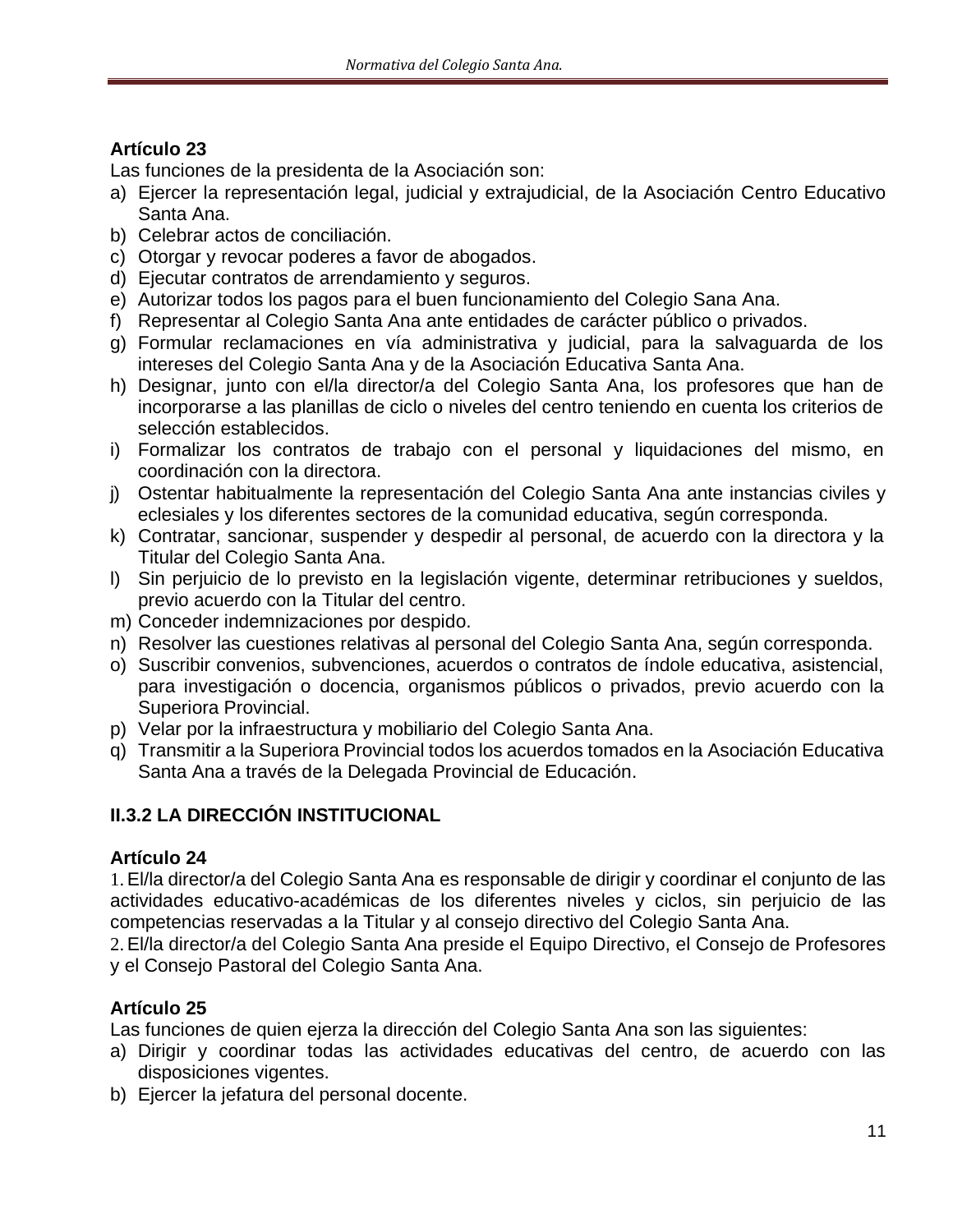- c) Convocar y presidir los actos académicos y las reuniones de todos los órganos colegiados del centro.
- d) Visar, sellar y firmar las certificaciones y documentos académicos del Colegio Santa Ana.
- e) Responsabilizarse del proceso de admisión de los estudiantes, juntamente con la Titular del Colegio Santa Ana, qu
- f)
- g) e soliciten inscripción en el centro, para cualquiera de los ciclos y niveles educativos.
- h) Representar al Colegio Santa Ana ante el Ministerio de Educación (director).
- i) Elaborar los horarios generales y velar por su estricto cumplimiento.
- j) Presidir por derecho propio las sesiones de cada uno de los Comités Institucionales,
- k) pudiendo delegar tal representación.
- l) Asistir a las reuniones, capacitaciones, talleres que convoque el Ministerio de Educación, entre otros, que sean de interés institucional.
- m) Presidir las reuniones de las coordinaciones de departamento, así como de los distintos comités que funcionen en la Institución.
- n) Previo acuerdo con la Titular, autorizar la participación o asistencia del personal a capacitaciones y ausencias justificadas.
- o) Solicitar a la administración los recursos que sean necesarios para el desempeño de la labor.
- p) Ejecutar los acuerdos de los órganos colegiados en el ámbito de sus competencias y dar la información conveniente a los diversos sectores de la Comunidad Educativa de acuerdo con la Titular.
- q) Participar con la Titular y la Presidenta de la Asociación Educativa, en la selección de los profesores que se hayan de incorporar en la plantilla del personal docente.
- r) Promover y coordinar la renovación pedagógico-didáctica del centro y el funcionamiento de los equipos de profesores y departamentos didácticos, con la colaboración del equipo directivo.
- s) Velar por el cumplimiento del calendario escolar, del horario lectivo de los profesores y estudiantes, del orden y disciplina de los mismos, con la colaboración del equipo directivo.
- t) Designar los docentes guías.
- u) Autorizar las salidas culturales, los viajes y las convivencias escolares de los estudiantes según la normativa vigente.
- v) Cumplir y hacer cumplir las normas vigentes relativas a la organización académica del centro y al desarrollo de los currículos de los diferentes ciclos.
- w) Proponer al Consejo de Profesores las directrices para la programación y el desarrollo de las actividades complementarias, las actividades extraescolares y los servicios escolares.
- x) Mantener relación habitual con el presidente de la directiva central de padres de estudiantes, en orden a asegurar la adecuada coordinación entre el Colegio Santa Ana y este órgano.
- y) Decidir y aprobar las actividades complementarias para los distintos niveles.
- z) Determinar la suspensión presencial de un/a estudiante de forma inmediata y como medida cautelar (provisional) ante situaciones que hayan provocado o potencialmente puedan provocar trastorno en la convivencia o el normal desarrollo de las actividades del Colegio Santa Ana. Por ser una medida cautelar (provisional) se aplicará de forma inmediata (sin mediar un debido proceso formal para la toma de esta decisión) y no puede tomarse en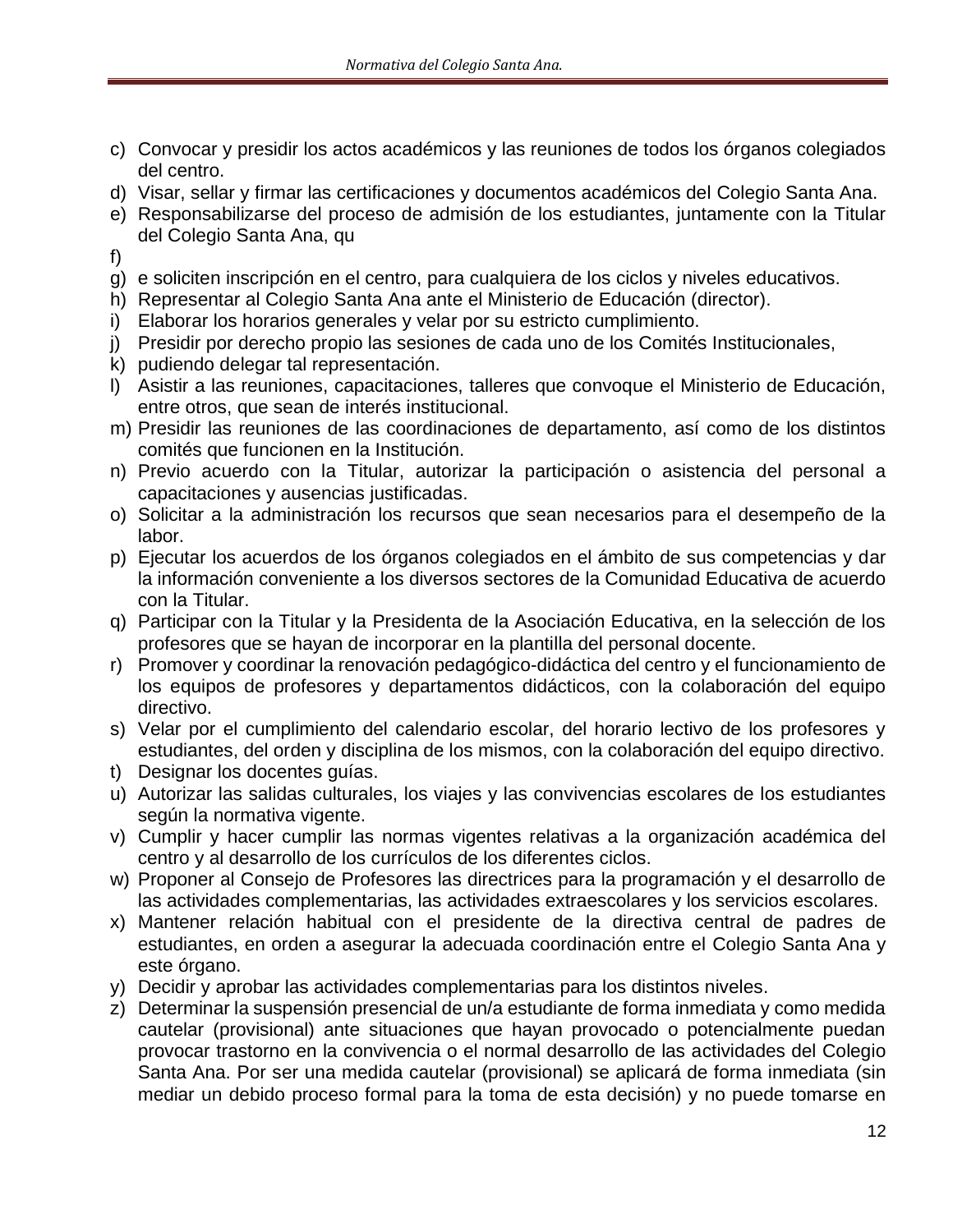consideración para ningún efecto en detrimento de los derechos académicos del estudiante, o de la nota de convivencia estudiantil, ni siquiera en el eventual proceso formativo que se llevare a cabo, dicha inasistencia no podrá exceder el plazo de diez días naturales.

- aa)Mantener las condiciones de seguridad en la Institución, para la salvaguarda de la integridad física de todos los miembros de la Comunidad Educativa, lo que incluye coordinar la revisión de bultos y demás pertenencias de los estudiantes, manteniendo el derecho a la privacidad personal de los estudiantes.
- bb)Mantener informada a recepción y personal de seguridad sobre todas las actividades institucionales (reuniones, asuntos administrativos, actividades extracurriculares y otros).
- cc) Cuantas otras facultades le atribuya la Normativa de Régimen Interior y las demás disposiciones de la Institución.

#### **Artículo 26**

1. El/la director/a es nombrado por la superiora provincial, el cual debe tener idoneidad para el puesto con categoría profesional en su competencia.

#### **Artículo 27**

La Superiora Provincial informará al Ministerio de Educación Pública, incluyendo al Departamento de Centros Docentes Privados, el nombramiento del/la director/a Institucional, así como de los cambios pertinentes.

#### **Artículo 28**

En caso de ausencia temporal del director/a del Colegio Santa Ana, quien ejerza la asistencia de dirección asumirá el cargo.

En caso de ausencia prolongada del director/a, la Entidad Titular, designará al sustituto y se reportará al Ministerio de Educación Pública.

## <span id="page-12-0"></span>**II.3.3. LA SUBDIRECCIÓN/ Y O ASISTENTE DE DIRECCIÓN DEL COLEGIO SANTA ANA**

#### **Artículo 29**

El/la subdirector/a o Asistente de Dirección del Colegio Santa Ana es responsable de dirigir, impulsar y coordinar las actividades educativas del ciclo respectivo y de realizar las funciones que el/la director/a del Centro delegue en él/ella.

El(a) subdirector/a o asistente de dirección del Colegio Santa Ana es designado por el/la director/a del Centro, con el visto bueno de la Titular.

El/la subdirector(a) o Asistente de dirección del Colegio Santa Ana forma parte del equipo directivo del centro y preside el equipo de coordinación de los departamentos respectivos según sea la designación, sustitución o encargo de la Dirección.

#### **Artículo 30**

Las funciones del subdirector(a) o Asistente de Dirección del Colegio Santa Ana son las siguientes: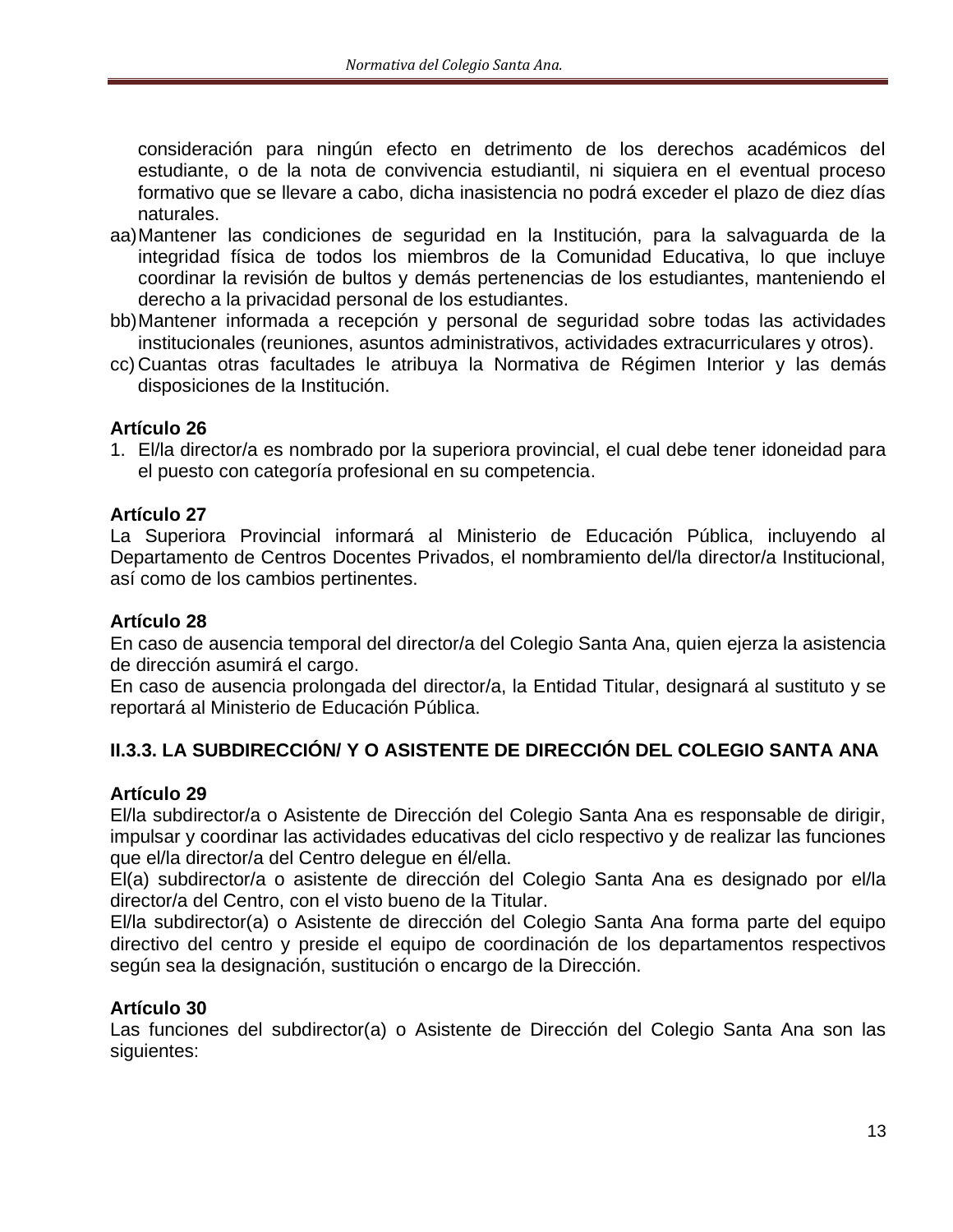- a) Impulsar y coordinar la acción docente de los profesores y convocar y presidir las reuniones del equipo de coordinadores y departamentos.
- b) Promover y coordinar la elaboración de programaciones de departamento y ciclo, el plan de acción de docentes guías y la parte que corresponda de la programación general del Colegio Santa Ana.
- c) Velar por la correcta ejecución de los documentos académicos correspondientes.
- d) Participar en las reuniones del equipo directivo, aportar la información y responsabilizarse de la ejecución de los acuerdos tomados referentes al ciclo.
- e) Presidir, por delegación del director/a del centro, las reuniones de la sección del consejo de profesores correspondientes a primaria y secundaria.
- f) Colaborar con el director/a del Colegio Santa Ana en la designación de los coordinadores y los profesores guía de grado/sección y, si procede, en la coordinación de los departamentos didácticos y comunidades.
- g) Conocer las ausencias y/o incapacidades de los profesores y poner las correspondientes suplencias.
- h) En ausencia del director(a), el/la subdirector/a colaborará temporalmente con la jefatura del personal.
- i) Sustituir al director/a en caso de ausencia o enfermedad.
- j) Velar por el funcionamiento de los distintos grupos, en caso de ausencia del profesor/a.
- k) Colaborar en la elaboración de los horarios generales y velar por su estricto cumplimiento.
- l) Velar por el cumplimiento de las normas de convivencia que rigen el Colegio Santa Ana.
- m) Convocar a los órganos competentes (profesores/as guía, coordinadores/as, profesores de apoyo, etc.…) en caso de no cumplimiento de esta normativa y de sus criterios de convivencia.
- n) Organizar la atención y cuidado de los estudiantes en los períodos de descanso y recreación.
- o) Recoger las sugerencias realizadas por la comunidad educativa para la elaboración del programa de actividades complementarias de los diversos niveles educativos.
- p) Coordinar la oferta de actividades complementarias propuestas por los profesores.
- q) Analizar, junto con el equipo respectivo de profesores, las actividades complementarias, la medición del grado de satisfacción de los participantes y de la consecución de los objetivos planteados.
- r) Cualquier otra función que le pueda encomendar el/la director/a.

En caso de ausencia del subdirector/a o Asistente de Dirección, el director/a del Colegio Santa Ana ejercerá las funciones de éste/ésta, o bien designará a un sustituto con carácter provisional.

# <span id="page-13-0"></span>**II.3.4 LA COORDINACIÓN DE COMUNIDAD Y/O DEPARTAMENTO**

## **Artículo 32**

A. El/la coordinador/a de comunidad y/o departamento forma parte del equipo directivo del Colegio Santa Ana y es responsable de dirigir, impulsar y coordinar las actividades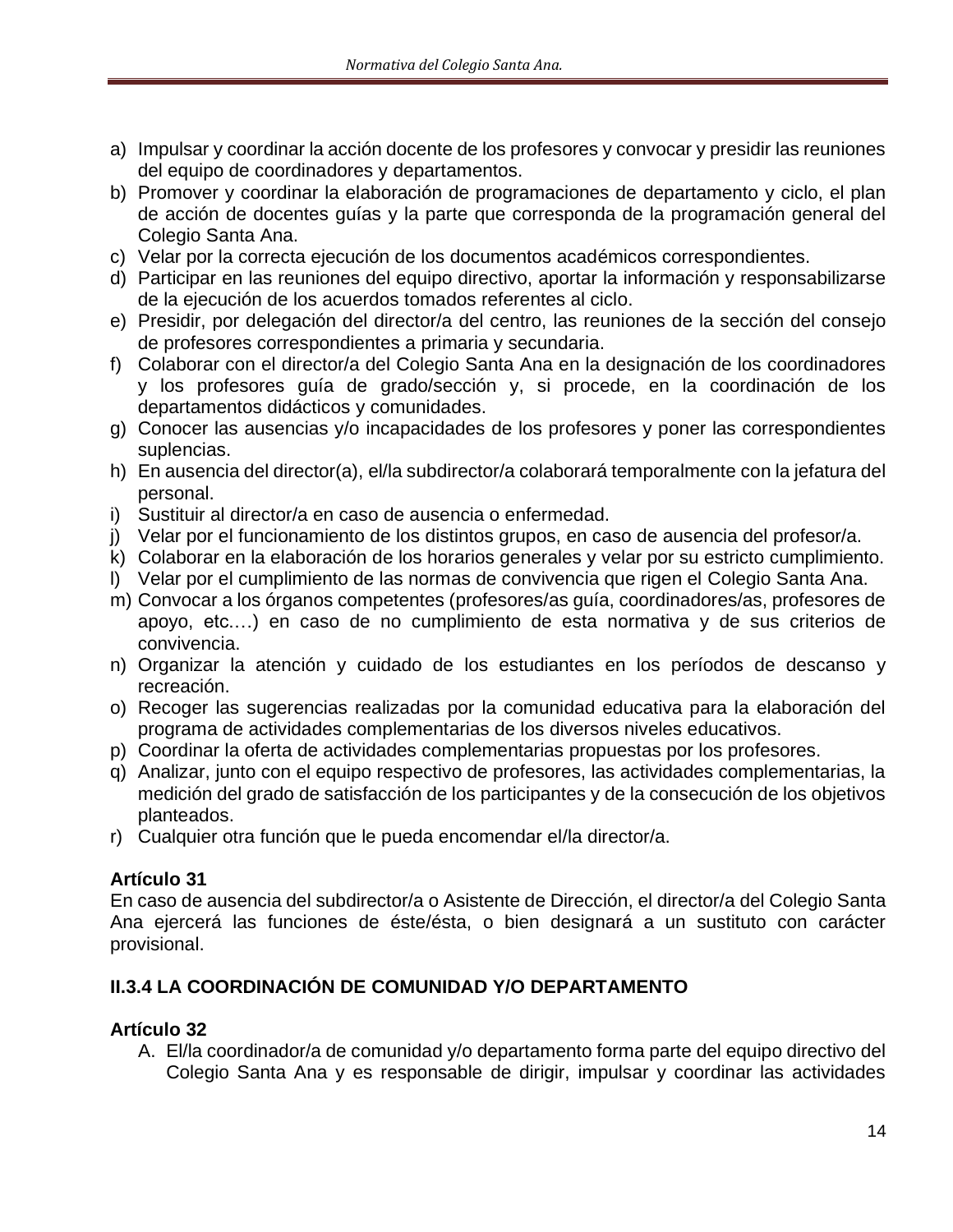educativas del Departamento respectivo y de realizar las funciones que el director/a del centro delegue en él/ella.

- B. El coordinador/a de comunidad y/o departamento es designado por el director(a) con el visto bueno de la Titular.
- C. El coordinador/a de comunidad y/o departamento forma parte del equipo directivo del centro y preside el equipo de coordinación de departamento respectivo.

## **Artículo 33**

Las funciones del coordinador/a de comunidad y/o departamento del Colegio Santa Ana son las siguientes:

- a) Impulsar y coordinar la acción docente de los profesores y convocar y presidir las reuniones del equipo de coordinación del departamento y/o comunidad.
- b) Promover y dirigir en el departamento y en la comunidad, la elaboración del plan de trabajo de los profesores guías y la parte que corresponda de la programación general del centro.
- c) Velar por la correcta ejecución de los documentos académicos correspondientes a su departamento y/o comunidad.
- d) Participar en las reuniones del equipo directivo y aportar la información y responsabilizarse de la ejecución de los acuerdos tomados referentes al departamento y/o comunidad.
- e) Presidir, por delegación del director/a del centro, las reuniones del consejo de profesores correspondientes al departamento y/o comunidad.
- f) Colaborar con el director/a del centro en la designación de los coordinadores/as y los docentes de grado/sección y, si procede, en la coordinación de los departamentos didácticos.

# **Artículo 34**

En caso de ausencia prolongada del coordinador/a de la Comunidad y/o departamento, el director/a del Colegio Santa Ana ejercerá las funciones de éste, o bien designará un sustituto/a con carácter provisional.

# <span id="page-14-0"></span>**II.3.5 LA COORDINACION DE ORIENTACIÓN**

## **Artículo 35**

1. El coordinador/a de Orientación es el responsable de impulsar la aplicación de planes y programas que favorezcan la formación integral del estudiante, el plan de acción de docentes guías, de velar por el buen funcionamiento de las adaptaciones curriculares y los refuerzos educativos y coordinar la orientación de la comunidad educativa de los estudiantes.

2. El coordinador/a de orientación es nombrado por el director/a del centro, con el visto bueno de la Titular. Puede ser sustituido en cualquier momento que se considere necesario.

# **Articulo 36**

Las funciones del coordinador/a de orientación del Colegio Santa Ana son las siguientes:

a) Convocar y dirigir las reuniones del departamento de orientación.

b)Asesorar a los profesores, a la comunidad educativa y a las estructuras organizativas del Centro, en el ámbito de la función de orientación.

c) Coordinar los aspectos generales de la función de orientación.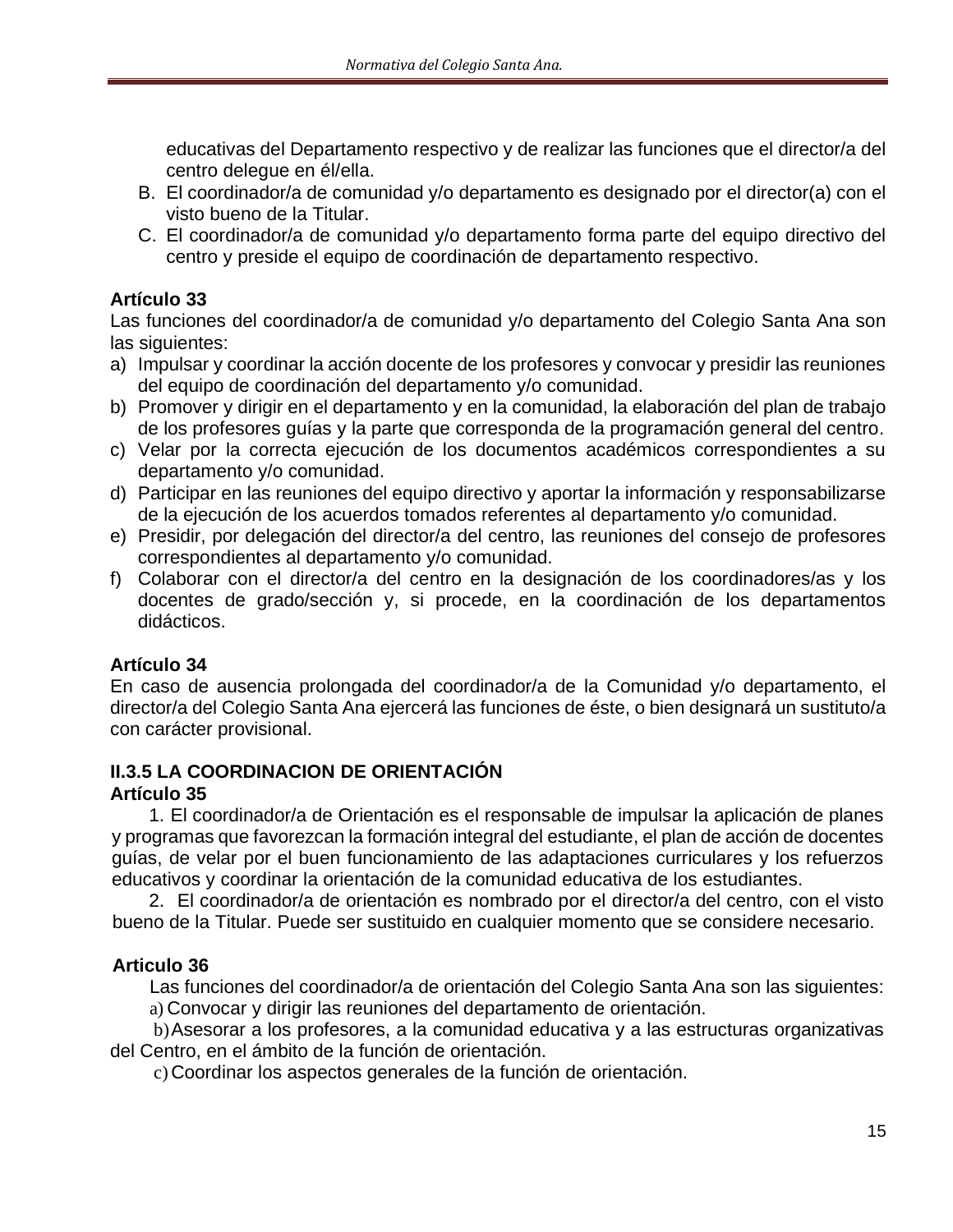d)Asesorar y coordinar la planificación y animar el desarrollo de las actividades de orientación en la acción educativa del Colegio Santa Ana.

e)Ayudar con el diagnóstico y, según los casos, con actuaciones directas y concretas a los estudiantes que presentan deficiencias notables; así como orientar al profesorado sobre la atención del tipo de adecuación curricular que requieren algunos estudiantes.

f) Atender personal y/o grupalmente al estudiantado y a sus familias en temas personales y de orientación académica y/o profesional.

g)Orientar, promover y coordinar las sesiones de orientación de los diferentes grupos o secciones.

h)Planificar, diseñar y evaluar el Plan de las sesiones de orientación, de acuerdo con el Carácter Propio de las Hermanas de la Caridad de Santa Ana.

i) Asesorar a los profesores guías sobre aspectos derivados de su función.

j) Colaborar y asesorar técnicamente al profesorado de los programas de Diversificación Curricular, así como en las Adaptaciones Curriculares significativas.

k)Convocar, presidir, coordinar y levantar acta de las reuniones del Departamento de Orientación.

l) Colaborar con la Pastoral y otros departamentos del centro.

m) Proponer la planificación anual de su Departamento en la Proyecto Educativo de Centro (P.E.C) así como responsabilizarse de la evaluación correspondiente y consignarse en las actas del Departamento.

n)Ayudar técnicamente a los profesores guías en las funciones de su ejercicio ofreciendo instrumentos de soporte para las actividades grupales e individuales relacionadas con los diferentes aspectos de la formación integral de la persona.

o)Asesorar a los profesores en la atención a la diversidad en cuanto a actitudes, motivaciones e intereses de los estudiantes.

p)Colaborar en la prevención de dificultades educativas en el desarrollo personal del estudiante y en la intervención necesaria para salir de estas dificultades.

q)Colaborar en la orientación escolar individualizada, favoreciendo los procesos de decisión y madurez personal de los estudiantes.

r) Al comenzar el curso lectivo orientar a los profesores guías en la evaluación de los estudiantes de nueva incorporación en el centro y orientar la escolarización de aquellos que presenten necesidades educativas especiales.

s) Cooperar en la preparación de las adaptaciones curriculares, la programación de actividades de recuperación y refuerzo educativo y en la mejora de la interacción social.

t) Promover la cooperación entre colegio y familia necesaria para la formación integral del estudiante.

u)Coordinar las actividades de integración para el estudiantado inmigrante de reciente incorporación.

v)Promover acciones para orientar el desarrollo vocacional profesional de los educandos.

w) Analizar los posibles motivos que medien como factores determinantes en la deserción escolar.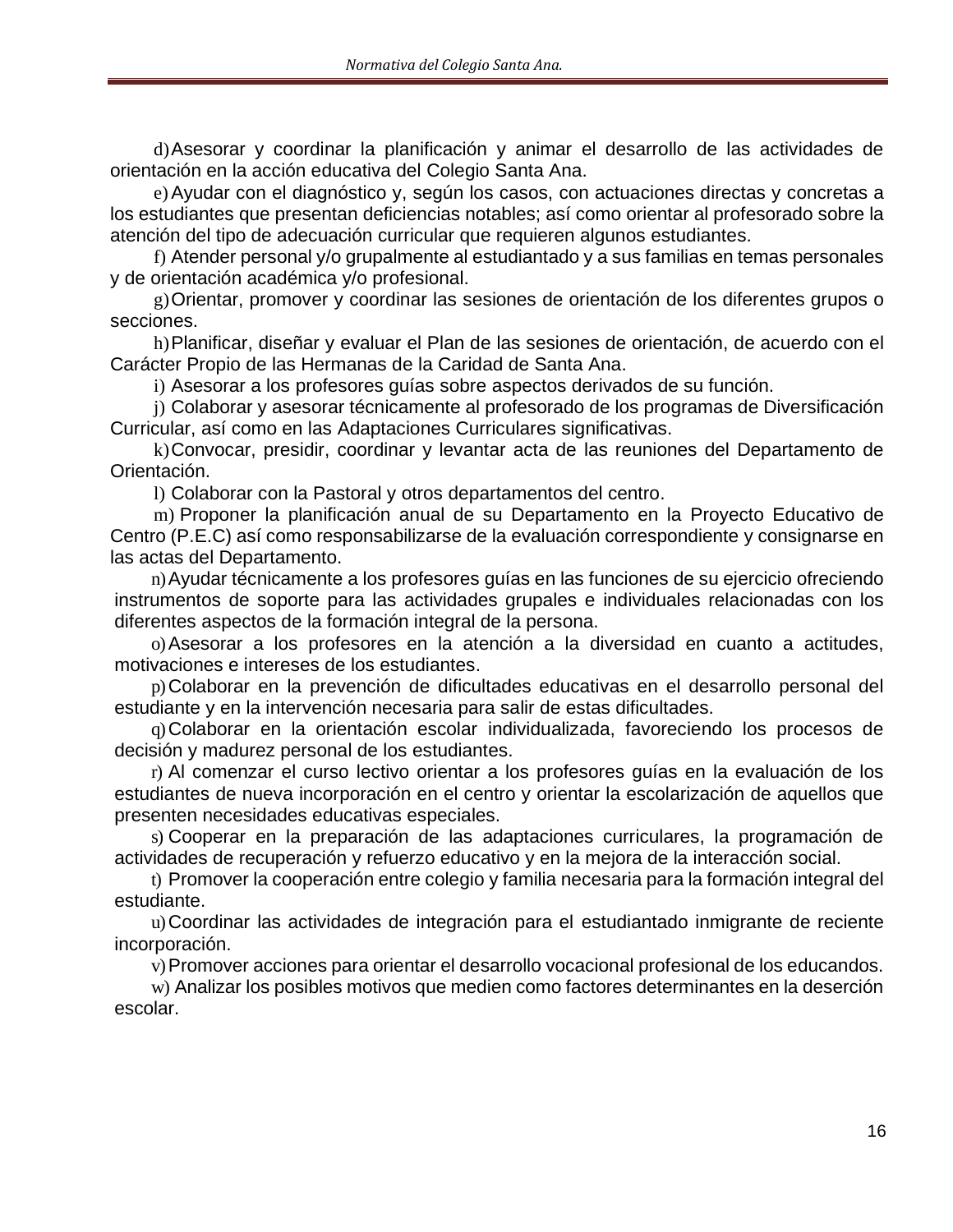# <span id="page-16-0"></span>**II.3.6 LA COORDINACIÓN DE PASTORAL**

## **Artículo 37**

a. El/la coordinador/a de pastoral es el responsable de promover, animar y evaluar la acción evangelizadora del Colegio Santa Ana, en fidelidad a su Carácter Propio.

b. El/la coordinador/a de pastoral es nombrado por la presidenta de la asociación educativa, en común acuerdo con la titular y realiza sus funciones en estrecha relación con ella y con el/la director/a del Colegio Santa Ana y subdirector/a o asistente de dirección y/o los coordinadores/as de departamento y/o comunidad, en orden a colaborar para hacer realidad los objetivos educativos del centro en todos los ciclos y niveles y en coordinación con la Pastoral Diocesana.

c. El/la coordinador/a de pastoral, forma parte del equipo directivo del centro.

#### **Artículo 38**

Las funciones del coordinador/a de pastoral del Colegio Santa Ana son las siguientes:

a) Animar y coordinar la acción del consejo pastoral de todos sus miembros, convocar y presidir las reuniones.

b) Impulsar la programación y realización de las iniciativas y actividades tendentes a la animación pastoral del centro y velar para que el conjunto de la acción educativa se lleve a cabo de acuerdo con lo específico del centro.

c)Impulsar y coordinar la enseñanza-aprendizaje del departamento de religión, el diálogo fe-cultura y todas las actividades complementarias y extraescolares de carácter específicamente evangelizador.

d)Colaborar en la programación y realización del conjunto de las actividades educativas del centro y de la tarea orientadora de los profesores guías.

e)Orientar la acción pastoral del centro hacia una participación responsable de la comunidad educativa.

f) Mantener comunicación constante con los responsables de la acción pastoral de la iglesia local y prestarles una colaboración eficaz.

# <span id="page-16-1"></span>**II.4. ÓRGANOS DE GOBIERNO Y DE DIRECCIÓN COLEGIADOS**

# <span id="page-16-2"></span>**II.4.1. LA ASOCIACIÓN EDUCATIVA SANTA ANA**

- A. La asociación educativa Santa Ana es el órgano de máxima representación del Colegio Santa Ana en los aspectos laborales, legales y económicos, establecida en el ejercicio del derecho humano que reconoce el Art 25 *de la Constitución Política de Costa Rica* y desarrollado mediante la *Ley de Asociaciones n°218.*
- B. Está conformada por Hermanas residentes en el país pertenecientes o no a la comunidad educativa del Colegio Santa Ana y de entre ellas se conforma la Junta Directiva de la misma.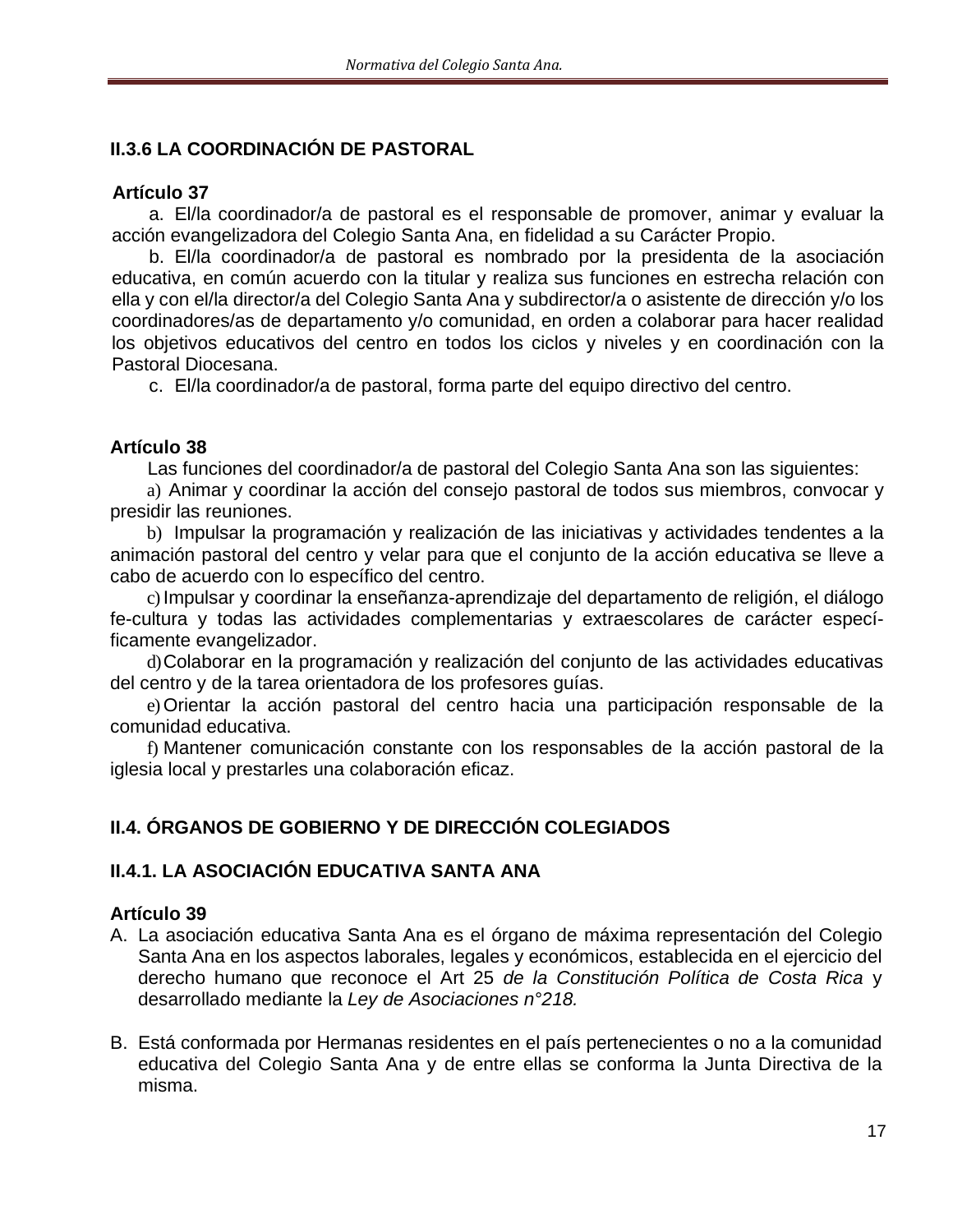- C. La asociación está dirigida por la junta directiva compuesta según lo establece los estatutos de la asociación, por los siguientes miembros:
	- la presidenta,
	- la vicepresidenta, que sustituye a la presidenta en caso de ausencia,
	- la secretaria, quien tiene a su cargo las Actas de las sesiones correspondientes,
	- la tesorera, vela por la actividad administrativa y financiera,
	- la vocal, sustituye a cualquier miembro de la junta directiva, en caso de ausencia, excepto a la presidenta,
	- la fiscal, es la que vela porque todos los acuerdos se lleven a cabo.
- D. El funcionamiento de la asociación educativa Santa Ana, será el que se encuentra establecido en los estatutos de la misma.

La junta directiva de la asociación educativa Santa Ana se reunirá según marquen los estatutos.

## **Artículo 41**

Son funciones de la asociación educativa Santa Ana las siguientes:

- a) Contratar, sancionar laboralmente, suspender y despedir empleados, por medio de presidenta, en coordinación con quien ejerza la dirección Institucional del Colegio Santa Ana.
- b) Sin perjuicio de lo previsto en la Legislación vigente, determinar retribuciones y sueldos.
- c) Conceder indemnizaciones por despido según marque la legislación.
- d) Resolver las cuestiones laborales relativas al personal del centro.
- e) Suscribir convenios, subvenciones, acuerdos o contratos de índole educativa, asistencial, para investigación o docencia, organismos públicos o privados.
- f) Velar por la infraestructura y mobiliario del centro.
- g) Y cuantas funciones marquen los propios estatutos.

# <span id="page-17-0"></span>**II.4.2 EL CONSEJO DE PROFESORES DEL COLEGIO SANTA ANA**

- a. El Consejo de profesores es el órgano de gobierno colegiado formado por la totalidad de los docentes que imparten la enseñanza en el Colegio Santa Ana.
- b. El/la Director/a del Colegio Santa Ana preside el Consejo de profesores.
- c. El Consejo de profesores está constituido por niveles, y constituido por los profesores de:
- I. educación preescolar,
- II. I ciclo y II ciclo de Educación General Básica,
- III. III ciclo de la Educación General Básica y Educación Diversificada.
- IV. Personal especializado.
- d. El director/a del Colegio Santa Ana podrá delegar la presidencia de los niveles en los coordinadores/as de los ciclos respectivos.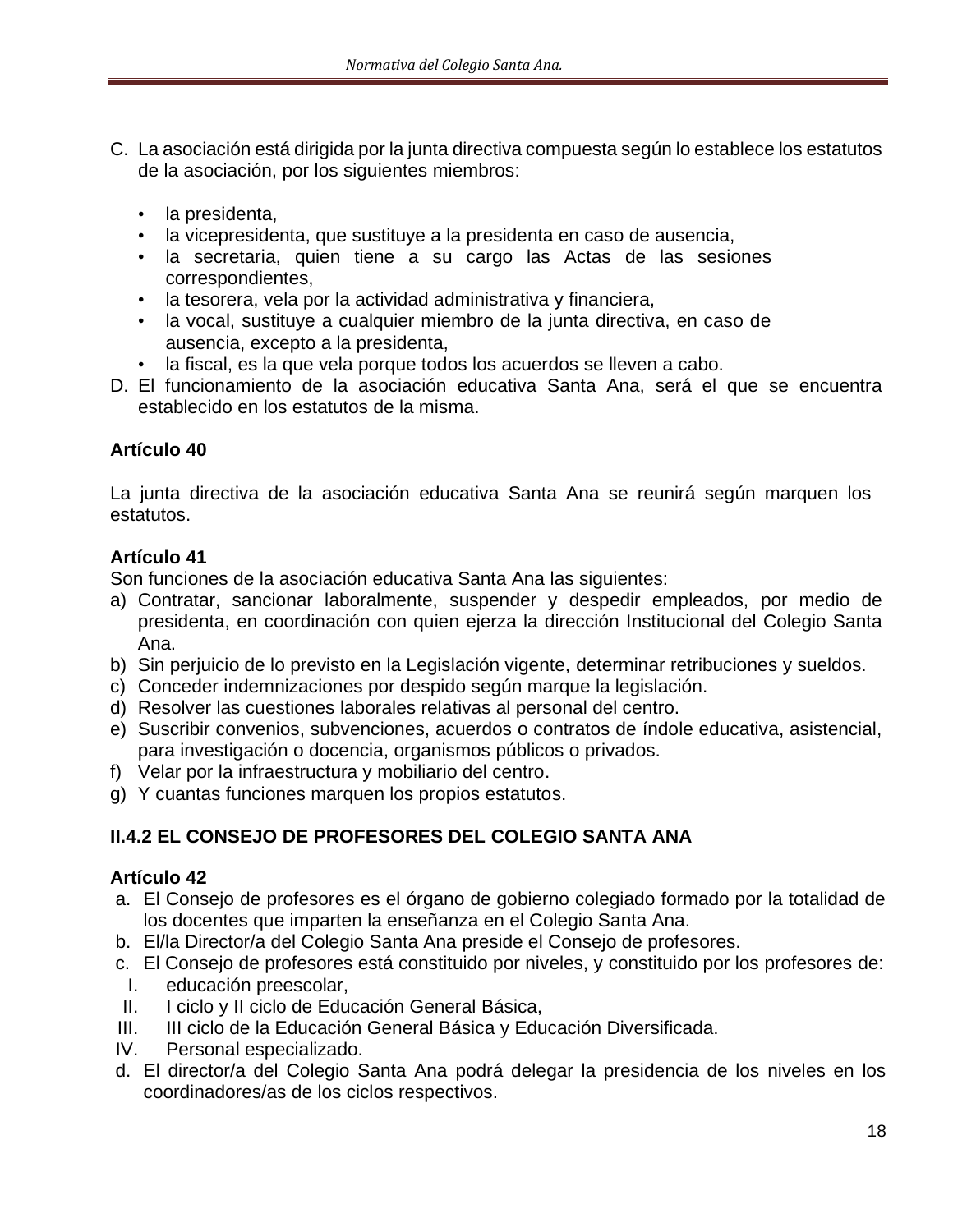Las funciones del Consejo de Profesores del Colegio Santa Ana, realizadas habitualmente por las secciones que lo constituyen, son las siguientes:

- a) Realizar las programaciones de departamento, ciclo y nivel, a propuesta del equipo directivo del centro.
- b) Recibir información sobre la programación de la acción docente realizada por los equipos de profesores y los departamentos didácticos, y velar por la coherencia y continuidad de los contenidos de los departamentos de aprendizaje.
- c) Participar en la elaboración de criterios de evaluación y de promoción de los estudiantes a lo largo de las diferentes etapas educativas impartidas en el centro, a propuesta del equipo directivo.
- d) Proponer al equipo directivo del centro y a los equipos de coordinación de departamento y/o comunidades, iniciativas en el ámbito de la experimentación pedagógica e impulsar su realización.
- e) Estudiar temas de formación permanente y de actualización pedagógica y didáctica.
- f) Colaborar en la evaluación del centro realizada por el equipo directivo, analizar y valorar los resultados.
- g) Colaborar con la buena ejecución de los fines y principios que rigen el Centro Educativo.
- h) Recomendar acciones en materia de adecuación y del debido proceso disciplinario.

## **Artículo 44**

- a. El consejo de profesores se reunirá una vez al mes y siempre que el director/a del centro lo considere oportuno y cuando lo solicite una tercera parte de sus miembros.
- b. Una de las reuniones tendrá lugar al inicio del curso lectivo y otra al final del mismo, asimismo al finalizar cada uno de los trimestres. Cuando por urgencia o situaciones de fuerza mayor, se podrá hacer un consejo extraordinario en cualquier momento para resolver aspectos de importancia que rigen el buen funcionamiento del Centro Educativo.

# <span id="page-18-0"></span>**II.4.3 EL EQUIPO DIRECTIVO DEL CENTRO**

- A. El equipo directivo del Colegio Santa Ana es el órgano colegiado que da cohesión y continuidad a la acción educativa que se realiza en los diferentes ciclos y/o niveles del centro y colabora con la directora del centro en la organización, dirección y coordinación de la acción educativa realizada por los diferentes equipos de profesores.
- B. El equipo directivo está formado por:
	- La Titular,
	- la dirección institucional,
	- Asistente de dirección
	- Asistente de dirección de primaria o coordinadora
	- el/a coordinador/a de Pastoral,
	- el/a coordinador (a) de Orientación,
	- el/a coordinador/a de cada comunidad, o departamento.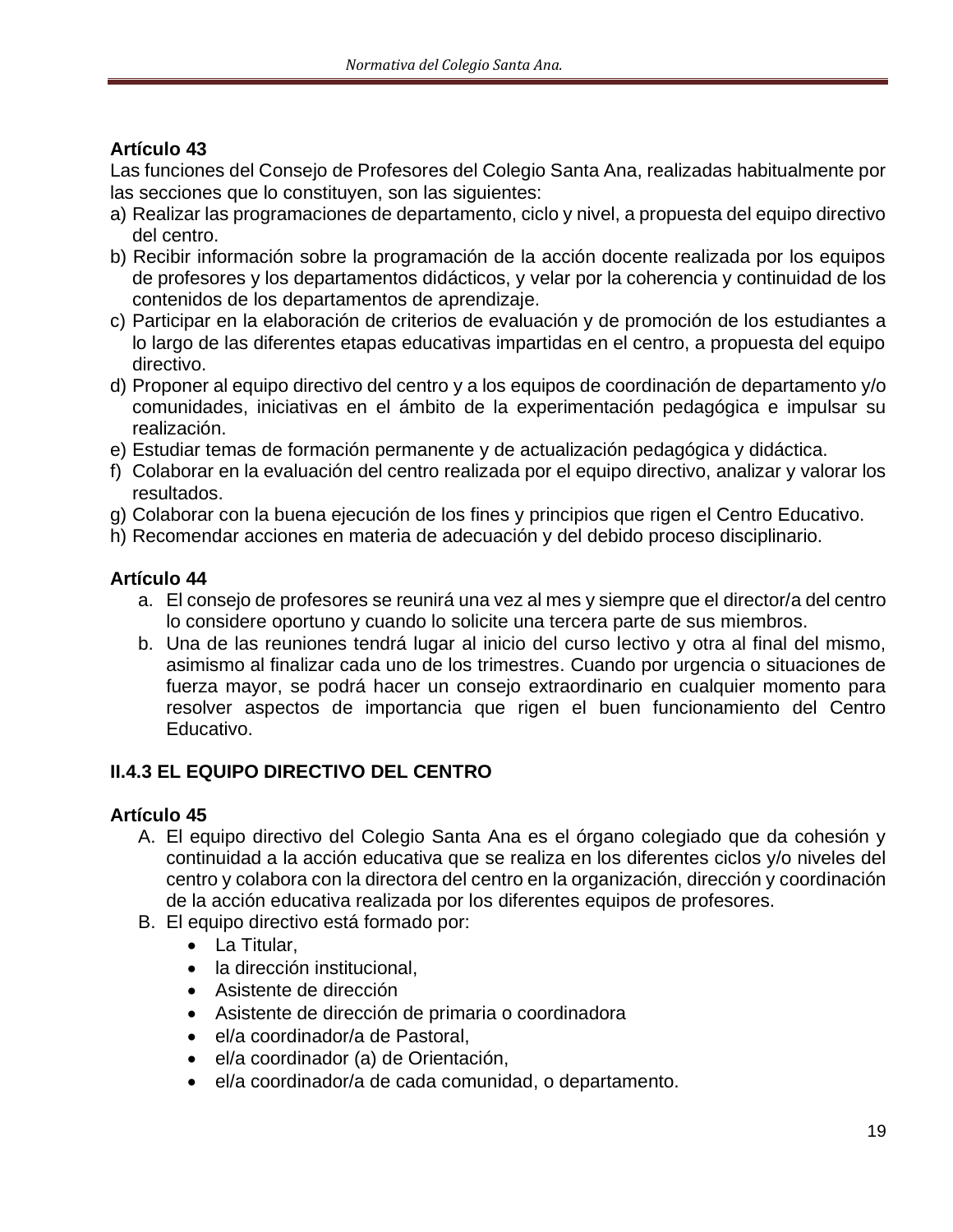Las funciones del equipo directivo del Colegio Santa Ana son las siguientes:

- a) Impulsar la acción de los equipos de coordinación de los diferentes departamentos y/o comunidades y velar por la correcta aplicación del Carácter Propio de las Hermanas de la Caridad de Santa Ana.
- b) Elaborar la programación general del Colegio Santa Ana (Plan Anual).
- c) Promover una acción coordinada de los equipos de profesores de los diferentes departamentos y/o comunidades en la elaboración, revisión y aplicación de las programaciones respectivas.
- d) Preparar la documentación para las reuniones del consejo de profesores.
- e) Aprobar la selección de los materiales curriculares y de otros medios pedagógicos que han de adoptarse en el centro, a propuesta de los equipos de coordinación de departamento y/o comunidades.
- f) Fomentar la actualización pedagógica y la formación permanente de los directivos y profesores del centro y elaborar el plan de formación anual.
- g) Evaluar periódicamente la organización y el funcionamiento general del centro y revisar, siempre que sea necesario, el contenido y la aplicación de la Normativa Interna del Colegio Santa Ana.
- h) Evaluar los criterios de selección de profesores y las directrices para la programación y el desarrollo de las actividades complementarias, las actividades extracurriculares y los servicios escolares.

## **Artículo 47**

Las reuniones del equipo directivo del Colegio Santa Ana seguirán las normas de funcionamiento que se indican a continuación:

- a. El director/a convocará las reuniones del equipo directivo y preparará el orden del día.
- b. En cada una de las reuniones los coordinadores/as de departamento y/o comunidades informarán sobre el funcionamiento del departamento y/o comunidad respectiva/a y la aplicación del Carácter Propio o proyecto educativo del centro y de las programaciones de departamento y/o comunidades.
- c. Los acuerdos del equipo directivo serán adoptados por consenso, respetando las funciones específicas de la directora/or del Colegio Santa Ana. En caso de controversia, la directora/or, en común acuerdo con la titular, efectuarán la toma de decisión.

## **Artículo 48**

El equipo directivo tendrá reuniones ordinarias, una vez al mes y siempre que lo solicite la directora u otro de sus miembros. Además, al iniciar el curso lectivo escolar y al terminar las actividades lectivas.

# <span id="page-19-0"></span>**II.4.4 EL CONSEJO DE PASTORAL DEL CENTRO**

## **Artículo 49**

a. El equipo de pastoral es el responsable de la programación y realización de los aspectos de la acción educativa que se relacionan directamente con la formación, vivencia y orientación espiritual del estudiantado, y coordinan en la animación pastoral de toda la comunidad educativa.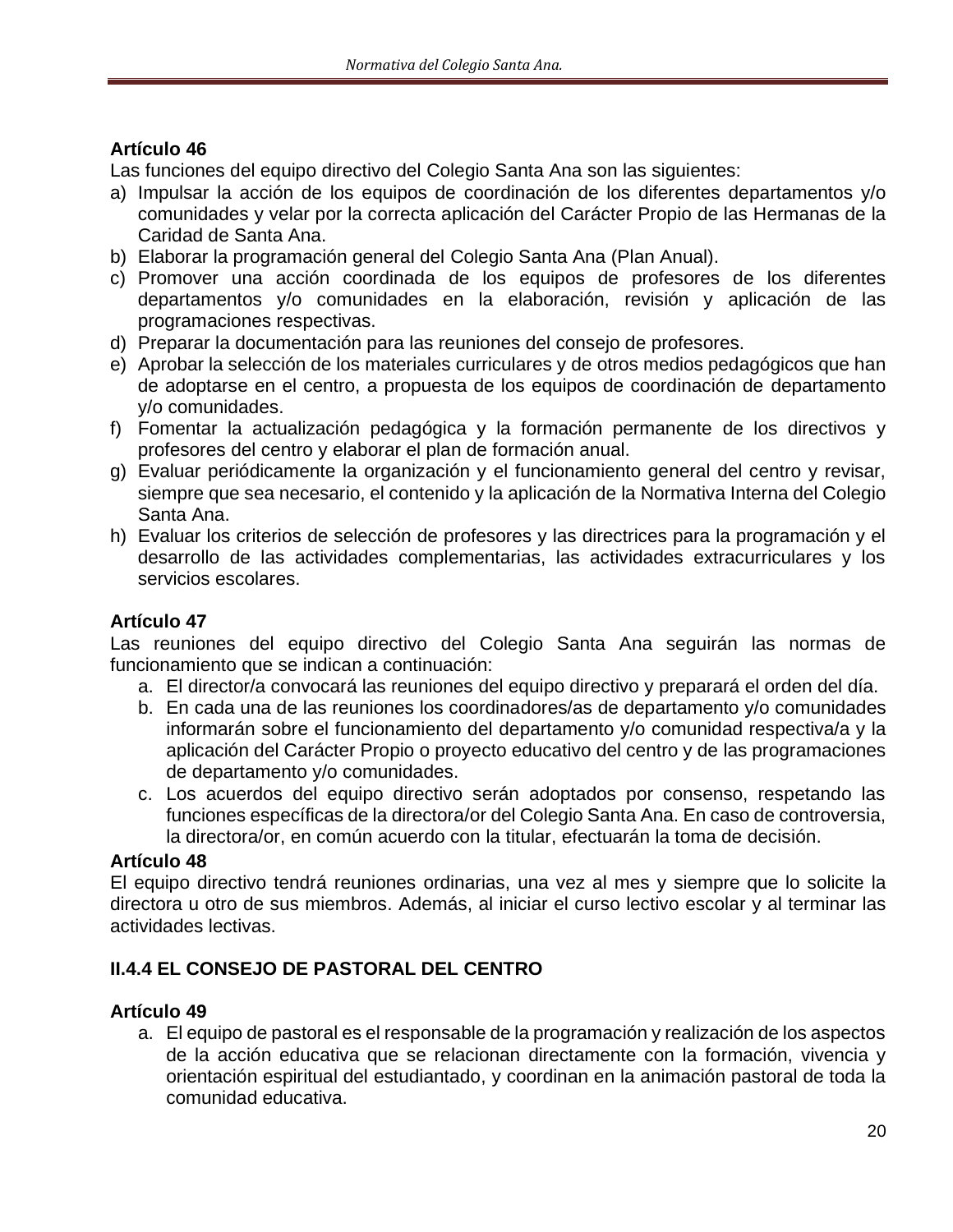- b. El equipo de pastoral está formado por:
	- a. la dirección institucional,
	- b. el coordinador/a de pastoral,
	- c. los docentes de educación religiosa y representantes de los diversos sectores de la acción pastoral del Colegio Santa Ana.

Las funciones propias del equipo de pastoral son las siguientes:

- a) Impulsar, animar y coordinar la acción pastoral del centro, con la colaboración de los profesores, orientadores, padres de familia, discentes y otros colaboradores en el marco de las programaciones.
- b) Colaborar activamente en la preparación de las programaciones del departamento y/o comunidad y la programación general del centro, sobre todo en lo que se refiere a las actividades relativas al diálogo fe-cultura y a la educación en la fe.
- c) Promover la acción pastoral del Colegio Santa Ana entre las familias y los miembros de la comunidad educativa, con la colaboración de la Directiva Central de Padres.
- d) Facilitar la inserción de la Comunidad Educativa del Colegio Santa Ana y su acción evangelizadora en la realidad pastoral de la Iglesia diocesana.
- e) Evaluar periódicamente la tarea realizada y el grado de consecución de los objetivos propuestos.

## **Artículo 51**

El equipo de pastoral se reunirá al menos una vez al mes, y siempre que lo convoque el coordinador/a de pastoral de acuerdo con el/la director/a del Colegio Santa Ana.

## <span id="page-20-0"></span>**II.4.5. EL DEPARTAMENTO DE ORIENTACIÓN Y/O EQUIPO INTERDISCIPLINARIO DEL COLEGIO SANTA ANA.**

# **Artículo 52**

El Departamento de Orientación y/o equipo interdisciplinario del Colegio Santa Ana está formado por:

- a) El coordinador de orientación.
- b) Orientadores
- c) El director/a del Colegio Santa Ana
- d) Los profesores para la atención a la diversidad si la hubiere (Educación especial).
- e) Psicólogos (as) /o psicopedagogos (as) especialistas.

## **Artículo 52**

Son competencias del Departamento de Orientación del Colegio Santa Ana:

- a) Coordinar la elaboración, realización y evaluación de las actividades de orientación de la acción educativa del Centro.
- b) Asesorar técnicamente a los órganos del Centro en relación con las adaptaciones curriculares, los programas de refuerzo educativo y los criterios de evaluación y promoción de estudiantes.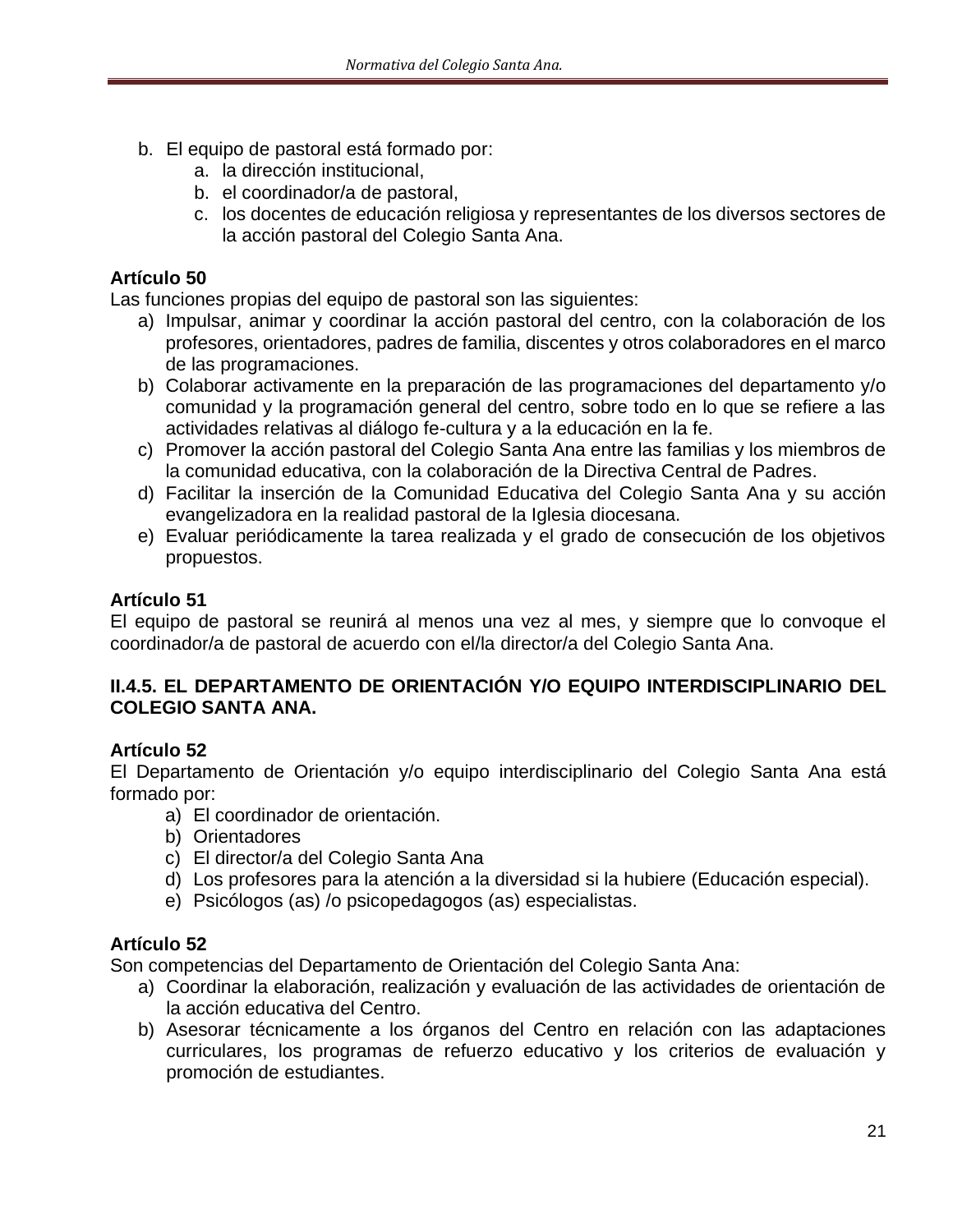- c) Proporcionar a los estudiantes información y orientación sobre alternativas educativas y profesionales.
- d) Elaborar actividades, estrategias y programas de orientación personal, escolar, profesional y de diversificación curricular.
- e) Aplicar programas de intervención orientadora de estudiantes.
- f) Realizar la evaluación psicopedagógica individualizada de los discentes que lo requieran y elaborar propuestas de intervención.
- g) Coordinar, apoyar y ofrecer soporte técnico a actividades de orientación, tutoría y de formación y perfeccionamiento del profesorado.
- h) Velar porque se mantengan actualizados los expedientes de los estudiantes de la Institución.
- i) Informar a la Dirección todo tipo de comunicaciones e informes que se envíen al personal o entidades para que sean avaladas por ésta.
- j) Otras funciones que establezca el Contrato de Trabajo Institucional.

El Departamento de Orientación es convocado, coordinado y animado por el/la coordinador/a de Orientación. Se reúne al menos una vez cada quince días.

## <span id="page-21-0"></span>**II.4.6. COMITÉ DE APOYO EDUCATIVO**

## **Artículo 55**

El Comité de Apoyo Educativo estará conformado de la siguiente manera:

- **a)** Quien ejerce la Dirección Institucional o su representante,
- **b)** Uno o dos miembros del Equipo Interdisciplinario,
- **c)** dos profesores, uno de primaria y otro de secundaria.

## **Artículo 56**

Son funciones propias del Comité de Apoyo Educativo del Colegio Santa Ana las siguientes:

- a) Elaborar su propio plan de trabajo.
- b) Velar por el fiel cumplimiento de esta Normativa.
- c) Brindar al personal del Centro Educativo el asesoramiento requerido en el proceso de aplicación de la presente normativa y la actividad evaluativa institucional en general, desde la perspectiva de la atención de las necesidades de apoyo educativo.
- d) Acoger las valoraciones diagnósticas y recomendaciones dadas por los docentes de materia.
- e) Determinar los apoyos que requieran los discentes matriculados en la institución, con fundamento en sus necesidades de apoyo educativo.
- f) Recomendar a la Dirección de la Institución y al personal docente, administrativo y de apoyo las adecuaciones de acceso y curriculares que requiera cada estudiante.
- g) Asesorar a la Administración de la Institución y al personal docente, administrativo y de apoyo sobre las adecuaciones de acceso al currículo, curriculares y los servicios de apoyo para cada discente con necesidades de apoyo educativo.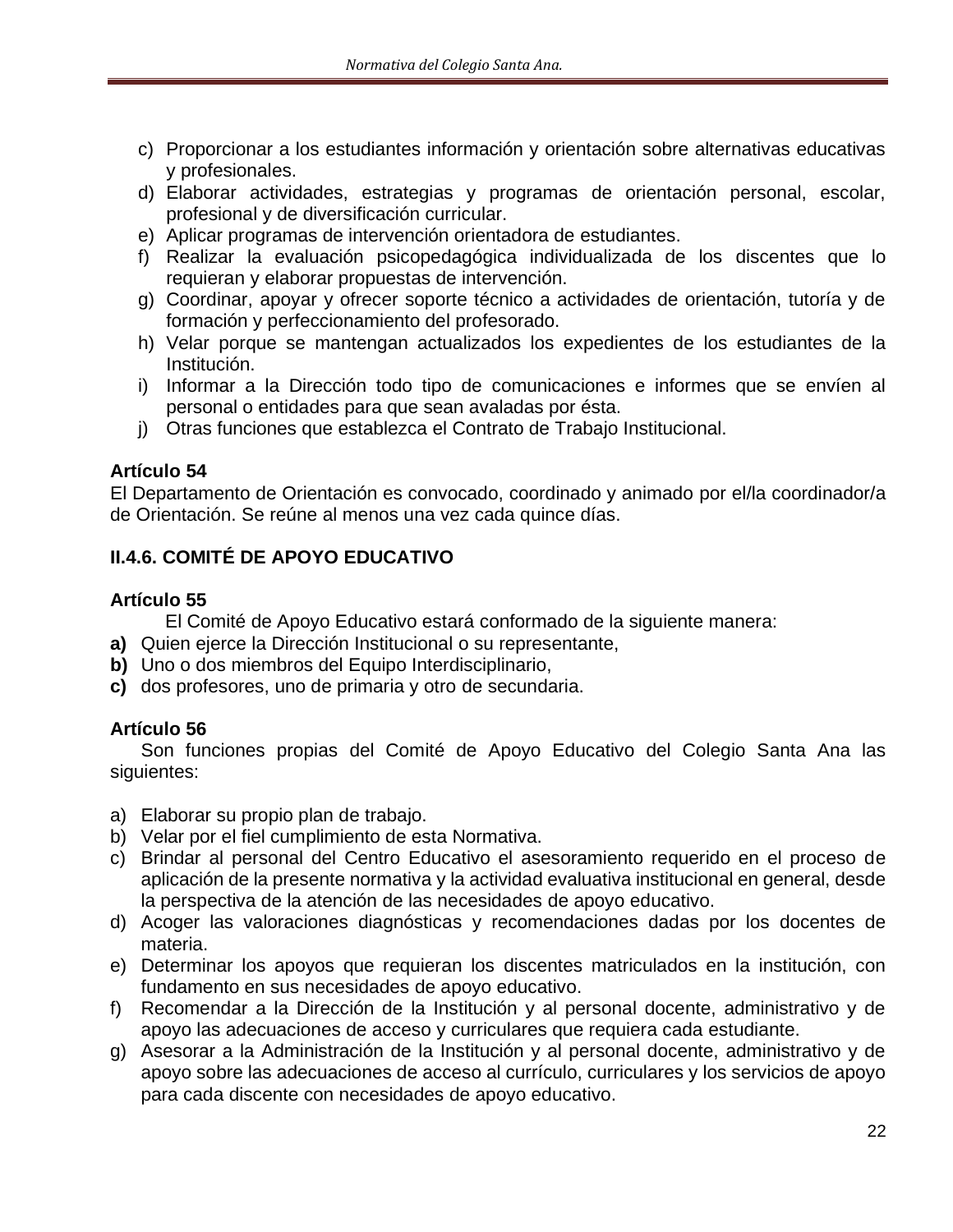- h) Supervisar la calidad de la educación que se brinde a cada estudiante con necesidades de apoyo educativo y dar seguimiento a la aplicación de las adecuaciones curriculares significativas y no significativas en coordinación con el Comité de Evaluación y de Convivencia Estudiantil.
- i) Facilitar la participación de los estudiantes con necesidades de apoyo educativo y de sus padres o encargados en el proceso educativo.
- j) Recibir en audiencia al estudiante, al padre, madre o encargado, así como al docente respectivo, interesados en la definición y satisfacción de sus necesidades educativas.
- k) Informar y orientar al estudiante, padre, madre de familia o encargado sobre el proceso de matrícula en los diferentes servicios educativos para los estudiantes con necesidades de apoyo educativo.
- l) Fiscalizar el cumplimiento de la Ley 7600 de igualdad de oportunidades en relación a las adecuaciones curriculares y todos sus efectos.
- m) Entregar y recopilar periódicamente los controles de avance del estudiante.
- n) Solicitar a los padres de familia y/o encargados, los aportes o diagnósticos necesarios de los especialistas externos en relación al proceso educativo del estudiante.
- o) Todas aquellas otras que le asigne la dirección institucional.
- p) Recomendar estrategias en coordinación con el comité de evaluación en relación con situaciones especiales que surjan con casos específicos con estudiantes durante la modalidad virtual y por situaciones de la pandemia.

# <span id="page-22-0"></span>**II.4.7 COMITÉ DE EVALUACIÓN EDUCATIVA**

#### **Artículo 57**

En el Colegio Santa Ana funcionará además un Comité de Evaluación Educativa, con la conformación y funciones que se señalan en la presente normativa.

# <span id="page-22-1"></span>**II.4.8 COMITÉ DE CONVIVENCIA ESTUDIANTIL**

#### **Artículo 58**

En el Colegio Santa Ana funcionará además un Comité Convivencia Estudiantil, con la conformación y funciones que se señalan en la presente normativa.

#### <span id="page-22-3"></span><span id="page-22-2"></span>**II.5. CARGOS DE GESTIÓN ADMINISTRATIVA II.5.1. LA SECRETARÍA DEL COLEGIO SANTA ANA**

- a. El/la secretario/a responde del archivo documental del Colegio Santa Ana en los aspectos académicos, y realiza sus funciones en dependencia directa del Director/a del centro.
- b. El/la Secretario/a es nombrado y cesado por la Titular con el visto bueno de la Directora y la Presidenta de la Asociación Educativa.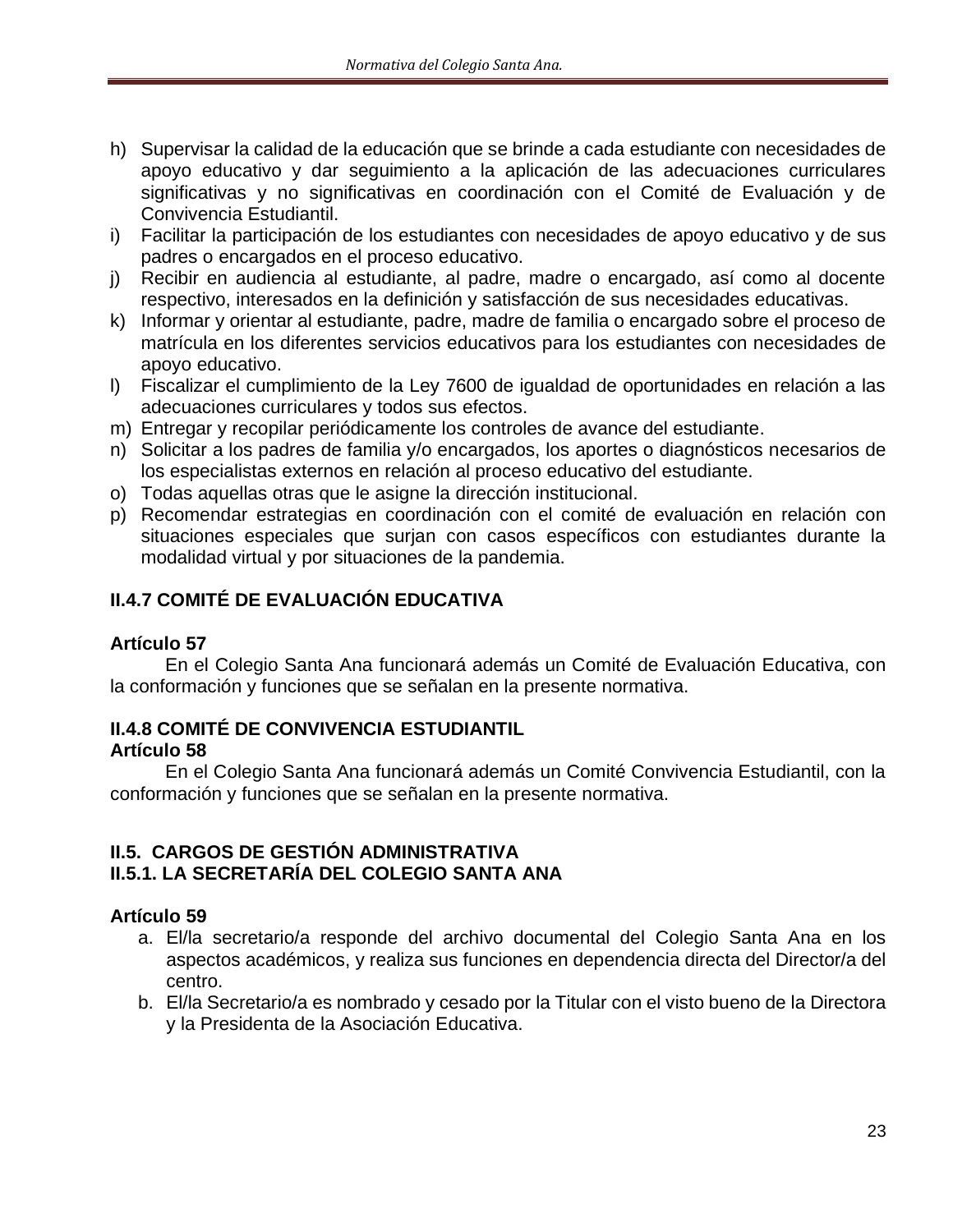Las funciones del Secretario/a del Colegio Santa Ana son las siguientes:

- a) Organizar y coordinar el trabajo del personal adscrito a la secretaría del Colegio Santa Ana.
- b) Tener al día los expedientes de los estudiantes, expedir las certificaciones que éstos soliciten y hacer los trámites relativos a los informes de evaluación y a las titulaciones académicas.
- c) Custodiar los informes de evaluación y las titulaciones académicas.
- d) Preparar la documentación que haya que presentar ante el Ministerio de Educación.
- e) Ejecutar las instrucciones que reciba de la Dirección y hacer las comunicaciones oficiales a sus destinatarios.
- f) Registrar oficialmente el rendimiento académico y la exclusión y/o variantes en la matrícula de los estudiantes.
- g) Elaborar listas, actas de fin de curso y expedientes.

# <span id="page-23-0"></span>**II.6. LA ADMINISTRACIÓN DEL COLEGIO SANTA ANA**

## **Artículo 61**

- a. El/la administrador/a del Colegio Santa Ana es responsable de la gestión económica, y ejerce sus funciones en dependencia directa de la Titular, en coordinación con la Presidenta de la Asociación del centro y ocasionalmente puede participar en las reuniones del equipo directivo. Con participación obligatoria cuando se trate de asuntos económicos.
- b. El/la administrador/a es nombrado y cesado por la Entidad Titular.

# **Artículo 62**

Las funciones del Administrador/a son las siguientes:

- a) Tener al día el inventario de los bienes propios del centro y su actualización constante, en función de la tarea educativa y según las exigencias y posibilidades de cada momento.
- b) Elaborar el presupuesto general del centro y la rendición anual de cuentas.
- c) Presentar a la directiva de la asociación educativa informes periódicos sobre la aplicación del presupuesto anual.
- d) Presentar a la entidad Titular informes mensuales sobre la aplicación del presupuesto
- e) Presentar los datos que solicite el Equipo Directivo.
- f) Solicitar los datos que precise y presentar al equipo Directivo los datos que éste requiera, en común acuerdo con la Dirección Institucional y la Titular.
- g) Tramitar los pedidos de material didáctico, efectuar los pagos, organizar, administrar y gestionar el servicio de compras y almacenamiento de material fungible, atender la conservación del edificio escolar, obras e instalaciones, servicios complementarios, en coordinación con la Titular y la Dirección del centro.
- h) Controlar la recaudación o liquidación de las cuotas de los estudiantes, pagos diversos, y ratificar los libros de contabilidad.
- i) Disponer de las cuentas bancarias de acuerdo con los poderes que le hayan sido otorgados.
- j) Gestionar ayudas y subvenciones para el centro.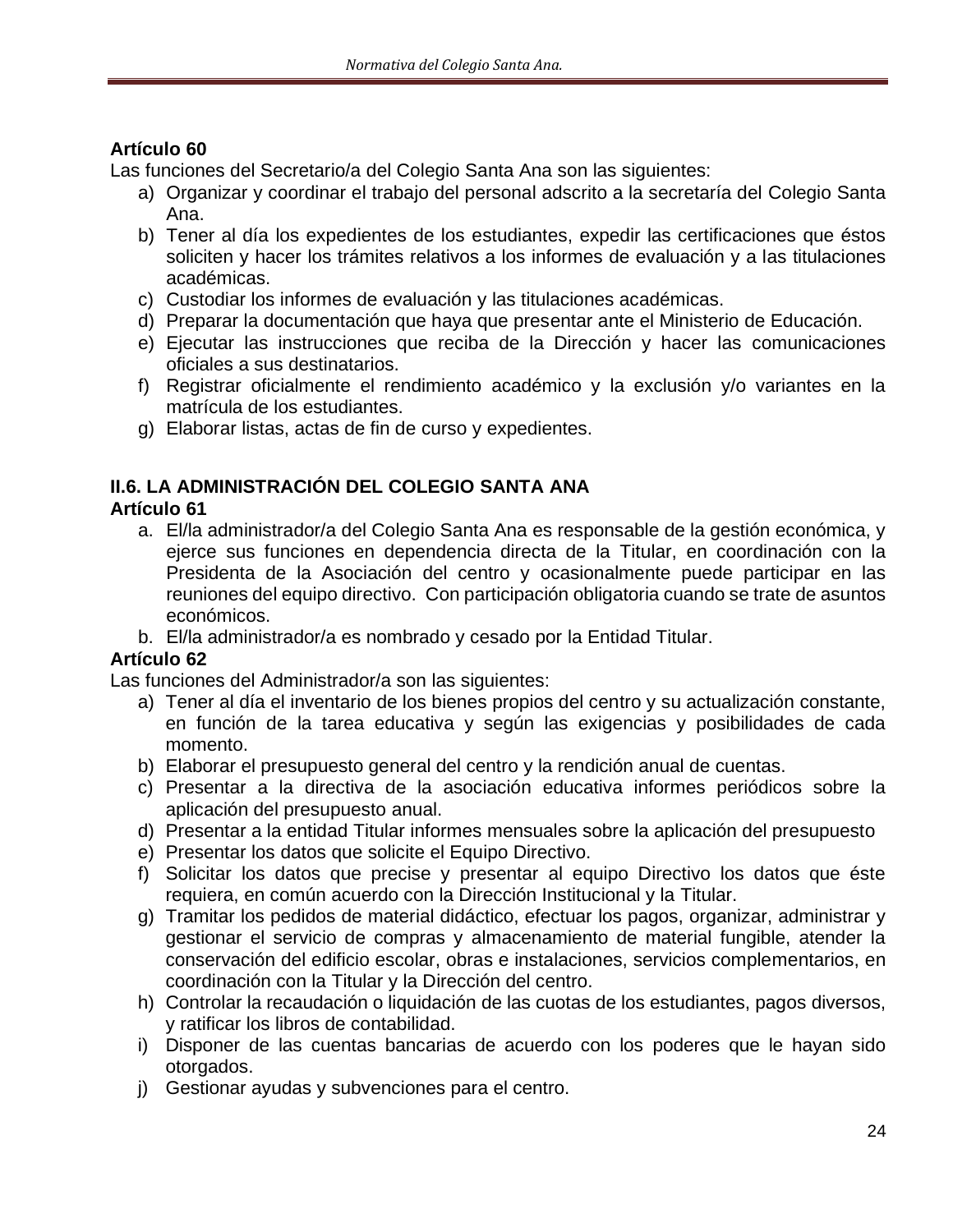- k) Ejercer la jefatura del personal auxiliar de la administración y servicios, especialmente Personal de Mantenimiento, Conserjería, Personal de Seguridad, Fotocopiadora, Bibliotecaria, Recepción (exceptuando la secretaría).
- l) Supervisar el cumplimiento de las disposiciones relativas a higiene, sanidad escolar y prevención de riesgos.
- m) Aplicar la normativa referente a salarios de acuerdo con la disposición vigente, de común acuerdo con la Titular, la Presidenta de la Asociación y la/el Director/a.
- <span id="page-24-0"></span>n) Mantener informada a Dirección, Recepción, Personal de Seguridad, sobre eventuales cambios en actividades programadas o en temas correspondientes al personal no docente.

# **CAPÍTULO III**

# **ORGANIZACIÓN DE LA ACCIÓN EDUCATIVA INSTITUCIONAL**

# <span id="page-24-2"></span><span id="page-24-1"></span>**III.1. ADMISIÓN DEL ESTUDIANTE**

#### **Artículo 63**

Criterio de admisión de estudiantes y procedimiento:

- a. El Colegio Santa Ana está abierto a toda persona estudiante que desee formar parte del proyecto educativo que aquí se desarrolla, una vez conocida y aceptada la normativa por la que se rige este centro de carácter privado teniendo en cuenta la finalidad para la cual fue creado el centro, siempre y cuando realice el proceso de admisión dispuesto que consiste en: 1- realizar las pruebas de evaluación de conocimiento de español, matemáticas e inglés destinadas según el nivel que corresponda y aprobarlas. 2- Los padres de familia o encargados realizarán en conjunto con el postulante una entrevista con algún miembro del Departamento de Orientación y Psicología. 3-Aportar la documentación requerida, establecida por la Institución Educativa.
- b. Los estudiantes extranjeros que deseen matricular o continuar sus estudios en el Colegio Santa Ana deben presentar los documentos oficiales reconocidos por el Ministerio de Educación.
- c. El estudiante que desee ingresar al Colegio Santa Ana debe contar con la edad requerida y los atestados académicos que exige la legislación nacional, emitidos de forma oficial.
- d. Acatar las disposiciones que en materia de edad sean requeridas por el ordenamiento jurídico costarricense y la institución educativa, esto de acuerdo con el ciclo correspondiente del proceso de enseñanza y aprendizaje.
- e. Los estudiantes que deseen matricular en el Colegio Santa Ana deben reportar de la institución de procedencia una nota de conducta superior a 80.

- a. La Dirección Institucional es la responsable del procedimiento de admisión de los estudiantes, se tomarán en cuenta los siguientes pasos:
	- I. Utilizando los medios tecnológicos o en la secretaría de la institución los padres de familia procederán a enlistar el nombre del postulante que iniciará el proceso de admisión.
- II. En reunión se les explicará a los padres de familia y/o encargados en qué consiste el proceso de ingreso y se les entregará los temarios respectivos para las pruebas de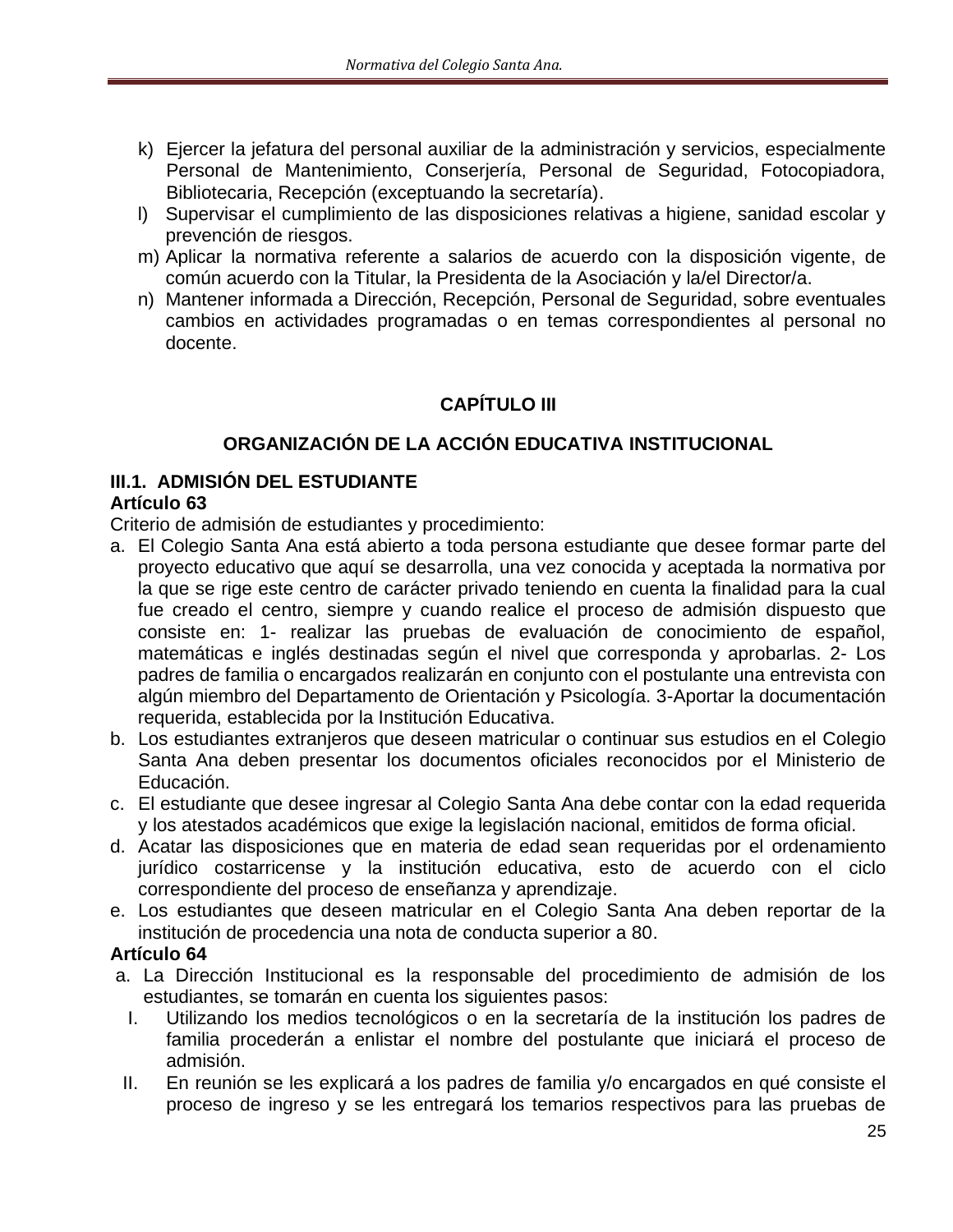admisión de los hijos y /o representados. Se brindará por escrito la información y se registrará la asistencia. Así mismo, se les brindará información sobre el Carácter Propio y la presente Normativa.

- III. Una vez realizada las pruebas de admisión la familia y el postulante deberán llevar a cabo una entrevista con uno de los funcionarios del Departamento de Orientación y Psicología.
- IV. Se indicará la fecha de entrega de resultados del proceso de admisión realizado.
- V. Una vez probadas las pruebas de ingreso los padres de familia deben entregar la papelería que solicite la secretaría institucional.
- VI. Asimismo, se efectúa la firma del documento en que está de acuerdo con la identidad del centro, el modelo educativo y la forma de pago.
- VII. Presentar a la Administración la colilla de pago correspondiente.
- VIII. Informar y presentar, a las autoridades administrativas del Colegio Santa Ana, la documentación donde consten los apoyos educativos que requieran los estudiantes.
- b. El Titular es el último responsable de la admisión de estudiantes, en coordinación con la Dirección.

#### <span id="page-25-0"></span>**III.2. PERMANENCIA DEL ALUMNADO**

#### **Artículo 65**

El estudiante que llegare a obtener la condición de reprobado, podrá volver a cursar en la institución el nivel (grado o año) reprobado solamente por una única vez. Quedando a discreción de la Titular y la dirección educativa el caso en mención. Además, solo podrá repetir una única vez en todo el proceso educativo.

Tal derecho podrá ejercerlo si ha cumplido con el proceso de acompañamiento que realiza la institución para estas situaciones y si se pone de manifiesto una activa participación del hogar y del propio estudiante en el fortalecimiento de las áreas débiles que incidieron en la reprobación del estudiante.

#### **Artículo 66**

El Colegio Santa Ana no cuenta con el sistema de arrastre de asignaturas, por lo que, de decidirse la continuidad del estudiante en la institución, deberá cursar el nivel completo en que se reprobó.

#### **Artículo 67**

La institución se reserva el derecho de admitir estudiantes que vienen reprobados de otra institución educativa y con una conducta inferior a 80.

#### **Artículo 68**

Debido al esencial valor que da el Colegio Santa Ana a la formación en valores, así como el carisma mismo que anima a la Congregación de las Hermanas de la Caridad de Santa Ana, la asignatura de convivencia estudiantil y la vivencia de valores es básica.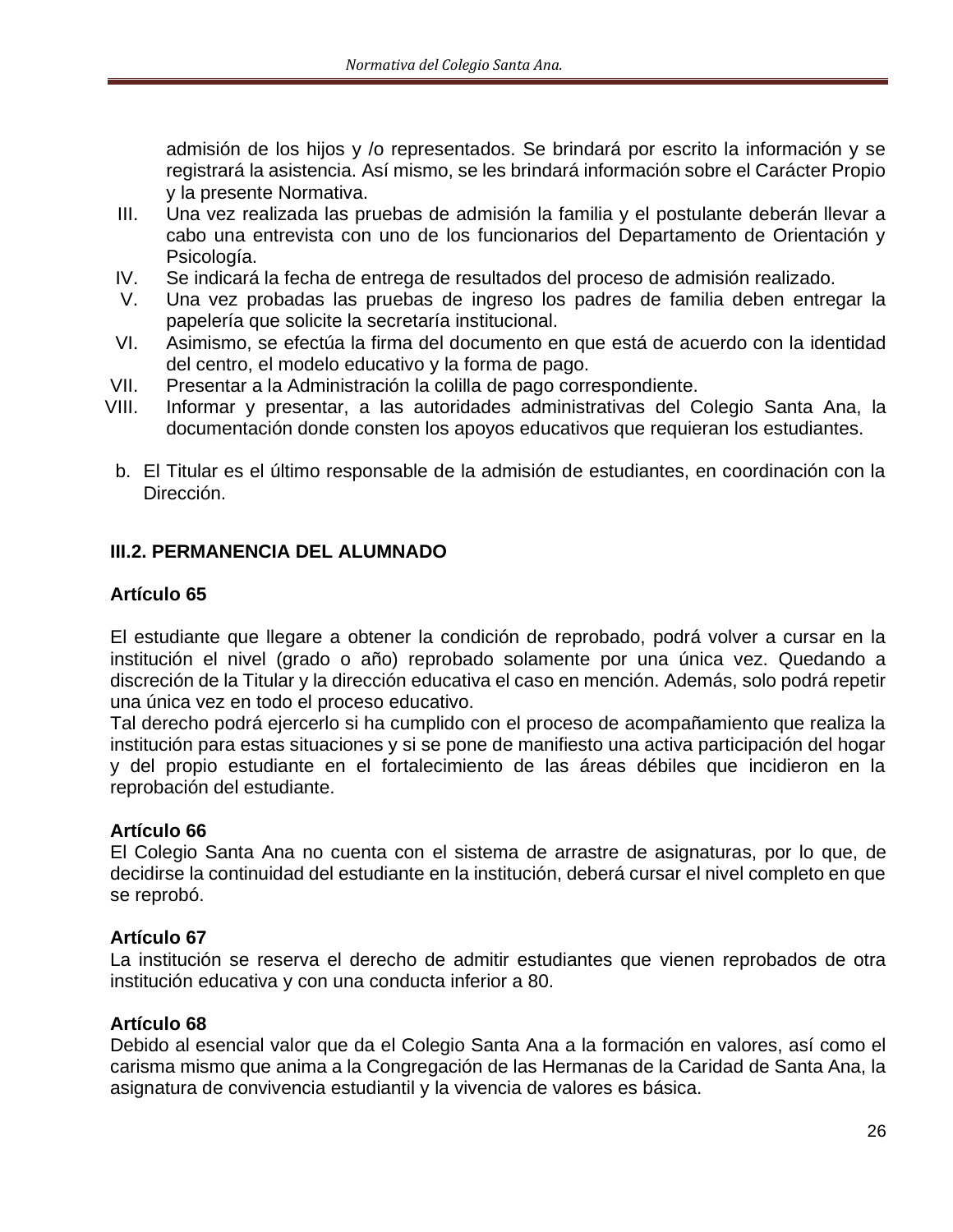En caso de una reprobación en esta asignatura, si el estudiante y la familia expresan su deseo de continuar estudios en la institución, se implementará un plan de acompañamiento individualizado, que tendrá como finalidad última, superar los factores que incidieron en tal reprobación; cuyo cumplimiento implicará la activa participación de la familia y del propio estudiante.

Lo aquí dispuesto no se interpretará en detrimento de lo establecido en la cláusula Quinta del contrato de servicios educativos sobre la resolución contractual.

## <span id="page-26-0"></span>**II.4. PROGRAMACIÓN DE LA ACCIÓN EDUCATIVA**

## **Articulo 69**

- a. La programación de la acción educativa del Colegio Santa Ana se inspira en el Carácter Propio, que se convierte así en el criterio básico de actuación de todos los sectores de actividad del centro, y da coherencia y continuidad al trabajo realizado por la comunidad educativa.
- b. Los equipos de coordinación, departamentos y/o comunidades y los equipos de profesores han de elaborar, aplicar y evaluar las programaciones considerando la realidad del Colegio Santa Ana y las necesidades de los discentes, teniendo en cuenta el Carácter Propio de las Hermanas de la Caridad de Santa Ana, el contexto sociocultural y los principios que rigen la presente normativa.

# <span id="page-26-1"></span>**II.4.1. EL/LA PROFESOR/A GUÍA**

## **Artículo 70**

- a. El profesor/a guía de grado/sección es el docente responsable de velar por la aplicación de los planes y programas de estudio en la acción docente y educativo-pastoral dirigida a un grupo de estudiantes, y tiene la misión de atender la formación integral de cada uno de ellos, y seguir día a día su proceso de aprendizaje y maduración personal, ayudándoles a tomar decisiones con vistas a las opciones posteriores, de continuación de estudios o de entrada en el mundo del trabajo.
- b. El profesor/a guía es nombrado por el Director/a en coordinación con la Titular del Colegio Santa Ana, tomando en cuenta que esté identificado con el Carácter Propio de la Congregación de Hermanas de la Caridad de Santa Ana.
- c. Los profesores guías de los diferentes niveles mantienen reuniones periódicas con el fin de asegurar la máxima coordinación en su tarea. Los equipos de profesores guías supervisan y evalúan el proceso de formación integral de los estudiantes y procuran los servicios psicopedagógicos necesarios para su orientación vocacional y profesional.
- d. El trabajo de equipo de los profesores guías es impulsado y coordinado por uno de los profesores guía o bien por el coordinador/a del departamento de orientación, que realiza las funciones de orientador/a escolar.

- 1. Las principales funciones del profesor guía, tanto en el sector de Educación Preescolar y Educación General Básica, como en la Educación Diversificada, son las siguientes:
	- a) Conocer la situación real de cada discente y de su medio familiar y social y dejar informes de la misma en el expediente del estudiante.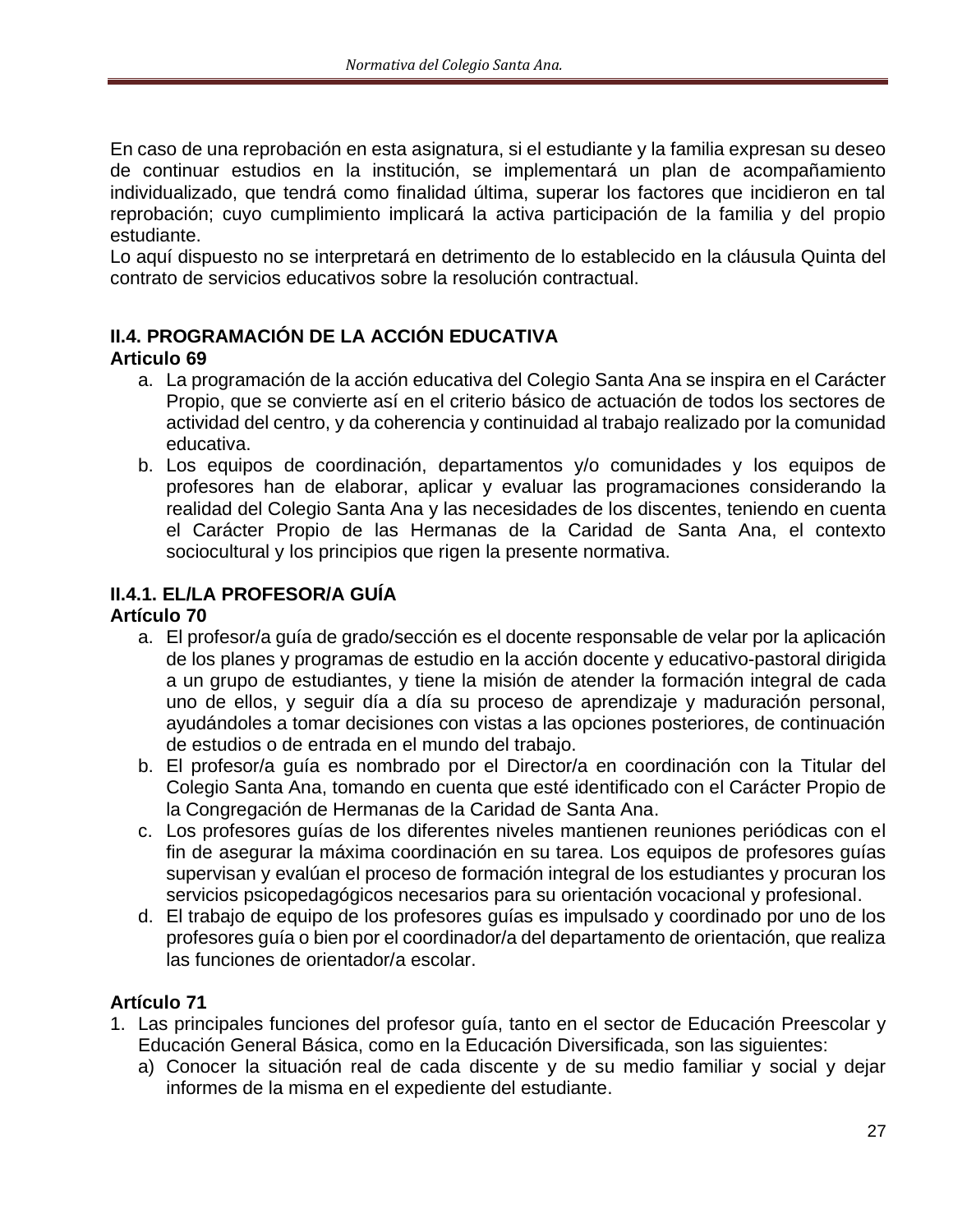- b) Mantener relación de acompañamiento con los estudiantes del grupo y sus padres, a través de las oportunas entrevistas y reuniones periódicas, de las que se levantará un acta lacónica que suscribirán todos los participantes.
- c) Efectuar el seguimiento global de los procesos de aprendizaje de los estudiantes con la intención de descubrir las dificultades y necesidades especiales, articular las respuestas educativas adecuadas y buscar los oportunos asesoramientos y apoyos.
- d) En Preescolar enviar periódicamente un Informe de avance a los padres de familia o encargados
- e) Coordinar la evaluación de los procesos de aprendizaje de los estudiantes, presidir las sesiones de evaluación correspondiente a su grupo, dar la información oportuna a los interesados y a sus padres.
- f) Fomentar entre el grupo de estudiantes el desarrollo de actitudes participativas, la inserción en el entorno socio-cultural y natural y la educación en valores, complementando la tarea realizada por los departamentos.
- g) Favorecer en los estudiantes la autoestima personal y ayudarles en la superación de las deficiencias en los procesos de aprendizaje y en las dificultades de cualquier otro tipo.
- h) Contribuir a desarrollar líneas comunes de acción con los otros profesores guías.
- i) Contribuir al establecimiento de relaciones fluidas con los padres y madres de los estudiantes, informarlos de todos aquellos asuntos que afecten a la educación de sus hijos y facilitar la conexión entre el Colegio Santa Ana y las familias.
- j) Mediar en las situaciones de conflicto entre estudiantes y profesores, e informar oportunamente a las familias.
- k) Programar y realizar el plan de formación dirigida a su grupo de estudiantes.
- l) Coordinar, apoyar y ayudar a los estudiantes a su cargo en actividades para recaudar fondos para las misiones y otras causas de bien social.
- m) Coordinar, evaluar, resumir y tramitar la nota de convivencia de los estudiantes a su cargo.
- n) Coordinar, apoyar y ayudar a los estudiantes a preparar participaciones para actos cívicos, religiosos y culturales.
- o) Establecer horarios de atención a padres de familia
- p) Promover la participación de los estudiantes para que sean miembros críticos, creativos y responsables en el proceso educativo.
- q) Informar al hogar sobre el rendimiento académico y de Convivencia Estudiantil de los estudiantes.
- r) Enviar periódicamente al hogar informe sobre las situaciones específicas de los estudiantes que así lo requiera.
- s) Llevar un libro de Actas donde se registren los informes económicos de las actividades realizadas en su grupo durante el año, el cual deberá ser entregado a la Administración con copia a la Dirección.
- t) Cumplir con los lineamientos estipulados o emitidos por la dirección en colaboración del Departamento de Orientación con relación a la ejecución de las lecciones guías y presentar un reporte cuando acuerde con la directora
- u) Ejecutar otras tareas propias de su cargo relacionadas con el acompañamiento de los estudiantes.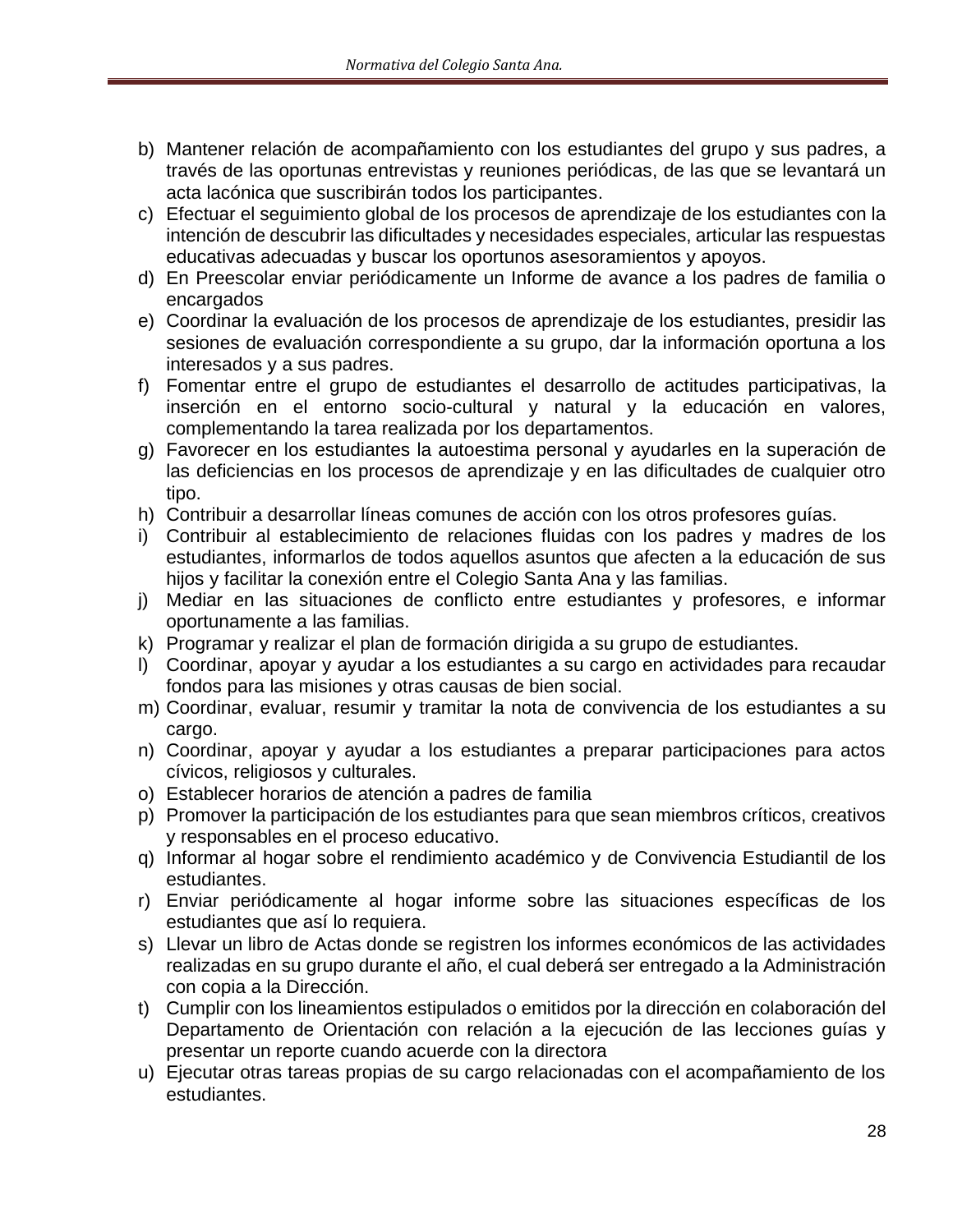## <span id="page-28-1"></span><span id="page-28-0"></span>**III.5. LA EVALUACIÓN EN LA INSTITUCIÓN III.5.1 DEFINICIÓN DEL CENTRO Artículo 72. OFERTA ACADÉMICA**

- a. El Colegio Santa Ana está orientado hacia una modalidad: ACADÉMICA PRESENCIAL (Excepto por instrucciones del Ministerio de Educación ante situaciones de emergencia nacional.)
- b. Su oferta en el plan de estudios es la siguiente:
- c. PREESCOLAR: Además del plan de estudio avalado por el Ministerio de Educación Pública, se da el enriquecimiento curricular del idioma inglés, se extiende el horario y se brindan las materias de Artes plásticas, Educación Física, Educación Religiosa e Informática Educativa.
- d. I y II Ciclo: español, Matemática, Estudios Sociales, Ciencias, inglés escrito, inglés conversacional, Educación religiosa, Artes Plásticas, Educación Física, Educación Musical, Informática educativa.
- e. III CICLO: español, Matemáticas, Estudios Sociales, Educación Cívica, Ciencias y Sexualidad, Inglés Escrito, Inglés Conversacional, Educación Religiosa, Artes Plásticas, Educación Física, Educación Musical, Informática Educativa y Orientación en Valores.
- f. EDUCACION DIVERSIFICADA: español, Matemáticas, Estudios Sociales, Educación Cívica, Biología, Física, Química, Inglés Escrito, Inglés Conversacional, Tecnología, Educación Religiosa, Filosofía, Psicología, Educación Física, Orientación Vocacional.
- g. Todas estas materias en I, II y III ciclo, la nota mínima de aprobación es de 70 y en Educación Diversificada es de 75. Excepto Orientación en Valores y Orientación Vocacional porque son de carácter cualitativo.

# **Artículo 73. HORARIO**

- a. Del horario semanal: de lunes a viernes, con eventuales actividades extracurriculares.
- b. Para toda la institución el horario es de 7:30 a.m. a 3:15 p.m. de lunes a jueves, viernes de 7:30 a.m. a 1:30 p.m.

# **Artículo 74.**

Otros servicios que la Institución le brinda al estudiante son los que se citan a continuación:

- Orientación
- Psicopedagogía
- Adecuación curricular
- Clubes (banda, básquet, fútbol…)
- Infancia y juventud misionera
- Actividades culturales
- Retiros, talleres, entre otros
- Servicio de Fotocopiado
- Biblioteca
- Soda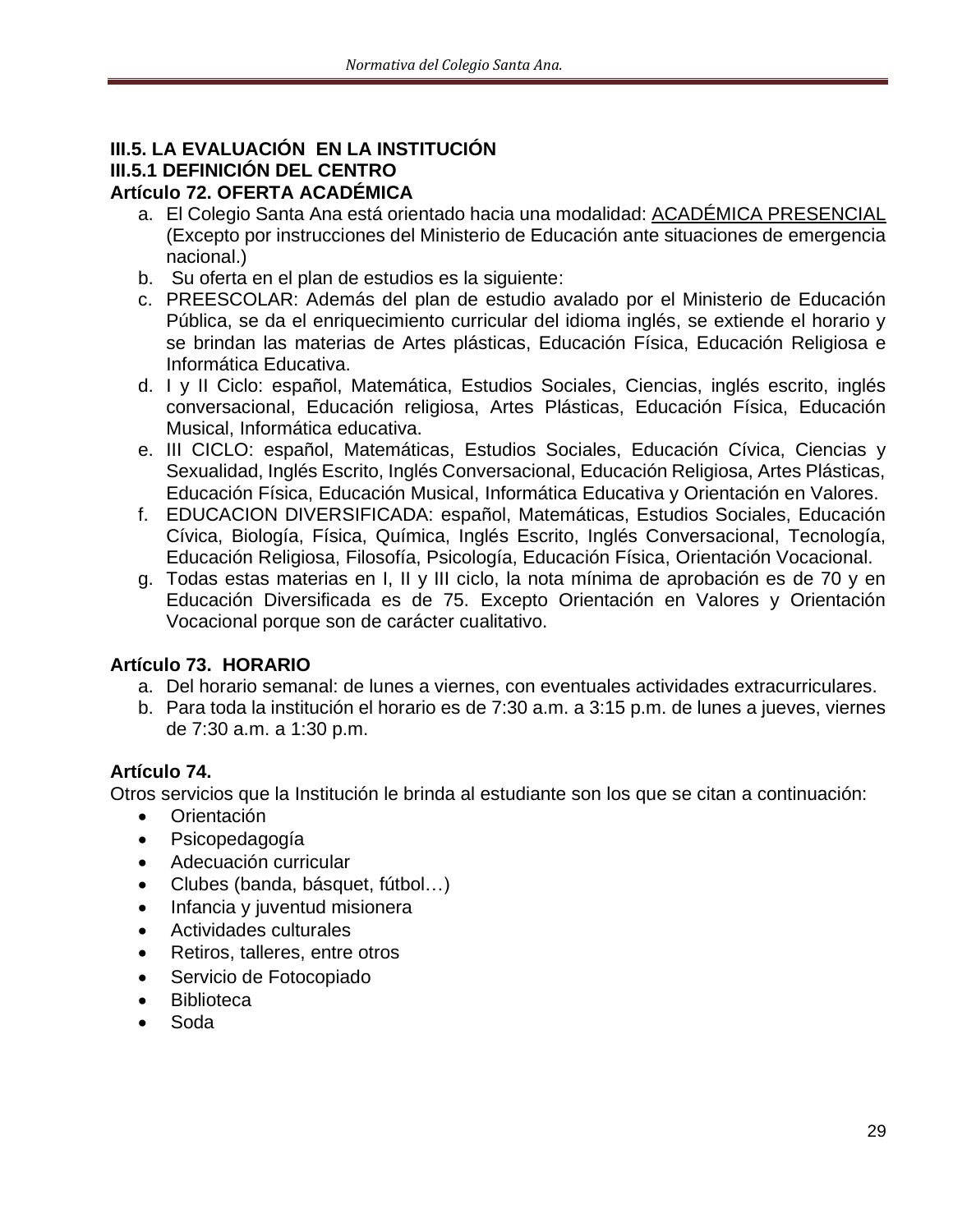## **Artículo 75. DERECHOS DE LA INSTITUCIÓN**

El Colegio Santa Ana se reserva el derecho de admisión. La nota de convivencia, los buenos modales y el rendimiento académico, son aspectos indispensables para ser admitidos y continuar la permanencia en la Institución.

## **Artículo 76. PRINCIPIO FUNDAMENTAL**

Continuar como Iglesia la obra de Jesús, colaborando en la formación integral de la persona y ofreciéndole el mensaje de salvación que le lleve a conseguir la configuración del hombre nuevo según Cristo.

# <span id="page-29-0"></span>**III.6. PRINCIPIOS, CARACTERÍSTICAS, OBJETIVOS Y FUNCIONES DE LA EVALUACIÓN**

**Artículo 77.-** Principios de la evaluación educativa

La evaluación de los procesos de la enseñanza y del aprendizaje, es un juicio de valor acerca del progreso de los estudiantes, que se fundamenta en mediciones y en descripciones cualitativas y cuantitativas, realizadas profesionalmente y por especialistas en la materia, cuyo sustento básico está compuesto por los siguientes principios básicos:

- **a)** es inherente a los procesos de la enseñanza y del aprendizaje.
- **b)** orienta y guía el planeamiento mediato e inmediato del trabajo escolar.
- **c)** refleja los logros y las diferencias de los procesos del aprendizaje.

#### **Artículo 78.-** Funciones de la evaluación educativa

Son funciones básicas de la evaluación del proceso enseñanza-aprendizaje a cargo del profesional respectivo:

- **a)** diagnosticar el estado inicial de los estudiantes en las áreas cognoscitivas, socio-afectivas y psicomotoras para aplicar las estrategias pedagógicas correspondientes.
- **b)** brindar la información necesaria y oportuna para tomar decisiones en relación con los sujetos, procesos y elementos del currículo, orientados al mejoramiento.
- **c)** fundamentar la calificación y certificación del rendimiento escolar.

## **Artículo 79.-** Objetivos de la evaluación educativa

Para la valoración del proceso enseñanza-aprendizaje, el profesional a cargo de cada una de las asignaturas tendrá como objetivos:

- **a)** determinar en forma sistemática, el nivel de logro individual y colectivo del proceso de aprendizaje.
- **b)** mantener constante valoración, rectificación del proceso de la enseñanza y aprendizaje de sus efectos en el comportamiento del estudiante.
- **c)** brindar información para determinar la promoción de los estudiantes dentro del sistema educativo formal.
- **d)** detectar procesualmente las potencialidades y limitaciones de cada estudiante a su cargo.
- **e)** obtener la información necesaria para la inmediata formulación de las acciones de recuperación que requiere el estudiante o el grupo de estudiantes.
- **f)** orientar las acciones de recuperación para los estudiantes con dificultades en el proceso y el de sus compañeros.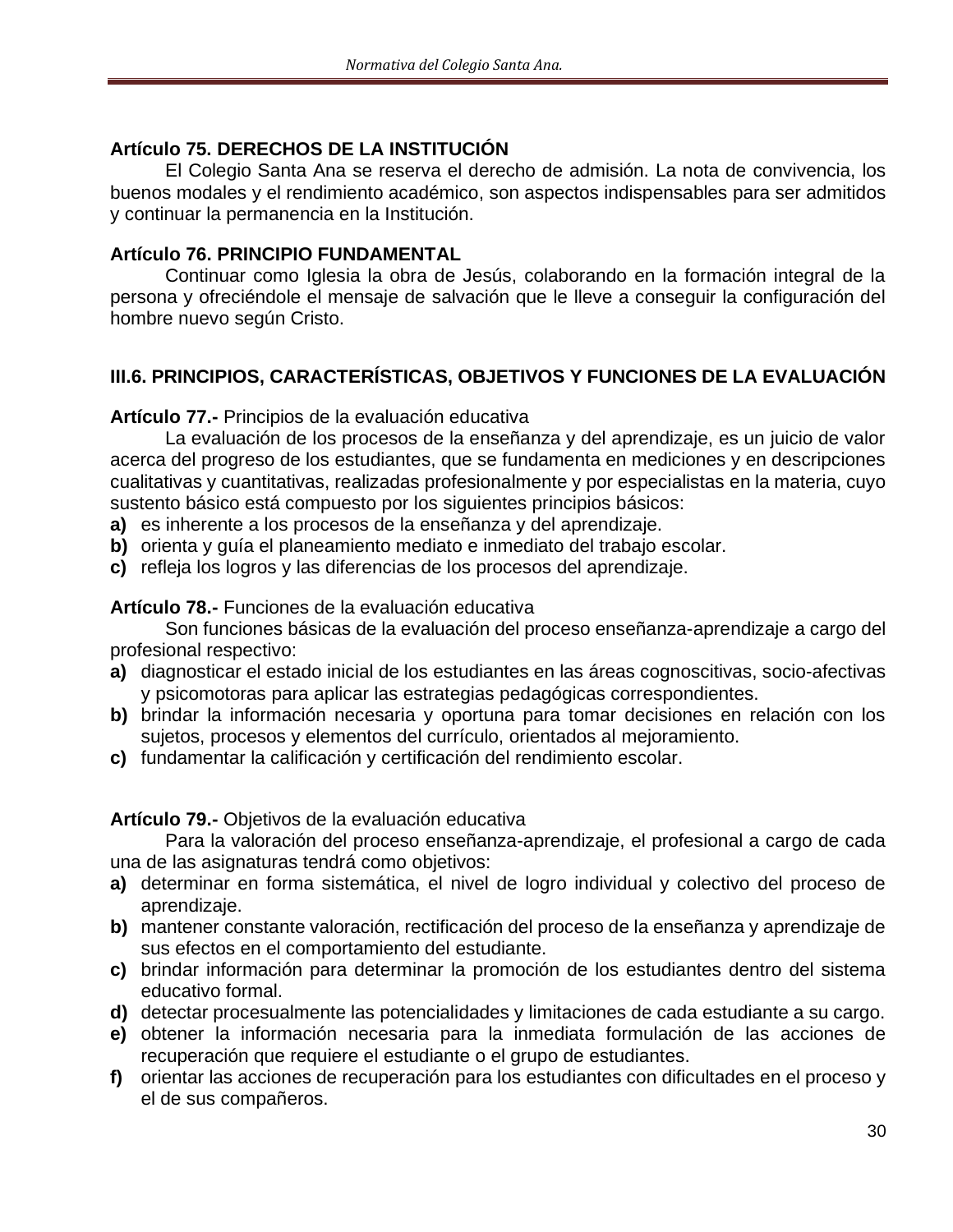- **g)** lograr que los estudiantes valoren objetivamente su propio progreso y el de sus compañeros.
- **h)** proveer información para que se atienda en forma especial a los estudiantes cuyas potencialidades y dedicación les permita mayor aprovechamiento de los procesos de la enseñanza.

**Artículo 80.-** Características de la evaluación educativa

La valoración del proceso enseñanza-aprendizaje se caracteriza por ser:

- **a)** continua: porque se manifiesta permanentemente en el proceso educativo.
- **b)** integral: ya que se atiende y da significado a todos los aspectos del desarrollo de la personalidad del estudiante: el cognoscitivo, el socio-afectivo y el psicomotor.
- **c)** participativa: debido a que involucra a todos los sujetos del currículo, especialmente a los estudiantes, los educadores y los padres de familia o encargados.
- **d)** dialogal: porque propicia el diálogo constante entre los sujetos del currículo.
- **e)** acumulativa: ya que recoge y asienta en los respectivos registros, información cualitativa que debe ser analizada para emitir juicios de valor.
- **f)** valorativa: porque es acto de conciencia que ejecuta el educador, bajo su responsabilidad y ética profesional basado en la información cualitativa y cuantitativa, que él mismo recopila mediante el uso de métodos, técnicas e instrumentos confiables, válidos y objetivos.
- **g)** flexible: porque se adecua a las condiciones y circunstancias particulares de los sujetos y elementos del currículo.

# <span id="page-30-0"></span>**III.6.1 DEL COMITÉ DE EVALUACIÓN Y DE CONVIVENCIA ESTUDIANTIL.**

## **Artículo 81**

- a. Su designación será competencia de la Dirección institucional, con la aprobación de la Titular, y de acatamiento obligatorio para el funcionario designado.
- b. Tendrá injerencia tanto para primaria como para secundaria. Estarán conformados, cada uno de ellos, por un mínimo de tres miembros que tendrán representación tanto de primaria como de secundaria.
- c. Sesionará, cada uno, ordinariamente dos lecciones semanales y extraordinariamente cuando las necesidades institucionales lo demanden. A sus miembros se les reconocerá salarialmente con dos lecciones ordinarias y si debieren laborar extraordinariamente, se les pagará de acuerdo a lo trabajado. El cálculo salarial se realizará según la categoría profesional de cada uno.
- d. Deberán rendir trimestralmente un informe escrito a la Dirección institucional sobre la labor realizada y los casos atendidos, con indicación expresa del nombre del docente o estudiante atendido. El informe debe ser rendido y firmado por cada uno de sus miembros y emitido en un solo documento.

## **Artículo 82**

Las sesiones del Comité de Evaluación y del Comité de Convivencia Estudiantil, se regirán con los siguientes criterios:

**a)** el quórum para las sesiones será de tres miembros.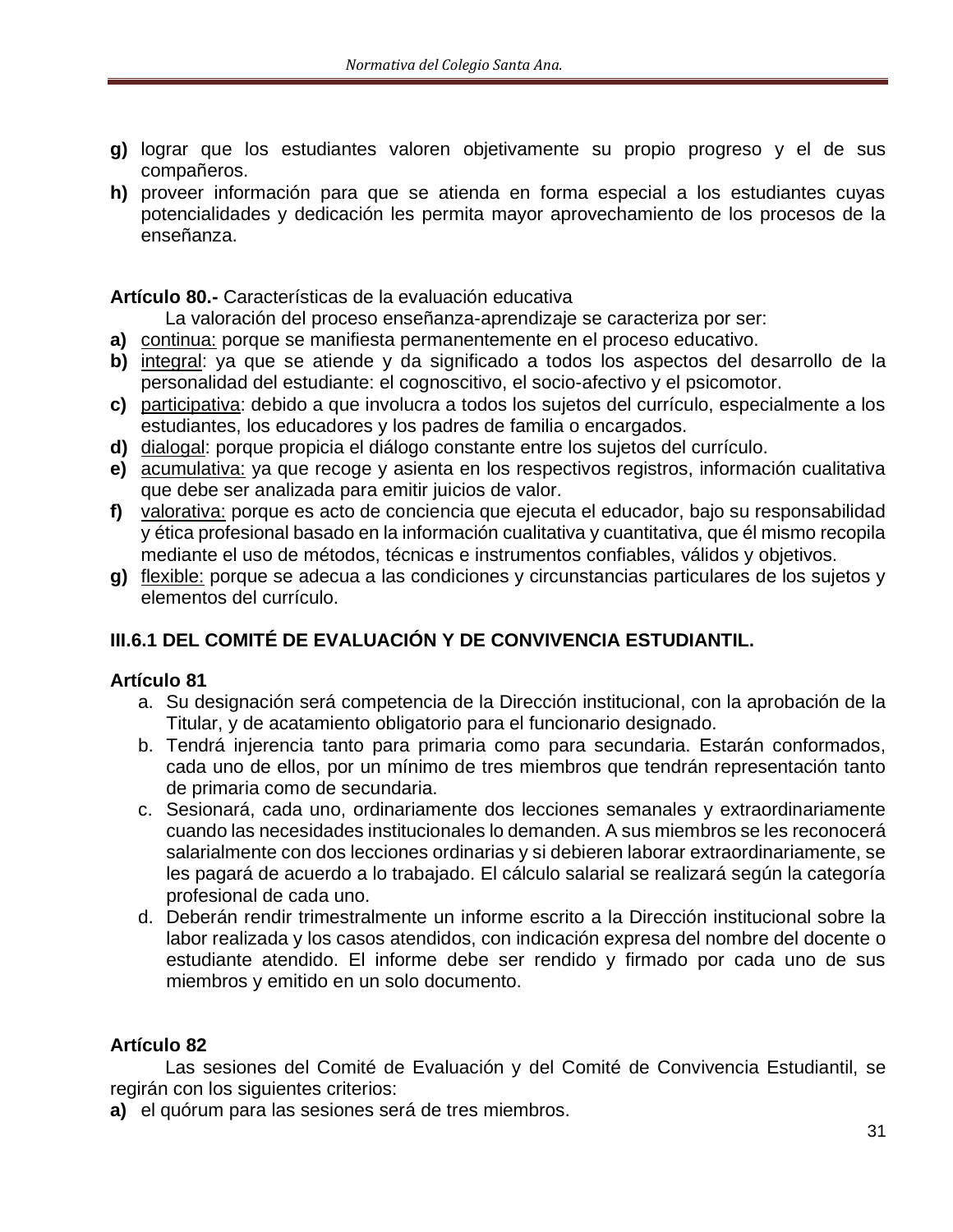- **b)** sus acuerdos tendrán validez cuando sean aprobados por la mayoría. En caso de empate, el presidente tendrá voto de calidad.
- **c)** de cada sesión se levantará un acta, la que deberá leerse y ser conocida en la siguiente sesión ordinaria, como requisito para la firmeza del acuerdo. Todos los puntos tratados en la reunión, así como los acuerdos que se tomen, deberán asentarse en el Libro de Actas que al efecto deberá llevarse. El referido libro podrá ser de hojas sueltas, para que pueden ser impresas y no solo manuscritas, pero deberá estar previamente numeradas de forma consecutiva y selladas en cada uno de los folios.

#### **Artículo 83.- Requisitos para conformar el Comité de Evaluación Educativa**

Los Docentes que integren el Comité de Evaluación Educativa deberán reunir los siguientes requisitos:

- **a)** De los miembros:
	- i. Ser educadores con nombramiento durante todo el curso lectivo.
	- ii. Tener conocimientos acreditados de la evaluación del proceso de enseñanza aprendizaje.
	- iii. Haber demostrado interés por la evaluación del proceso de enseñanza aprendizaje.

#### **b)** Del miembro coordinador

Además de los anteriores requisitos deberá tener las siguientes condiciones profesionales:

- i. Poseer tiempo completo en la institución.
- ii. Tener amplio conocimiento acreditado de la evaluación del proceso de enseñanza aprendizaje.
- iii. Contar con una experiencia docente de por lo menos tres años y con una calificación de servicios al menos de muy buena.

# <span id="page-31-0"></span>**III.6.2. DE LA VALORACIÓN DEL APRENDIZAJE**

## **Artículo 84. DIVISIÓN DEL AÑO ESCOLAR**

El curso lectivo se divide en tres períodos, por lo que se emitirá una certificación sobre el rendimiento escolar progresivo del estudiante al finalizar cada uno de ellos, se podrán visualizar a través de la plataforma CloudCampus. El centro educativo al finalizar el tercer trimestre entregará el resumen de los tres períodos en físico al padre de familia.

## **Artículo 85. ESCALA DE CALIFICACIÓN**

Para efectos de calificación se utilizará la escala numérica de uno a cien.

No obstante, para efectos de certificación y del Informe Escolar, la calificación mínima a consignar en el informe por trimestre o período correspondiente será de cincuenta, en todos los ciclos.

#### **Artículo 86.**

La valoración del progreso escolar del estudiante se realizará en los cuatro ciclos, tomando en cuenta los siguientes aspectos: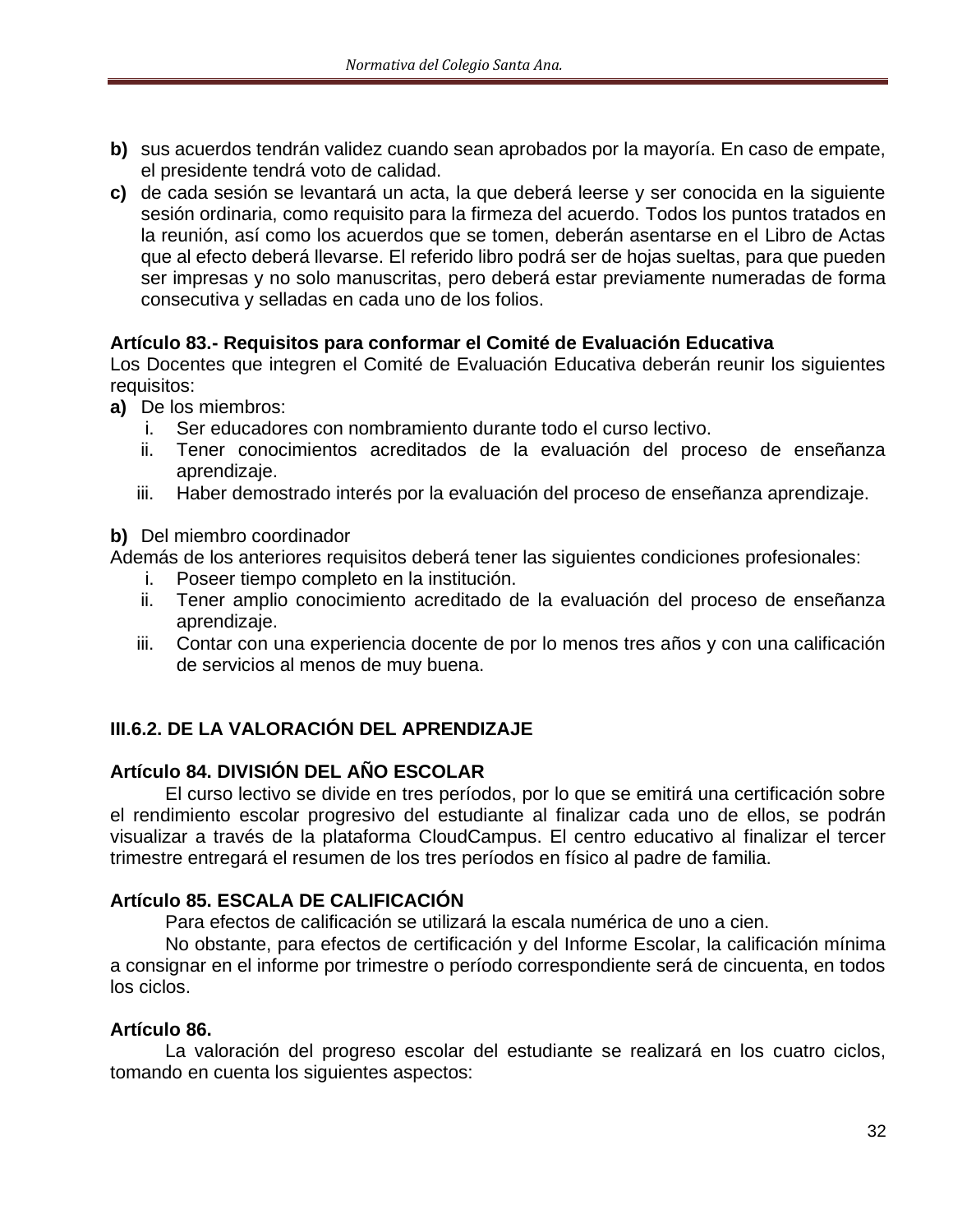- ➢ Pruebas (dos pruebas como mínimo, una en el caso de las materias especiales y/o proyectos).
- ➢ Desarrollo de un Proyecto (a partir del segundo ciclo)
- $\triangleright$  Asistencia y puntualidad.
- ➢ Trabajo extra clase.
- ➢ Trabajo en clase.
- ➢ Concepto.

## <span id="page-32-0"></span>**III.6.3 CRITERIOS DE APROBACIÓN**

#### **Artículo 87. De la definición de promedio anual.**

El promedio anual se entiende y significa el promedio simple de las notas obtenidas en los trimestres.

#### **Artículo 88. Para la educación General básica**

En el I, II y III ciclo de la Educación General Básica, el estudiante cuyo promedio de las calificaciones en el tercer trimestre y promedio anual fuere igual o superior a 70 en cada asignatura del plan de estudios del respectivo año escolar tendrá la condición de aprobado y el derecho de ingresar al año inmediato superior. No obstante, se considerará como aplazado en aquella o aquellas asignaturas cuyo promedio final en el último trimestre o promedio anual fuese inferior a 70.

#### **Artículo 89. Para la educación Diversificada y pruebas nacionales.**

En la Educación Diversificada el estudiante que obtuviese un promedio de las calificaciones en el último trimestre y en el promedio anual igual o superior a 75 en cada asignatura del plan de estudios del respectivo año escolar, tendrá la condición de aprobado o egresado y se tendrá como aplazado en aquella o aquellas asignaturas cuyo promedio final en el tercer trimestre o promedio anual sea inferior a 75.

La realización de las pruebas nacionales queda sujeta a lo que disponga el Reglamento de Evaluación de los Aprendizajes del MEP, tanto para primaria como para secundaria.

## **Artículo 90.**

Los estudiantes de nuevo ingreso que soliciten matrícula en la Institución deben haber aprobado el año inmediato inferior.

El Colegio no se acoge al decreto 348886-MEP, por lo tanto, los niveles que se cursan en la institución se realizan como años completos, no como asignaturas seccionadas por nivel.

## **Artículo 91. Condición de aplazado**

El estudiante que haya perdido hasta un máximo de tres asignaturas se considera aplazado, por lo que, podrá presentar exámenes para cada una de las asignaturas aplazadas, en las dos convocatorias establecidas por las Institución: (la primera en diciembre y la segunda a finales de enero o principios de febrero, para undécimo la primera será en la segunda semana de noviembre y la segunda en la primera semana de diciembre).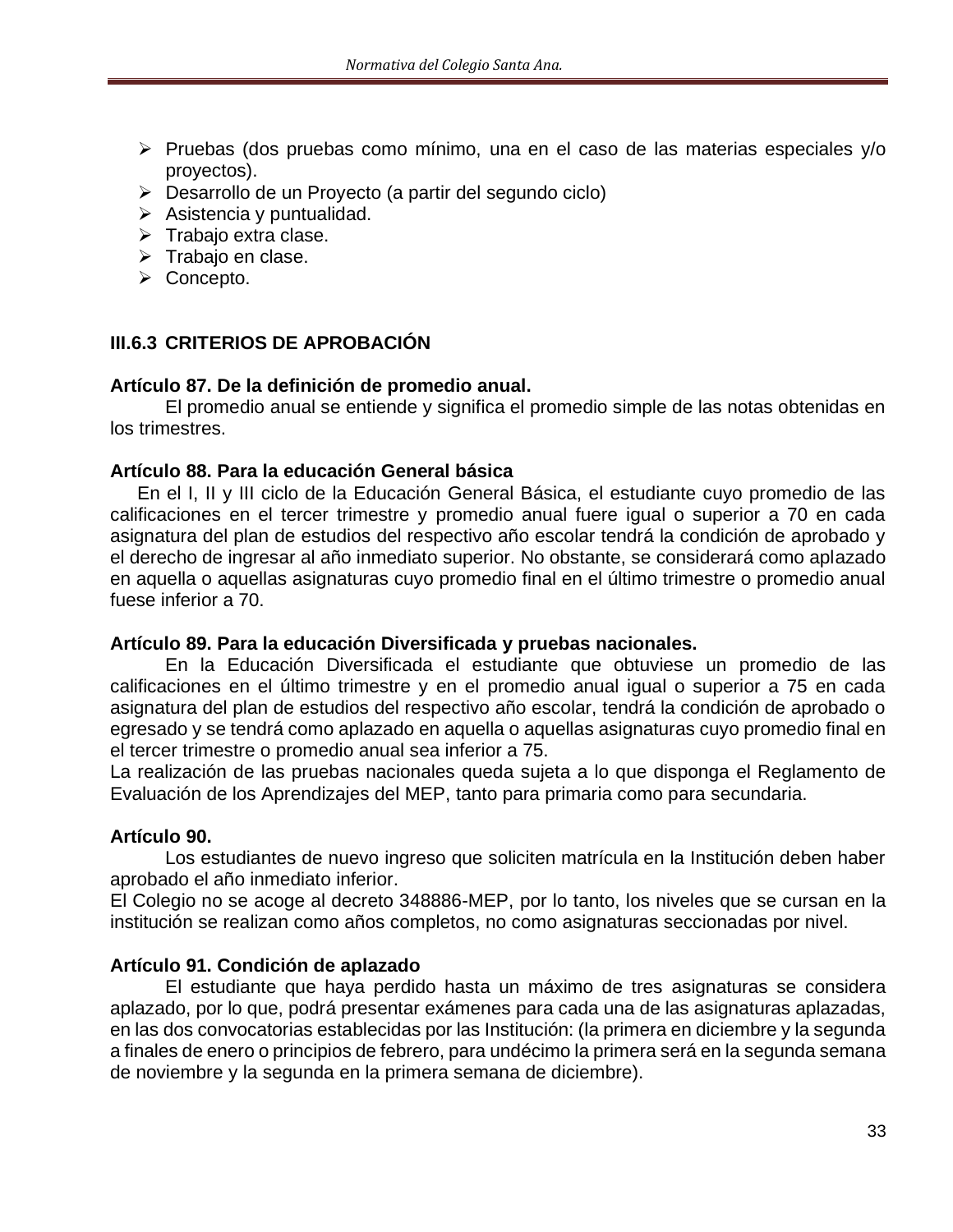La inasistencia de un estudiante a la primera convocatoria, sin que medie una debida justificación, no afecta su derecho de asistir a la segunda convocatoria.

En caso de aprobar en convocatoria todas las asignaturas que presentó, se tendrá por aprobado, consignándosele la calificación mínima de promoción.

Las fechas de dichas pruebas serán señaladas oportunamente por el Comité de Evaluación y/o Dirección y comunicadas por escrito con una antelación no menor a ocho días naturales al estudiante para ser efectuadas únicamente en la Institución, excepto si existiera una adecuación curricular, ante lo que se efectuará lo pertinente según lo indicado por la legislación vigente.

#### **Artículo 92. Nota mínima de aprobación en convocatoria**

La nota mínima de aprobación del examen de aplazado será la misma con la que se aprueba el nivel que cursa, a saber, en Educación General Básica de setenta (70) y Educación Diversificada de setenta y cinco (75).

#### **Artículo 93. Condición de reprobado**

El estudiante aplazado en más de tres asignaturas tendrá la condición de reprobado en la Institución y por lo tanto deberá repetir el curso lectivo, ya sea dentro de la Institución o fuera de ella. Bajo igual condición estará el estudiante aplazado que no apruebe las asignaturas en las dos convocatorias señaladas para tal efecto.

## <span id="page-33-0"></span>**III.6.4 RUBROS DE CALIFICACIÓN**

#### **Artículo 94. Rubros**

La valoración del progreso escolar del estudiante se realizará en los cuatro ciclos tomando en cuenta los siguientes aspectos:

- Trabajo cotidiano
- Trabajo extra-clase
- Pruebas (exámenes) (las que podrán ser escritas, orales, de escucha o de ejecución, dependiendo de la naturaleza de la asignatura)
- Proyectos (en las asignaturas cuya naturaleza así lo permite)
- Asistencia y puntualidad.
- Concepto.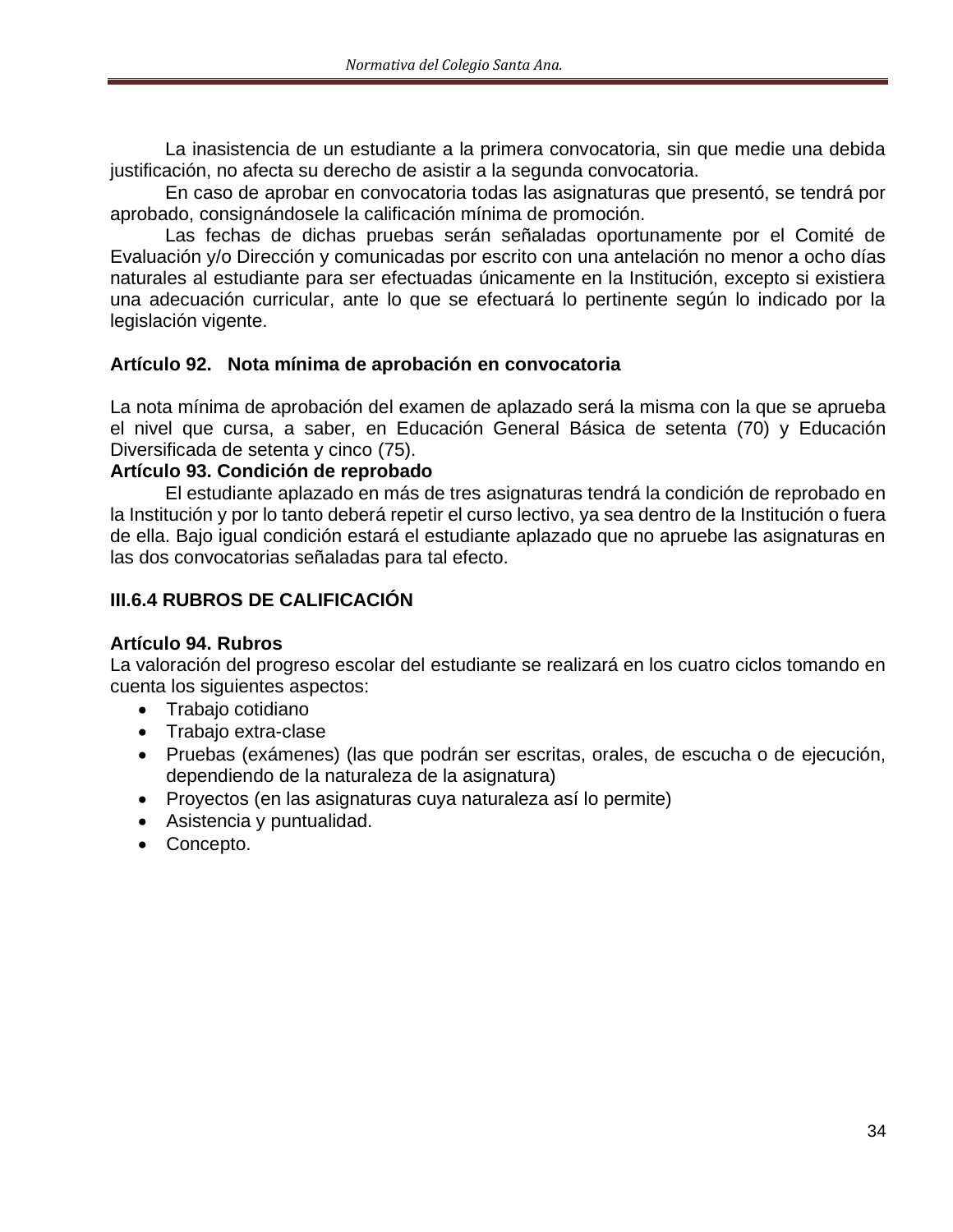# **III.6.4.1 DE LA DEFINICIÓN DE LOS RUBROS**

#### **Artículo 95. Definición de trabajo cotidiano.**

Se entiende por trabajo cotidiano las actividades que realiza el estudiante con la guía del docente. Éste se observa durante el desarrollo de las lecciones, como parte del proceso de aprendizaje. Para su calificación, el docente realizará, utilizando diferentes instrumentos técnicamente elaborados, compuestos al menos, por rubros de calificación, cada uno de ellos poseerá un determinado porcentaje, asignado por el docente, y valorado mediante una escala numérica u otra estrategia que el docente tenga a bien aplicar. Posteriormente se promediarán las observaciones obtenidas y el puntaje en cada uno de los rubros para efectuar la correspondiente conversión porcentual. Se contempla dentro del criterio de trabajo cotidiano el indicador de asistencia en cada trabajo u observación de clase realizada al estudiante, como parte del proceso evaluativo.

#### **Artículo 96. Definición de trabajo extra clase y/o trabajos asignados**

Se entiende como trabajos extra clase, o trabajo asignado, todos aquellos trabajos planeados por el docente cuyo propósito es que el estudiante repase o amplíe los temas desarrollados en la institución; estos los realizará el estudiante fuera del horario escolar, bajo su responsabilidad y se asignarán de acuerdo con el nivel que curse y con sus posibilidades personales. **Los trabajos extra clases o trabajos asignados deben ser individuales y no grupales (salvo que medie autorización expresa y por escrito de la Dirección del Colegio)**

Para su calificación el docente de materia les informará a los estudiantes los rubros correspondientes a evaluar en cada uno de los trabajos o tareas que conforman el trabajo extra clase, con al menos ocho días antes de que el trabajo sea revisado y para su valoración el docente deberá utilizar las escalas numéricas, tablas de cotejo o cualquier otro instrumento que el docente considere pertinente. Cuando en el trabajo extra clase se consigne la fecha de entrega como: Fecha única de entrega, el trabajo será recibido solamente en la fecha indicada; si el estudiante lo entregara en una fecha posterior, se le revisará con carácter formativo, asignándose un uno por ciento en la calificación de éste.

Un trabajo extra clase puede ser evaluado en un examen si se da la debida retroalimentación en las clases. (es importante que se haya mediado por el docente ese contenido extra clase con los estudiantes para ser evaluado en el examen)

Un trabajo extra clase puede ser evaluado en una estrategia de evaluación si se da la debida retroalimentación en las clases virtuales o presenciales. (Es importante que se haya mediado por el docente ese contenido extra clase con los estudiantes para ser evaluado en la estrategia evaluativa.)

Los trabajos asignados sí se pueden pedir de un día para otro al ser tareas de menor puntaje y desarrollo. Ambos trabajos no deben asignarse para ser desarrollados durante los períodos de vacaciones o de pruebas calendarizadas en la Institución.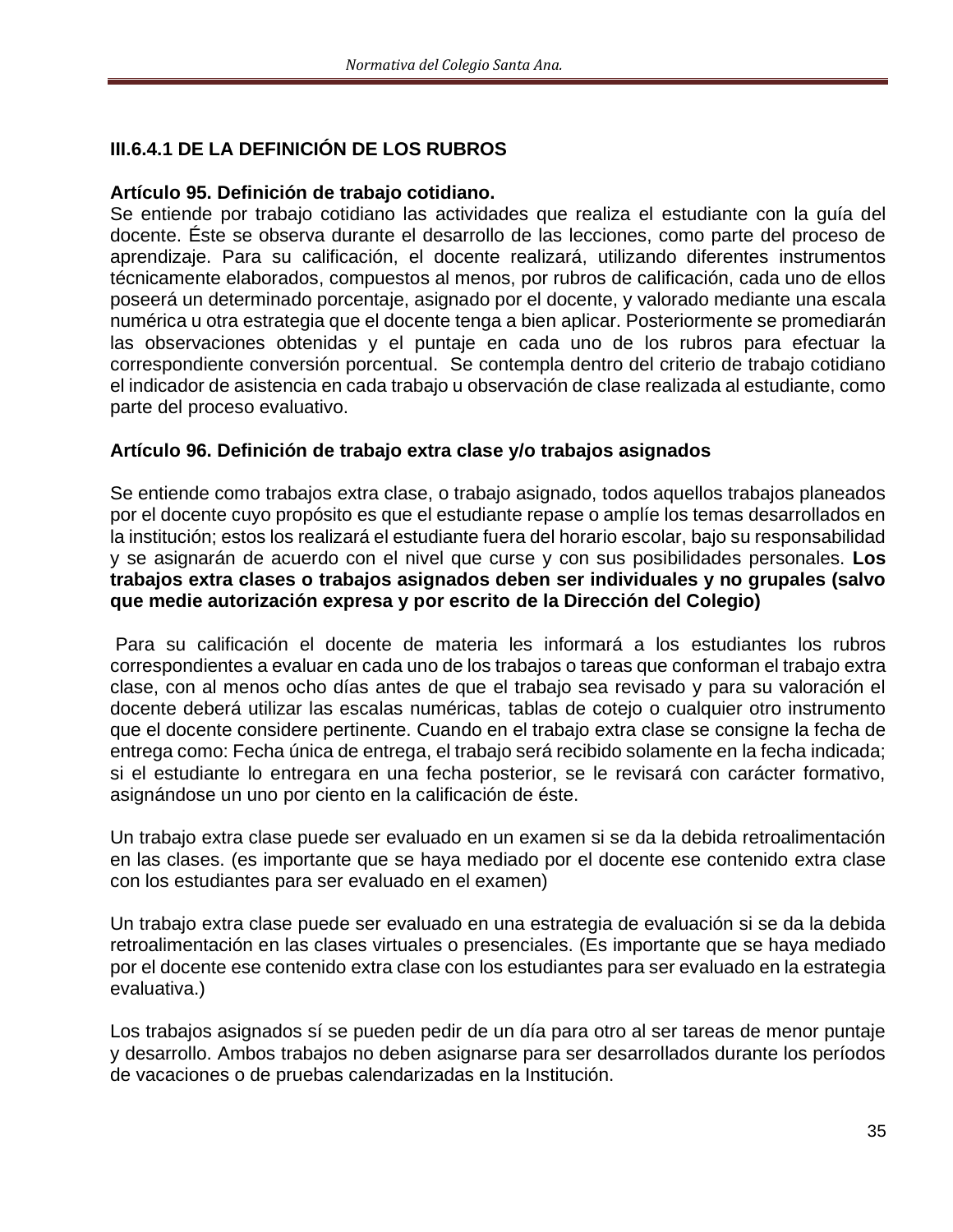## **Artículo 97. Definición de Proyecto**

Es un proceso que parte de la identificación de contextos del interés por parte del estudiantado, relacionadas con los contenidos curriculares, valores, actitudes y prácticas propuestas de cada unidad temática del programa de estudio. Incluye una serie de etapas organizadas que busca la incidencia de los y las estudiantes en contextos determinados del entorno sociocultural. El o la docente orientará este proceso. Para su evaluación debe considerarse tanto el proceso como el resultado y utilizar instrumentos técnicamente elaborados.

**Artículo 98. Definición de concepto**. El concepto constituye el juicio profesional valorativo y global que emite el docente con respecto al desempeño y actitud que demuestra el estudiante durante el proceso de aprendizaje en cada una de las asignaturas. En esta calificación no deben considerarse la puntualidad, la asistencia, ni aspectos relacionados con la evaluación de la conducta.

Para su calificación el docente asignará una rúbrica porcentual, con los valores que le asigne cada docente o cada departamento, y su valoración se realizará mediante una escala numérica que luego será transformada a los valores porcentuales correspondientes.

## **Artículo 99. Definición de la asistencia y puntualidad.**

La asistencia se define como la presencia del estudiante en las lecciones y en todas aquellas otras actividades escolares a las que fuere convocado. Las ausencias y las llegadas tardías podrán ser justificadas o injustificadas. Se entiende por ausencia justificada aquella provocada por una razón o fuerza mayor ajena a la voluntad del estudiante, que le impide presentarse a la institución o al lugar previamente definido por el docente para cumplir con sus obligaciones habituales como estudiante. Tales razones son:

a. Enfermedad, accidente u otra causa de fuerza mayor.

b. Enfermedad grave de cualquiera de sus padres o hermanos.

c. Muerte de algún familiar hasta el segundo grado de consanguinidad y hasta por una semana y

d. Cualquier otro motivo justificable a juicio del docente o del orientador respectivo.

## **Artículo 100. Definición de una llegada tardía.**

Una llegada tardía es aquella en la que el estudiante se presente a lecciones después del timbre de inicio de lección, pero antes de que hayan transcurrido 10 minutos (posterior a 10 minutos es ausencia de lección). De igual forma la llegada tardía justificada es aquella provocada por razones o fuerza mayor ajenas a la voluntad del estudiante y que le impiden presentarse puntualmente a la hora previamente definida.

De no cumplirse con los aspectos antes citados en este artículo la ausencia o llegada tardía será injustificada y afectará el puntaje del trabajo cotidiano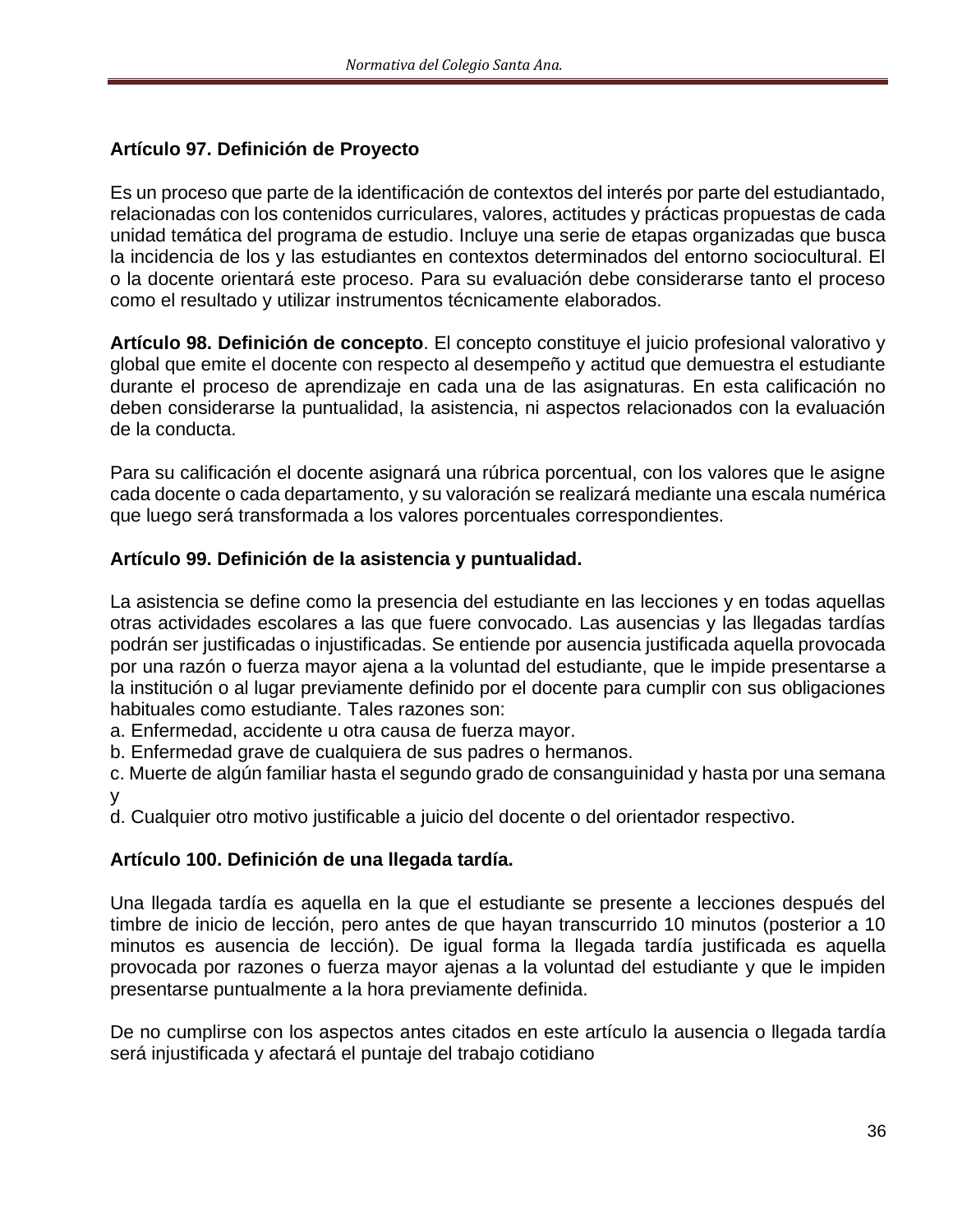# **Artículo 101. Definición de ausencia injustificada y plazo para justificar la ausencia o llegada tardía.**

Una ausencia injustificada es aquella en la que el estudiante se ausente de las lecciones y no indique el motivo por el cual no se presentó (una ausencia equivale a una lección).

Es responsabilidad del padre de familia o encargado legal del estudiante, justificar en la plataforma CloudCampus y dentro del plazo de tres días hábiles una vez que la ausencia o tardía se vea reflejada en dicha plataforma.

Los encargados de secretaría serán los responsables de justificar las ausencias o tardías presentadas por los padres de familia a través de la plataforma, dichas justificaciones se verán reflejadas en la plataforma los viernes de cada semana.

En caso de desacuerdo entre el padre o encargado legal y el docente, sobre la justificabilidad de los motivos esgrimidos, resolverá en alzada y de forma definitiva el Comité de Evaluación.

## **Artículo 102. De los criterios para la asignación del porcentaje correspondiente a la asistencia y puntualidad.**

La consignación de la puntualidad se efectuará por parte de cada docente en la lista de clase al iniciar la jornada escolar o luego de cada receso o cambio de lección correspondiente y las mismas serán cuantificadas para su correspondiente rebajo en la nota de trabajo cotidiano de cada asignatura.

Más de tres llegadas tardías en un mismo trimestre equivalen a una falta leve con su correspondiente rebajo de puntos, la cuarta tardía será considerada como falta moderada, la quinta como falta grave, la sexta como falta muy grave y de la sétima en adelante se computarán como falta gravísima con el rebajo de hasta 30 puntos menos en la nota de conducta (siendo cada tardía después de la sétima considerada cada una independiente como una falta gravísima).

Las llegadas tardías injustificadas menores de diez minutos se computarán para estos efectos como media ausencia. Las llegadas tardías injustificadas mayores de diez minutos se considerarán para estos efectos como una ausencia de una lección.

#### **Artículo 102.1. De los criterios para la asignación del porcentaje correspondiente a la asistencia y puntualidad a las lecciones virtuales en tiempo de Pandemia o Emergencia Mundial o Nacional.**

#### **Artículo 102.1.1. Definición de la asistencia y puntualidad en las clases virtuales.**

La asistencia y puntualidad a las clases virtuales y a todas aquellas actividades escolares a las que fuere convocado el estudiante se define, como el ingreso a través de la plataforma virtual de aprendizaje definida por la institución para tal fin. **Es obligatorio ingresar a las**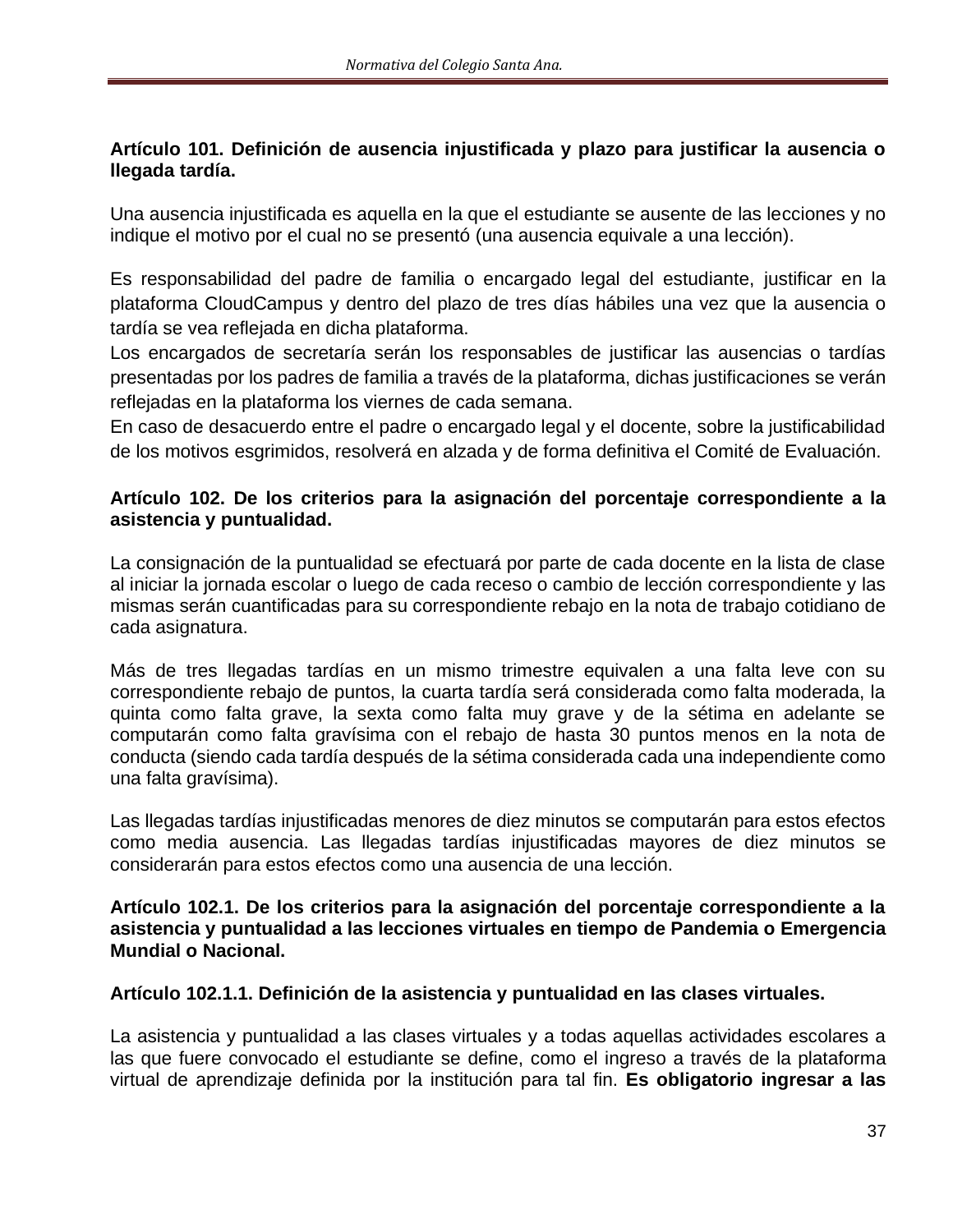**lecciones a la hora señalada, con la cámara encendida y reportar de manera digital su asistencia.** Las ausencias y las llegadas tardías podrán ser justificadas o injustificadas.

## **Artículo 102.1.2. Definición de Ausencia Justificada a las clases virtuales.**

Se entiende por ausencia justificada aquella provocada por una razón o fuerza mayor ajena a la voluntad del estudiante, que le impide ingresar a la plataforma para cumplir con sus obligaciones habituales. Tales razones son:

a. Enfermedad, accidente u otra causa de fuerza mayor.

c. Demostrar que no tiene internet, comprobando ante el docente el fallo de éste.

e. Cualquier otro motivo justificable a juicio del docente o del orientador respectivo.

#### **Artículo 102.2. Del porcentaje de ausencias injustificadas en la asistencia y puntualidad a las lecciones virtuales en tiempo de Pandemia o Emergencia Mundial o Nacional.**

#### **102.2.1 Definición de ausencia injustificada a las clases virtuales**.

Es aquella en la que el estudiante no ingresa a las lecciones y no indica el motivo por el cual no se conectó.

En el caso de las ausencias injustificadas a las clases virtuales se rebajará de la siguiente manera **en la calificación del trabajo cotidiano**:

| De 1 a 5 ausencias injustificadas          | 10 puntos |
|--------------------------------------------|-----------|
| De 6 a 10 ausencias injustificadas         | 20 puntos |
| 11 ausencias a 20 ausencias injustificadas | 30 puntos |
| 21 ausencias o más                         | 40 puntos |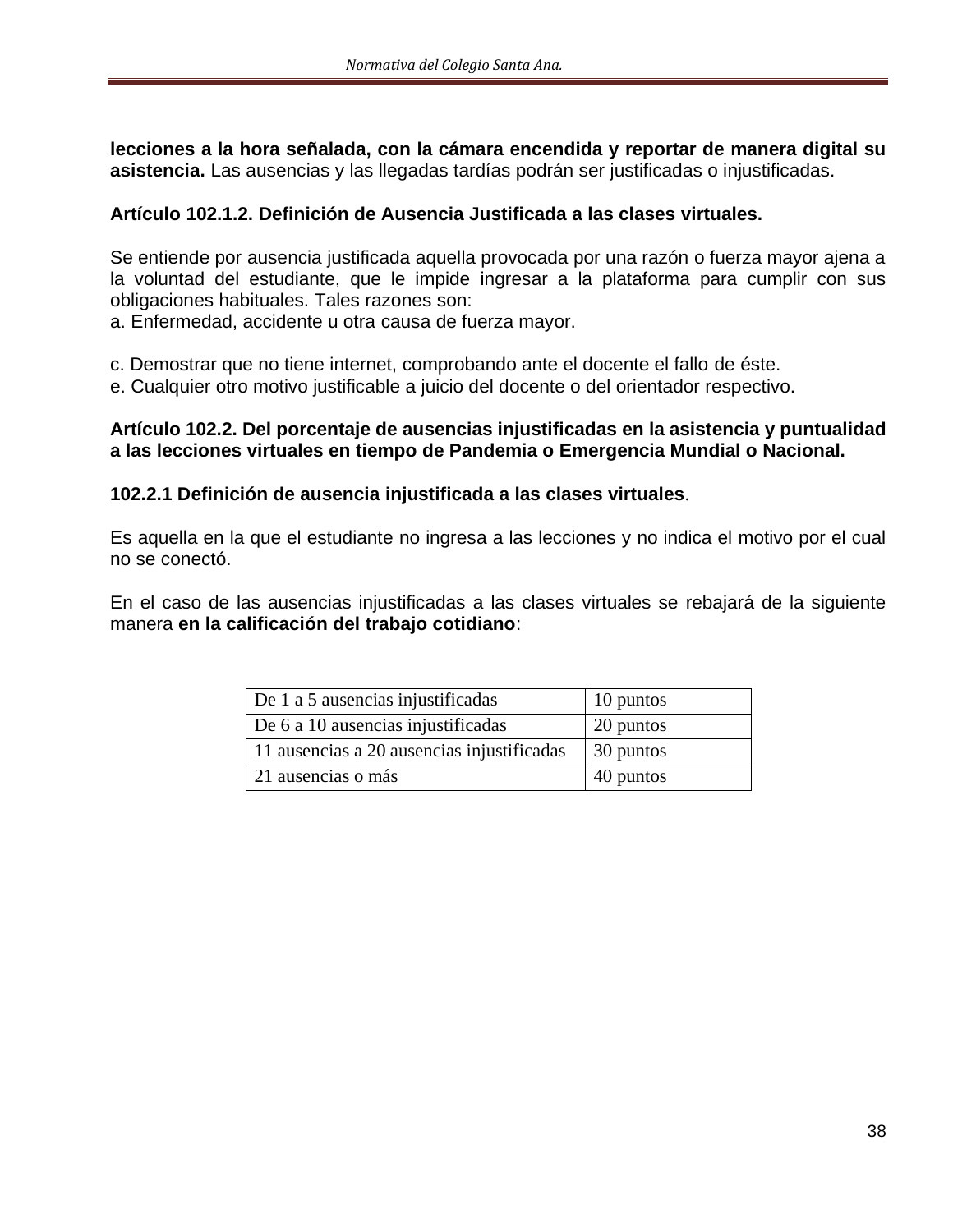# **III.6.5 RUBROS Y DIVISIÓN PORCENTUAL**

# **Artículo 103. Rubros para evaluar en la educación primaria las materias de: (Español, Matemática, Estudios Sociales, Ciencias).**

La distribución de los porcentajes en las materias básicas se realiza de la siguiente forma:

| I Ciclo- primer año                |            |
|------------------------------------|------------|
| <b>Rubros a evaluar</b>            | Porcentaje |
| Estrategia evaluativa              | 15%        |
| Trabajo cotidiano                  | 60%        |
| Comprobación de trabajos asignados | 25%        |
|                                    | 100%       |

| I Ciclo- segundo año y tercer año  |            |
|------------------------------------|------------|
| Rubros a evaluar                   | Porcentaje |
| Estrategia evaluativa              | 20%        |
| Trabajo Cotidiano                  | 55%        |
| Comprobación de trabajos asignados | 25%        |
| Total                              | 100%       |

| Il Ciclo- Cuarto, quinto y sexto año |            |
|--------------------------------------|------------|
| <b>Rubros a evaluar</b>              | Porcentaje |
| Estrategia evaluativa                | 20%        |
| Proyecto                             | 15%        |
| Trabajo Cotidiano                    | 50%        |
| Comprobación de trabajos asignados   | 15%        |
| Total                                | 100%       |
|                                      |            |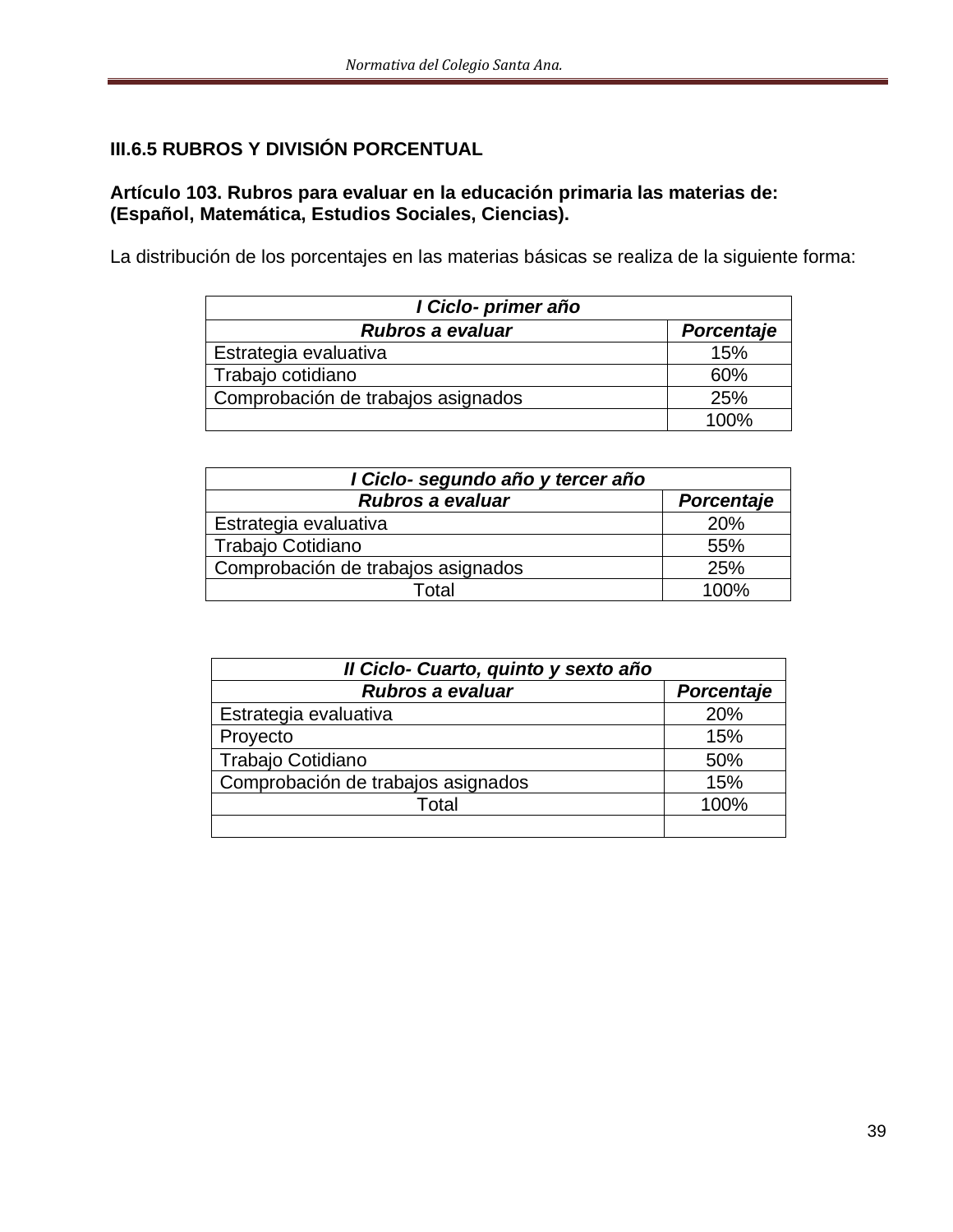## **Artículo 104. Rubros para evaluar en la educación primaria la materia de Inglés.**

La distribución de los porcentajes en la materia de inglés **escrito** en la educación primaria se realiza de la siguiente forma.

| I Ciclo- primer año                |            |
|------------------------------------|------------|
| Rubros a evaluar                   | Porcentaje |
| Estrategia evaluativa              | 15%        |
| Trabajo extra clase                | 15%        |
| Trabajo Cotidiano                  | 55%        |
| Comprobación de trabajos asignados | 15%        |
| Total                              | 100%       |

| I Ciclo- Segundo y tercer año      |            |
|------------------------------------|------------|
| Rubros a evaluar                   | Porcentaje |
| Estrategia evaluativa              | 20%        |
| Trabajo extraclase                 | 10%        |
| Trabajo Cotidiano                  | 50%        |
| Comprobación de trabajos asignados | 20%        |
| Total                              | 100%       |

| Il Ciclo- Cuarto, quinto y sexto año |            |
|--------------------------------------|------------|
| <b>Rubros a evaluar</b>              | Porcentaje |
| Estrategia evaluativa                | 20%        |
| Proyecto                             | 20%        |
| Trabajo Cotidiano                    | 50%        |
| Comprobación de trabajos asignados   | 10%        |
| Гоtal                                | 100%       |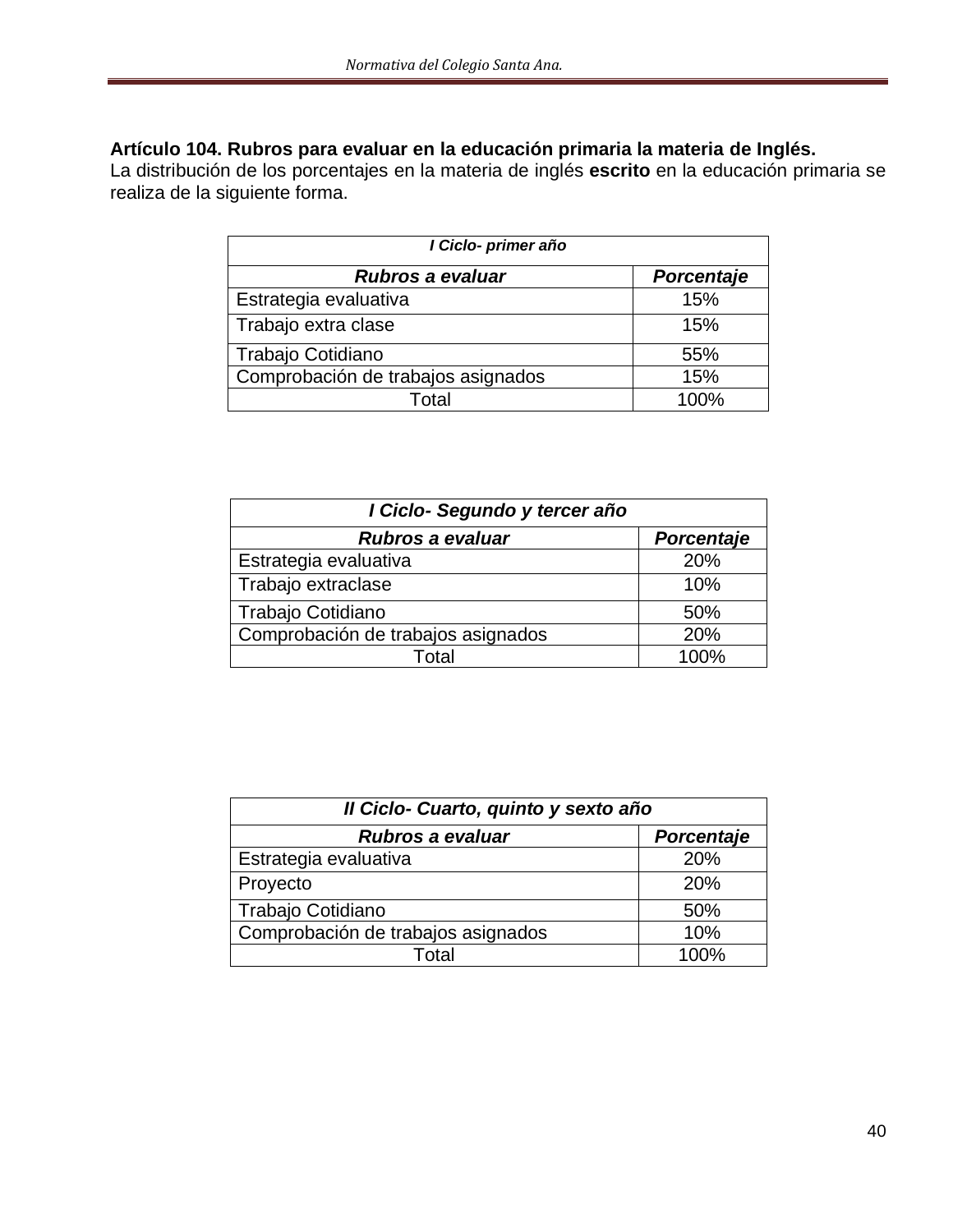La distribución de los porcentajes en la materia de inglés **conversacional** en la educación primaria se realiza de la siguiente forma.

| I CICLO                            |            |
|------------------------------------|------------|
| <b>Rubros a evaluar</b>            | Porcentaje |
| Estrategia evaluativa de ejecución | 20%        |
| Trabajo Cotidiano                  | 65%        |
| Trabajo extraclase                 | 15%        |
| T∩tal                              | 100%       |

| <b>II CICLO</b>                    |            |
|------------------------------------|------------|
| <b>Rubros a evaluar</b>            | Porcentaje |
| Estrategia evaluativa de ejecución | 20%        |
| Proyecto                           | 15%        |
| Trabajo Cotidiano                  | 55%        |
| Trabajo extraclase                 | 10%        |
| Total                              | 100%       |

**Artículo 105. Rubros para evaluar las materias complementarias de la educación primaria: Educación Religiosa, Educación Musical, Artes Plásticas, Educación física e Informática.**

Los porcentajes para evaluar estas asignaturas en educación primaria son los siguientes:

| I y II Ciclo      |            |
|-------------------|------------|
| Rubros a evaluar  | Porcentaje |
| Trabajo Cotidiano | 60%        |
| Proyecto          | 40%        |
| Total             | 100%       |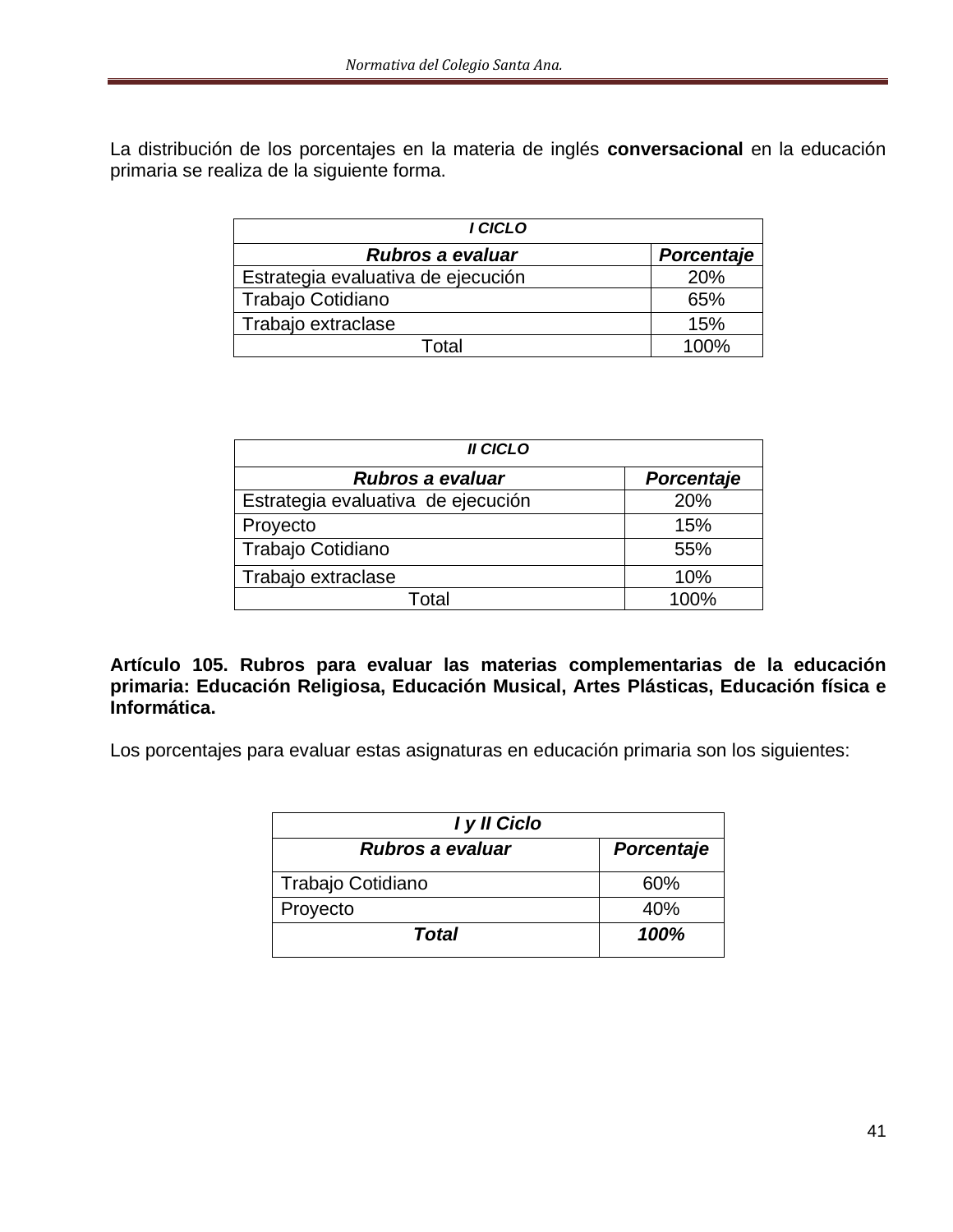#### **Artículo 106. Rubros para evaluar en la educación secundaria III Y IV CICLO las materias de: Español, Matemática, Ciencias, Estudios Sociales, Biología, Física-matemática, Química.**

La distribución de los porcentajes de estas materias se realiza de la siguiente forma:

| <b>III CICLO</b>                   |                   |
|------------------------------------|-------------------|
| Rubros a evaluar                   | <b>Porcentaje</b> |
| Estrategia Evaluativa              | 20%               |
| Proyecto                           | 15%               |
| Trabajo Cotidiano                  | 50%               |
| Comprobación de trabajos asignados | 15%               |
| Total                              | 100%              |

| <b>IV CICLO</b>                    |                   |
|------------------------------------|-------------------|
| Rubros a evaluar                   | <b>Porcentaje</b> |
| Estrategia Evaluativa              | 25%               |
| Proyecto                           | 15%               |
| Trabajo Cotidiano                  | 45%               |
| Comprobación de trabajos asignados | 15%               |
| Total                              | 100%              |

**Inglés escrito.** La distribución de los porcentajes en la materia de **inglés escrito** en la educación secundaria se realiza de la siguiente forma:

| <b>III Ciclo</b>        |            |  |
|-------------------------|------------|--|
| <b>Rubros a evaluar</b> | Porcentaje |  |
| Estrategia evaluativa   | 20%        |  |
| Proyecto                | 15%        |  |
| Trabajo extraclase      | 15%        |  |
| Trabajo Cotidiano       | 50%        |  |
| Total                   | 100%       |  |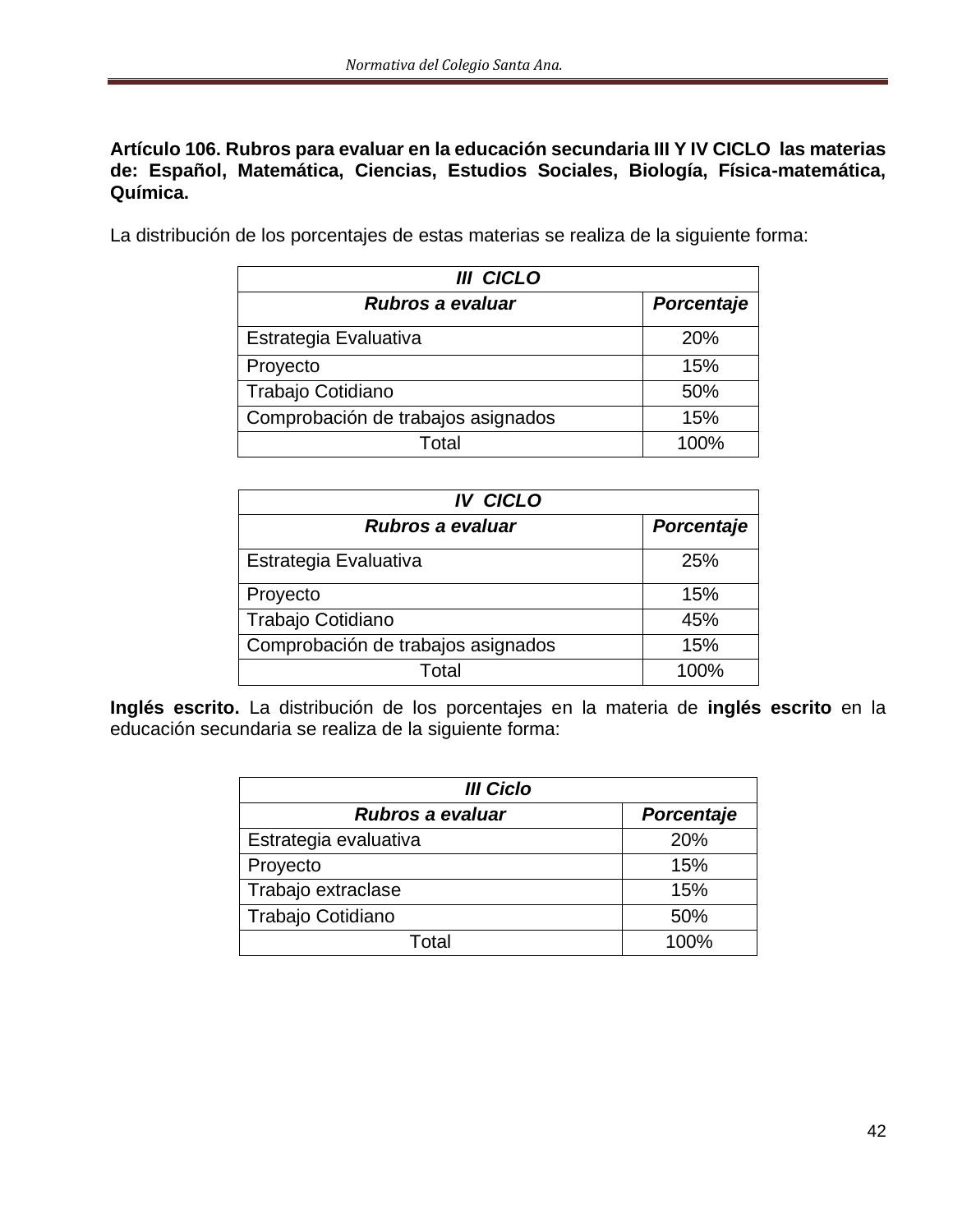| <b>IV CICLO</b>                    |            |  |
|------------------------------------|------------|--|
| <b>Rubros a evaluar</b>            | Porcentaje |  |
| Estrategia Evaluativa              | 25%        |  |
| Proyecto                           | 15%        |  |
| Trabajo Cotidiano                  | 45%        |  |
| Comprobación de trabajos asignados | 15%        |  |
| Total                              | 100%       |  |

**Inglés conversacional.** La distribución de los porcentajes en la materia de **inglés conversacional** en la educación secundaria se realiza de la siguiente forma:

| <b>III Ciclo</b>                   |            |  |
|------------------------------------|------------|--|
| Rubros a evaluar                   | Porcentaje |  |
| Estrategia evaluativa de Ejecución | 15%        |  |
| Trabajo extraclase                 | 10%        |  |
| Trabajo Cotidiano                  | 60%        |  |
| Proyecto                           | 15%        |  |
| Total                              | 100%       |  |

| <b>IV CICLO TECNOLOGÍA</b>         |            |  |
|------------------------------------|------------|--|
| <b>Rubros a evaluar</b>            | Porcentaje |  |
| Estrategia evaluativa de Ejecución | 20%        |  |
| Trabajo extraclase                 | 10%        |  |
| Trabajo Cotidiano                  | 55%        |  |
| Proyecto                           | 15%        |  |
| Total                              | 100%       |  |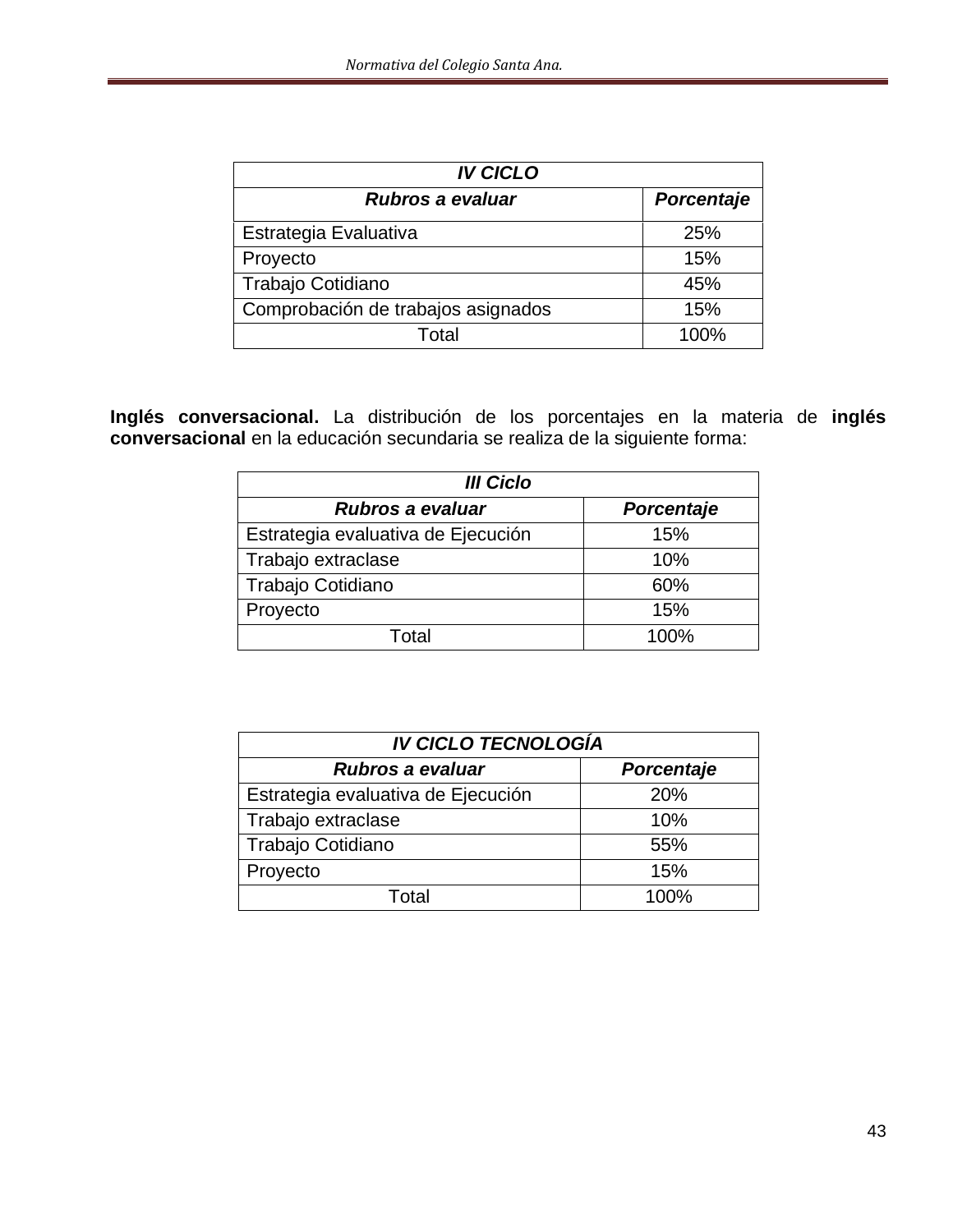#### **Artículo 107. Rubros para evaluar la materia de Cívica.**

Los porcentajes para evaluar la asignatura de Cívica en III y IV Ciclo son los siguientes:

| III y IV CICLO           |                   |  |
|--------------------------|-------------------|--|
| Rubros a evaluar         | <b>Porcentaje</b> |  |
| Estrategia evaluativa    | 15%               |  |
| <b>Proyecto</b>          | 30%               |  |
| <b>Trabajo Cotidiano</b> | 55%               |  |
| Total                    | 100               |  |

## **Artículo 108. Rubros para evaluar las materias complementarias:**

**-Educación Religiosa, Educación Musical, Artes Plásticas, Informática, Educación física, Filosofía, y Psicología.** 

Los porcentajes para evaluar estas asignaturas en III y IV Ciclo son los siguientes:

| III y IV CICLO    |            |  |
|-------------------|------------|--|
| Rubros a evaluar  | Porcentaje |  |
| Trabajo Cotidiano | 60%        |  |
| Proyecto          | 40%        |  |
| Total             | 100%       |  |

#### **III.6.6 PRUEBAS**

Artículo 108. Definición de Prueba escrita o de ejecución en tiempos de presencialidad.

Las pruebas son instrumentos que el docente elabora y aplica a los estudiantes de la sección o secciones a su cargo, con el propósito de determinar en forma progresiva el nivel de logro de los objetivos. Toda prueba debe evaluar los contenidos trabajados y revisados en clase y el número de puntos debe repartirse de acuerdo con el tiempo que se le ha dedicado a esa habilidad, competencia o saber, por esta razón toda prueba debe llevar su tabla de especificaciones y si es oral o de ejecución además de ésta, debe contener la tabla de cotejo para su calificación. El puntaje total de la prueba debe ser, al menos diez (10) puntos mayores que el porcentaje que se le asignó a la misma.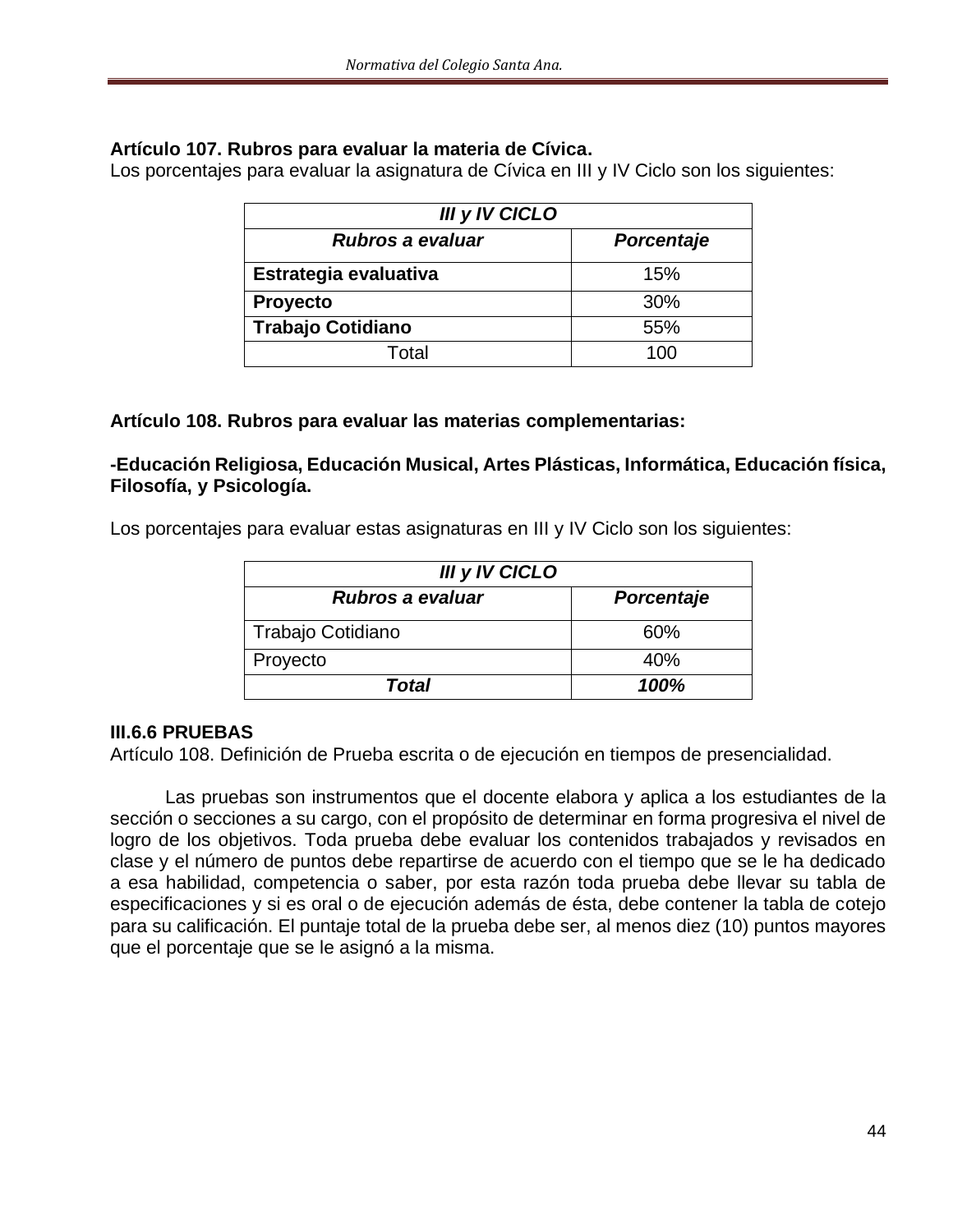# **Artículo 108.1 Definición de Estrategia Evaluativa presencial o/ a distancia en tiempos de Pandemia o Emergencia Mundial o Nacional.**

La estrategia evaluativa presencial o a distancia es un recurso pedagógico con el que se le da seguimiento a los conocimientos de los educandos permitiendo el desarrollo de habilidades y destrezas.

En la educación a distancia la interacción profesor-persona estudiante se hace por medio de los recursos tecnológicos, el lenguaje gestual, corporal y oral disminuye, es por esto, que gran parte del proceso de aprendizaje se centra en las actividades que el estudiante realiza. El profesor enseña a partir de sus comentarios y observaciones dando espacio a la criticidad, al pensamiento analítico, a la expresión oral, entre otros elementos favorecedores del aprendizaje. El profesor analiza y valora las ejecuciones para consolidar o reorientar los logros.

Las estrategias se realizan de manera innovadora y práctica, combinan métodos, técnicas y recursos donde el docente puede determinar el aprendizaje y lo más importante, el profesor puede adaptar el instrumento de acuerdo con la evidencia o situación a evaluar.

Al ser una estrategia evaluativa a distancia, fuera del esquema tradicional, queda ajena a las recomendaciones generales de la prueba escrita emanada por el Ministerio de Educación Pública, ya que, no conlleva las características de una prueba tradicional y con ello se puede ampliar a las necesidades específicas del contexto de la comunidad educativa y/o institucional. En el caso de la estrategia evaluativa a distancia, en cuestión, el docente realiza las rúbricas respectivas para el valor porcentual que determina el aprendizaje esperado.

## **Artículo 109. Elementos de la prueba escrita o de ejecución tradicional en tiempos de presencialidad.**

En relación con estas pruebas el educador debe:

- **a)** indicar el tiempo estimado de cada prueba, según lo estipulado técnicamente.
- **b)** elaborar las pruebas de manera que combinen preguntas de diferentes niveles de dificultad.
- **c)** formular las preguntas de manera que evalúen la reflexión, la criticidad y el análisis de acuerdo con lo efectuado en el aula.
- **d)** asignar el tiempo máximo de aplicación de las pruebas ordinarias y extraordinarias, el cual será de 80 minutos (excepto en casos debidamente justificados ante el Comité de Evaluación) y para las pruebas de convocatoria será de 120 minutos, con excepción de las pruebas correspondientes a los estudiantes con necesidades de apoyo educativo, las cuales se regirán por lo dispuesto individualmente en cada adecuación (el cual no podrá exceder el 50% del tiempo establecido para la ejecución de la prueba ordinaria).
- **e)** incluir al menos dos tipos de ítems objetivos y un ítem de desarrollo: ensayo, respuesta restringida, resolución de problemas, con la salvedad de que en primer grado durante el I y II trimestre solo se incluyen ítems objetivos (si se efectúa una prueba escrita) y en el tercer trimestre deben incluirse los otros.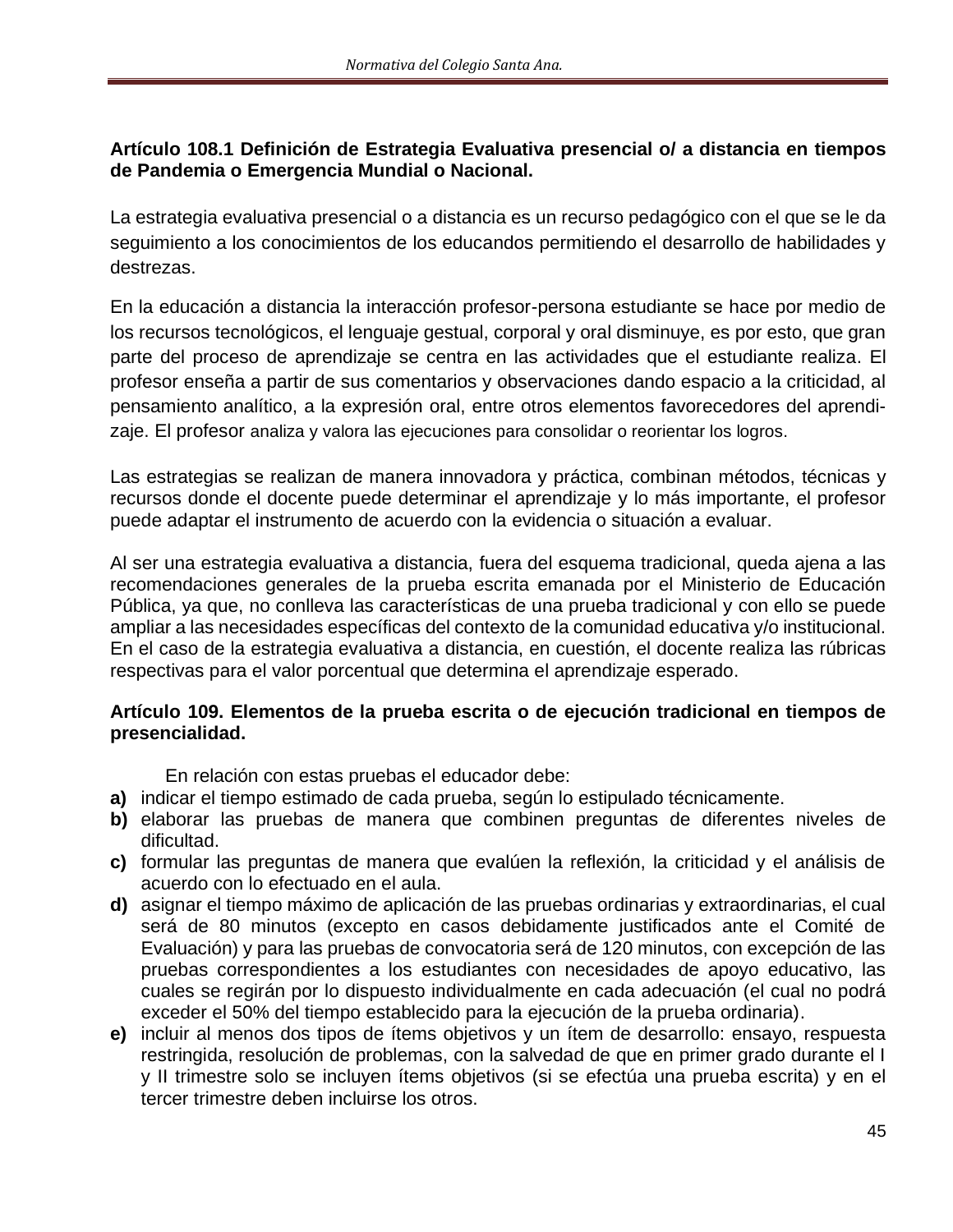# **Artículo 109.1 Elementos de la estrategia evaluativa a distancia en tiempos de Pandemia o Emergencia Mundial o Nacional.**

En relación con esta estrategia evaluativa a utilizar el educador debe:

a-) Enviar con 8 días naturales de anticipación a la aplicación de la estrategia evaluativa a distancia, los indicadores y el nivel de desempeño a evaluar.

b-) La persona estudiante debe entregar la estrategia evaluativa en la fecha indicada por el comité de evaluación de la institución.

c-) El docente debe seleccionar el tipo de estrategia evaluativa a distancia que se adapte a lo desarrollado en su planeamiento didáctico.

\* Importante tener claro he informado a los padres de familia y estudiantes sobre ello previamente.

## **Artículo 110. Tipos de pruebas**

Las pruebas pueden ser orales, escritas o de ejecución.

## **Artículo 110.1 Tipos de estrategias evaluativas a distancia en tiempos de Pandemia o Emergencia Mundial o Nacional.**

Registro de desempeño (primer grado). Mapa conceptual, mapas mentales, diarios de doble entrada, resolución de problemas, cuadros comparativos, presentaciones en power point o cualquier otra estrategia evaluativa a distancia aprobada por el comité de evaluación siempre y cuando hayan sido informadas previamente por el docente o el comité de evaluación.

#### **Artículo 111. Acción Fraudulenta**

Para cualquier acción fraudulenta comprobada de uno o varios estudiantes, cometida durante la administración de una prueba o durante la realización de trabajos escolares, en beneficio suyo o de otros, se abrirá el debido proceso en el Comité de Convivencia Estudiantil.

#### **Artículo 112. Devolución de la prueba**

Se debe entregar la prueba calificada y con el señalamiento de los errores, a los estudiantes dentro de los ocho días hábiles posteriores a su aplicación. El día de la entrega debe ser revisada y comentada en clase juntamente con los estudiantes, excepto la última prueba del III trimestre.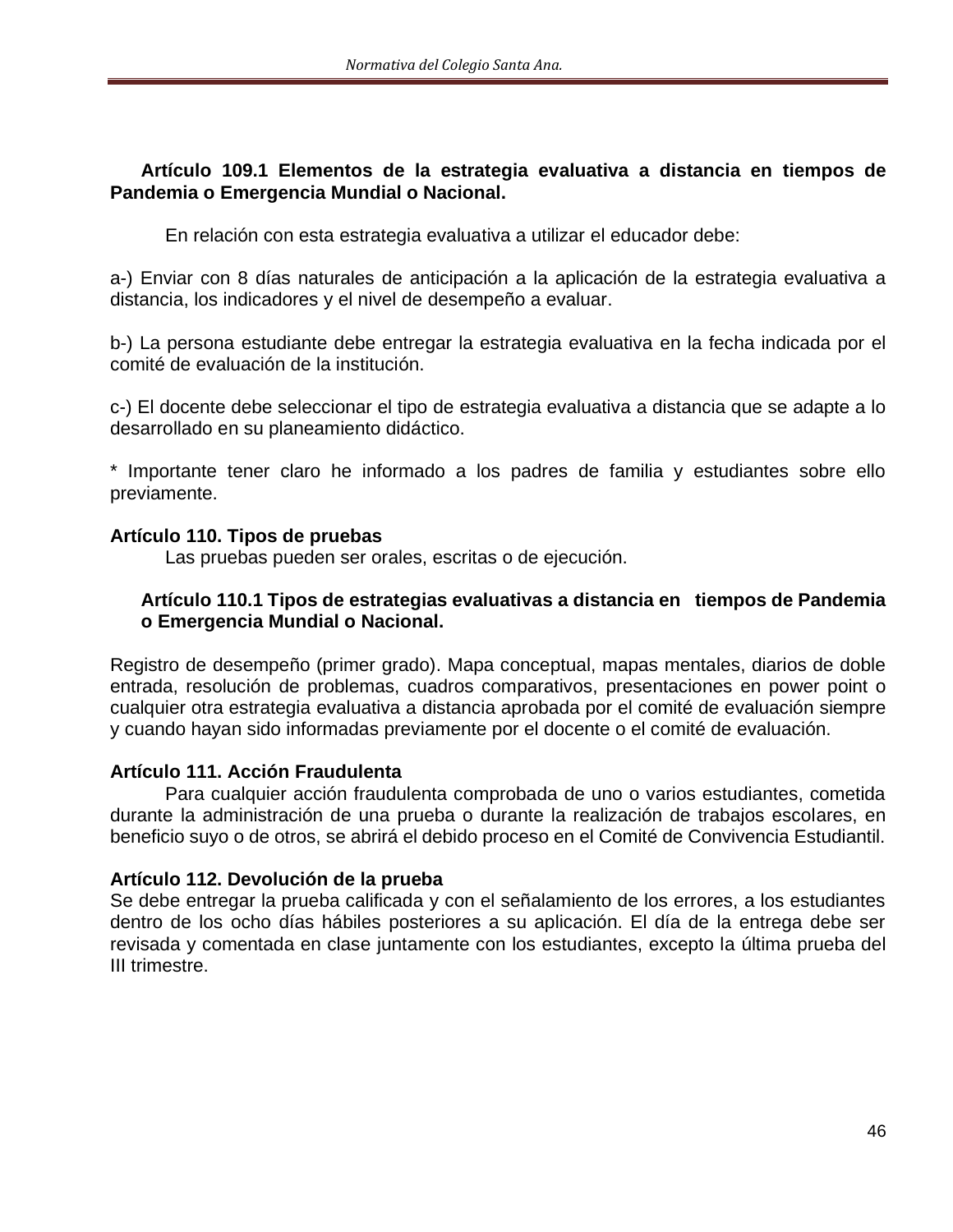# **Artículo 113. Calendarización del Periodo de Pruebas**

- **a)** El Comité de Evaluación, en coordinación con el/la director/a, de acuerdo con el calendario escolar, establecerá la fecha de cada prueba, y tomará en cuenta las disposiciones de la presente Normativa y el quehacer administrativo de la Institución.
- **b)** En la(s) semana(s) de exámenes los profesores pueden enviar al hogar actividades académicas concernientes sólo de repaso de la materia que se va a evaluar.
- **c)** Todos los estudiantes deben realizar el mismo tipo de prueba, salvo en los casos de ausencia de un estudiante o que éste sea de adecuación curricular significativa y no significativa.

#### **Artículo 113.1 Calendarización del Periodo de estrategias evaluativas a distancia en caso de pandemia o emergencia nacional.**

**a-) El Comité de Evaluación,** en coordinación con el/la director/a, de acuerdo con el calendario escolar, establecerá la fecha de cada estrategia evaluativa a distancia, y tomará en cuenta las disposiciones de la presente Normativa y el quehacer administrativo de la Institución.

**b-)** En la(s) semana(s) del desarrollo de las estrategias evaluativas a distancia los profesores pueden enviar al hogar actividades académicas concernientes sólo de repaso de la materia que se va a evaluar.

#### **c-) Los estudiantes realizarán diferentes estrategias evaluativas a distancia. Artículo 114. Pruebas Extraordinarias (reposición)**

La realización de las pruebas extraordinarias, quedarán a criterio de quien ejerza la dirección académica según los siguientes criterios:

- **a)** enfermedad del estudiante debidamente justificado, con certificación médica y presentada por el padre de familia o encargado.
- **b)** muerte de un pariente en primer grado de consanguinidad o que habite en su hogar.
- **c)** una razón argumentada y justificada ante la Dirección o el Comité de Evaluación.

La reposición de trabajos cotidianos o trabajos extra clase, serán dispuestos por el educador o en su defecto ordenadas por el Comité de Evaluación de la Institución cuando hubiese:

- **d)** enfermedad del estudiante debidamente justificado, con certificación médica y presentada por el padre de familia o encargado.
- **e)** muerte de un pariente en primer grado de consanguinidad o que habite en su hogar.
- **f)** una razón argumentada y justificada ante la Dirección o el Comité de Evaluación.

#### **Artículo 114.1 Reposición de estrategias evaluativas a distancia**

La realización de las **estrategias evaluativas a distancia**, quedarán a criterio de quien ejerza la dirección académica según los siguientes criterios: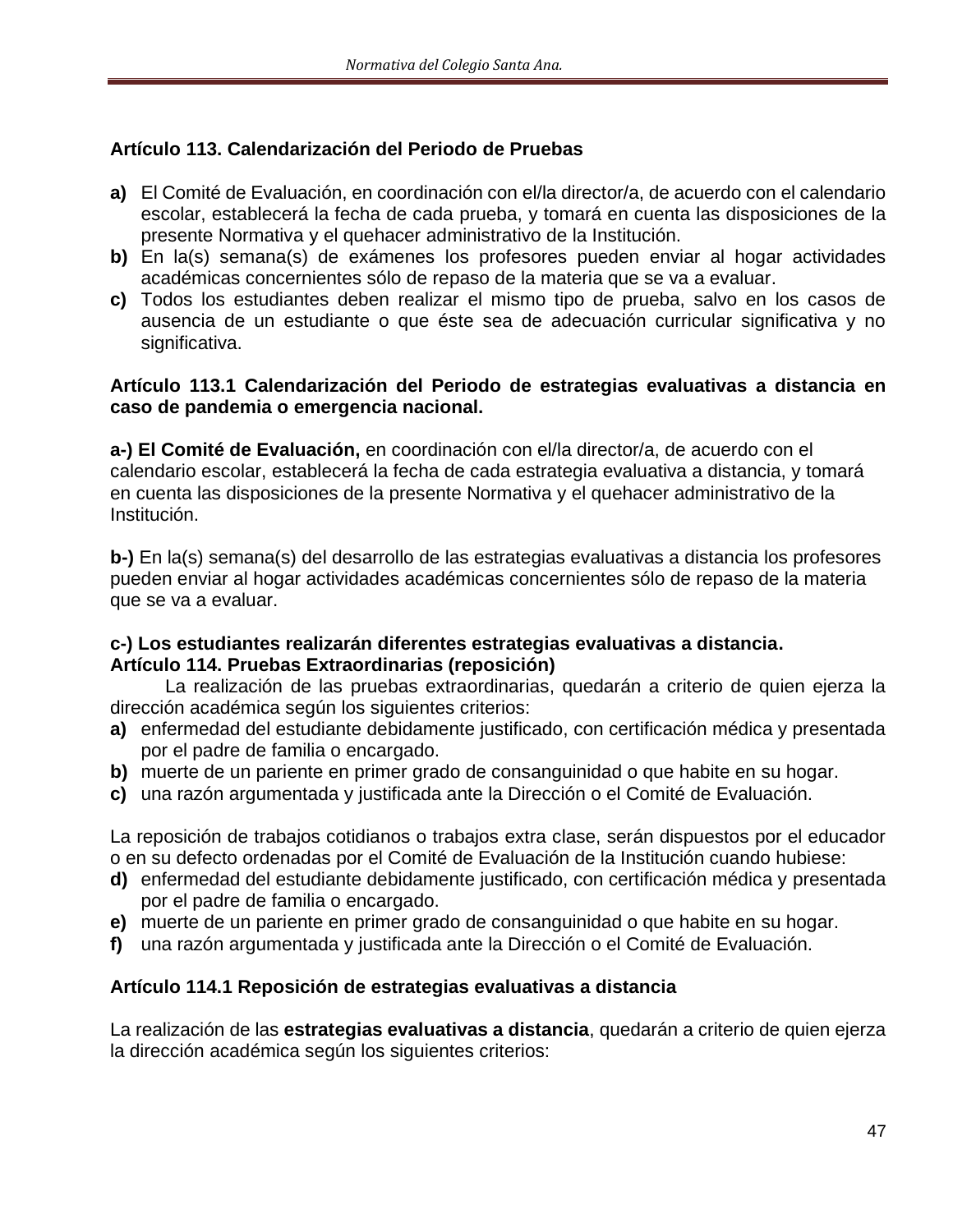a)-enfermedad del estudiante debidamente justificado, con certificación médica y presentada por el padre de familia o encargado.

- b-) Muerte de un pariente en primer grado de consanguinidad o que habite en su hogar.
- d-) Problema de conectividad comprobado.
- c-) Una razón argumentada y justificada ante la Dirección o el Comité de Evaluación.

## **Artículo 115. Responsabilidad del padre de familia.**

Cuando por motivos de fuerza mayor, el estudiante no se presente a efectuar una prueba al Colegio Santa Ana, el padre de familia o encargado deberá:

- **a)** justificar por escrito la ausencia a la prueba en los tres días hábiles posteriores, para lo cual presentará el comprobante en la secretaría del colegio con el fin de que el/la director/a estime la realización de la misma. El estudiante cuando se incorpore a las lecciones debe presentar ante el respectivo profesor el comprobante firmado y pegado en el cuaderno de comunicados.
- **b)** el comité de evaluación le asignará la fecha del examen extraordinario después de tres días hábiles de solicitado; de lo contrario se le aplicará la nota mínima (un punto).

#### **Artículo 115.1 Responsabilidad del padre de familia en la modalidad virtual.**

Cuando por motivos de fuerza mayor, el estudiante no realizó una estrategia evaluativa a distancia, el padre de familia o encargado deberá:

- **c)** justificar por escrito la ausencia a la estrategia evaluativa en los tres días hábiles posteriores, para lo cual presentará el comprobante en la secretaría del colegio o de manera virtual con el fin de que el/la director/a estime la realización de ésta. El estudiante cuando se incorpore a las lecciones debe presentar ante el respectivo profesor el comprobante firmado con el visto bueno por dirección académica.
- **d)** el comité de evaluación le asignará la fecha de la estrategia evaluativa extraordinaria después de tres días hábiles de solicitada; de lo contrario se le aplicará la nota mínima (un punto).
- **e)** Supervisar a sus hijos o encargados en el cumplimiento y las responsabilidades bajo esta estrategia o nueva modalidad

#### **Artículo 116. Pruebas Sumativas Ordinarias**

Las pruebas sumativas ya sean ordinarias o extraordinarias, se regirán por las siguientes normas:

**a)** se deberá comunicar por escrito al estudiantado, la fecha de su aplicación con un plazo no inferior a ocho días naturales.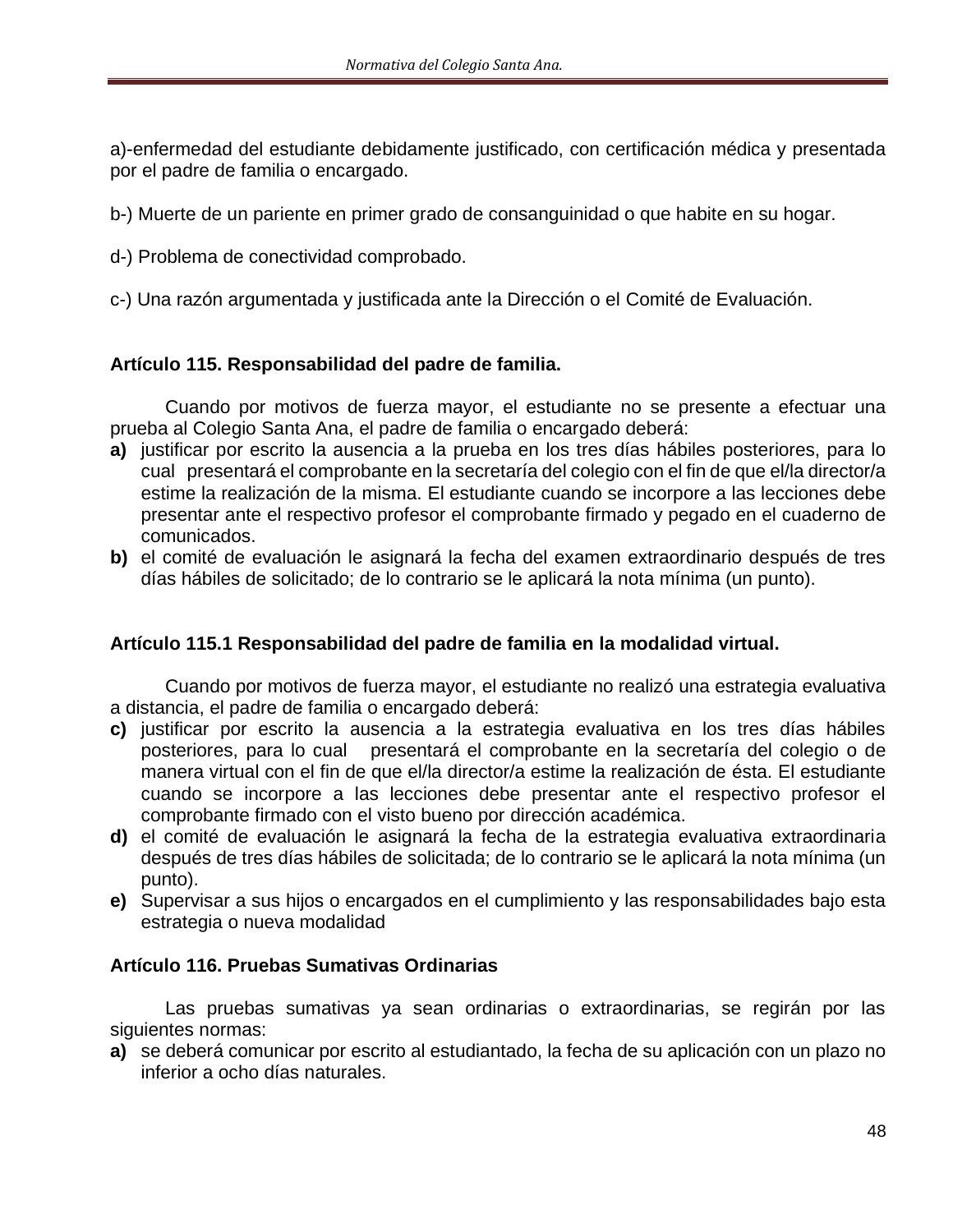- **b)** en el comunicado escrito se deberá informar sobre los objetivos, contenidos, habilidades o competencias correspondientes a evaluar ocho días naturales antes de su aplicación.
- **c)** se deberá incluir en la prueba todos los objetivos, contenidos, habilidades o competencias seleccionados, desarrollados y repasados con al menos ocho días naturales antes de su aplicación.

## **Artículo 116.1 Estrategia Evaluativa a Distancia**

Las estrategias evaluativas ya sean ordinarias o extraordinarias, se regirán por las siguientes normas:

- **d)** se deberá comunicar por la plataforma correspondiente al estudiantado, la fecha de su aplicación con un plazo no inferior a ocho días naturales.
- **e)** en el comunicado escrito se deberá informar sobre los indicadores, habilidades o competencias correspondientes a evaluar ocho días naturales antes de su aplicación.
- **f)** se deberá incluir en la estrategia evaluativa todos los indicadores, habilidades o competencias seleccionados, desarrollados y repasados con al menos ocho días naturales antes de su aplicación.
- **g)** la estrategia evaluativa se debe realizar en la fecha indicada por el comité de evaluación y durante la lección asignada a la realización de la estrategia evaluativa.

## **Artículo 117. Prueba de aplazados**

Las pruebas de aplazados (convocatorias) se regirán por las siguientes normas:

- **a)** a los estudiantes cuya nota anual sea menor a 70 o 75 según corresponda el nivel en el que se encuentre, en la prueba de aplazados se deberán incluir los objetivos más relevantes vistos durante el curso lectivo y se le proporcionará al estudiante la información necesaria sobre éstos, de forma escrita y con al menos ocho días naturales de anticipación.
- **b)** a los estudiantes cuya nota del último trimestre sea menor a 70 o 75 según el nivel en el que se encuentren y promedio anual sea mayor a 70 o 75 según el nivel que estén cursando, en la prueba de aplazados se deberá incluir los objetivos vistos o evaluados del tercer trimestre y se le proporcionará al estudiante la información necesaria sobre éstos de forma escrita y con al menos ocho días naturales de anticipación.
- **c)** en caso de ausencia justificada, deberá indicarse en la justificación o de la manera más inmediata posible, la forma en que recibirá el temario para la prueba. La ausencia implicará la pérdida de derecho al plazo mínimo de los ocho días antes de la aplicación de la prueba.
- **d)** se deberá estimar el tiempo probable para su desarrollo en dos horas (120 minutos).
- **e)** sí en el examen obtuviese una nota igual o superior a la mínima de promoción, la nota que se le consigne será la mínima de promoción.
- **f)** el puntaje mínimo de los exámenes para estudiantes aplazados será como se indica en el cuadro:

| $\blacksquare$ ciclo        | II ciclo | $\parallel$ III y IV ciclo |
|-----------------------------|----------|----------------------------|
| Mínimo 40 puntos 50 puntos  |          | 60 puntos                  |
| Máximo 45 puntos 155 puntos |          | 70 puntos                  |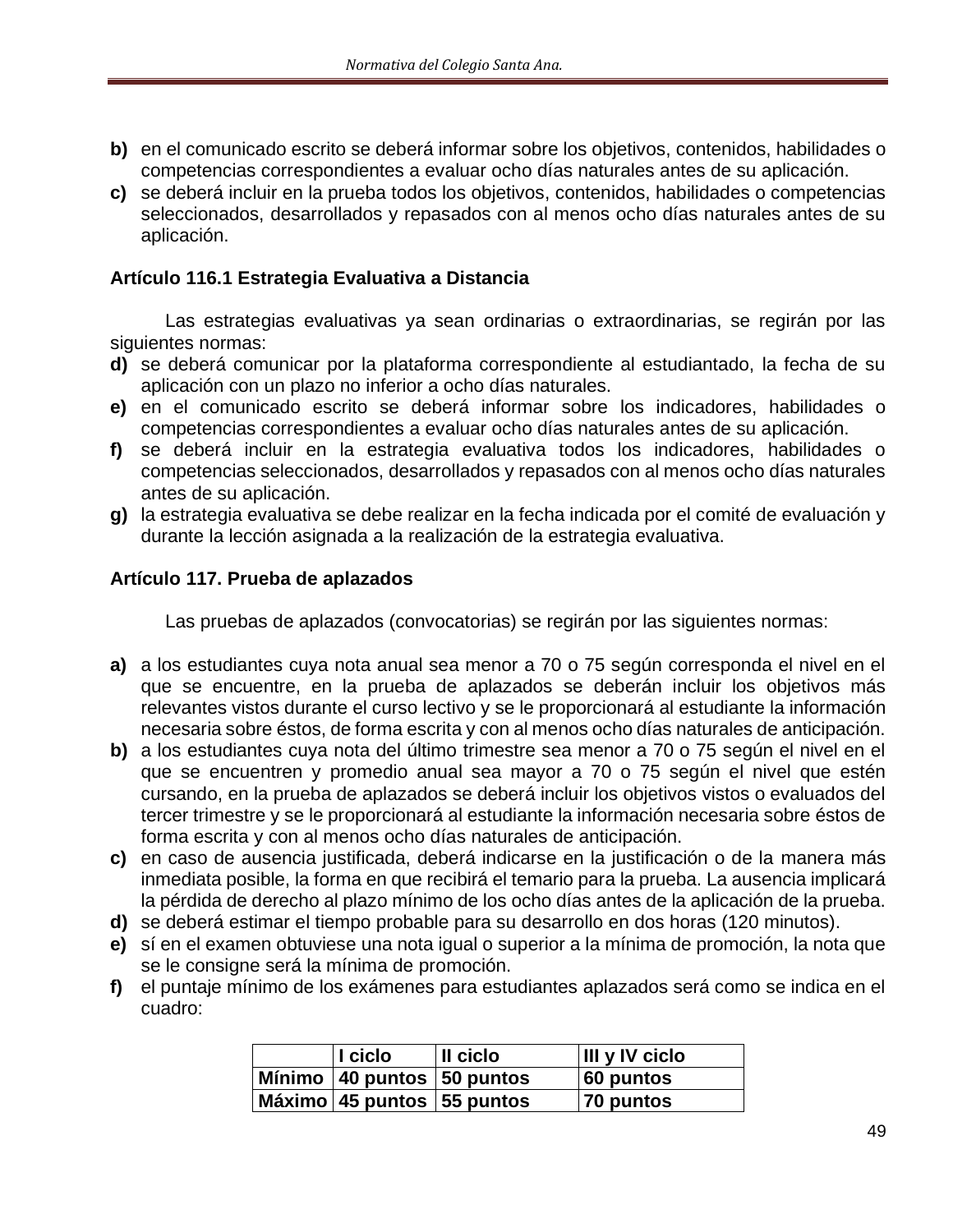# **Artículo 117.1 Estrategias de Evaluación a distancia para Aplazados**

Las estrategias de evaluación a distancia de aplazados (convocatorias) se regirán por las siguientes normas:

- **g)** a los estudiantes cuya nota anual sea menor a 70 o 75 según corresponda el nivel en el que se encuentre, en las estrategias de evaluación de aplazados se deberán incluir los indicadores más relevantes vistos durante el curso lectivo virtual y se le proporcionará al estudiante la información necesaria sobre estos, de forma escrita en la plataforma correspondiente de la institución y con al menos ocho días naturales de anticipación.
- **h)** a los estudiantes cuya nota del último trimestre sea menor a 70 o 75 según el nivel en el que se encuentren y promedio anual sea mayor a 70 o 75 según el nivel que estén cursando, en la estrategia de evaluación de aplazados se deberá incluir los indicadores vistos o evaluados del tercer trimestre y se le proporcionará al estudiante la información necesaria sobre éstos de forma escrita y con al menos ocho días naturales de anticipación.
- **i)** en caso de ausencia justificada, deberá indicarse en la justificación o de la manera más inmediata posible, el medio en que recibirá el temario para la estrategia de evaluación de aplazados. La ausencia implicará la pérdida de derecho al plazo mínimo de los ocho días antes de la aplicación de la estrategia de evaluación de aplazados (no queda claro este último párrafo).
- **j)** la estrategia de evaluación de aplazados se debe realizar en la fecha indicada por el comité de evaluación y durante la lección asignada a la realización de la estrategia evaluativa.
- **k)** sí en la estrategia de evaluación de aplazados obtuviese una nota igual o superior a la mínima de promoción, la nota que se le consigne será la mínima de promoción.
- **l)** el puntaje mínimo de las estrategias evaluativas a distancia para estudiantes aplazados será como se indica en el cuadro:

| I ciclo                        | Il ciclo | III y IV ciclo |
|--------------------------------|----------|----------------|
| Mínimo   40 puntos   50 puntos |          | 60 puntos      |
| Máximo 45 puntos 55 puntos     |          | 70 puntos      |

**m) el docente escogerá la estrategia evaluativa de acuerdo con los contenidos que el estudiante deba reforzar.**

#### **Artículo 118. Entrega de los resultados de la Prueba de Aplazados.**

- **a)** Los educadores deberán entregar a la Secretaría de la Institución los resultados de las pruebas de aplazados un día hábil posterior a la aplicación de la misma, lo mismo que las pruebas debidamente calificadas y con el señalamiento de los errores que el estudiante cometió en ella.
- **b)** El día que se convoca a los estudiantes para la entrega del resultado de la prueba, si la aprobaron se les hace entrega del examen original, si aplazó el funcionario le entregará fotocopia de la prueba para la respectiva revisión. En caso de existir apelación, deberá presentarla por escrito al docente respectivo, en los tres días hábiles siguientes.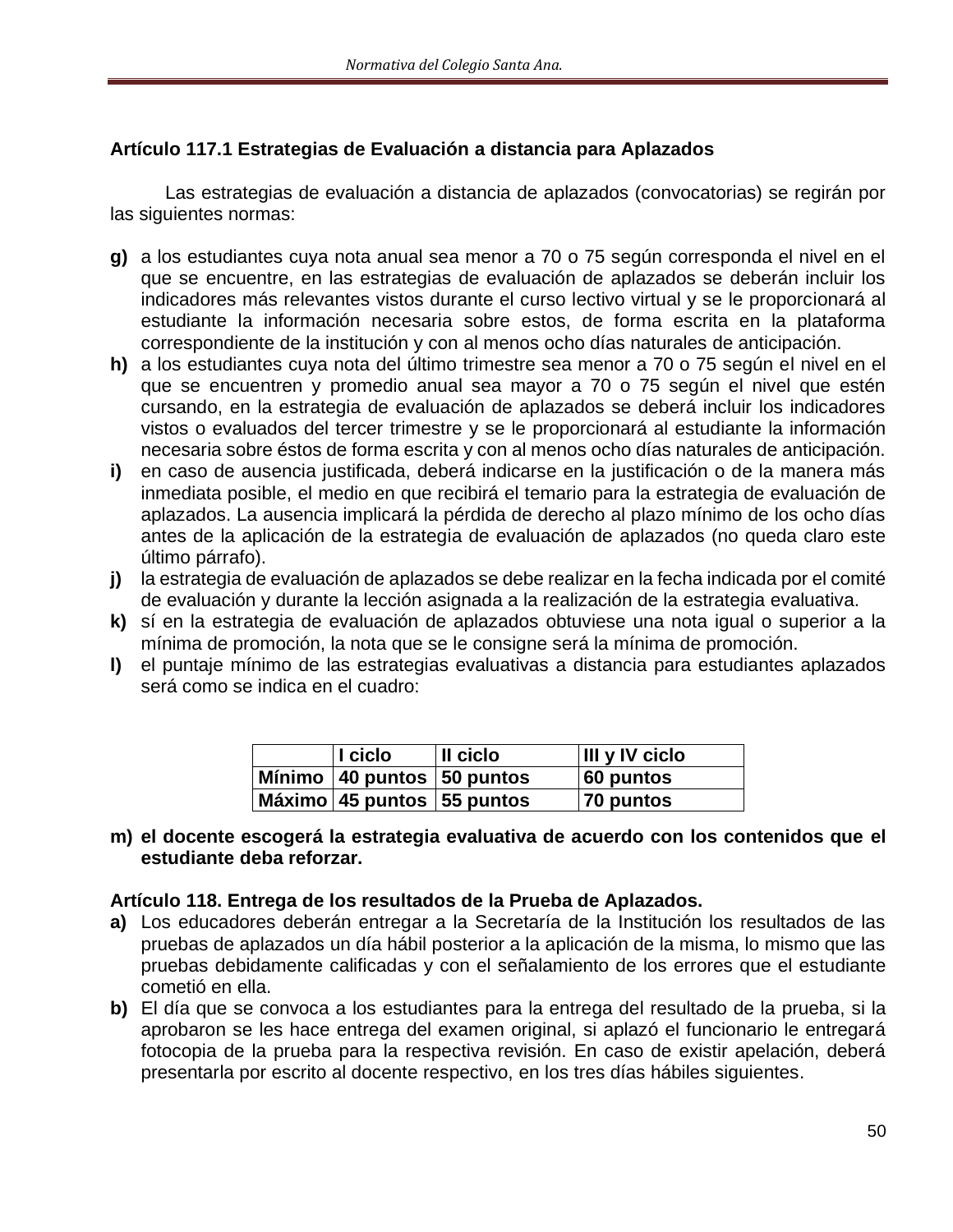# **Artículo 118.1 Entrega de resultados de la Estrategia de Evaluación a distancia de Aplazados.**

- **c)** Los educadores deberán entregar a la Secretaría de la Institución los resultados de las estrategias de evaluación de aplazados un día hábil posterior a la aplicación de esta, lo mismo que la estrategia de evaluación debidamente calificadas y con el señalamiento de los errores que el estudiante cometió en ella.
- **d)** El día que se convoca a los estudiantes para la entrega del resultado de la estrategia de evaluación, si la aprobaron se les hace entrega del examen original, si aplazó el funcionario le entregará fotocopia de la estrategia de evaluación para la respectiva revisión. En caso de existir apelación, deberá presentarla por escrito al docente respectivo, en los tres días hábiles siguientes, el docente tendrá 8 días hábiles para dar el resultado de la apelación.

# **III.6.7. EL INFORME ESCOLAR**

#### **Artículo 119.**

Al finalizar cada período trimestral la Institución entregará al padre de familia, al encargado o tutor del estudiante, un documento llamado Informe Escolar. Este documento servirá para:

- **a)** destacar méritos de los estudiantes.
- **b)** informar sobre la conducta del estudiante.
- **c)** informar sobre el rendimiento escolar y progresivo del estudiante.
- **d)** notificar el resultado final del rendimiento escolar del estudiante con los conceptos de:
	- ➢ promovido
	- ➢ aplazado o
	- ➢ reprobado

#### **Artículo 120. Otros medios de comunicación**

Cuando las circunstancias exijan informar al hogar con mayor frecuencia sobre la situación del estudiante, se deberá utilizar otros medios idóneos.

#### **Artículo 121. Reuniones con padres o encargados.**

Las reuniones generales con los padres de familia para informar sobre el rendimiento escolar de sus hijos/as, deberán programarse e informarse con al menos 8 días de anticipación y realizarse en las horas más apropiadas, para que se garantice la mayor asistencia posible, salvo en caso de situaciones de emergencia que amerite una convocatoria a mayor brevedad.

#### **Artículo 122. Reprogramación de exámenes o entrega de trabajos realizados durante la inasistencia justificada al Colegio Santa Ana.**

Los exámenes o la entrega de trabajos que se realicen durante el periodo de ejecución de una de las inasistencias al Colegio deberán ser reprogramados por el docente respectivo para que el estudiante conserve su pleno derecho a realizarlos.

La reprogramación de exámenes o de entrega de trabajos debe ser comunicada al estudiante en el plazo establecido en la presente Normativa Interna.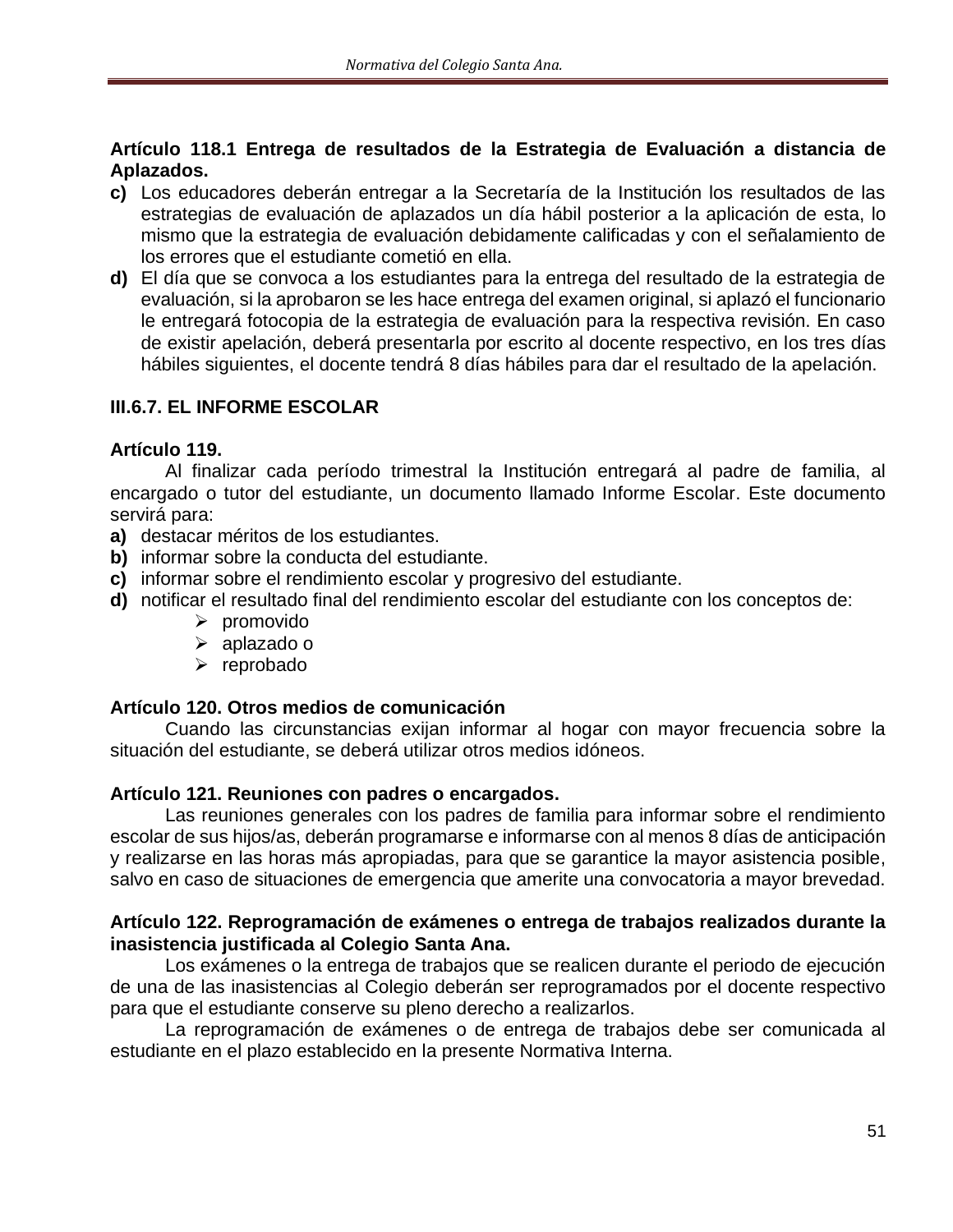#### **Artículo 122.1 Reprogramación de estrategias evaluativas o entrega de trabajos realizados durante la inasistencia justificada a las clases virtuales en tiempos de Pandemia o Emergencia Nacional.**

Las estrategias evaluativas o la entrega de trabajos que se realicen durante el periodo de ejecución de una de las inasistencias a las clases virtuales deberán ser reprogramados por el docente respectivo para que el estudiante conserve su pleno derecho a realizarlos.

La reprogramación de las estrategias de evaluación o de entrega de trabajos debe ser comunicada al estudiante en un plazo de 8 días hábiles establecido en la presente Normativa Interna.

## **Artículo 123. Del cómputo de las ausencias debido a la inasistencia al Colegio Santa Ana.**

Las ausencias a las actividades educativas presenciales que se produjeren como resultado de la ejecución de una de las inasistencias al Colegio, o del proceso educativo regular, no se considerarán para los efectos que se indican en la presente Normativa Interna.

#### **Artículo 124. Desacuerdo sobre las calificaciones consignadas**

A las diferencias que se suscitan entre docentes y estudiantes o entre docentes y padres de familia o encargados de los mismos dentro del proceso de evaluación o con motivo de la aplicación del presente reglamento, se procurará encontrarles adecuada solución en consonancia con los principios y fines de la educación, con la materia aquí regulada y con la actitud y la buena fe con que deben actuar las partes involucradas en este proceso.

Ante cualquier duda o inconformidad con la manera de evaluar de una determinada asignatura, el padre de familia o encargado deberá en un plazo de tres días, después de haber sido entregada la prueba, en primera instancia, dirigirse al docente de materia e indicarle el motivo de su divergencia, de no satisfacerle el actuar del docente podrá entonces recurrir al docente guía, de continuar su disconformidad deberá entonces recurrir al Comité de Evaluación.

Al agotarse todas las instancias antes mencionadas, si la diferencia persiste, el padre podrá comunicarse entonces, con la Dirección Institucional, la cual resolverá y dará por terminada la vía administrativa.

#### **Artículo 125.**

Los docentes tienen la facultad y el deber de rectificar de inmediato y de oficio los errores de hecho o derecho en que incurrieren dentro del proceso de evaluación, cuando por sí mismos o los padres o encargados se percaten, de aquellos o cuando, por la oportuna y respetuosa observación de los estudiantes también lo encontrase.

#### **Artículo 126.**

A la falta de un arreglo directo, los estudiantes o sus padres de familia o encargados tendrán derecho de ejercer formalmente los recursos ordinarios de revocatoria y de apelación en contra del hecho que estimen perjudicial.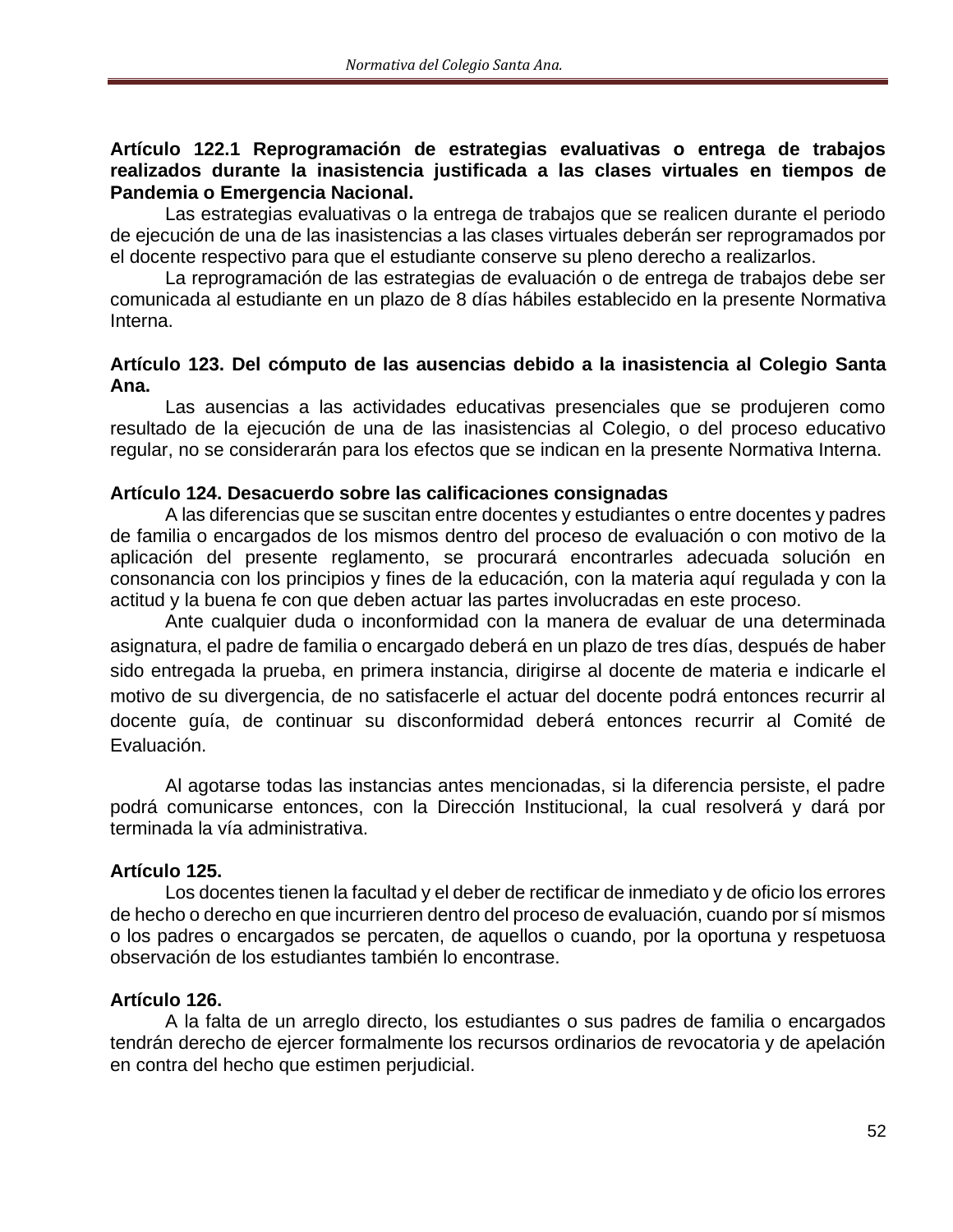# **Artículo 127.**

Ambos recursos pueden interponerse por separado o ambos a la vez, bajo el siguiente procedimiento:

- **a)** El de revocatoria, que irá dirigido directo al docente y presentado a más tardar, dentro del tercer día hábil siguiente a la fecha en que él comunicó el acto que se está impugnando.
- **b)** El de apelación cuando se ha interpuesto primero el de revocatoria y éste ha sido rechazado por el docente, irá dirigido al Comité de Evaluación y presentado a más tardar dentro del tercer día hábil siguiente, a la fecha en que la resolución o respuesta sobre el recurso de revocatoria, quedó notificado a la parte recurrente.
- **c)** Los aludidos recursos deberán plantearse por escrito, con indicación del nombre, apellidos y demás datos de identificación del recurrente, debidamente firmados por éste o por su padre o encargado con indicación precisa de los aspectos de la calificación o decisión impugnados a efectos de que la resolución que se dicte, examine cada uno de los aspectos. Si estos no se concretasen en el respectivo curso, y solo se manifestó disconformidad, el docente o en este caso el órgano superior correspondiente, no estará obligado a emitir un pronunciamiento exhaustivo, y bastaría en tal caso con aprobar o denegar por escrito la pretensión del recurrente.
- **d)** Tanto el docente como en su caso el órgano respectivo, tendrá un plazo de tres días hábiles, contados a partir del siguiente día en que se presentó el recurso, para emitir sus fallos, y deberá enviar el original al interesado y copias debidamente firmadas a la Dirección de la Institución, para el expediente administrativo.
- **e)** Cuando la complejidad del asunto o la necesidad de recibir pruebas documentadas o escritas o que justifiquen el plazo al que se refiere el inciso inmediato anterior, se podrá ampliar hasta un máximo de ocho días hábiles, lo que se comunicará en el mismo acto de prolongación, al recurrente.

# **Artículo 128.**

De previo a dictar el fallo correspondiente el Comité de Evaluación tendrá las facultades de:

- **a)** Solicitar al docente relacionado con el asunto, que informe sobre algún aspecto en especial alegado en un recurso de apelación, no considerado en el fallo dado por él.
- **b)** Efectuar, completar o ampliar la investigación de los hechos alegados por el recurso o por el docente, para lo cual podrá solicitar y revisar documentos, recibir declaraciones y las demás pruebas ofrecidas por las partes interesadas.

# **III.6.8.- ACCIÓN DOCENTE**

# **Artículo 129**

- a) La acción docente de los profesores y el trabajo de aprendizaje de los estudiantes ocupa un lugar decisivo en la acción educativa global del Colegio Santa Ana, ya que éste educa sobre todo a través de la propuesta educativa institucional.
- b) Los coordinadores/as del ciclo son los responsables de coordinar el trabajo docente de los profesores en el ciclo respectivo, velar por la renovación pedagógica y didáctica de cada uno de ellos y cumplir y hacer cumplir lo que está establecido en el currículo del Colegio Santa Ana, con la colaboración de los coordinadores/as de ciclo.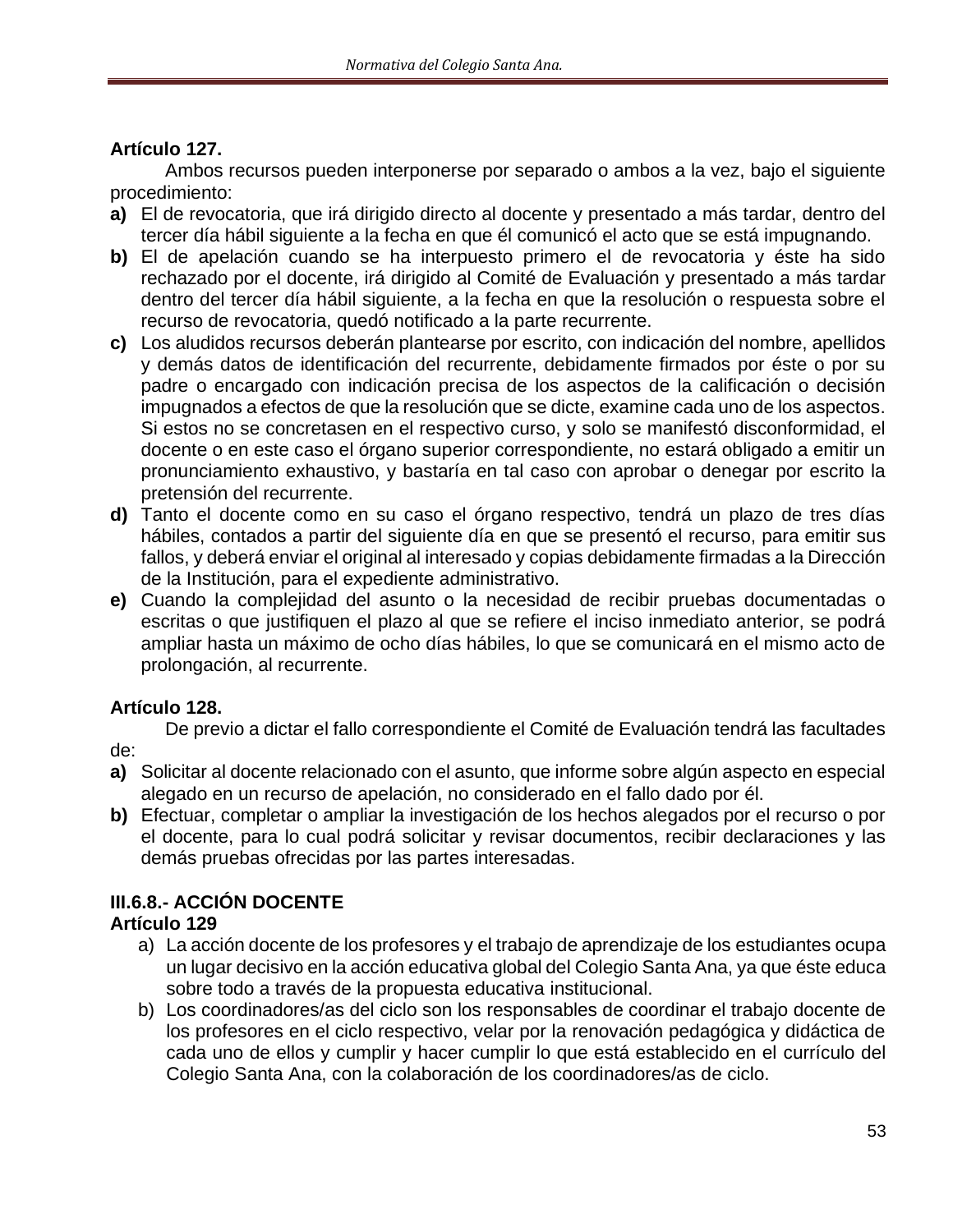# **Artículo 130.**

- a. Los equipos de profesores orientan su acción docente de cara a la formación integral de los estudiantes, de acuerdo con lo que prevé los planes y programas de estudio de ciclo.
- b. Con estos criterios, las unidades didácticas incorporan de manera equilibrada los objetivos educativos, los diferentes tipos de contenidos de enseñanza-aprendizaje y las actividades de evaluación.
- c. En la acción docente los profesores procurarán responder de forma adecuada a las características, ritmo de aprendizaje y singularidades de cada estudiante.

## **Artículo 131.**

- a. La educación integral que el Colegio Santa Ana promueve se inspira en una concepción cristiana del ser humano, de la vida y del mundo, y procura preparar a los estudiantes para participar activamente en la transformación y mejora de la sociedad según las orientaciones pastorales de la Iglesia católica.
- b. El Colegio Santa Ana ofrece a todos los estudiantes la enseñanza de la Educación Religiosa Católica y la posibilidad de plantearse la propia existencia según el Evangelio, en un marco de respeto y libertad.
- c. El proyecto de educación integral del Colegio incluye respuestas a las inquietudes religiosas y pastorales de los profesores/as, de las familias y de los estudiantes creyentes, mediante cursillos, seminarios, retiros, convivencias formativas, infancia misionera, relación con asociaciones y movimientos parroquiales y diocesanos, escuela para padres, etc.

# **III.6.9. EQUIPO DE PROFESORES DE CICLO.**

# **Artículo 132.**

Los profesores que imparten la docencia en un mismo ciclo forman el equipo de profesores de ciclo, con la finalidad de asegurar la coherencia y complementariedad en la acción docente llevada a cabo con los estudiantes del ciclo.

# **Artículo 133.**

Las funciones más importantes de los equipos de profesores de ciclo son las siguientes:

- a. Participar en la distribución temporal de objetivos generales, contenidos de enseñanza y objetivos de los departamentos de conocimiento, y establecer criterios de actuación para la preparación de las unidades didácticas.
- b. Profundizar en el conocimiento de las capacidades y necesidades de los estudiantes del ciclo, prever las adaptaciones curriculares y programar y evaluar las actividades formativas requeridas por los estudiantes que manifiesten necesidades educativas especiales.
- c. Participar en la toma de las decisiones relativas a la promoción de los estudiantes al acabar el ciclo.
- d. Responsabilizarse, conjunta y coordinadamente de realizar las tareas educativas programadas para los estudiantes del ciclo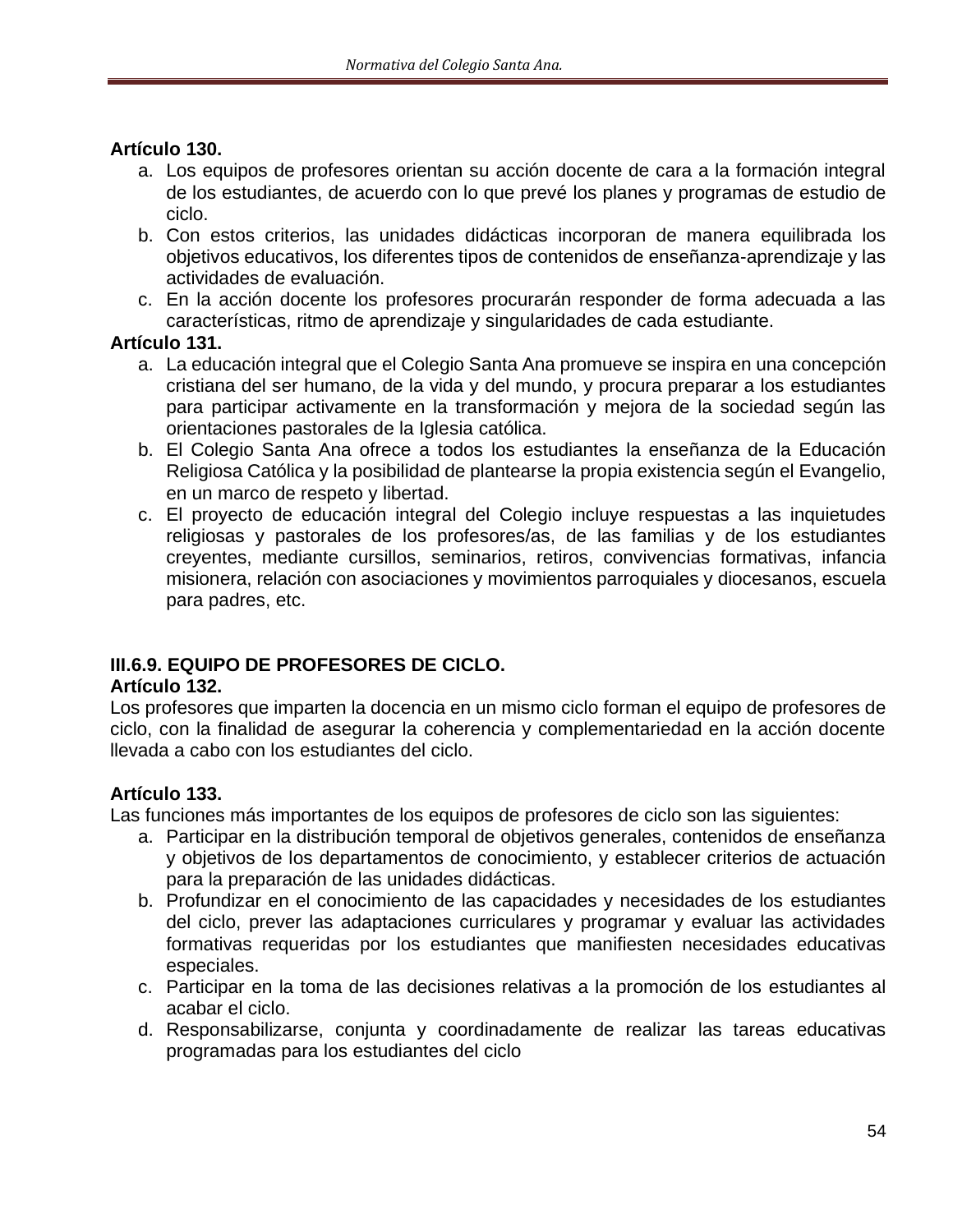Además, los equipos de profesores de Educación Secundaria realizan las siguientes funciones:

- e. Tener en cuenta las capacidades de algunos estudiantes, con el fin de que puedan progresar.
- f. El equipo de profesores de ciclo se reunirá al menos una vez al mes y siempre que lo convoque el coordinador/a del ciclo o de su etapa correspondiente.

# **Artículo 134. FUNCIONES BÁSICAS DEL PERSONAL DOCENTE**

El profesional en docencia tendrá a su cargo las siguientes funciones básicas:

a) Leer y estudiar a conciencia esta Normativa de Evaluación y Convivencia Estudiantil.

b) Cumplir con las disposiciones de la presente Normativa.

c) Comunicar a sus estudiantes, en la primera sesión de trabajo del respectivo grado/sección lectiva, los procedimientos, criterios y técnicas que se seguirán en materia de convivencia estudiantil y evaluación de los aprendizajes.

d) Entregar a los estudiantes, por escrito y en forma detallada, las metas aprendizaje y contenidos que serán medidos en las pruebas, por lo menos ocho días naturales antes de su aplicación.

e) Elaborar, de acuerdo con los lineamientos técnicamente sustentados, las pruebas y otros instrumentos de medición que se aplicará al grupo o grupos que tiene a cargo.

f) Aplicar las adecuaciones curriculares que en materia de evaluación requieran los estudiantes con necesidades educativas especiales dentro de su campo de competencia. Así mismo, informar por escrito al padre de familia o encargado, a través del ciclo lectivo, las estrategias que utiliza en su asignatura de acuerdo con la adecuación curricular aplicada.

g) Elaborar, aplicar, revisar y calificar las pruebas y trabajos que realicen los estudiantes para evaluar el aprovechamiento de estos (as).

h) Discutir con los estudiantes las respuestas a las preguntas de las pruebas, en el acto de entrega de resultados de éstas. Esta entrega deberá hacerse, no más allá, de ocho días hábiles después de su aplicación, excepto la última prueba ordinaria del III trimestre.

i) Informar a los estudiantes acerca de los objetivos de los trabajos y los criterios de calificación de éstos.

j) Conocer y resolver las objeciones que le formulen los estudiantes, los padres de familia o sus encargados, con respecto a sus calificaciones, en un plazo no mayor de tres días hábiles.

k) Colaborar con el docente guía en la evaluación y elaboración de la nota de convivencia estudiantil de los estudiantes o grupos asignados de conformidad con lo indicado en esta Normativa.

l) Informar en tres periodos a: padres de familia o encargados, profesor guía, y comité de apoyo educativo de los detalles del progreso del estudiante en relación con los diferentes aspectos que constituyen la calificación.

m) Informar y explicar oportunamente a los interesados el desglose de los promedios de cada período y el promedio anual.

n) Registrar la puntualidad y la asistencia diaria de los estudiantes en la hoja de grupo.

o) Comunicar a la secretaría las ausencias, tardías, escapadas u observaciones de los estudiantes y las calificaciones obtenidas por estos.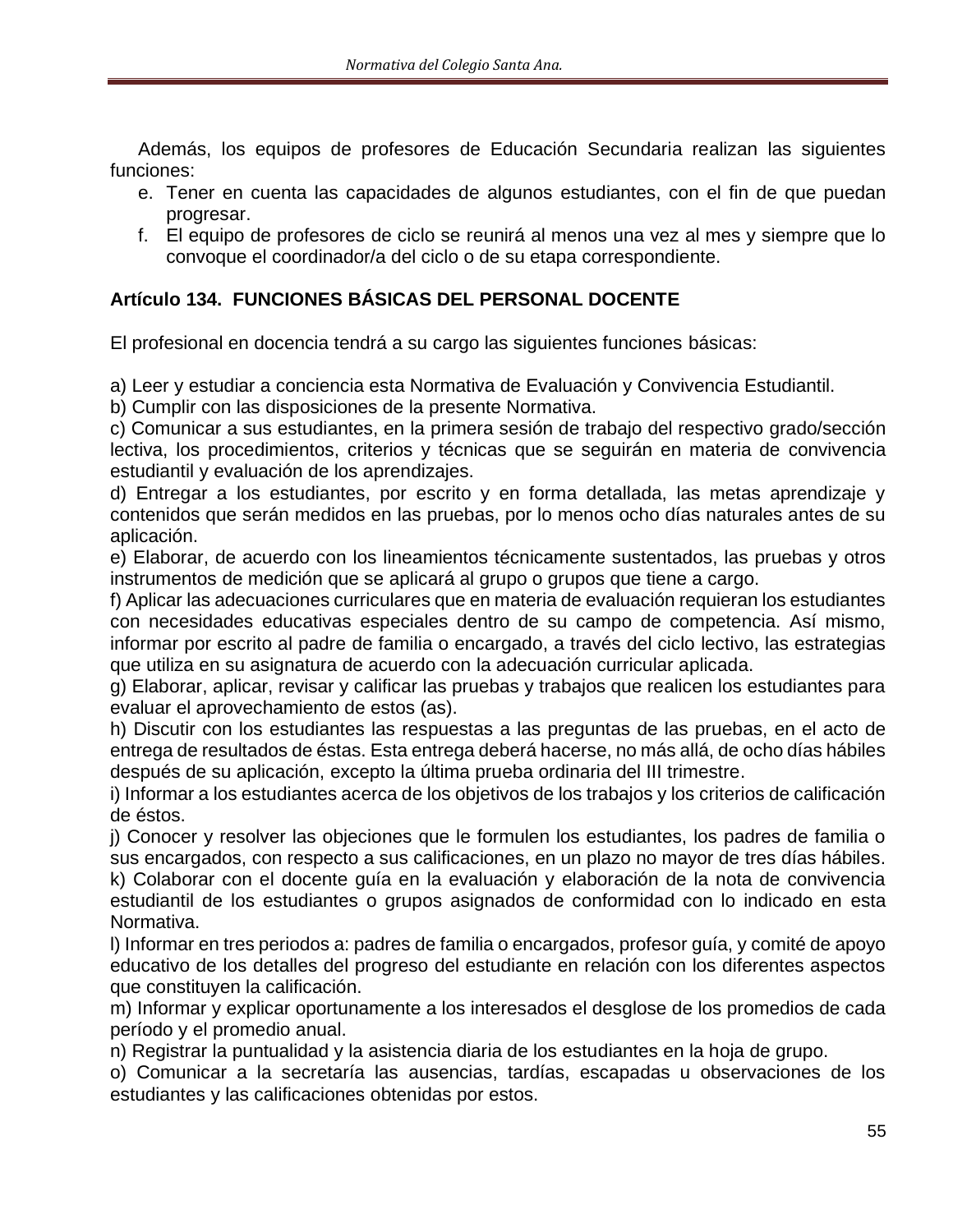p) Aplicar y calificar las pruebas de aplazados, de los estudiantes a su cargo.

q) Comunicar, por escrito, al profesor/a guía las causas del bajo rendimiento de sus estudiantes y tomar las medidas pertinentes para el mejoramiento del mismo. Informando al mismo tiempo al departamento de orientación.

r) Utilizar métodos, técnicas e instrumentos de medición y evaluación que permitan hacer un seguimiento del continuo desarrollo de la personalidad y del rendimiento de los educandos.

s) Contribuir con el fortalecimiento de hábitos y actitudes que contribuyan en la formación integral del educando para que éste promueva su desarrollo y el de su entorno.

t) Aplicar métodos y técnicas de enseñanza que incentiven a los estudiantes cuya potencialidad y dedicación les permita avanzar a su propio ritmo.

u) Cuidar responsablemente toda prueba que apliquen, evitando situaciones de fraude por parte del estudiante.

v) Entregar al Comité de Evaluación las pruebas de aplazados, con su respectivo solucionario en la fecha que al efecto se señale. Los profesores respectivos deben hacerse presentes en las fechas correspondientes a la aplicación de las pruebas o la convocatoria para aclarar dudas.

w) Entregar al Comité de Evaluación la tabla de especificaciones o lista de cotejo para los exámenes y el borrador de cada prueba en la fecha que indique éste.

x) Presentar al Comité de Evaluación los exámenes de adecuación curricular de acceso y no significativa.

y) Entregar a la Dirección el planeamiento trimestral o cualquier otro que se le solicite.

z) Entregar al Comité de Apoyo un reporte, al concluir cada uno de los tres periodos, sobre la pertinencia de la adecuación curricular aplicada a cada uno de los estudiantes en la asignatura a su cargo.

aa) Buscar acciones correctivas juntamente: Comité de Evaluación y Director/a cuando una cantidad considerable de estudiantes de una sección no han alcanzado los objetivos que se evaluaron.

bb) Planear, preparar e impartir las lecciones y desarrollar los programas de carácter académico que cumplan con los objetivos de los programas de enseñanza a su cargo.

cc) Inculcar el deber en los principios cívicos, morales, buenas costumbres, normas de conducta y amor a la Patria.

dd) Llevar y mantener al día los registros institucionales.

ee) Mantener controles acerca de las actividades, aprovechamiento y progreso de los estudiantes a su cargo.

ff) Atender y resolver consultas relacionadas con su trabajo que le presentan sus superiores, compañeros, estudiantes y padres de familia.

gg) Analizar y resolver problemas que se presentan en el desarrollo de las lecciones.

hh) Velar por el cumplimiento de las normas disciplinarias establecidas en el Colegio Santa Ana.

ii) Promover en los estudiantes valores de respeto, superación, responsabilidad, buenos modales, y otros.

jj) Ejecutar otras tareas propias del cargo.

kk) Realizar el diagnóstico, a más tardar en la tercera semana de iniciado el curso lectivo.

ll) Otras inherentes a su cargo, que expresamente le encomiende el/la director/a o le señale esta Normativa.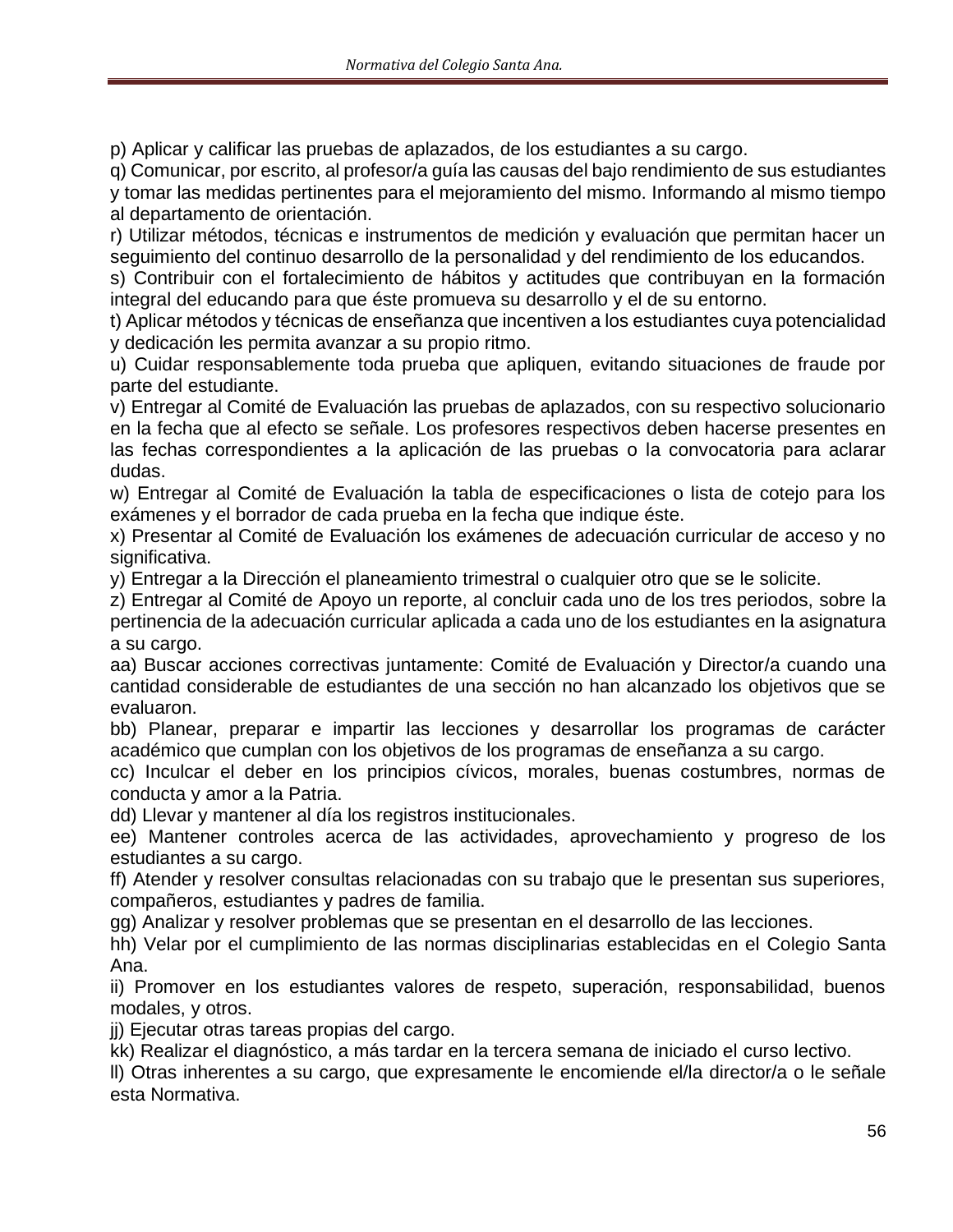mm) Detectar e informar sobre necesidades especiales que observen en los estudiantes y reportarlos al Comité de Apoyo.

nn) Cumplir con Horario de atención a Padres de familia y emitir registros en el libro de actas correspondientes para tal efecto.

oo) Asistir a reuniones con padres de familia cuando el Profesor Guía lo solicite.

pp) Mantener, en físico, el plan semanal de la asignatura que imparte y facilitárselo a la director/a o asistente de dirección en el momento que le sea solicitado.

qq) Conservar los registros institucionales en el Colegio, de forma tal que la Institución tenga acceso a la documentación cuando ésta sea requerida.

rr) Seguir los protocolos que el Colegio Santa Ana le facilite e indique para la actuación de la Comunidad Educativa ante las diferentes situaciones.

ss) Solicitar la debida autorización en la Dirección del Colegio Santa Ana, cuando se pretenda solicitar de alguna manera a los estudiantes algún tipo de contribución, sea monetaria o de otra índole.

tt) Asistir a las actividades extracurriculares que la Dirección Institucional o las autoridades del Colegio Santa Ana los convoque.

# **III.7 LAS ACTIVIDADES EDUCATIVAS COMPLEMENTARIAS Y EXTRACURRICULARES**

#### **Artículo 135. Actividades Complementarias.**

- a. Las actividades educativas complementarias tienen la finalidad de facilitar el crecimiento, la maduración y la educación integral definida en el Carácter Propio del Colegio Santa Ana, complementando así la oferta de formación establecida en el currículum de ciclo.
- b. Las actividades complementarias forman parte de la oferta educativa global del Colegio Santa Ana, dada a conocer a las familias cuando solicitan matrícula para sus hijos, y se integran en el conjunto de actividades formativas que tienen lugar en el marco del horario escolar de los estudiantes.

#### **Artículo 136. Actividades Extracurriculares.**

Las actividades extracurriculares se desarrollan al margen del horario escolar y en ellas participan los estudiantes cuyos padres lo han aprobado expresamente, así como aceptadas las cuotas que deberán aportar los usuarios.

# **Artículo 137.**

- a) El Equipo Directivo del Colegio Santa Ana es el responsable de preparar y proponer las directrices para la programación y el desarrollo de las actividades educativas complementarias y de las actividades extracurriculares, como también los criterios de participación del centro en actividades culturales, deportivas y recreativas fuera del ámbito escolar.
- b) Los docentes por departamentos y ciclos serán los responsables de preparar las actividades extracurriculares y complementarias del Colegio Santa Ana con la aprobación de la dirección del centro.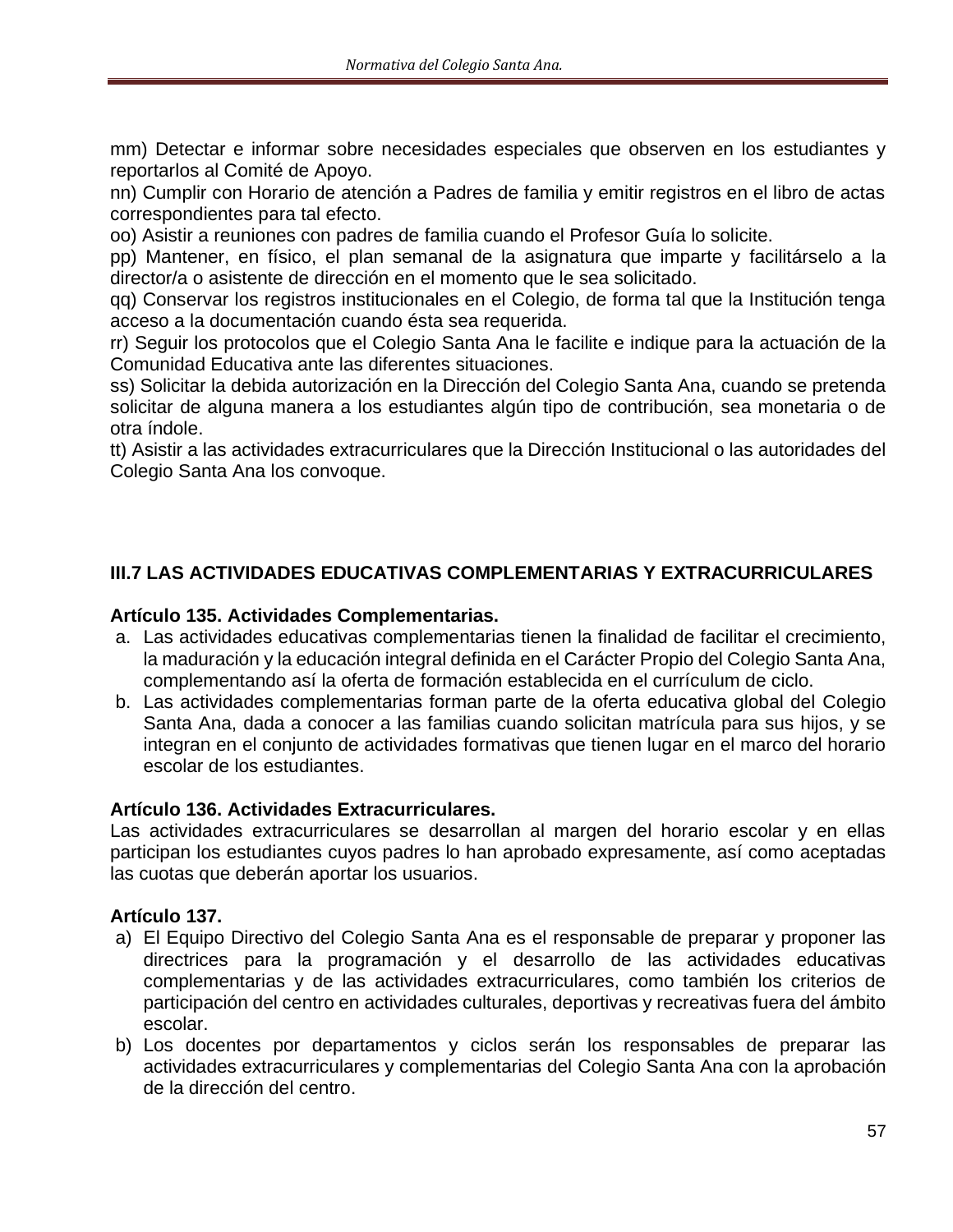- c) Los coordinadores/as de departamento y/ comunidades velarán para que todas las actividades educativas complementarias se integren adecuadamente en el trabajo educativo escolar de acuerdo con las programaciones curriculares de ciclo.
- d) Las salidas culturales, los viajes, las convivencias escolares y la participación de los estudiantes en actividades formativas y recreativas fuera del centro, en horario escolar, habrán de contar con la correspondiente autorización de los padres de familia, del Director/ (seguir protocolos)

# **CAPITULO IV**

# **COMPONENTES DE LA COMUNIDAD EDUCATIVA**

#### **IV.1 LOS ESTUDIANTES IV.1.1 DERECHOS DE LOS ESTUDIANTES**

## **Artículo 138**

Los derechos de los estudiantes obligan a los otros miembros de la comunidad educativa, que habrán de respetarlos. Las acciones que se produzcan dentro del ámbito del Colegio Santa Ana y que supongan una transgresión de los derechos de los estudiantes podrán ser denunciadas por éstos o sus representantes legales ante el Director/a.

Con la audiencia previa de los interesados y la consulta, si procede, el Director/a adoptará las medidas adecuadas de acuerdo con la normativa vigente.

- a. Los estudiantes tienen derecho a recibir una formación que les permita conseguir el pleno desarrollo de su personalidad de acuerdo con el modelo educativo del centro, tal como está expresado en el documento que define el Carácter Propio.
- b. Los estudiantes tienen derecho a una valoración de su progreso personal y rendimiento escolar, por lo cual los profesores respectivos les informarán de los criterios y procedimientos de evaluación previstos en el planes y programas de estudio del nivel respectivo.
- c. Luego de recibir la condición de reprobado los estudiantes tienen derecho a continuar en el Colegio Santa Ana, si es necesario repitiendo curso por una única vez y cumpliendo con el plan de intervención y acompañamiento estipulado por la Institución.
- d. Igualmente, los estudiantes o sus padres o tutores, tienen derecho a solicitar aclaraciones respecto a los resultados de las evaluaciones y a las decisiones relativas a la promoción o paso de un nivel al siguiente, y a presentar las reclamaciones pertinentes, dichas reclamaciones tendrán que ejercerse dentro del plazo perentorio de tres días hábiles a partir de ser informados o notificados por la persona que emitió el acto administrativo que le está afectando, caso contrario no tendrá efecto la misma.
- e. Estas reclamaciones habrán de fundamentarse en la inadecuación de las pruebas propuestas, o bien en la aplicación incorrecta de los criterios y procedimientos de evaluación, establecidos en la normativa vigente y en las programaciones del nivel correspondiente.
- f. Los estudiantes tienen derecho a que se les respete la libertad de conciencia y sus convicciones religiosas, morales e ideológicas, y su intimidad en relación con aquellas creencias y convicciones, todo sin dejar de tomar en consideración que se está en un Colegio Católico.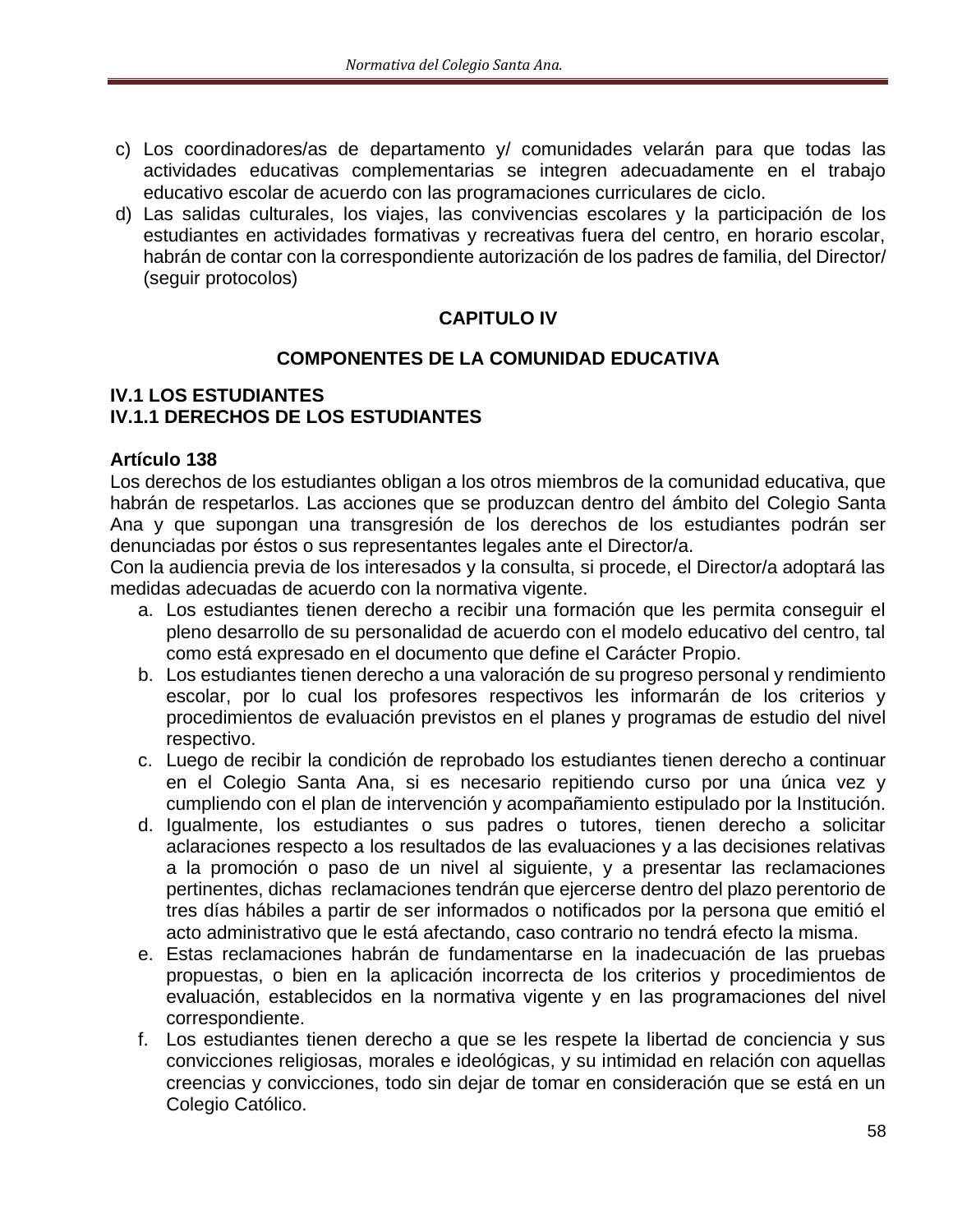- g. El ejercicio de estos derechos está garantizado mediante la información previa y completa sobre el Carácter Propio de las Hermanas de la Caridad de Santa Ana y la presente Normativa, respetando las diferentes creencias en la formación religiosa cristiana impartida en el mismo y en la enseñanza basada en criterios objetivos y excluyentes de toda manipulación propagandística e ideológica.
- h. Los estudiantes tienen derecho al respeto a su integridad física y a su dignidad personal, como también a realizar su actividad académica en condiciones de seguridad e higiene adecuadas y en un ambiente de convivencia que favorezca el respeto entre los compañeros.
- i. Los funcionarios del Colegio Santa Ana están obligados a guardar confidencialidad sobre toda aquella información de que disponga acerca de las circunstancias personales y familiares del estudiante/a. No obstante, comunicará a la autoridad competente, las circunstancias que puedan implicar malos tratos para el estudiante/a o cualquier otro incumplimiento de los deberes establecidos por las leyes de protección de menores.
- j. Los estudiantes tienen derecho a participar en el funcionamiento y la vida del Colegio Santa Ana, para ello se organizarán a través del gobierno estudiantil en sus diferentes formas de estructuración, tanto de sección/grupo, nivel, ciclo o modalidad (primaria o secundaria) y en general a nivel institucional.
- k. Los estudiantes tienen derecho a manifestar con libertad, individual y colectivamente, sus opiniones, respetando siempre a los profesores/as y compañeros/as y al Carácter Propio de las Hermanas de la Caridad de Santa Ana.
- l. Los estudiantes tienen derecho a gozar de una orientación escolar y profesional que asegure su libertad de decisión, de acuerdo con sus aptitudes, conocimientos y capacidades.
- m. El del Colegio Santa Ana tendrá cuidado especial de la orientación escolar de los estudiantes con dificultades físicas o psíquicas o con carencias sociales y culturales.
- n. Los estudiantes podrán elegir democráticamente la directiva de sección y al gobierno estudiantil del Colegio Santa Ana, por el procedimiento y con las funciones que se determinan en esta Normativa.

# **IV.1.2 REPRESENTACIONES ESTUDIANTILES.**

#### **Artículo 139.**

Los estudiantes /as intervendrán en la vida del Colegio Santa Ana, sobre todo a través del propio trabajo escolar y la participación en el funcionamiento ordinario del propio grupo, así como por la representación que los diferentes órganos democráticamente elegidos hacen de los estudiantes.

La participación estudiantil tiene el propósito de influir responsablemente en las decisiones y acciones que se relacionen con la vida y el quehacer estudiantil en el Colegio Santa Ana.

#### **Artículo 140.** La Comunidad Estudiantil (órganos).

Con el propósito de desarrollar los derechos de los niños y adolescentes a la libre asociación y a la existencia de espacios para la discusión participativa de sus problemas, así como con el propósito de formar en los valores cívicos y su vivencia, el Colegio Santa Ana reconoce en sus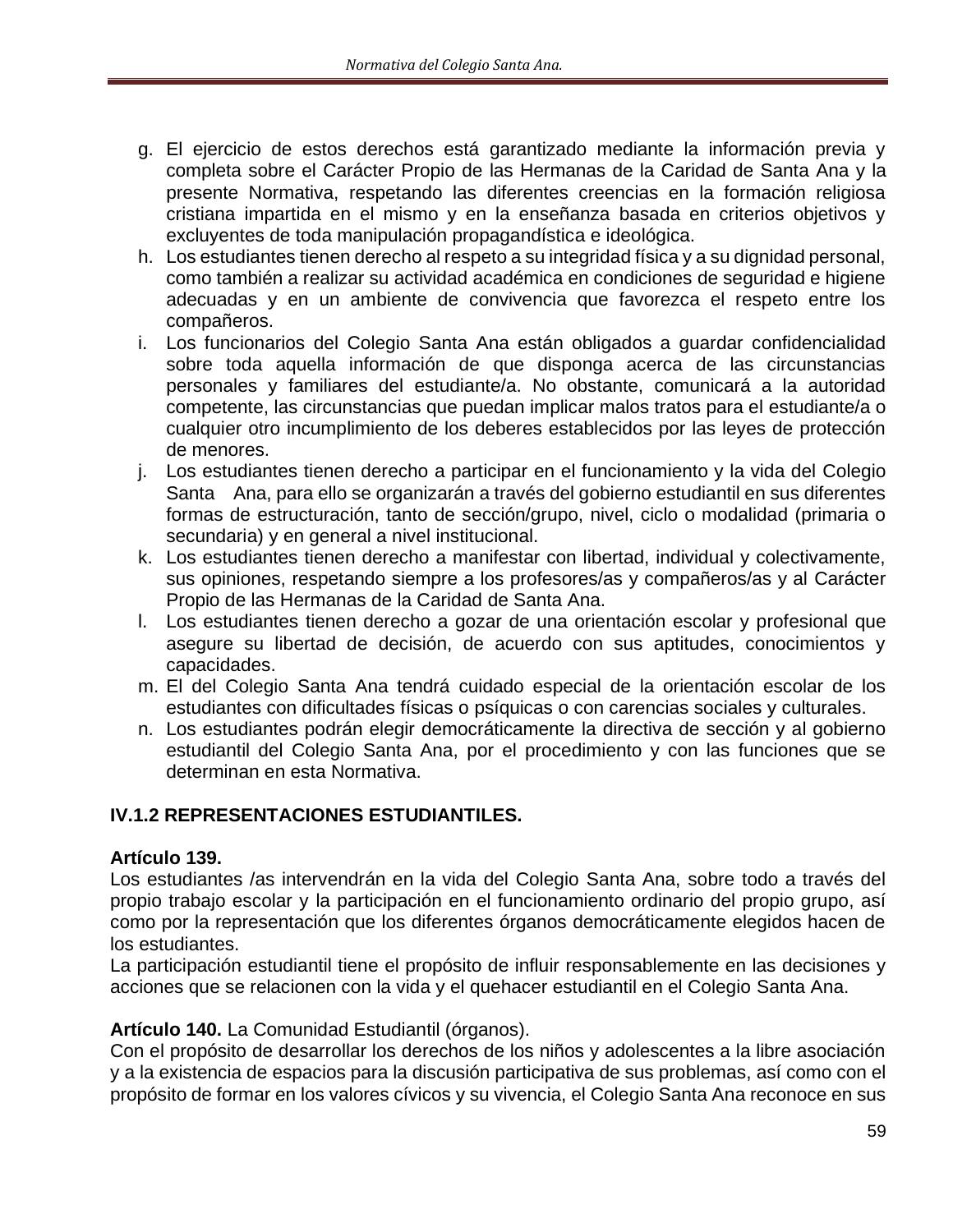estudiantes el desarrollo de estos derechos y promueve la vivencia de los mismos, mediante las siguientes organizaciones estudiantiles oficialmente reconocidas:

- a. Directiva de Sección.
- b. Asamblea de Representantes Estudiantiles.
- c. Comité Ejecutivo Estudiantil.

En las organizaciones estudiantiles tienen derecho de ser elegir y ser electos los estudiantes que formen parte del Colegio Santa Ana, garantizándose la representación efectiva de ambos géneros, para lo que se realizará la designación en forma alternativa de cada uno de ellos.

La Asamblea de Representes Estudiantiles y el Comité Ejecutivo Estudiantil contarán cada uno con un Docente Asesor, el cual será escogido por votación directa de los miembros del órgano, de entre la terna que al respecto le propondrá la Dirección institucional. La Directiva de Sección será asesorada por el respectivo Docente Guía.

# **Artículo 141.**

Serán funciones del Docente Asesor/a las siguientes:

- **a)** Conocer y estar al día sobre la legislación educativa correspondiente a la organización estudiantil y a su función de asesorar, así como informar a los y las estudiantes su respectiva aplicación.
- **b)** Elaborar un plan de asesoramiento que será dado a conocer ante la Dirección del Colegio Santa Ana y a la Asamblea de Representantes.
- **c)** Rendir un informe escrito trimestral a la Dirección o cuando lo considere oportuno.
- **d)** Reunirse con el Directorio de la Asamblea de Representantes al menos una vez al mes a efecto de asesorarles en la elaboración, ejecución y evaluación de su plan de trabajo.
- **e)** Atender oportunamente las consultas de los y las integrantes de la Asamblea de Representantes.

#### **Artículo 142.**

#### **Disposiciones Generales para las Organizaciones estudiantiles.**

Cada una de las organizaciones estudiantiles oficiales se reunirá ordinariamente una vez al mes en el horario regular de funcionamiento del Colegio Santa Ana y en el lugar de esta institución que al efecto deberá facilitar la Dirección institucional.

El quórum para que puedan sesionar será la mitad más uno del total de sus integrantes. En caso de empate, quien ocupe la Presidencia en ese momento ejercerá voto doble.

Todos los acuerdos se adoptarán por mayoría simple, y se harán constar en un "Libro de Actas" que al efecto llevará en forma separada cada una de las organizaciones. El libro puede ser en hojas desprendible, pero numeradas, y deberán contar cada hoja con el sello de la Dirección impreso en el extremo superior derecho. El Acta podrá ser escrita en forma digital, siempre que como último punto de la sesión se lea la misma y, una vez aprobada, en definitiva, sea impresa y firmada inmediatamente terminada la sesión por la Presidencia y la Secretaría de la representación estudiantil que sesionó.

Las reuniones ordinarias mensuales se realizarán para la Directiva de Sección dentro de la primera semana del mes, para la Asamblea de Representantes la segunda semana del mes y para el Comité Ejecutivo la tercera semana del mes. En caso de que la fecha de la reunión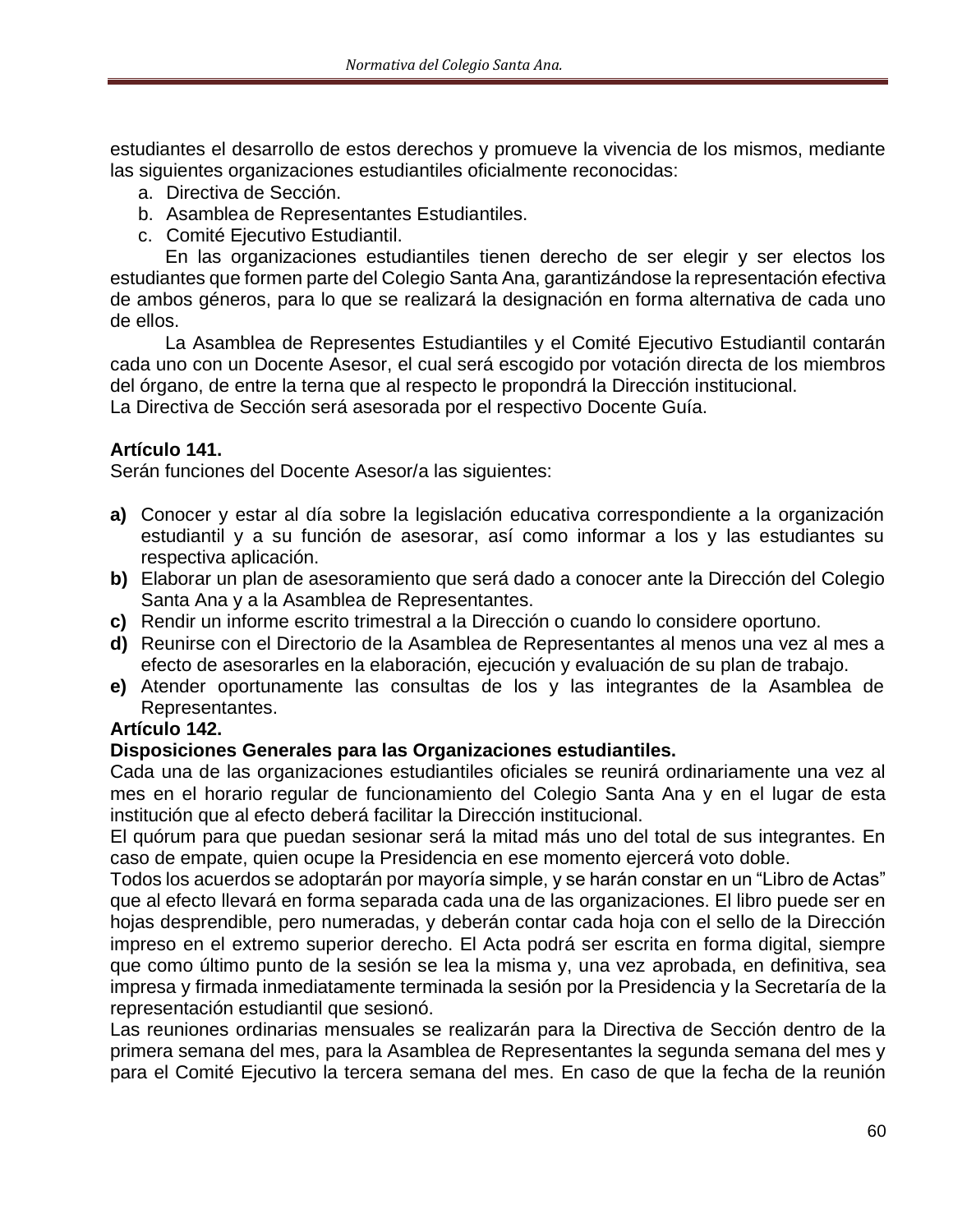coincida con el período de pruebas, se pospondrá para la semana siguiente a la finalización de dicho período.

En la última reunión del año será punto obligatorio de trabajo, el análisis de las circunstancias que afectaron el cumplimiento del trabajo del órgano estudiantil del que se trate, así como indicar las posibles soluciones al respecto.

Las reuniones se deberán realizar a partir del segundo mes lectivo. Se trabajará como punto obligatorio de la primera reunión, el plan de trabajo para todo el curso lectivo, en el que se asumirá como uno de los puntos las recomendaciones dadas por ese cuerpo colegiado en la reunión final del año anterior para el mejoramiento del trabajo de ese órgano representativo.

## **Artículo 143**

#### **Funciones de los miembros de las representaciones estudiantiles A. Directiva de Sección.**

Las funciones de la Directiva de Sección son las siguientes:

a) Representar a todos sus compañeros de grupo.

b) Conocer los problemas que afectan al grupo, con el fin de colaborar en su solución.

c) Aportar iniciativas y sugerencias en la realización de actividades en el Colegio Santa Ana.

d) Exponer a las personas y organismos correspondientes los problemas del grupo.

#### **B. Asamblea de Representantes Estudiantiles.**

La Asamblea de Representantes es el órgano deliberativo constituido por todos los/las presidentes de sección, en el que se analizará la vida y quehacer estudiantil del Colegio Santa Ana, con el propósito de emitir a la Dirección recomendaciones para el mejoramiento de la vivencia en la institución.

#### **C. Comité Ejecutivo Estudiantil.**

El Comité Ejecutivo Estudiantil, electo por un periodo de dos años, tiene como finalidad ejecutar el plan de trabajo del gobierno estudiantil que se propuso a la comunidad estudiantil durante el proceso de elección del mismo; así como atender y ejecutar los asuntos que le hayan sido encargados por la Asamblea de Representantes.

Ejercerá la representación de los y las estudiantes que componen la comunidad estudiantil del Colegio Santa Ana.

Es función esencial del Comité Ejecutivo Estudiantil mantener informada a la comunidad estudiantil sobre todo asunto de su interés y competencia, para lo que deberá utilizar los medios de comunicación a su alcance, incluyendo la creación de un periódico estudiantil en formato electrónico y la utilización de las redes sociales. La Dirección institucional colaborará para la realización de esta función del Comité Ejecutivo, y fiscalizará que no se vayan a violentar derechos subjetivos o afectar la imagen de alguna persona o la imagen institucional misma.

#### **Artículo 144.**

#### **Pérdida de Credenciales.**

La pérdida de credenciales de los/las integrantes de la Directiva de Sección, de la Asamblea de Representantes o del Comité Ejecutivo se produce al suceder cualquiera de los siguientes casos:

**a)** Que él o la estudiante no asista regularmente al Centro Educativo.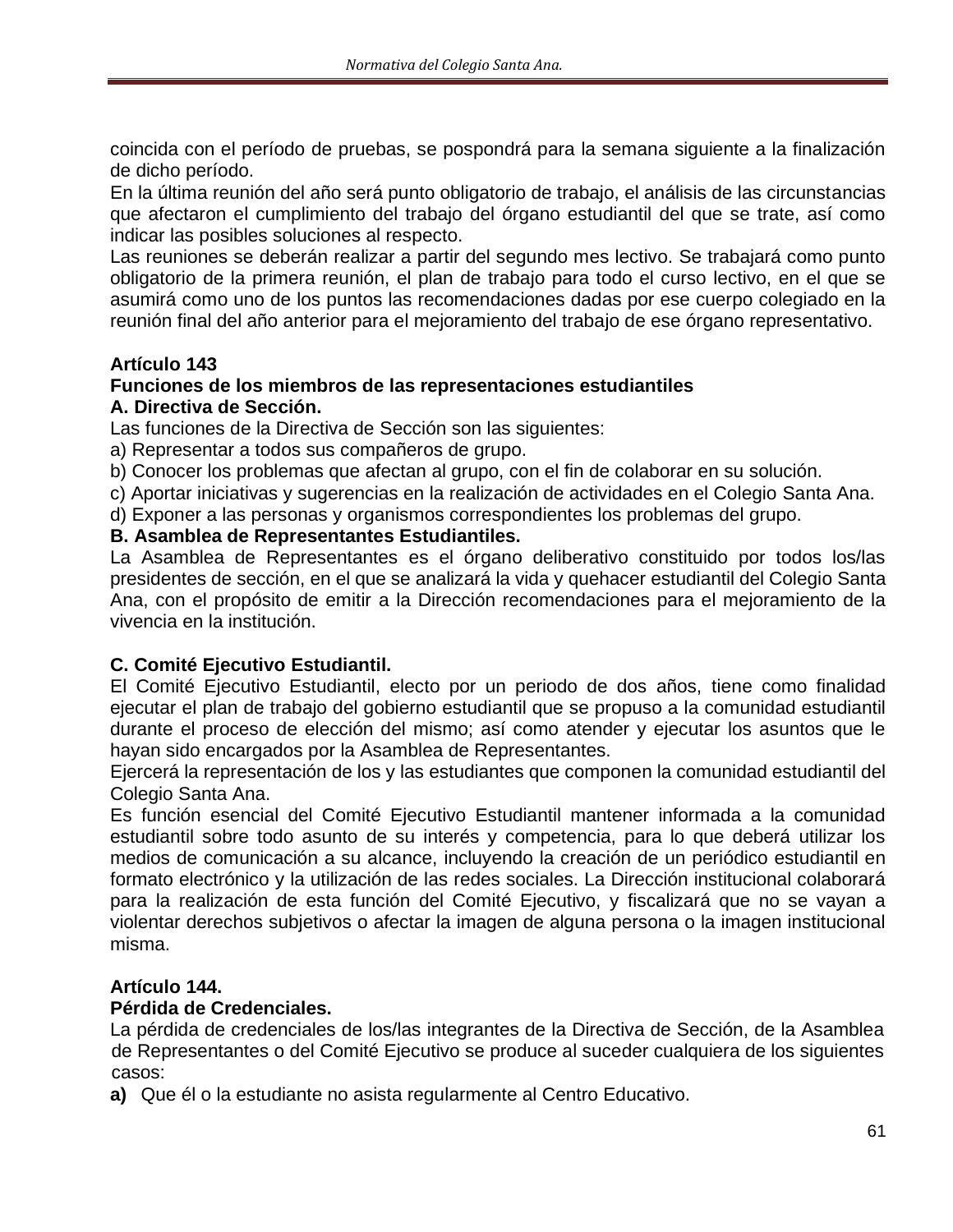- **b)** Que se compruebe incumplimiento o negligencia en el desempeño de las funciones establecidas en esta Normativa.
- **c)** Que utilice su puesto para favorecerse o dar ventaja a algún Partido Político.
- **d)** Incurrir en alguna acción que afecte la imagen de la comunidad educativa o de la institución.
- **e)** Incurrir en una baja en su rendimiento académico o por problemas disciplinarios comprobados.

## **Artículo 145.**

## **Normativa supletoria**

Para lo no regulado en la presente normativa sobre las organizaciones estudiantiles se aplicará el Reglamento del Gobierno Estudiantil (Decreto Ejecutivo N° 35333-MEP) y el Código Electoral Estudiantil (Decreto Ejecutivo N° 35337-MEP).

Prevalecerá lo que se indique en la presente normativa sobre lo que dispongan los referidos Decretos Ejecutivos.

# **IV.1.3 DEBERES DE LOS ESTUDIANTES**

#### **Artículo 146.**

En el Colegio Santa Ana se trabaja en la formación de estudiantes autónomos y que ejerzan sus derechos y asuman sus responsabilidades. Por eso consideramos que nuestros estudiantes deben cumplir al menos con los siguientes deberes mínimos:

- a. Los estudiantes tienen el deber de respetar el ejercicio de los derechos y las libertades de los otros miembros de la comunidad educativa y, en particular, el ejercicio de las atribuciones propias de los profesores y de la dirección del Colegio Santa Ana.
- b. El estudio constituye el deber básico de los estudiantes, que comporta el aprovechamiento de sus aptitudes personales y de los conocimientos que se imparten con la finalidad de adquirir una buena preparación humana y académica. Este deber se concreta en la obligación de asistir a grupo, respetar el calendario escolar y el horario establecido, realizar las tareas encargadas por los profesores y respetar el ejercicio del derecho al estudio de sus compañeros.
- c. El respeto a las normas de convivencia del Colegio Santa Ana, como un deber básico de los estudiantes, implica las obligaciones siguientes:
	- 1. Adoptar un comportamiento de acuerdo con el modelo educativo del Colegio Santa Ana tal como está definido en el Carácter Propio del mismo.
	- 2. Cumplir el reglamento de régimen interior en todo aquello que les corresponda.
	- 3. Cumplir las decisiones de los órganos unipersonales y colegiados del centro, sin perjuicio de que puedan impugnarlas cuando consideren que lesionan sus derechos.
	- 4. Respetar la libertad de conciencia y las convicciones religiosas, morales e ideológicas, como también la dignidad, la integridad y la Intimidad de todos los miembros de la comunidad educativa.
	- 5. No discriminar a ningún miembro de la comunidad educativa por razón de su nacimiento, raza, sexo o cualquier otra circunstancia personal o social.
	- 6. Participar y colaborar activamente en la vida del centro con el resto de los miembros de la comunidad educativa.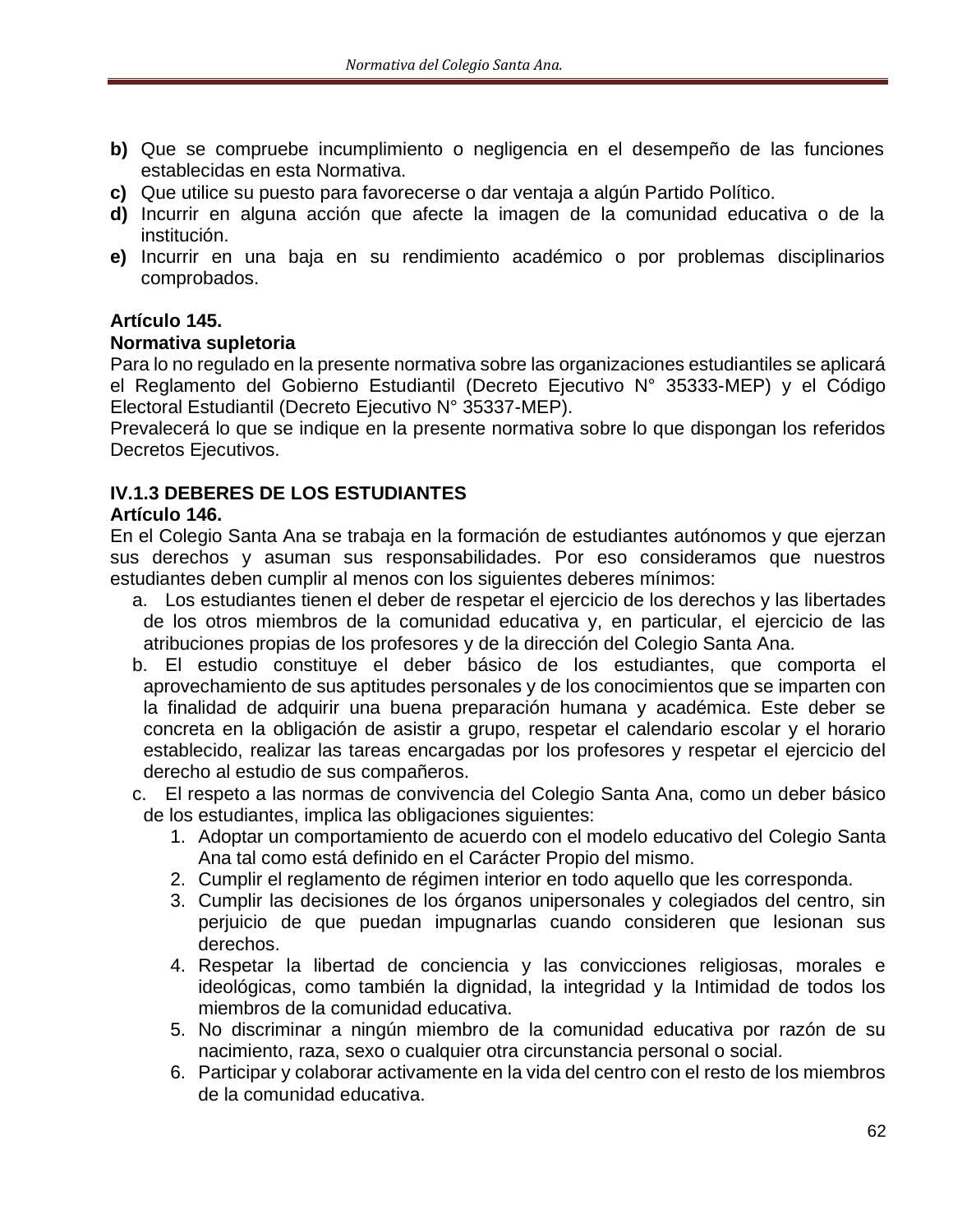- 7. Respetar, utilizar correctamente y compartir los bienes muebles y las instalaciones del Colegio Santa Ana.
- 8. Propiciar un clima de convivencia y de respeto al derecho de los otros estudiantes por lo que se refiere al mantenimiento del ambiente de trabajo y a la actividad normal del Colegio Santa Ana.
- 9. Justificar en la secretaría y seguidamente a todos los profesores de materia, con un máximo de tres días hábiles posteriores al día que se incorporó al colegio, las ausencias o llegadas tardías.
- 10.Demostrar respeto por la creencia religiosa que se profesa en la Institución.
- 11.Colaborar y participar activa y responsablemente bajo la coordinación de los educadores en las actividades religiosas, sociales y culturales a las que convoque el Colegio como parte de su formación católica y ciudadana.
- 12.Asistir con el uniforme completo en los días lectivos y en las actividades extracurriculares que se le convoque.
- 13.La camiseta de uso diario es de color blanco con el escudo de la institución. El pantalón y la falda son del color gris oficial que determina la institución, los zapatos de uso diario son de color completamente negro.
- 14.En primaria las niñas usan la camiseta de uso diario y la falda de color gris, con medias blancas, los varones usan la camiseta de uso diario con pantalón largo de color gris y las medias pueden ser gris o blancas. Si usan pantalón corto las medias son blancas.
- 15.En secundaria las mujeres usan la camiseta de uso diario y la falda de color gris con medias blancas. Si ellas usan pantalón, las medias pueden ser de color gris o blancas únicamente. Los varones usan la camiseta de uso diario con pantalón largo gris, con medias grises o blancas únicamente.
- 16.Los alumnos que cursan undécimo año pueden escoger el color de la camiseta, la falda o el pantalón que usen es de color gris y las medias de hombres y mujeres son de color gris únicamente.
- 17.Los estudiantes usarán el uniforme de educación física que vende la institución y el color de la tenis será únicamente, negro, blanco o gris.
- 18.Cuando se presente a la institución con ropa particular no se permiten minisetas, blusas de tirantes o sin tirantes, sin escotes pronunciados ni pantalones rotos.
- 19.Solicitar por escrito al profesor guía autorización para retirarse del Colegio, lo cual podrá hacer únicamente en compañía de su padre o encargado.
- 20.Permanecer fuera del aula durante el recreo.
- 21.Respetar y cuidar con esmero el edificio y los muebles del Colegio.
- 22.Abstenerse de traer, masticar y pegar chicles mientras estén en la Institución.
- 23.Devolver en el tiempo indicado, cualquier documento que se requiera firmar.
- 24.Cumplir con las orientaciones e indicaciones que formulen las autoridades educativas relativas a los hábitos de aseo e higiene personal, así como las normas de ornato, aseo y limpieza de la Institución.
- 25.Presentarse diariamente con todos los materiales y trabajos necesarios para su desempeño escolar.
- 26.Abstenerse de utilizar en la Institución equipos de audio, video y comunicación ajenos a los procesos de aprendizaje, única y exclusivamente si el docente lo solicita para una acción pedagógica.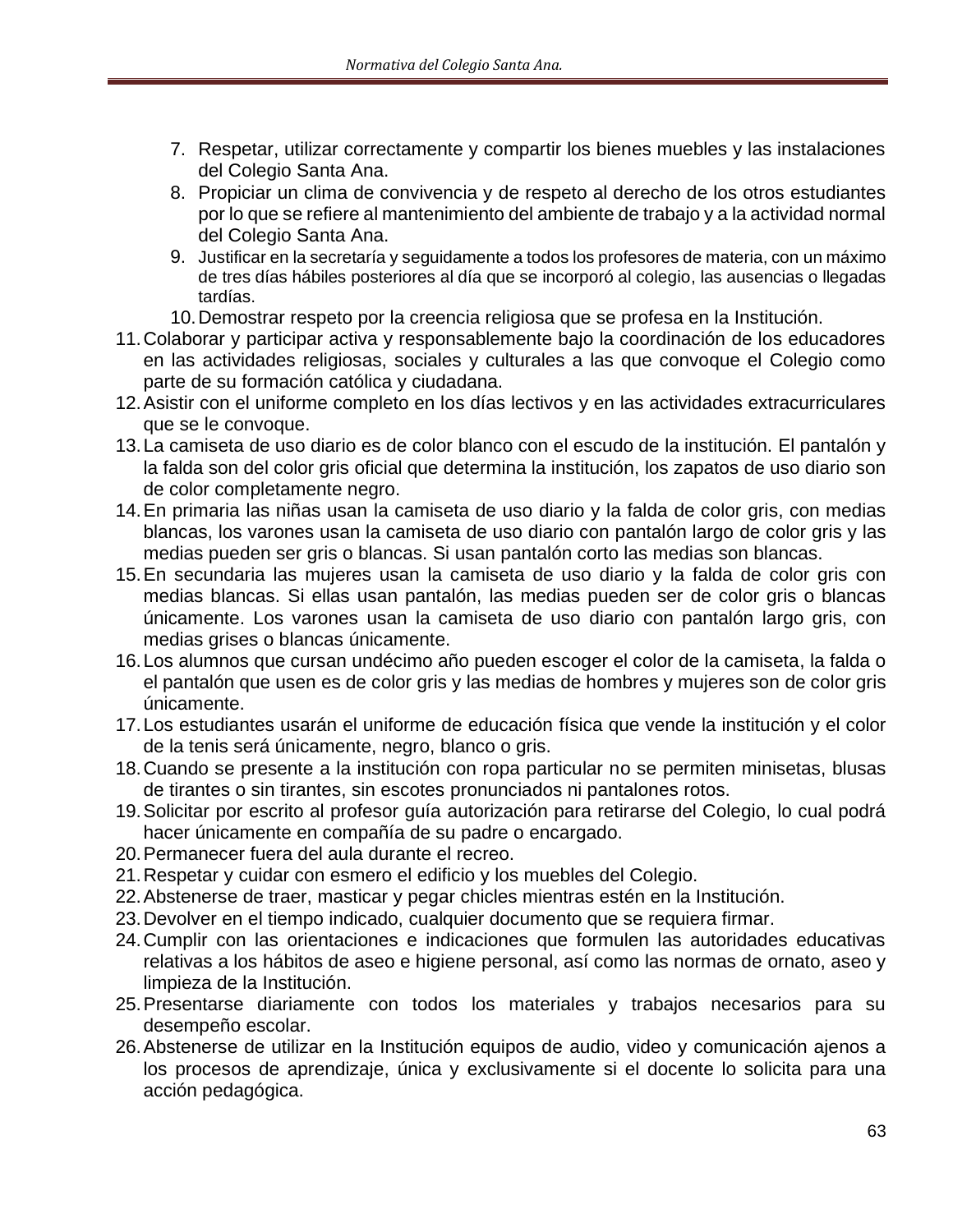- 27.Cumplir con la llegada, 10 minutos antes de la hora oficial de entrada, según el horario correspondiente de la Institución.
- 28.Todos los que se indican en el Código de la Niñez y la Adolescencia.

# **IV.1.4. RECONOCIMIENTO DE MÉRITOS ESTUDIANTILES**

## **Artículo 147.**

Como parte constitutiva de la práctica de la Convivencia Estudiantil, y por el valor académico que se le ha dado a ésta, se impulsará dentro del desempeño estudiantil, el reconocimiento institucional de méritos religiosos, sociales, culturales, deportivos y académicos, que sean meritorios para los/as estudiantes del Colegio Santa Ana.

## **Artículo 148.**

El reconocimiento de los méritos estudiantiles se realizará mediante:

- a) Emisión y entrega de certificado ante el grupo de compañeros de Sección.
- b) Emisión y entrega de certificado en Acto Cívico de nivel o institucional.
- c) Emisión y entrega de certificado en Acto de graduación del ciclo o institucional.
- d) Publicación por trimestre en el mural de reconocimientos en el Colegio Santa Ana.

## **Artículo 149.**

El reconocimiento de méritos estudiantiles le otorga el derecho al estudiante de representar a la institución en actos oficiales a los que sea designado por la Dirección del Colegio.

# **Artículo 150.**

El Colegio Santa Ana contará además con un sistema de becas estudiantiles, que se regirá por un reglamento de Becas.

# **IV.1.4. CONVIVENCIA ESTUDIANTIL**

# **Artículo 151.**

1. Los estudiantes no podrán ser privados del ejercicio de su derecho a la educación. Salvo por la excepción de conducta o comportamiento inadecuado debidamente comprobado.

En ningún caso se impondrán acciones que vayan en contra de la integridad física ni la dignidad personal del estudiante.

## **Artículo 152. -El Comité de Convivencia Estudiantil**

La Dirección del Colegio Santa Ana velará por el correcto ejercicio de los derechos y deberes de los estudiantes y el cumplimiento efectivo de las acciones pedagógicas que se determinen aplicar.

Para facilitar esta tarea, se constituirá al inicio de cada curso lectivo un Comité de Convivencia Estudiantil, conformado por tres miembros del personal docente designados por la Dirección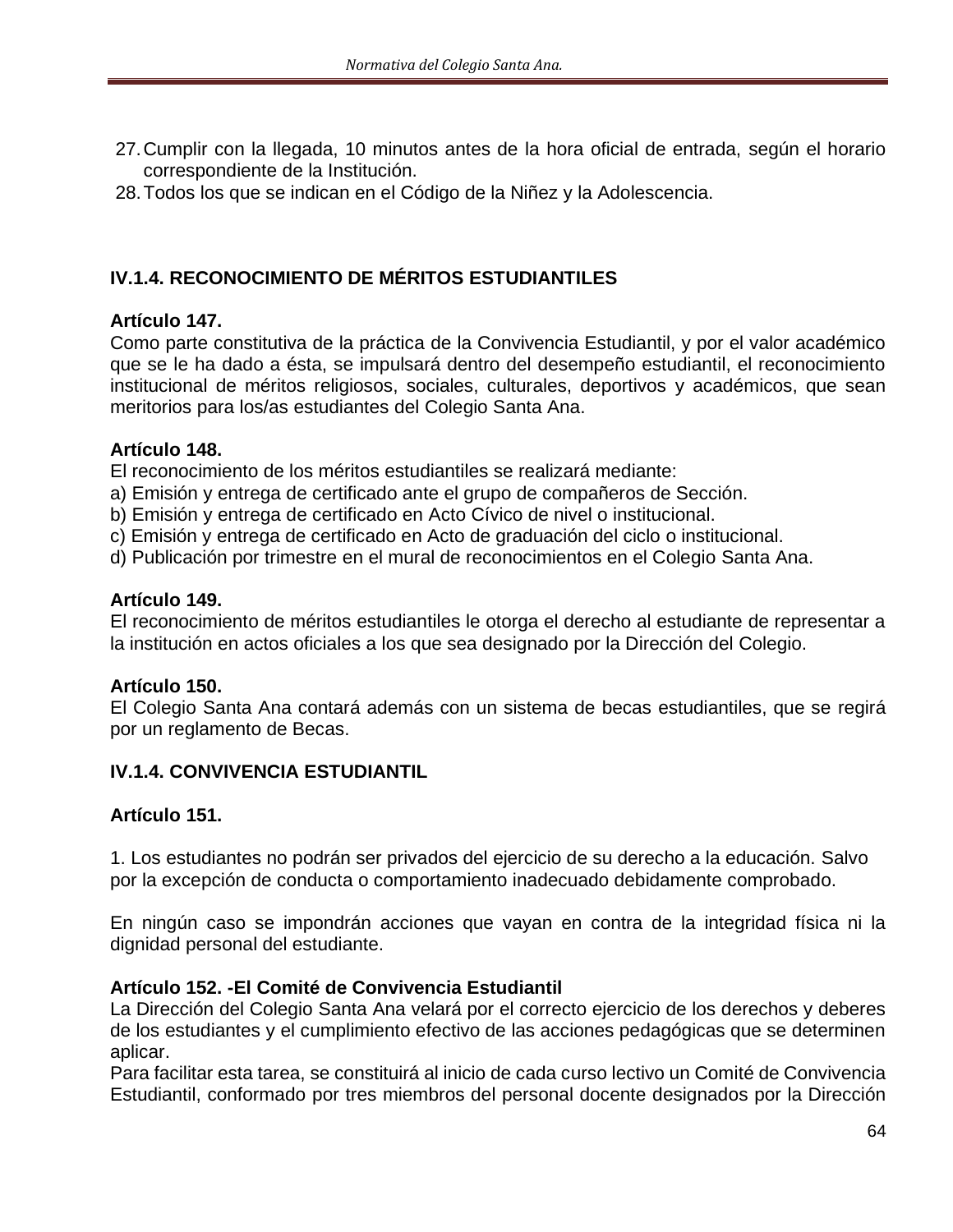institucional. Deberán ser ratificados por la Titular. La o el orientador deberá dar seguimiento al proceso del/la estudiante en el mejoramiento de la conducta.

Este Comité tendrá la función de garantizar la correcta aplicación de aquello que la presente Normativa Interna establezca para la aplicación de acciones pedagógicas a los estudiantes por conductas gravemente perjudiciales para la convivencia en el Colegio Santa Ana.

# **Artículo 153.**

El Comité de Convivencia Estudiantil se reunirá al menos una vez por semana durante dos lecciones. Podrá sesionar de forma extraordinaria durante más tiempo o bien día adicional; previa autorización de la Dirección institucional.

Todos los puntos tratados en la reunión, así como los acuerdos que se tomen, deberán asentarse en un Libro de Actas que al efecto deberá llevarse. El referido libro podrá ser de hojas sueltas, para que pueden ser impresas y no solo manuscritas, pero deberá estar previamente numeradas de forma consecutiva y selladas cada uno de los folios.

## **Artículo 154. -Principio de proporcionalidad y carácter formativo.**

La acción pedagógica que le aplique al estudiante será proporcional a su conducta y tendrá en cuenta su edad y las circunstancias personales, familiares y sociales, y se tomarán en cuenta los principios de racionalidad, interés superior, buena fe como principios generales del derecho que acogen al menor de edad.

Además, deberá ser de carácter estrictamente formativo, contribuyendo a mejorar su proceso educativo.

#### **Artículo 155. -Abordaje pedagógico**

En consecuencia con los principios establecidos en el Artículo anterior, el Comité de Convivencia Estudiantil está llamado a abordar pedagógicamente los actos de los estudiantes contrarios a las normas de convivencia realizadas dentro del recinto escolar o en actividades complementarias y extracurriculares del Colegio Santa Ana, y también las actuaciones de los estudiantes que, aunque realizadas fuera del recinto escolar, estén motivadas o directamente relacionadas con la vida escolar y afecten a sus compañeros o a otros miembros de la comunidad educativa.

#### **Artículo 156.**

Algunas circunstancias pueden hacer disminuir la gravedad de las actuaciones de los/las estudiantes contrarias a las normas de convivencia. Son entre otras que considere el Comité de Convivencia Estudiantil, las siguientes:

1. El reconocimiento espontáneo por parte del estudiante/a de su conducta incorrecta.

2. No haber cometido con anterioridad faltas ni conductas contrarias a la convivencia en el Colegio Santa Ana.

3. La petición de disculpas en los casos de injurias, ofensas o alteración del desarrollo de la actividad del Colegio Santa Ana.

4. La falta de intencionalidad directa, motivándose la conducta más bien en simple imprudencia o negligencia.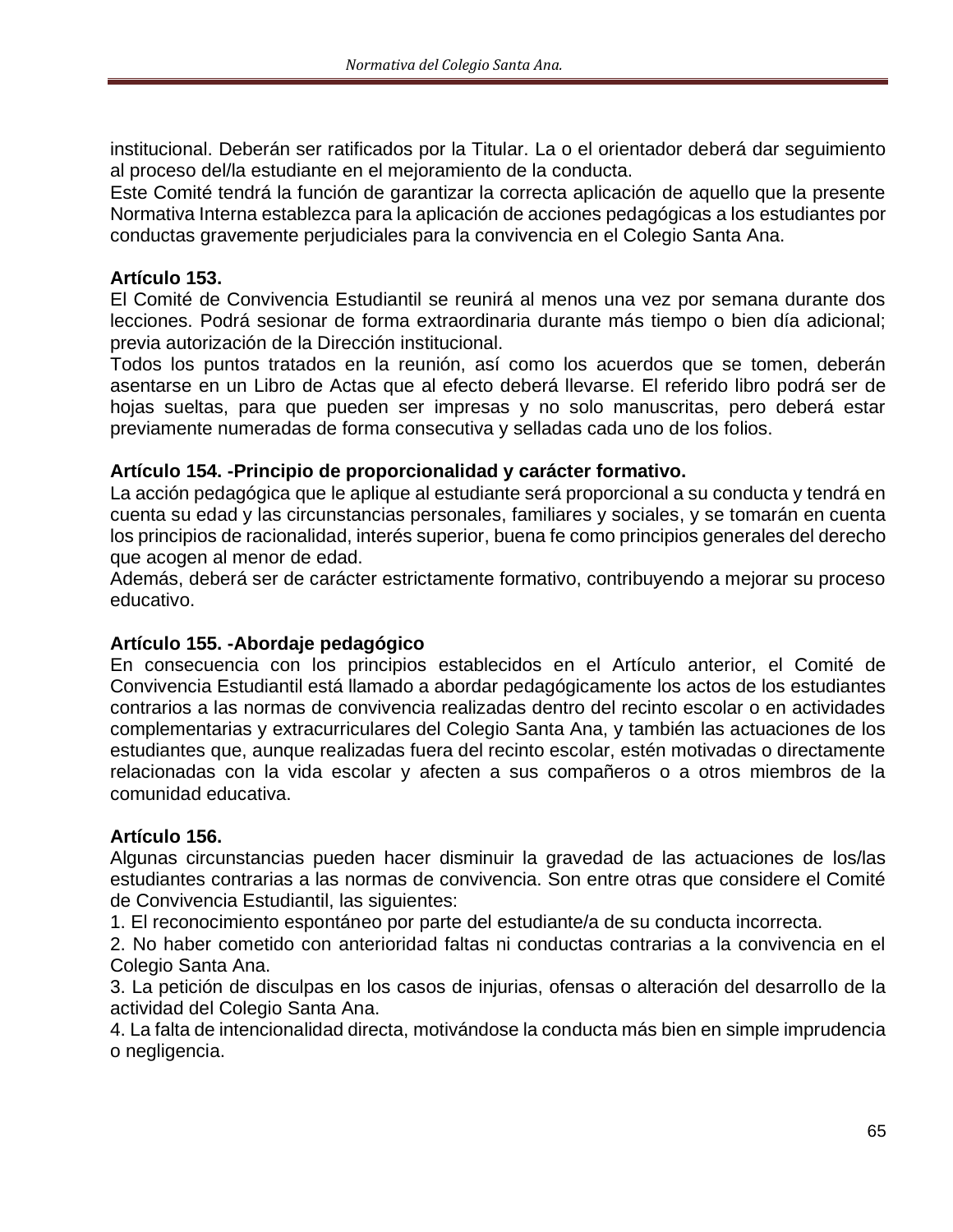# **Artículo 157.**

Las circunstancias que pueden aumentar la gravedad de las actuaciones de los/las estudiantes contrarias a las normas de convivencia. Son entre otras que considere el Comité de Convivencia Estudiantil, las siguientes:

- 1. Las que, por su naturaleza, comportan discriminación por razón de nacimiento, raza, sexo o la situación personal o social.
- 2. Las que causan daños, injurias u ofensas a los compañeros de edad inferior o a los incorporados recientemente al Colegio Santa Ana.
- 3. Las que indiquen premeditación o reiteración de la falta.
- b. Las que supongan una acción colectiva o comporten publicidad manifiesta.

# **Artículo 158. Instancia responsable (competente) del proceso**

- a. En caso de incurrir en algún incumplimiento a los deberes propios del estudiante, el proceso estará a cargo del docente, u algún otro miembro que designe la administración, asignatura en la que haya sucedido el hecho, en los casos de Faltas Leves y Moderadas.
- b. Si el incumplimiento se refiere a una Falta tipificada como Grave, Muy Grave o Gravísima, le corresponderá al Comité de Convivencia Estudiantil llevar el proceso.

# **Artículo 159.**

- a. El Colegio Santa Ana considera que la convivencia estudiantil es parte fundamental consustantiva del proceso de aprendizaje y por ende aspecto de valoración como parte de la educación integral que se brinda en la institución.
- b. En consecuencia, la convivencia estudiantil será tenida como una asignatura más para efectos de formación y promoción, por lo que se valorará cuantitativamente, con nota de uno a cien.
- **c.** Por lo tanto, las conductas de las y los estudiantes contrarias a las normas de convivencia estudiantil, por ser constitutivas de incumplimiento de sus deberes como estudiante, serán entre otras las que se mencionan en los Artículos siguientes.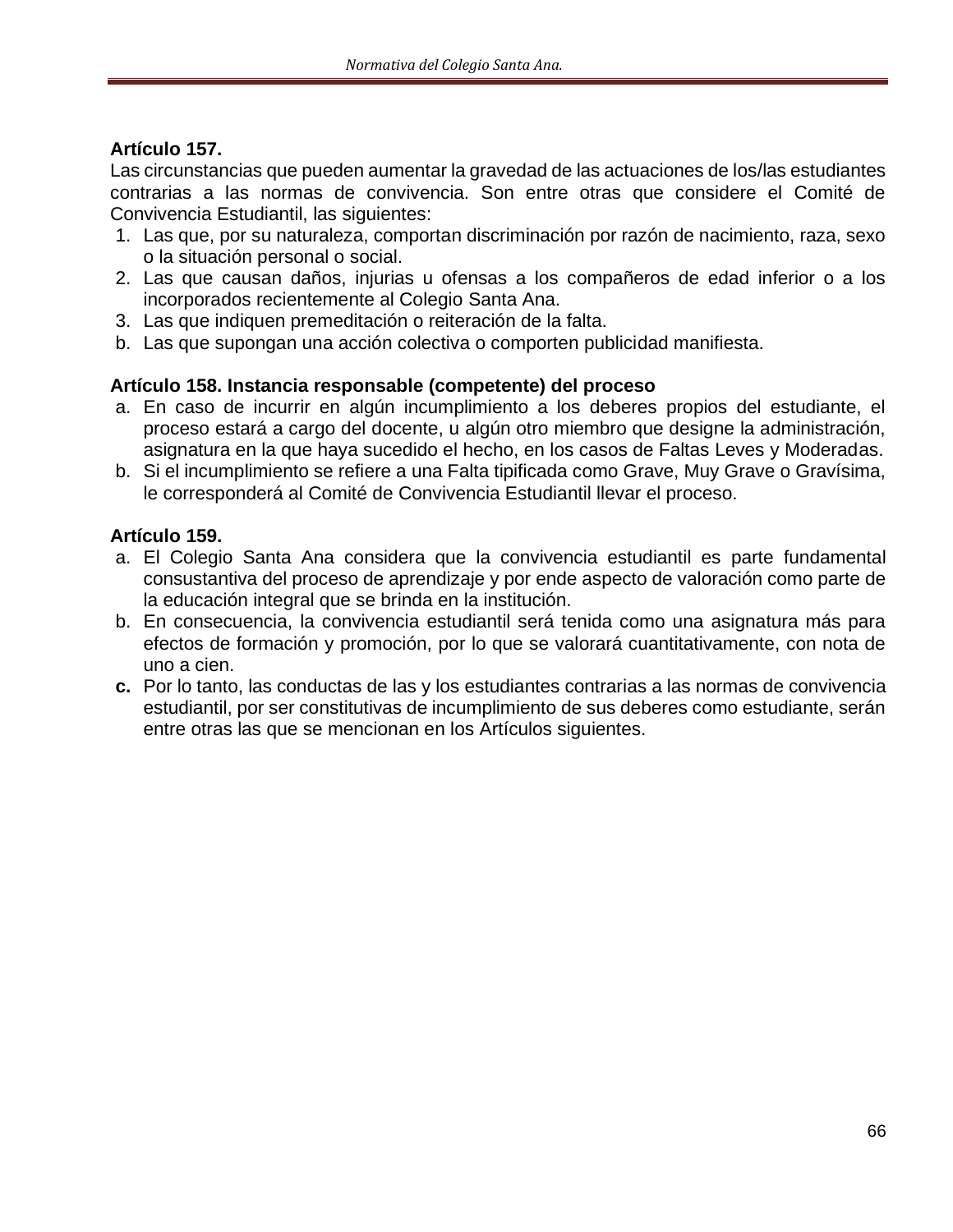# **Artículo 160.-Incumplimientos Leves (De 3 a 5 puntos)**

Se consideran incumplimientos leves a los deberes funcionales de convivencia del estudiante, entre otras que dispongan el Consejo de Profesores, las siguientes:

a) La permanencia fuera del aula o lugar destinado para las lecciones, sin el permiso correspondiente.

b) El tirar o dejar basura donde no corresponda.

c) La no presentación del cuaderno de comunicación o la presentación en mal estado cuando algún miembro del personal docente o administrativo lo solicite.

d) Levantarse sin permiso y perturbar el desarrollo de las lecciones.

e) Traer y masticar chicle, dentro de la Institución.

f) La presentación personal a la Institución que no cumpla con lo establecido en el art.145, inciso h.

h) Uso de accesorios personales no autorizados, en cualquier parte visible del cuerpo: aretes, anillos, pulseras, gorras, collares, cadenas, prensas de colores, diademas, pinturas en la cara o uñas, entre otro, cuando porte el uniforme.

i) Utilizar piercing en la lengua o en cualquier parte de la cara u otra parte visible del cuerpo.

j) La presentación a la institución con cortes de cabello que estén en contra de las directrices emanadas por la Dirección Institucional y/o tintes extravagantes, además "chaquiras" en el cabello y extensiones en ambos sexos.

k) El registro de tres llegadas tardías injustificadas en un mismo mes.

l) De reincidir más de 2 veces en la misma acción se aplicará la boleta correspondiente a falta moderada.

# **Artículo 161-Incumplimientos Moderados (De 6 a 10 puntos)**

Se consideran faltas moderadas a los deberes funcionales de convivencia del estudiante entre otras que dispongan el Consejo de Profesores, las siguientes:

a) No presentar firmadas por la madre, padre o encargado las comunicaciones a cualquier tipo de comunicación que se envíe al hogar, por los medios que el Colegio utilice.

b) El empleo de vocabulario vulgar y soez dentro de la Institución, en actividades extracurriculares y en la comunidad vistiendo el uniforme del Colegio.

c) La no asistencia a lecciones sin permiso estando en la Institución.

d) El aprovechamiento de un permiso específico para realizar otra actividad (hablar por teléfono, ir a la fotocopiadora, interrumpir otras lecciones, hacer charlas en los baños, ir a la soda y otras).

e) Los daños leves contra los equipos, los laboratorios, plantas, el mobiliario y el edificio en general de la Institución.

f) Las ausencias injustificadas a actividades curriculares o extracurriculares debidamente convocadas por la institución.

g) Uso inadecuado de los servicios sanitarios.

h) Reuniones o juegos no formativos durante las lecciones.

j) Probarse ropa en tiempo lectivo.

k) Mojar o ensuciar a sus compañeros.

l) La no participación y no colaboración en la preparación de las actividades cívicas, religiosas y culturales.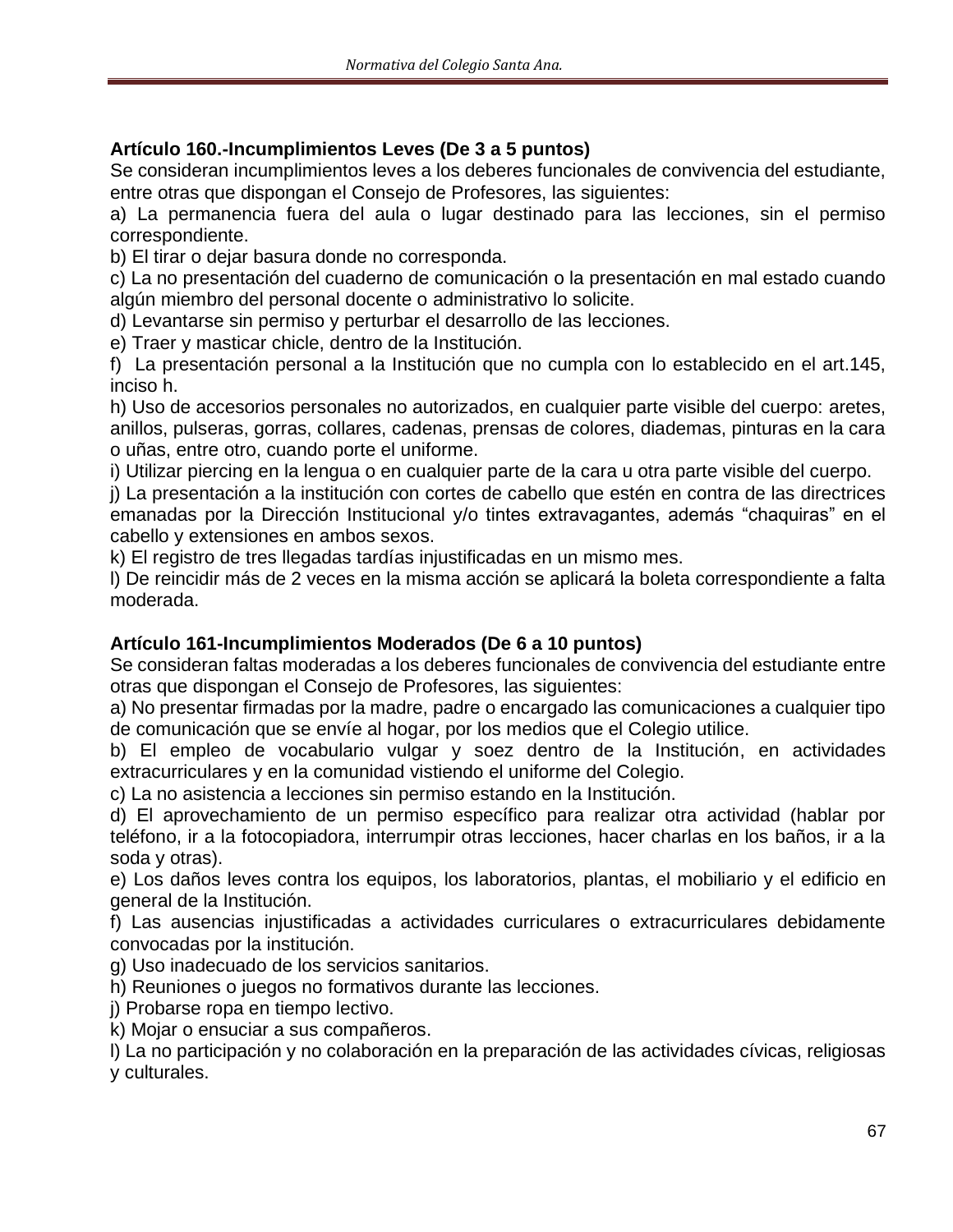m) Utilizar durante las horas lectivas en el aula, en los baños, en cualquier lugar dentro de la Institución o en actos culturales, religiosos u otros, cualquier dispositivo de audio y video no autorizado en la institución.

n) La presentación indebida de documentos oficiales de la institución o de otras instituciones.

o) Reincidir más de 2 veces en la misma acción se considera falta grave

# **Artículo 162. Incumplimientos Graves (De 11 a 15 puntos)**

Se consideran faltas graves a los deberes funcionales de convivencia del estudiante entre otras que disponga el Consejo de Profesores, las siguientes:

a) La burla o el levantamiento de la voz contra cualquier miembro de la Comunidad Educativa.

b) La burla o irrespeto a la presentación de un trabajo o a la participación en grupo de un (a) estudiante o cualquier miembro de la Comunidad Educativa.

c) Utilización de apodos ofensivos, bromas y frases salidas de tono a cualquier miembro de la Comunidad Educativa.

d) La escenificación pública de conductas de pareja o colectivas, contrarias a la moral, a las buenas costumbres y a las normas establecidas por la Institución.

f) La fuga de lecciones, actividades curriculares, actos cívicos, culturales y religiosos.

g) El irrespeto a los símbolos nacionales, institucionales y religiosos.

h) Irrespeto y no participación en las actividades religiosas, culturales y cívicas.

i) La realización de cualquier tipo de acción que perturbe o entorpezca la concentración de los compañeros durante la ejecución de una prueba o trabajo escrito u oral.

j) La burla, comentarios y gestos inapropiados u ofensivos a las creencias religiosas que se profesan en la Institución.

k) La burla, comentarios y gestos inapropiados u ofensivos a las creencias religiosas, políticas o de otros géneros de cualquier miembro de la Comunidad.

l) Los daños graves contra los equipos, los laboratorios, plantas, el mobiliario y el edificio en general de la Institución.

ll) Hacer llamadas telefónicas con el celular durante horas lectivas, fuera del aula, en los pasillos, o cualquier otro lugar de la institución, sin la debida autorización.

m) El uso de medios electrónicos no autorizados tanto en pruebas como en otro ámbito de la institución educativa.

n) De reincidir más de 2 veces en la misma acción se considera falta muy grave.

o) Las acciones y actitudes de indisciplina y falta de respeto contra los Docentes o la Directora del Colegio o cualquier miembro de la comunidad educativa.

# **Artículo 163-Incumplimientos Muy Graves (de 16 a 19 puntos)**

Se consideran faltas muy graves a los deberes funcionales de convivencia del estudiante entre otras que disponga el Consejo de Profesores, las siguientes:

a) La obstaculización y el impedimento para que otros miembros de la comunidad educativa participen en el desarrollo de las actividades normales de la institución.

b) La motivación, incitación o animación a compañeros para que participen en acciones que perjudiquen la integridad física, moral, la salud y la seguridad individual y colectiva.

c) La participación en acciones que perjudiquen la integridad física, moral, la salud y la seguridad individual y colectiva.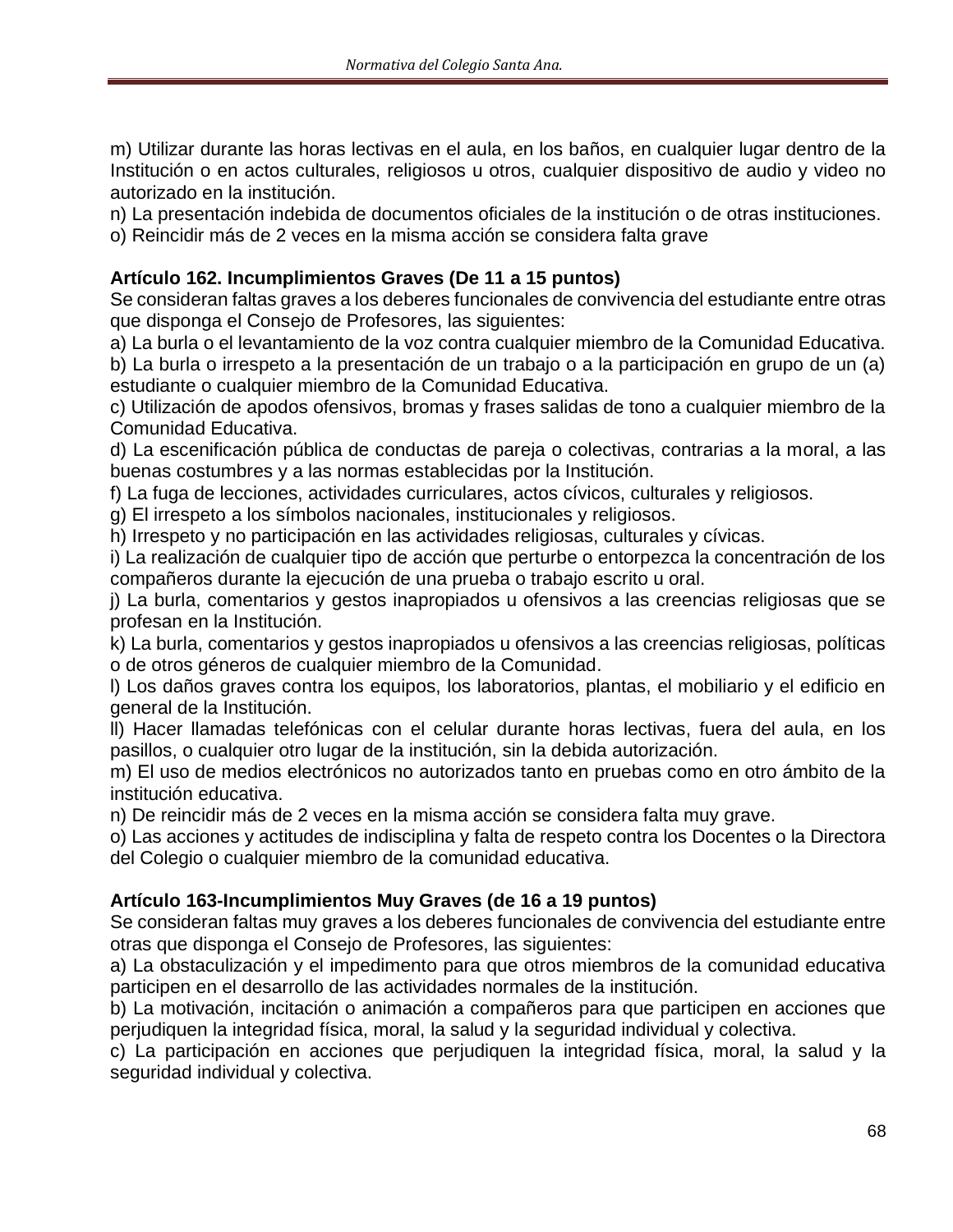d) La sustracción o irrespeto de objetos personales o bienes de cualquier naturaleza dentro de la Institución.

e) El portar armas de fuego o punzo cortantes, así como explosivos o de otro tipo de objetos potencialmente peligrosos, salvo aquellos expresamente autorizados por la institución.

f) Las acciones discriminatorias; por razones étnicas, religiosas, económicas, de discapacidad y de género, dentro de la Institución.

g) Participación y promoción de juegos de azar o cualquier otro tipo de juego contrario a las buenas costumbres, donde medie el dinero, cualquier otro tipo de remuneración o la superstición y la hechicería.

h) Los hechos fraudulentos relativos a exámenes, cualquier tarea o trabajo asignado - sea individual o colectivo para su propio beneficio o para beneficio de otros, inclusive el decir respuestas en voz alta durante la aplicación de un examen o los plagios en los trabajos.

i) Falsear una declaración que se rinda y no asistir cuando sea testigo de convocatoria por una supuesta falta.

j) Irrespeto a los(as) compañeros con tocamientos en la cara, los genitales, bajarle los pantalones o pantaloneta o subirle la enagua.

k) Juegos que involucren apodos, golpes, insultos o cualquier tipo de agresión física o verbal l) Colocar en las paredes, mesas, sillas, pupitres u otros bienes y objetos de la institución, letreros, dibujos o gráficos no autorizados.

m) Emitir mensajes o ilustraciones vulgares o soeces u otros que afecten la dignidad, la honra, el honor y la imagen de personas utilizando medios electrónicos o internet.

n) De reincidir más de 2 veces en la misma acción se considera falta gravísima

# **Artículo 164.-Incumplimientos Gravísimos (de 20 a 30 puntos).**

Se consideran faltas gravísimas a los deberes funcionales de convivencia del estudiante entre otras que disponga el Consejo de Profesores, las siguientes:

a) La sustracción, la alteración o falsificación de documentos oficiales emanados de cualquier institución.

b) la falsificación de calificaciones, firmas y cualquier documento.

c) La destrucción deliberada, realizada individual o colectivamente, tanto parcial o total de las instalaciones del colegio, de su mobiliario en general y demás bienes pertenecientes a los miembros de la comunidad educativa.

d) La agresión física, verbal, sexual o emocional contra cualquier miembro de la Comunidad Educativa.

e) El tráfico, la divulgación, la representación por medio de dibujos o material escrito o la venta de material pornográfico tanto impreso como bajo cualquier otro formato dentro del plantel educativo con o sin el uniforme del Colegio.

f) La ingesta de bebidas alcohólicas y uso del tabaco o drogas dentro y fuera de la institución con o sin el uniforme del Colegio o en actividades convocadas oficialmente.

g) La presentación al plantel educativo bajo efectos de sustancias estupefacientes.

h) El tráfico, la inducción, el consumo o el portar drogas ilícitas dentro y fuera de la Institución con o sin el uniforme del Colegio

i) Actos que atenten contra la moral y las buenas costumbres sociales e institucionales.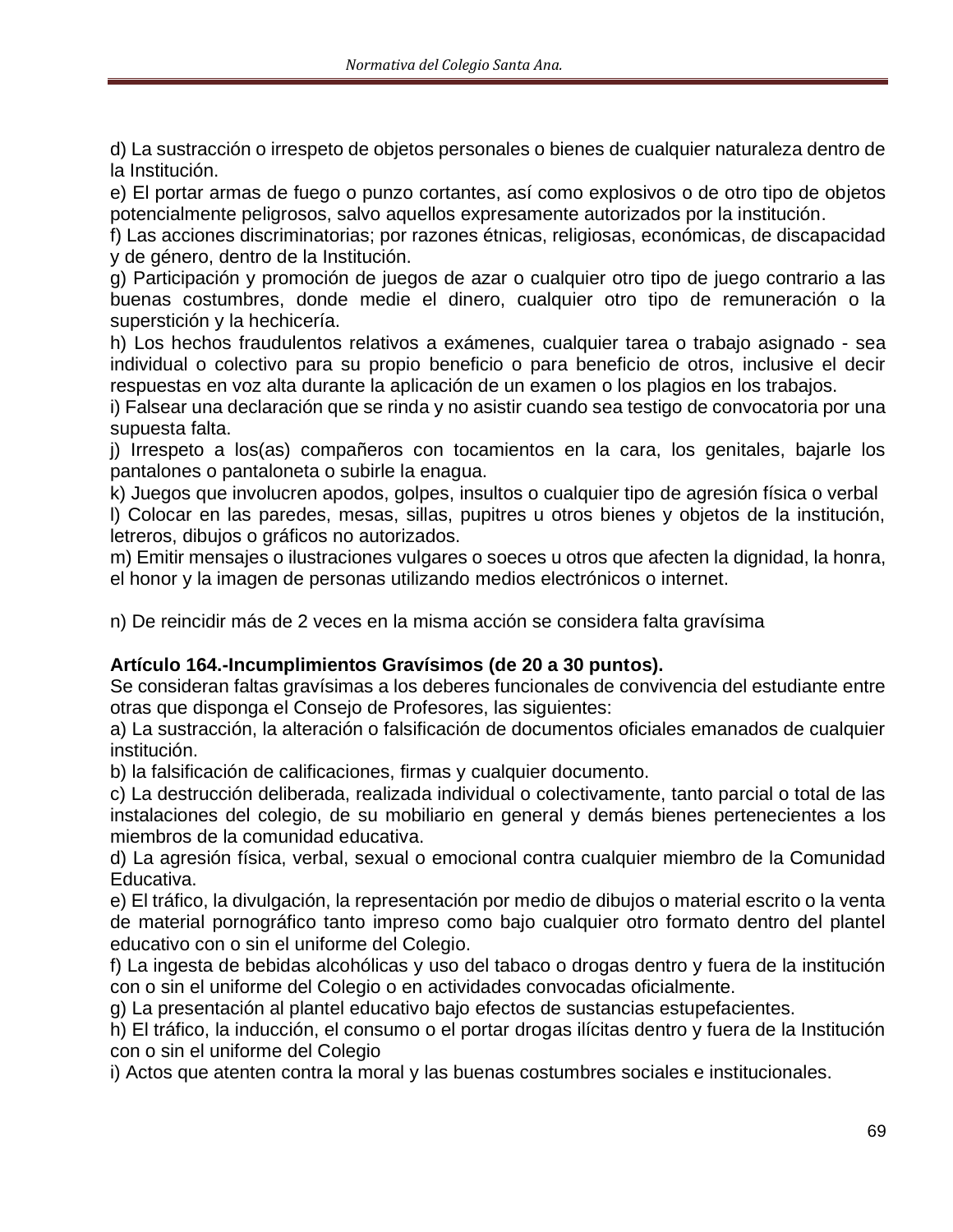j) Las insinuaciones sexuales hacia cualquier miembro de la comunidad educativa, usando o no palabras soeces.

k) Grabar utilizando medios electrónicos sin autorización a cualquier miembro de la comunidad educativa.

l) Difundir material ofensivo en internet (imágenes o mensajes) contra cualquier persona, sea miembro o no de la comunidad educativa.

m) La agresión físico o verbal en aspectos como bulling, sexting, ciberbuling entre otras.

# **IV.1.5. RESOLUCIÓN ALTERNA DE CONFLICTO**

## **Artículo 165.**

Teniendo en consideración el propósito de enfatizar en el carácter formativo que tiene la práctica de la convivencia como una asignatura más (y junto con la formación en la fe, las más importantes) dentro del currículum y la formación integral que desarrolla el Colegio Santa Ana, formando al estudiante con capacidades reales para la resolución no violenta de conflictos.

Así como procurar dar cumplimiento preminente a la finalidad de brindar la formación en los estudiantes de una cultura y educación de la paz y a la implementación real de vías alternas que permitan una forma más coherente de vivir esa cultura de paz; en Colegio Santa Ana, ante situaciones de incumplimiento a los deberes de convivencia y como parte del proceso de atención a estas situaciones, se establece la vía alterna para la resolución del conflicto, como una opción de elección voluntaria y más simple al proceso investigativo normal establecido en el artículo 124 de la presente Normativa. Con las excepciones de impedimento que pueda establecer el ordenamiento jurídico costarricense en relación a la gravedad de los hechos y sus causas

#### **Artículo 166.**

La vía de la resolución alterna del conflicto podrá ser aplicable en todos los casos de incumplimiento a los deberes de convivencia, excepto cuando haya mediado violencia contra la persona o constituyan situaciones penalizadas en la legislación nacional.

#### **Artículo 167.**

a) El Comité de Convivencia analizará cada caso de forma individualizada y valorará si es posible la tramitación del mismo por la vía de la resolución alterna de conflicto. La decisión la tomará el Comité por mayoría simple.

b) En caso de ser procedente, el Comité de Convivencia la ofrecerá por escrito conjuntamente en un solo documento, al estudiante y a los padres o representante legal del estudiante.

c) La aceptación del mismo es totalmente voluntaria y deberá ser comunicada al Comité de Convivencia de forma escrita y dentro del plazo de tres días hábiles; así deberá informársele expresamente a los destinatarios.

d) Como parte de esta aceptación se podrá proponer por parte del estudiante conjuntamente con sus padres, la forma en que se accede a reparar el daño causado. Tal compromiso en caso de ser aceptado por el Comité de Convivencia y por la persona afectada (si la hubiere) es de carácter vinculante, por lo que su cumplimiento es obligatorio.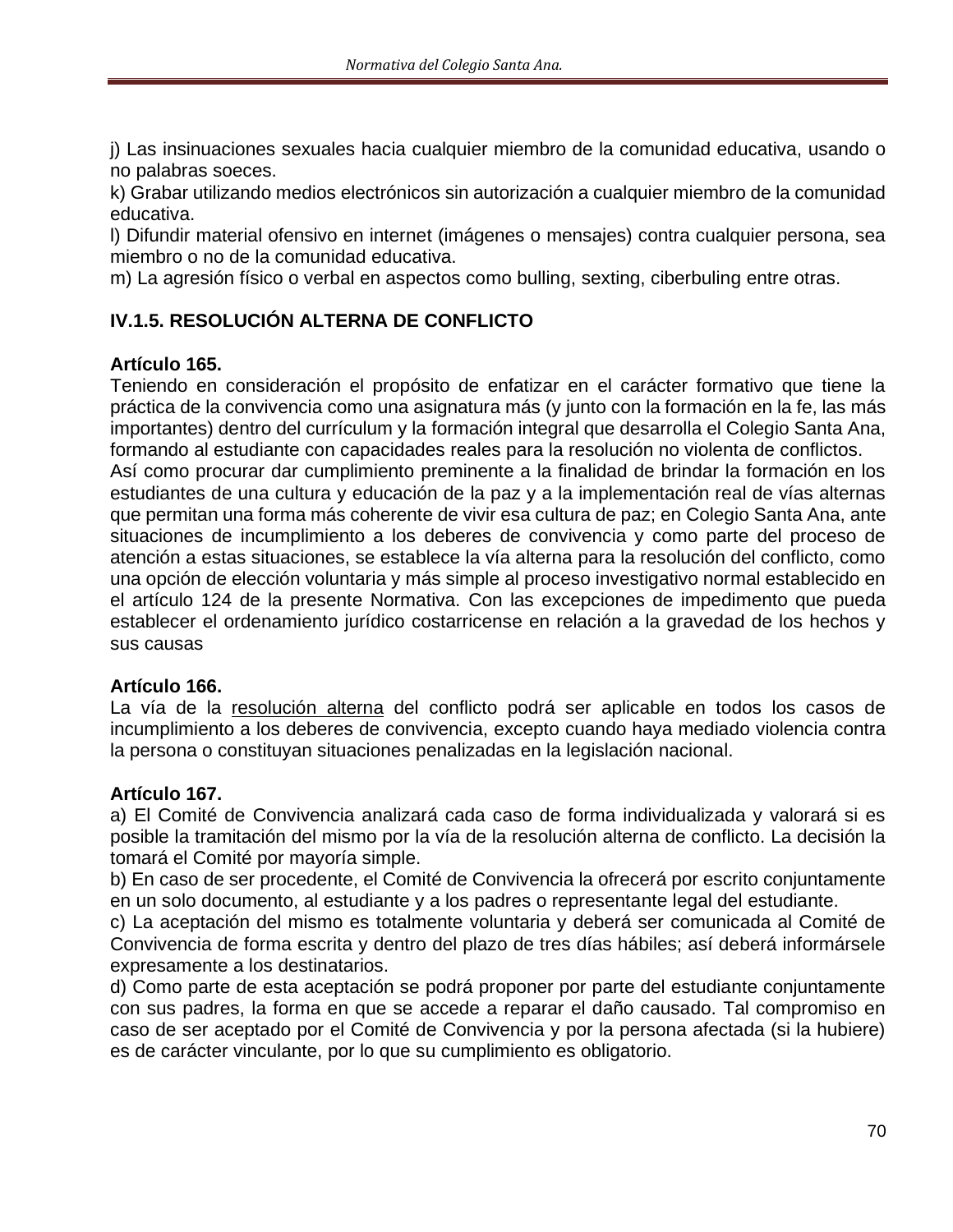#### **Artículo 168.**

La posibilidad de tramitar el incumplimiento a los deberes de convivencia mediante la vía de la resolución alterna de conflicto, también deberá contar con la aceptación del afectado, si lo hubiere, por lo que el Comité de Convivencia, una vez recibida la aceptación por parte del presunto incumplidor del deber de convivencia y sus padres o representante legal, comunicará por escrito al afectado y a sus padres o encargado legal, para que se manifiesten al respecto, dentro del plazo de los siguientes tres días hábiles; así deberá informársele expresamente a los destinatarios.

## **Artículo 169.**

En caso de haber aceptación por ambas partes, el Comité de Convivencia designará a uno de sus miembros para que se constituya en mediador y lleva a cabo el proceso hasta su efectiva culminación.

En caso de haber aceptación a la vía de la resolución alterna del conflicto por parte del estudiante al que se le está achacando el incumplimiento del deber de convivencia, pero sin una propuesta específica de reparación, y existiendo aceptación a la aplicación de esta vía por parte del afectado, el mediador designado por el Comité de Convivencia, convocará a una reunión con todos los interesados, en la que fungiendo como director de la reunión buscará una propuesta que sea de aceptación de las partes.

## **Artículo 170.**

a) Durante todo el tiempo que dure el proceso de la resolución alterna del conflicto, los demás plazos del proceso de incumplimiento a los deberes de convivencia quedarán suspendidos. b) En caso de fracasar la vía de resolución alterna al conflicto, se retomará el proceso de incumplimiento a los deberes de convivencia en la etapa en que se encontraba.

#### **Artículo 171**.

La aplicación de la vía de resolución alterna de conflicto, concluida exitosamente, implicará el derecho para el estudiante de que se le aplique únicamente el rebajo mínimo en la nota de convivencia, según la falta que se le está adjudicando.

#### **Artículo 172.**

Aún los casos que hayan sido tramitados exitosamente por la vía de resolución alterna de conflicto, deben ser remitidos por el Comité de Convivencia al Departamento de Orientación, para que éste le dé el acompañamiento al estudiante.

La Resolución Alternativa de Conflicto se aplicará como máximo en dos oportunidades, siempre y cuando sean los mismos estudiantes los que reincidan en la misma u otra falta; esto a criterio del Comité de Convivencia Estudiantil.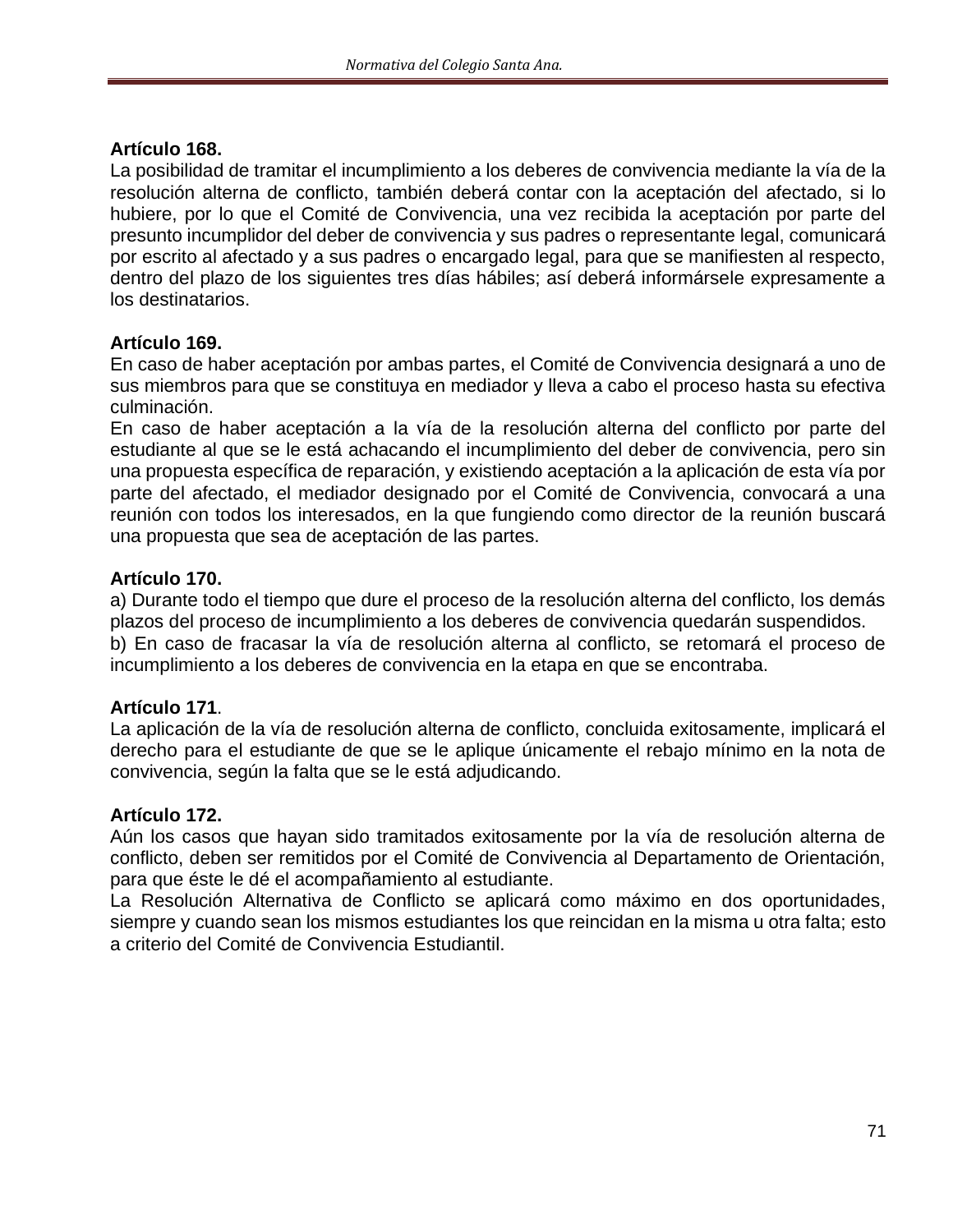# **IV.1.6. ACCIONES PEDAGOGICAS FORMATIVAS, LAS CUALES TENDRÁN LAS MISMA VALIDEZ PARA LA MODALIDAD VIRTUAL ASI COMO SU PROCEDIMIENTO.**

# **Artículo 173.**

Conjuntamente con el rebajo de puntos en la nota de Convivencia Estudiantil, se aplicarán las siguientes acciones formativas:

- a. Las acciones formativas consistirán en estrategias pedagógicas que se establecen para el mejor logro de los fines y objetivos del proceso de enseñanza y de aprendizaje de la convivencia estudiantil.
- b. Toda la acción formativa deberá estar fundamentada en los resultados de los procesos de evaluación y convivencia que se obtengan conforme a esta Normativa.
- c. Las acciones formativas que se adopten consistirán en:
- Dirección pedagógica especial dentro del aula o dentro de la Institución.
- Dirección pedagógica especial en el hogar.

• Referir al educando a cualquier otro servicio de apoyo como medida preventiva o formativa, bajo recomendación de la institución.

# **Artículo 174.-Ante incumplimientos Leves.**

Los estudiantes que incurran en faltas leves, además de la pérdida de puntos en la valoración de la convivencia estudiantil, serán objeto de cualquiera de las siguientes acciones formativas: **a)** Amonestación verbal o escrita con copia al padre de familia o encargado por parte del docente.

**b)** Amonestación verbal o escrita con copia al padre de familia o encargado por parte de la Directora**.**

**c)** La correspondiente reparación del daño se impondrá de acuerdo al nivel, actitud o capacidad del estudiante.

d) La ejecución de alguna acción formativa.

# **Artículo 175.-Ante incumplimientos Moderados**.

Los estudiantes que incurran en faltas moderadas, además de la pérdida de puntos en la valoración de la convivencia estudiantil, serán objeto de cualquiera de las siguientes acciones pedagógicas:

a) Reparación del daño material causado.

b) Reparación de la ofensa verbal o moral de las personas o la institución mediante la debida y oportuna retracción y el ofrecimiento de disculpas o satisfacciones que correspondan.

c) Suspensión del derecho de participar en delegaciones deportivas, religiosas o culturales de la Institución Educativa.

d) Colaborar en el mantenimiento de áreas de uso común.

e) Impartir charlas al grupo o a otros grupos sobre un tema asignado de acuerdo con la falta.

# **Artículo 176.-Ante incumplimientos Graves**.

Los estudiantes que incurran en faltas graves, además de la pérdida de puntos en la valoración de la convivencia estudiantil, serán objeto de cualquiera de las siguientes acciones pedagógicas:

a) Reparación del daño material causado.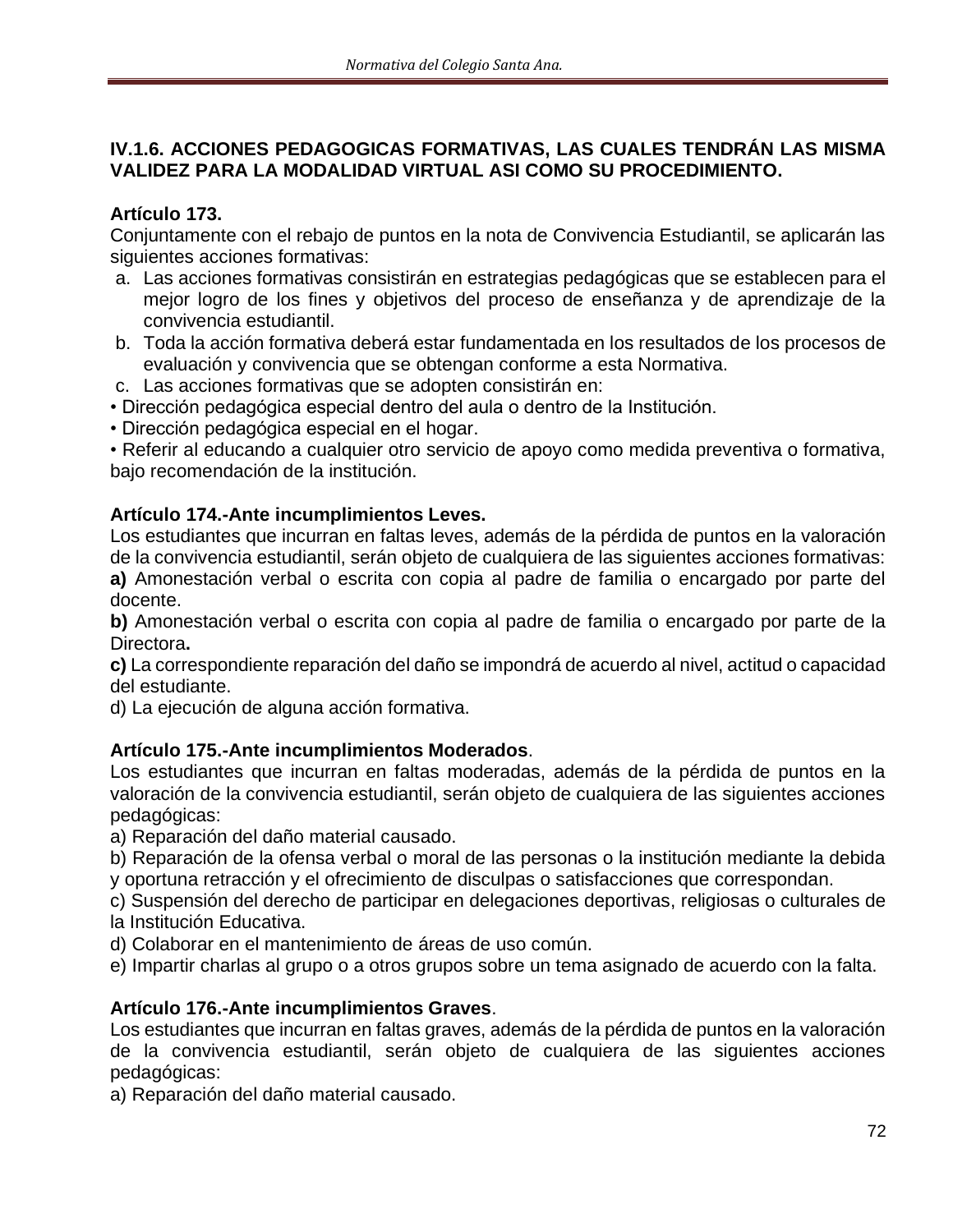b) Reparación de la ofensa verbal o moral de las personas o la institución mediante la debida y oportuna retracción y el ofrecimiento de disculpas o satisfacciones que correspondan.

c) Suspensión del derecho de participar en delegaciones deportivas, religiosas o culturales de la Institución Educativa.

d) Impartir charlas al grupo o a otros grupos sobre un tema asignado de acuerdo con la falta.

e) Suspensión del derecho de la asistencia a la institución educativa o a determinadas grupos y actividades escolares por el período de uno a tres días lectivos, para reforzamiento formativo en el hogar.

f) Los padres de Familia están obligados a coordinar las acciones con cada profesor, quien facilitará el material, para garantizar la continuidad del proceso educativo durante la ausencia del estudiante (trabajos extra clases, reprogramación de pruebas, entre otros).

#### **Artículo 177.-Ante incumplimientos Muy graves**.

Los estudiantes que incurran en faltas muy graves, además de la pérdida de puntos en la valoración de la conducta, serán objeto de cualquiera de las siguientes acciones pedagógicas:

• Suspensión de la asistencia a la institución educativa de cuatro a seis días naturales para reforzamiento formativo en el hogar o reparar el daño material y moral causado a las personas o a la Institución.

#### **Artículo 178-Ante incumplimientos Gravísimos**.

Los estudiantes que incurran en faltas muy graves y gravísimas, además de la pérdida de puntos en la valoración de la conducta, serán objeto de cualquiera de las siguientes acciones pedagógicas:

- Suspensión de la asistencia a la institución educativa hasta por 15 días naturales para reforzamiento formativo en el hogar o reparar el daño material y moral causado a las personas o a la Institución.
- Se le condiciona la matrícula al finalizar el periodo lectivo u otra acción que la Institución considere oportuna.

## **Artículo 179.-Órgano competente** (el Comité de Convivencia Estudiantil)**.**

El órgano competente para analizar y determinar las medidas pedagógicas por comportamientos contrarios a las normas de convivencia estudiantiles en los casos tipificados como Graves, Muy Graves y Gravísimos, será el Comité de Convivencia Estudiantil.

#### **Artículo 180.-Procedimiento para la determinación de una Acción Formativa.**

En los casos tipificados como presuntos incumplimientos Graves, Muy Graves y Gravísimos a los deberes de convivencia estudiantil, se seguirá el siguiente procedimiento:

a) Un funcionario docente, técnico-docente, administrativo-docente, administrativo o miembro de la directiva de sección, notificará mediante el uso del respectivo formulario al Comité de Convivencia Estudiantil la presunta acción cometida por el o la estudiante. En un plazo no mayor a siete días hábiles después de conocido el hecho.

b) El Comité de Convivencia Estudiantil analizará, verificará y tipificará en genérico el presunto incumplimiento a los deberes de convivencia que se le está atribuyendo al estudiante. Para tal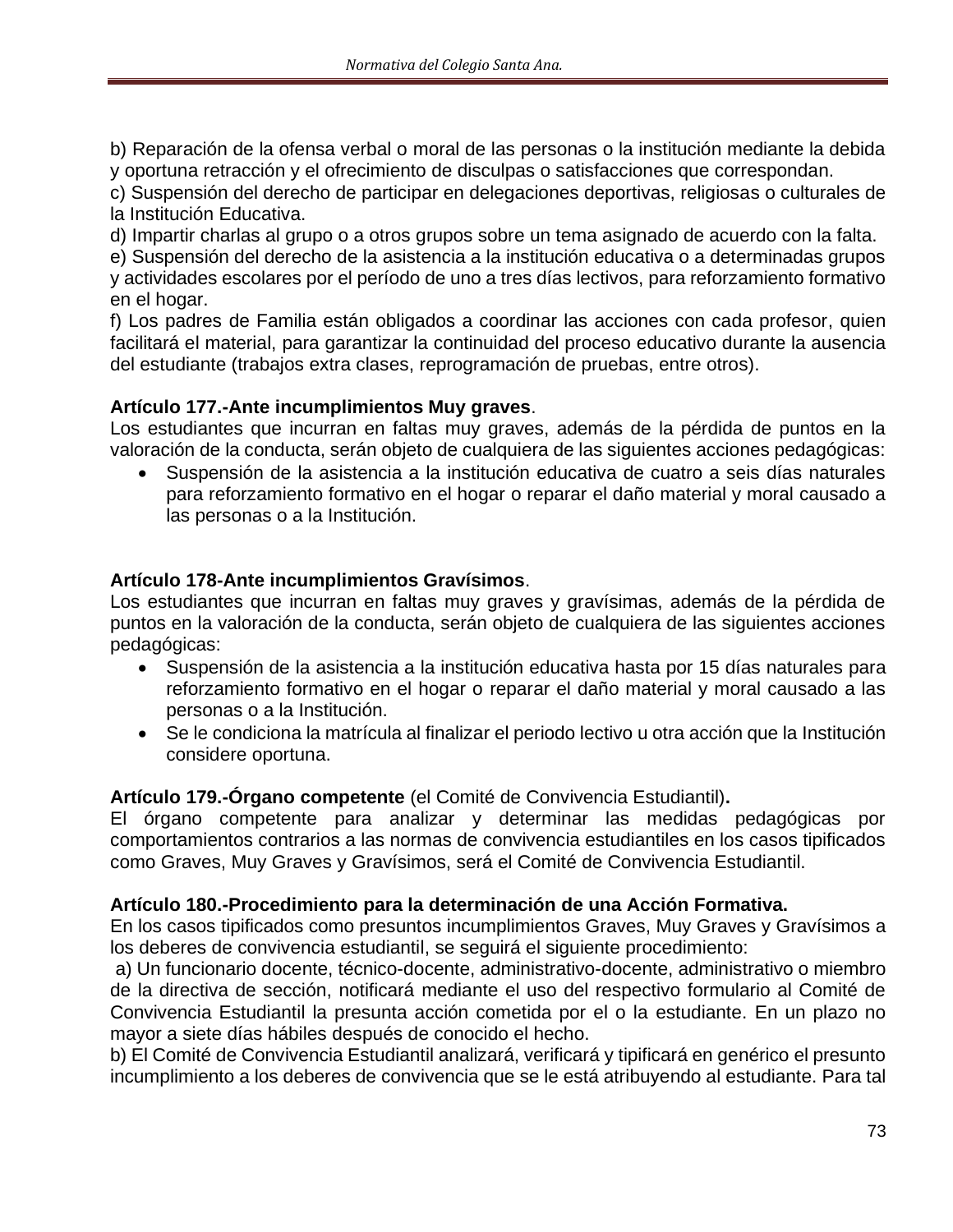propósito, entrevistará a quienes conocieron personalmente sobre el hecho o conducta de interés. En un plazo diez días hábiles.

c) En un plazo no mayor de tres días hábiles después de clarificada la actuación del estudiante,

el Comité de Convivencia Estudiantil comunicará por escrito al padre de familia o encargado el supuesto incumplimiento que se le imputa al estudiante y su tipificación genérica y le informará, además, de su derecho de defensa y asesoría legal y el acceso al expediente disciplinario correspondiente, en el cual deberá constar toda la información que se haya recabado y que se usará para valorar la actuación de estudiante, además le informará de su derecho de tener asesoría legal.

d) El estudiante, sus padres de familia o encargado contará con un término máximo de tres días hábiles contados a partir del día siguiente de la comunicación que se señala en el inciso anterior, para que realice el descargo, alegue lo pertinente y ofrezca las pruebas que juzgue oportunas. Tal descargo deberá ser expresado por escrito.

e) Si en el término previsto en el inciso anterior no se presentaran las pruebas de descargo, se procederá a establecer la acción pedagógica que el caso amerite, por tanto, adquiere firmeza.

f) Si hubiere descargo dentro del periodo señalado, el comité de convivencia de manera objetiva, analizará las pruebas; si ésta fuera testimonial, en un plazo de cinco días hábiles dará audiencia para recibir la declaración, posteriormente tomará la resolución final.

g) El Comité de Convivencia, de manera objetiva, analizará la prueba del inciso f, si ésta fuera testimonial, en un plazo de siete días hábiles dará audiencia para fundamentar la resolución final.

h) La resolución final fundamentada deberá ser notificada, el octavo día posterior a la recepción completa de la prueba de descargo, en un mismo documento al estudiante, al padre de familia o encargado y copia de la misma será guardada en el expediente acumulativo del estudiante. El padre de familia o encargado tendrá tres días hábiles para apelar la resolución del Comité de Convivencia Estudiantil ante la Dirección institucional. El escrito se presentará directamente en la Dirección, con indicación expresa de las razones que motivan tal desacuerdo.

i) En caso de apelación, la Dirección institucional procederá a revisar lo actuado con los argumentos que señalen los apelantes y decidirá lo correspondiente en el término de cinco días hábiles. De lo resuelto se comunicará al padre de familia o encargado y copia de la misma será enviada al archivo acumulativo del estudiante e informado el Comité de Convivencia Estudiantil. Lo resuelto por la Dirección institucional será definitivo y agotará la vía administrativa.

## **Artículo 181- Procedimiento para faltas leves y moderadas.**

- a. El docente encargado de realizar la notificación correspondiente a faltas leves o moderadas, notificará por medio de la boleta correspondiente al padre, madre o encargado del estudiante la supuesta acción cometida por el/la estudiante, éste último contará con un plazo no mayor de tres días hábiles para presentar la revocatoria o revisión con las pruebas pertinentes de descargo ante el docente encargado. En caso de que el padre de familia no presente la revocatoria o prueba pertinente ante el profesor la misma quedará firme.
- b. En caso de presentar revocatoria y presentar prueba fehaciente el padre, representante legal o encargado del estudiante, el docente de manera objetiva verificará lo aportado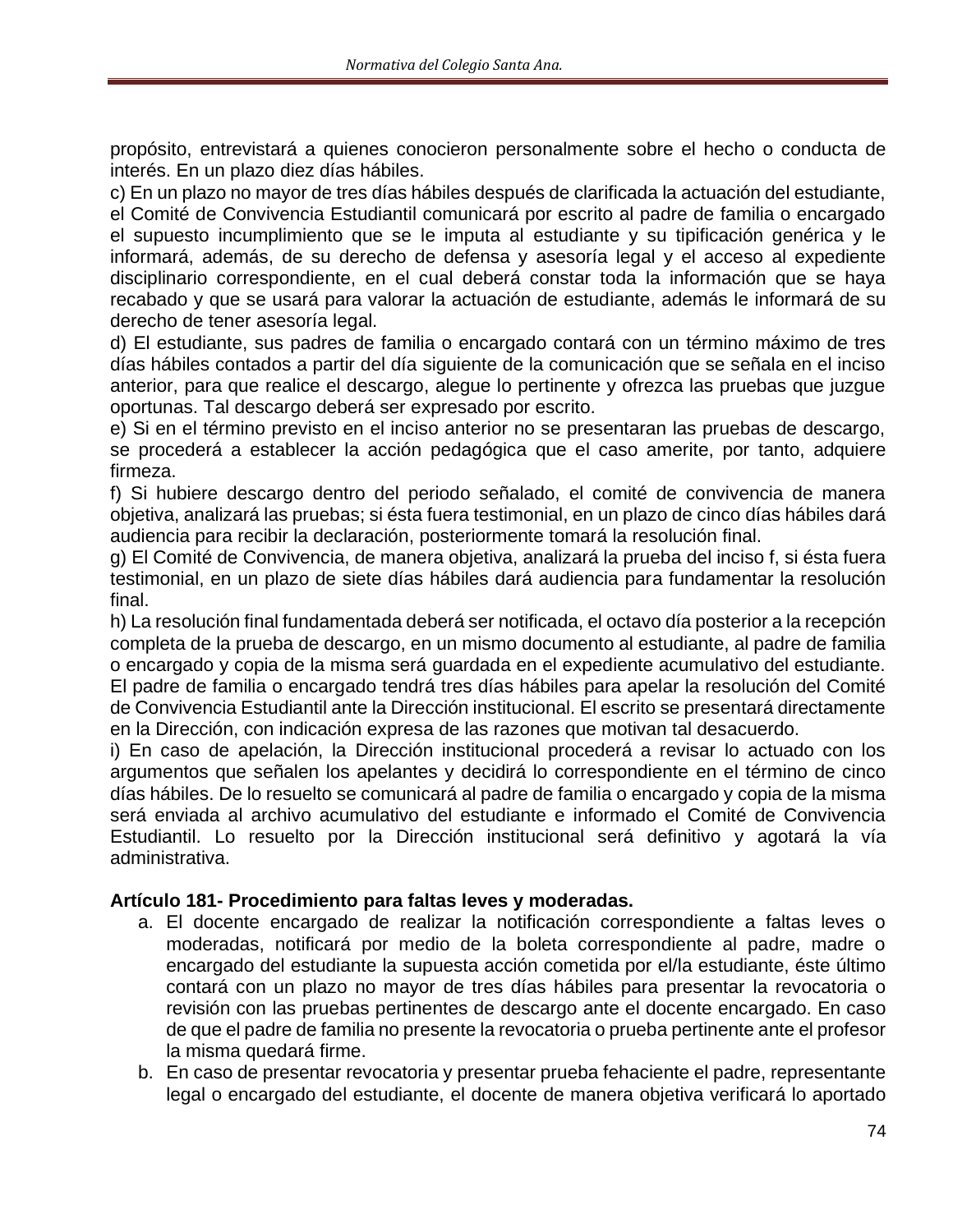en cuestión, decidirá lo correspondiente y notificará por escrito lo resuelto al padre, madre o encargado del estudiante si revoca la falta o la ratifica esto en un plazo de tres días hábiles.

c. Si el padre, madre o encargado continúa disconforme con lo resuelto por el docente encargado, contará con un plazo de tres días hábiles después de recibida la notificación para apelar ante el Comité de Convivencia de la Institución, quien decide, en definitiva. Dicha apelación deberá hacerse por escrito.

## **Artículo 182. DE LA CALIFICACIÓN DE LA NOTA DE CONVIVENCIA ESTUDIANTIL**

La calificación de la nota de convivencia de los estudiantes será sumativa, utilizando la escala de 1 a 100 y se realizará mediante la calificación de la auto evaluación y la calificación de la guía y al menos tres docentes que imparten lecciones en el respectivo grupo. En ambos casos se utilizará la escala de 1 a 100. La calificación de los estudiantes del I ciclo de la educación general básica se realizará únicamente por los docentes que tienen a cargo el nivel en coordinación con al menos dos docentes de materias especiales.

- **a)** El estudiante que en el promedio anual o en el último período obtuviere una calificación de conducta inferior al mínimo establecido, tendrá en consecuencia, la condición de aplazado en Convivencia.
- **b)** Si un estudiante estuviese aplazado en convivencia y además tuviese condición de aplazado en tres o más asignaturas, tendrá la condición de reprobado.
- **c)** Si un estudiante estuviese aplazado en convivencia y estuviese aplazado máximo en dos asignaturas, o en ninguna otra materia del respectivo plan de estudios, deberá realizar un programa de acciones de interés institucional, de carácter formativo y supervisado por el docente guía, y su promoción final estará sometida al cumplimiento de lo asignado, asimismo iniciará un plan de acompañamiento institucional con el departamento de orientación y psicología, para atender su necesidad y colaborar en la mejora de su comportamiento. El Comité de Convivencia establecerá el período de ejecución de las acciones correctivas. Con la excepción que por la gravedad de los hechos incurridos por el estudiante el Comité de Convivencia o la dirección académica determine que no se le dará matrícula en la institución educativa en el año posterior.

#### **Artículo 183. DEL PROCEDIMIENTO EN LA CALIFICACIÓN DE LA NOTA DE CONVIVENCIA**

Proceso para llegar a obtener la nota de conducta en el I, II, III y IV ciclo deberá cumplir con los siguientes aspectos:

- **1)** Auto evaluación (se excluye I ciclo).
- **2)** El docente guía realizará su calificación en conjunto con al menos dos docentes que le impartan lecciones a la sección, aplicando para cada estudiante la boleta de evaluación de convivencia estudiantil que se anexa al presente Reglamento.
- **3)** Al resultado obtenido se le aplicará el rebajo de las boletas, si las hubiere.

La distribución porcentual es la siguiente: Auto evaluación 25%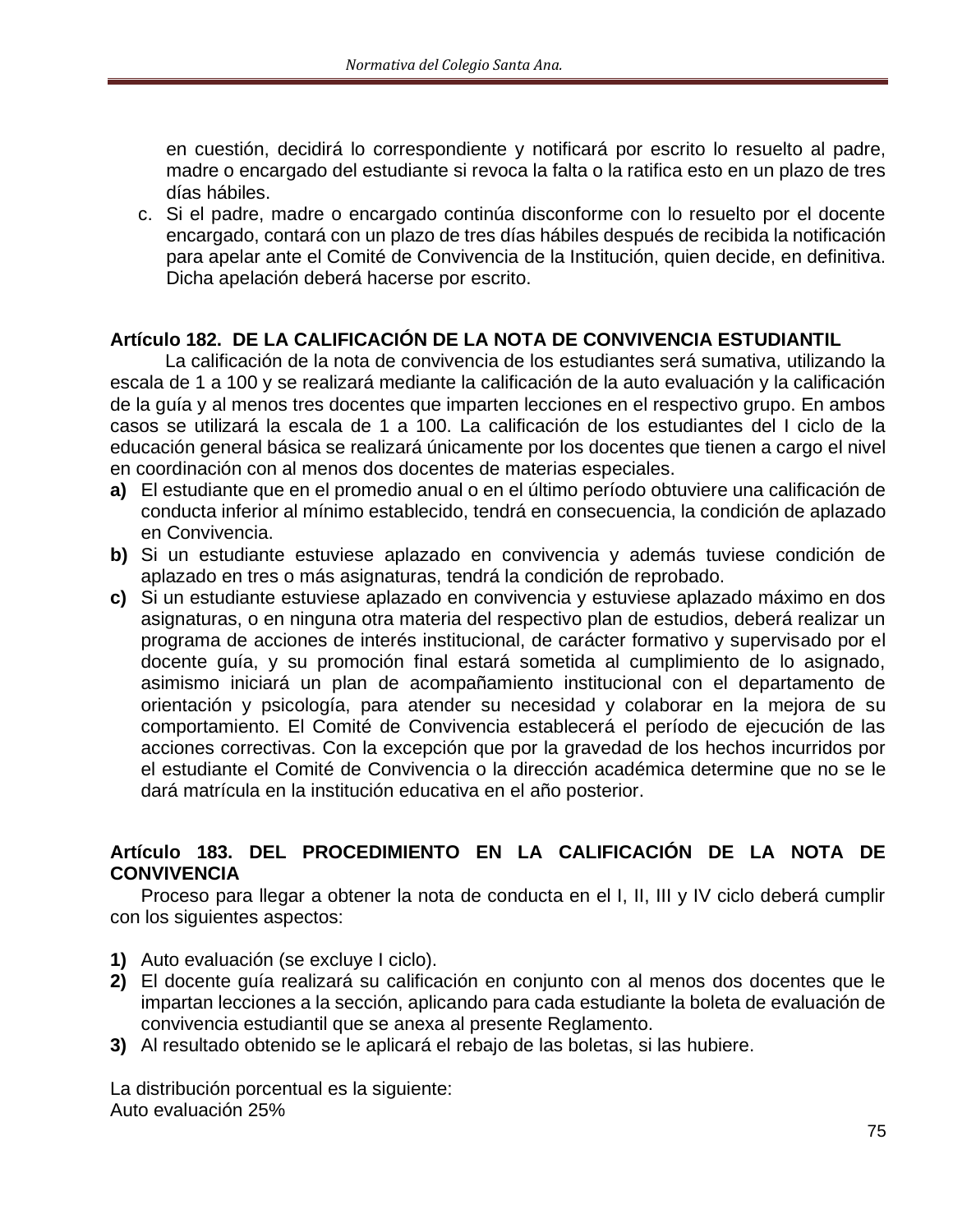Profesores 75% I ciclo, profesores 100%

## **Artículo 184. DE LA NOTA DE CONVIVENCIA MÍNIMA PARA PROMOCIÓN**

La nota de convivencia mínima para **la promoción**, distinta será la nota mínima para la permanencia, tal como lo establece la presente normativa, de los estudiantes será de 70 en I, II y III ciclo y para educación diversificada de 75.

#### **Artículo 185.- DE LA NOTA DE CONVIVENCIA MÍNIMA PARA QUE UN ESTUDIANTE PERMANEZCA EN LA INSTITUCIÓN.**

El estudiante que en el promedio anual o en el último período obtuviese una calificación de conducta inferior a 80, automáticamente deberá de iniciar un proceso de acompañamiento, tal como lo establece la presente normativa, el cual se extenderá por un máximo de un año. En caso de que un estudiante en el primer o segundo período obtenga una calificación menor a la mínima establecida en la presente normativa, el profesor guía en conjunto con el Comité de Disciplina, establecerán un plan de recuperación con el propósito de superar la calificación obtenida. De no cumplir el estudiante con este plan remedial, se mantendrá la calificación consignada originalmente.

Lo anterior quedará a discrecionalidad de la administración educativa de acuerdo a la gravedad de los hechos cometidos.

#### **Artículo 186.- De la Aplicación de la Inasistencia Inmediata al Centro Educativo como medida precautoria.**

En casos excepcionales en los que la presencia del estudiante de la institución altere el orden en forma muy grave o ponga en peligro la integridad física o emocional de algún miembro de la comunidad escolar, el/la director/a del Colegio Santa Ana podrá, como medida precautoria, ordenar la inasistencia inmediata del estudiante al centro educativo hasta por diez días naturales, en tanto se realiza la investigación y se concede el derecho de defensa del estudiante.

## **Artículo 187. -Plazos y Recursos en relación con las acciones formativas.**

Para que no se pierda el sentido pedagógico de las acciones formativas que se han de emprender en la vivencia de la vida estudiantil se establecen los siguientes criterios de tiempo. a) La posibilidad institucional de establecer alguna acción pedagógica correctiva ante las faltas graves, muy graves o gravísimas al cumplimiento de los deberes de convivencia estudiantil, prescribirá a los tres meses, pues pierde sentido cualquier corrección pedagógica habiendo transcurrido ya tanto tiempo.

b) La instrucción del expediente no podrá exceder el plazo de quince días hábiles, salvo casos complejos en los cuales podrá prorrogarse por otro período igual, mediante acuerdo tomado por el Comité de Convivencia Estudiantil.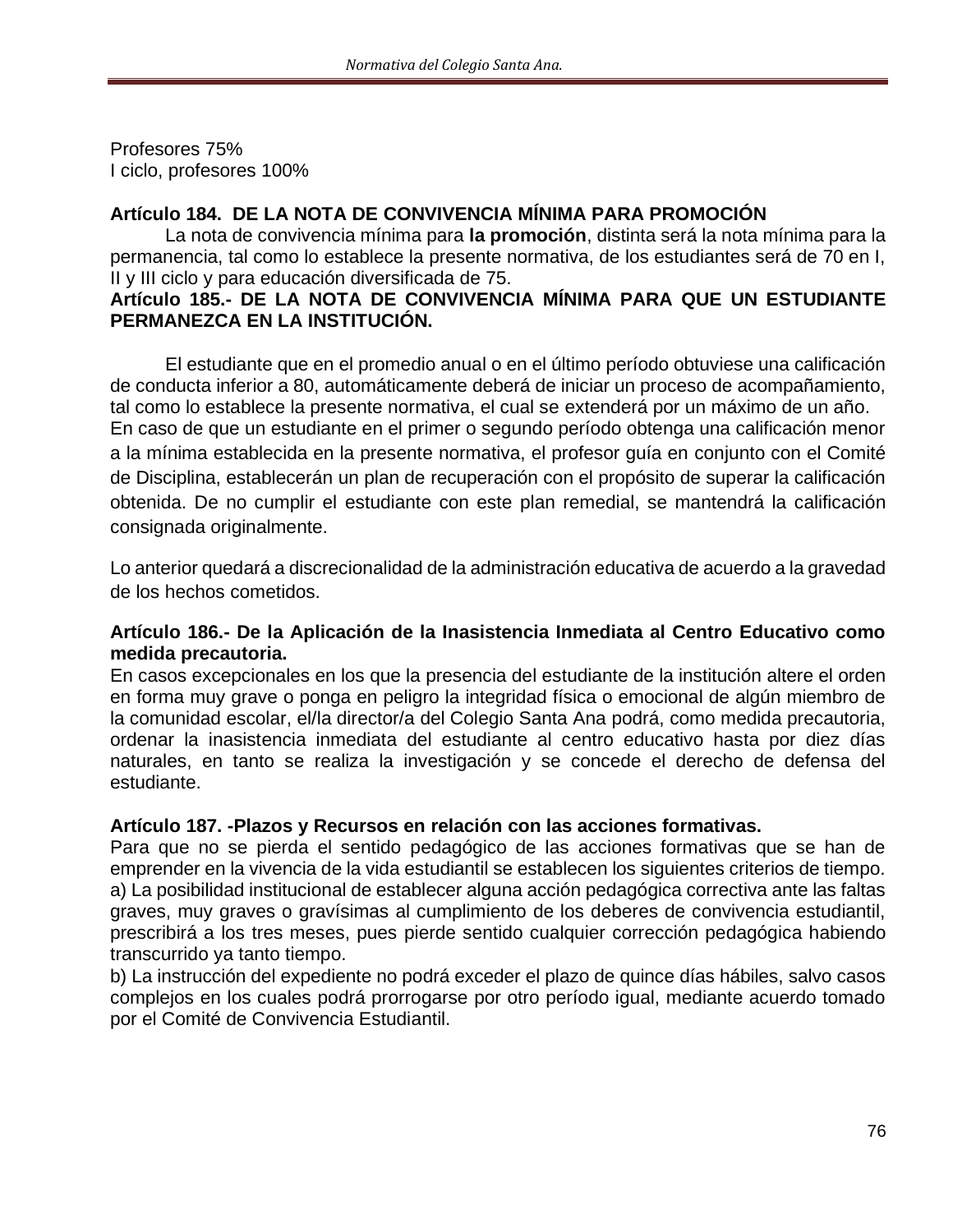# **IV.2. LOS PADRES DE ESTUDIANTES.**

## **Artículo 188**

- **a)** Por el hecho de haber elegido libremente el Colegio Santa Ana, los padres de familia han manifestado que desean que sus hijos reciban una educación católica, quieren colaborar en la tarea que la institución realiza y están de acuerdo con la presente Normativa, lo que ha manifestado por escrito a la hora de formalizar la matrícula, mediante la suscripción del respectivo contrato.
- **b)** Las familias que tengan una confesión religiosa diferente a la católica el Colegio Santa Ana les respetará en sus convicciones y dichas familias manifiestan libremente su aceptación de recibir la referida educación católica, a la vez que aceptan abstenerse de incurrir en acciones de proselitismo religioso.
- **c)** Los padres deberán colaborar en la obtención de la información necesaria para el ejercicio de la función educativa del Centro.
- **d)** La incorporación del estudiante al Centro supone el consentimiento para el tratamiento de sus datos, y en su caso, la cesión de datos al Ministerio de Educación con fines educativos, en los términos que establece la legislación.

## **Artículo 189.- Derechos de los Padres/Madres de Estudiantes.**

Con fundamento en lo dispuesto en el *Código de Familia,* así como lo preceptuado en el Artículo 64 del *Código de Niñez y Adolescencia*, los derechos de los padres de estudiantes como miembros de la comunidad educativa, son los siguientes:

- **a)** Que sus hijos reciban educación integral tal como está definida en la presente Normativa y, en concreto, una enseñanza de acuerdo con la programación del nivel que corresponda.
- **b)** Conocer el funcionamiento del Centro y la manera como se aplican sus programaciones, y recibir información periódica sobre el progreso de sus hijos, tanto en los aspectos académicos como en su maduración afectiva, social y religiosa.
- **c)** Mantener relación con los profesores guías y otros profesores, en orden a promover conjuntamente la formación integral de los estudiantes de acuerdo con lo establecido en el presente reglamento.
- **d)** Formar parte de la Directiva Central de Padres de Estudiantes y participar en las actividades que organice.
- **e)** Participar en la comunidad educativa mediante sus representantes.
- **f)** Tener reuniones en el Centro para tratar asuntos relacionados con la educación de sus hijos, previa autorización de la Directora.
- **g)** Presentar propuestas al órgano de gobierno unipersonal o colegiado que corresponda en cada caso.

# **Artículo 190.- Deberes de los Padres/Madres de Estudiantes.**

Con fundamento en lo dispuesto en el *Código de Familia,* así como lo preceptuado en el Artículo 64 del *Código de Niñez y Adolescencia*, los deberes de los padres de estudiantes son los siguientes: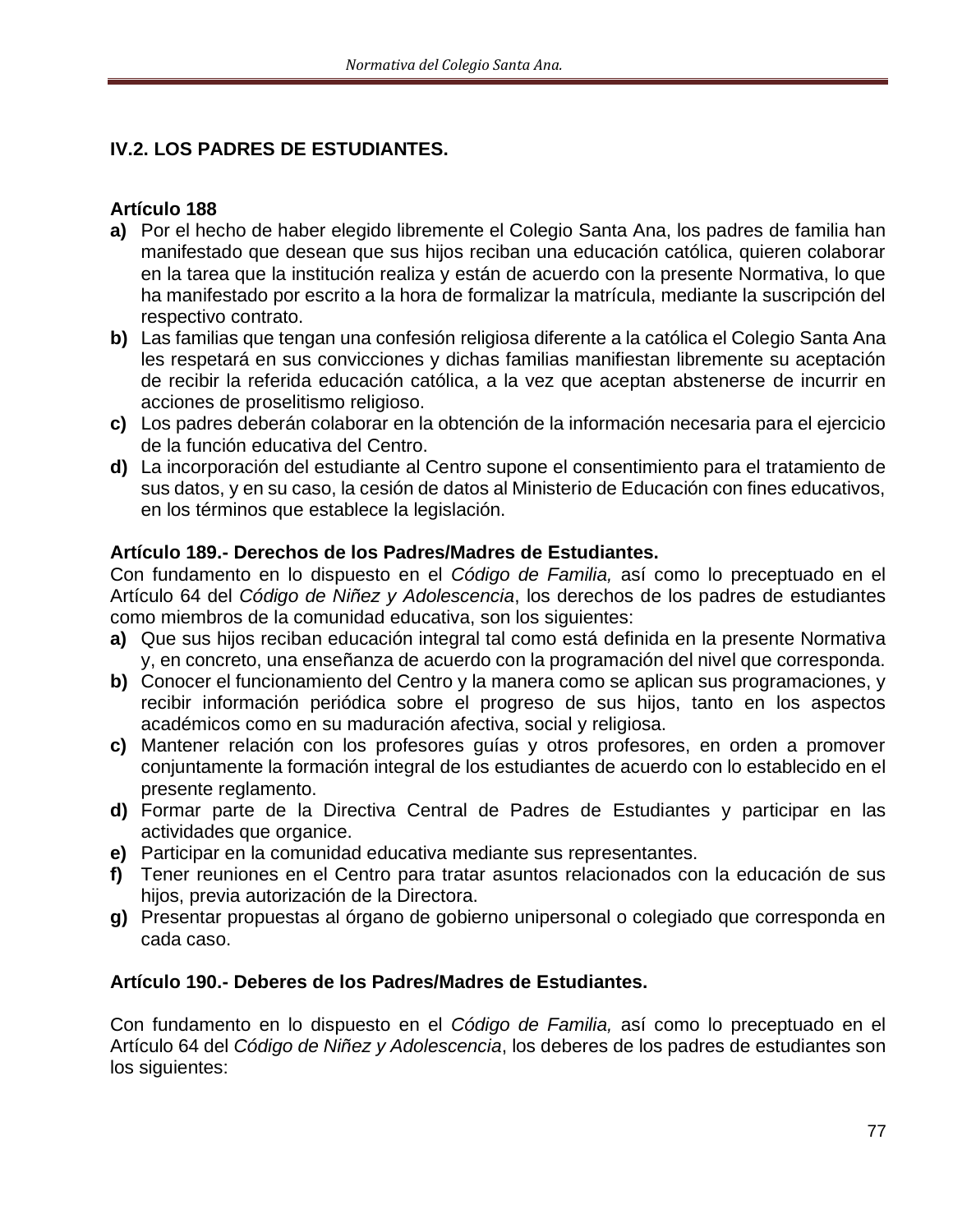- **a)** Mantener relación con los profesores guías de sus hijos y darles la información que soliciten en orden a asegurar la debida orientación del proceso educativo.
- **b)** Conocer y respetar el modelo educativo del Colegio Santa Ana tal como está definido en el Carácter Propio institucional y las normas contenidas en el presente reglamento.
- **c)** Participar en las reuniones convocadas por la dirección del Colegio Santa Ana.
- **d)** Colaborar con los otros sectores de la comunidad educativa en el mantenimiento y consolidación del Colegio Santa Ana.
- **e)** Procurar la adecuada colaboración entre la familia y el Colegio Santa Ana, a fin de alcanzar una mayor efectividad en la tarea educativa. A tal efecto deberán:
- **f)** Asistir a las entrevistas y reuniones a las que sean convocados por la Dirección o la Subdirección, los Coordinadores de Sección, los Guías o Profesores, con la finalidad de tratar asuntos relacionados con la educación de sus hijos.
- **g)** Propiciar las circunstancias que, fuera del Colegio Santa Ana, puedan hacer más efectiva la acción educativa del mismo.
- **h)** Informar a los educadores (profesores, guías, orientadores) de aquellos aspectos de la personalidad y circunstancias de sus hijos que sean relevantes para su formación e integración en el entorno escolar.
- **i)** Adoptar las medidas necesarias, o solicitar la ayuda correspondiente en caso de dificultad, para que sus hijos cursen los niveles de la educación y asistan regularmente a grupo.
- **j)** Estimularles para que lleven a cabo las actividades de estudio que se les encomienden.
- **k)** Conocer y apoyar la evolución del proceso educativo de su hijo, en colaboración con los profesores y la institución en general.
- **l)** Cumplir las obligaciones que se derivan de la relación contractual con el Colegio Santa Ana.
- **m)** Respetar el ejercicio de las competencias técnico-profesionales del personal del Colegio Santa Ana.
- **n)** Justificar, con el debido comprobante y por escrito, las faltas de asistencia o puntualidad de sus hijos en un plazo máximo de tres días.
- **o)** Recoger personalmente, en las fechas indicadas por la dirección, las notas de grado/sección, firmarlas y acudir con sus hijos, en caso de disconformidad con alguna calificación, a una entrevista con el profesor correspondiente con el fin de clarificar la calificación obtenida y conocer las pautas de actuación para su recuperación.
- **p)** Respetar y hacer respetar las normas establecidas por el Colegio Santa Ana.
- **q)** Conocer y respetar el modelo educativo del Colegio Santa Ana como está definido en el Carácter Propio institucional y las normas contenidas en el presente Reglamento.
- **r)** Fomentar el respeto por todos los componentes de la comunidad educativa.
- **s)** Coadyuvar en el mantenimiento de las medidas de seguridad que se implementen en el Colegio Santa Ana.
- **t)** Cumplir a cabalidad con las normas de ingreso y circulación vehicular dentro de la institución, así como las indicaciones específicas que se den por parte de la persona encargada.
- **u)** Propiciar la adquisición de actitudes y valores que fortalezcan el desarrollo integral de sus hijos(as), asimismo respaldar las acciones que en este sentido ejecute la Institución.
- **v)** Firmar el Contrato de Servicios Educativos el día en que realice la matrícula de su hijo(a). Pudiendo delegar esta función sobre cualquier persona, siempre y cuando medie un poder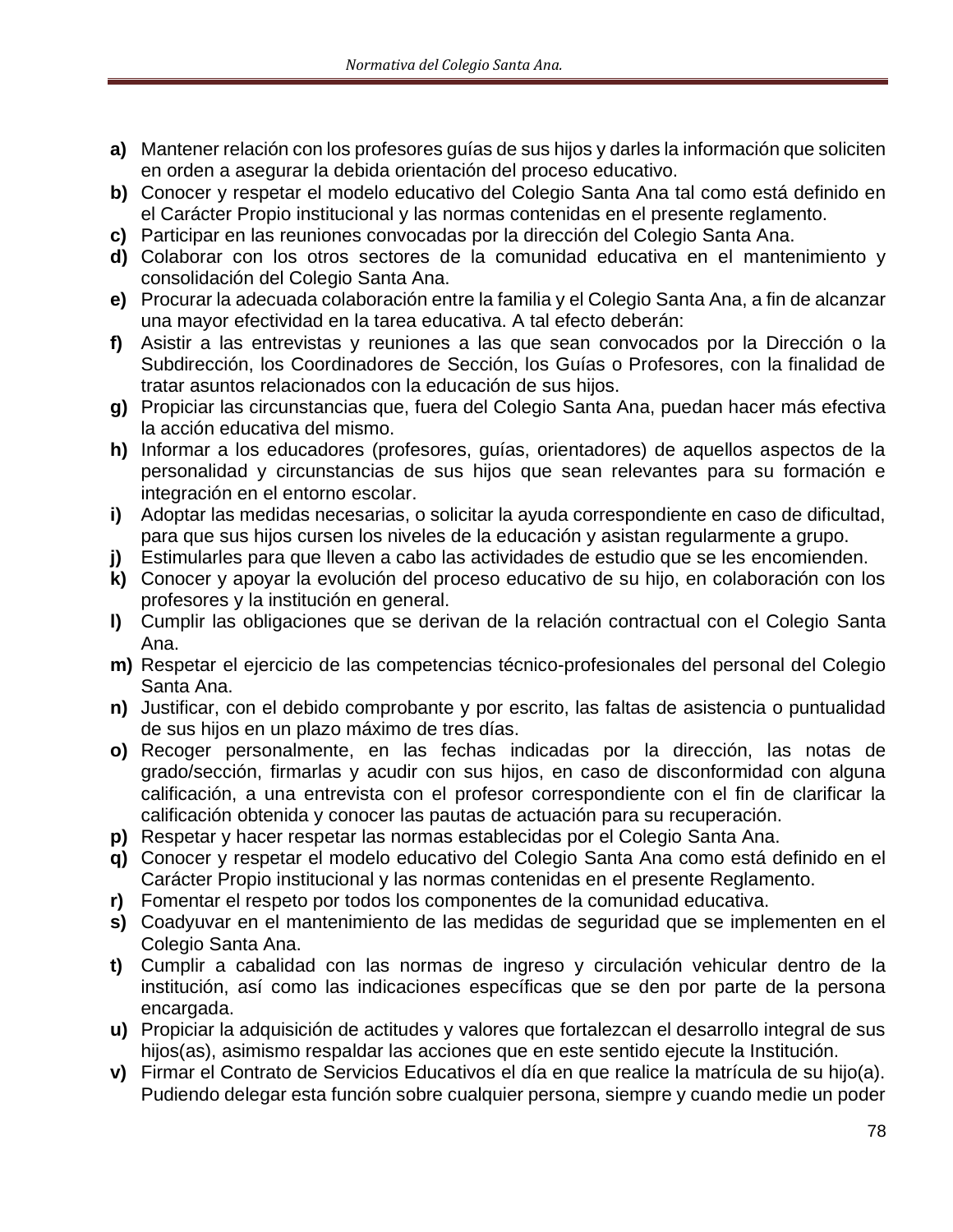especial y notarial autenticado por un abogado y donde indique que esta persona ejerce la patria potestad del menor, de lo contrario deberá realizarlo personalmente.

- **w)** Respetar el orden jerárquico: docente de materia, profesor guía, orientadora, Comité de Evaluación o Convivencia Estudiantil y Dirección Institucional, cuando deba tratar algún aspecto relacionado con su hijo(a)
- **x)** Es obligación del representante legal o encargado del educando, firmar toda documentación que se envié por las autoridades educativas, el comité de apoyo, los docentes, comité de evaluación y el comité de convivencia estudiantil.
- **y)** Aceptar que cuando su hijo(a) o encargado legal requiera recursos de apoyo externo recomendados por los docentes para el bienestar integral del estudiante y en cuanto la institución educativa no ofrezca estos servicios o que se requiera de ellos de forma adicional para el fortalecimiento del proceso de enseñanza aprendizaje, es en el entendido que el padre de familia o encargado asumirá los costos que competan a estos servicios.
- **z)** Otras que se deriven de la presente Normativa.

## **Artículo 191.- Representatividad.**

La participación de los padres en la comunidad educativa se realiza mediante la Directiva Central de Padres de Estudiantes.

## **IV.3. DE LOS TRABAJADORES EN GENERAL**

#### **Artículo 192**

La Titular por medio de la Asociación Centro Educativo Santa Ana, como patrono, ejerce las funciones de dirección laboral del centro educativo, en coordinación con la Dirección institucional.

Las funciones básicas y generales de cada uno de los puestos se le informarán por escrito a cada uno de los trabajadores, mediante un contrato que deberá firmar el trabajador como recibido, documento que deberá quedar archivado en el prontuario (expediente personal) que al efecto se lleve sobre cada una de las personas que laboren para la institución. De dichos expedientes se mantendrá también un respaldo en digital (escaneado), pudiendo desecharse el expediente físico transcurridos los dos años desde que el trabajador finalizó su relación laboral con la institución.

## **Artículo 193.- Perfil del trabajador de la Asociación Centro Educativo Santa Ana.**

Desempeñarse como trabajador de la Asociación Centro Educativo Santa Ana, implica querer y saber transmitir el Evangelio desde el estilo propio que han imprimido el Padre Juan Bonal Cortada y la Madre María Rafols Bruna (fundadores de las Hermanas de la Caridad de Santa Ana), el de EDUCAR desde la CARIDAD que se hace HOSPITALIDAD, principalmente con los más pobres y necesitados.

A todo trabajador de la Asociación Centro Educativo Santa Ana, y especialmente al trabajador docente, se le pide actuar con una sensibilidad especial, que exige formar desde el amor y desde la acogida, desde la hospitalidad, la de detectar y conocer quiénes son los estudiantes que más lo necesitan y "volcarse" en ellos. Trabajar lo humano, la dignidad de las personas, y en algunos casos, recuperarla, imprimiendo el sentido de la fraternidad en sus relaciones. Desde la acogida a todos, principalmente a aquellos que más lo necesitan, sean de la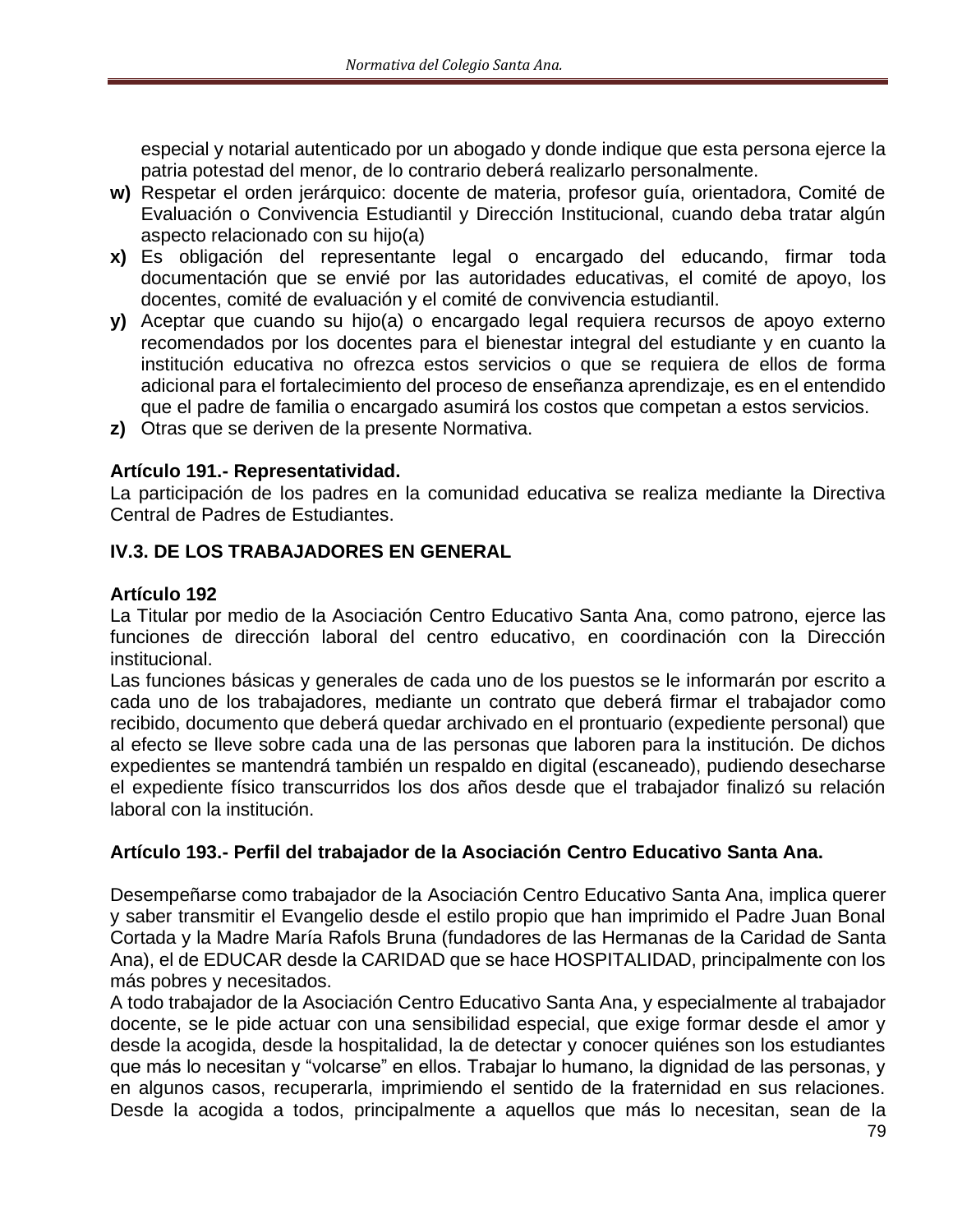procedencia o condición social que sean, porque todos son hijos de Dios. Porque todo trabajador de la Asociación Centro Educativo Santa Ana y en especial todo trabajador docente desde su labor educativa, es partícipe de la construcción de un mundo distinto, más humano, más fraterno, es decir, es un colaborador en la construcción del Reino de Dios. Todo trabajador de la Asociación Centro Educativo Santa Ana, está llamado a "educar evangelizando y evangelizar educando".

Resulta imprescindible para la Asociación Centro Educativo Santa Ana que todo trabajador está llamado en primera instancia y como fin último de su labor, a formar a los estudiantes que tenemos a cargo en la institución. No es una labor exclusiva de los trabajadores docentes. De allí que sea necesaria una coherencia entre la vida y el trabajo a desempeñar, pues se educa primeramente que todo con el ejemplo.

#### **Artículo 194.- Aspectos generales del Perfil del trabajador de la Asociación Centro Educativo Santa Ana.**

En consecuencia, con el perfil descrito, la Asociación Centro Educativo Santa Ana espera de todos sus trabajadores los siguientes aspectos.

a) Dimensión Personal:

- a. Bien dispuesta, psicológica y moralmente idóneo/a para la labor educativa: con equilibrio psicológico y madurez afectiva
- b. Con capacidad de prodigar y recibir afecto de un modo sano, maduro y adecuado
- c. Con sentido moral, honestidad, veracidad y sinceridad
- d. Capaz de reconocer sus errores, pedir perdón cuando se equivoque y perdonar
- e. Coherente. Crítico. Organizado. Dialogante. Ecuánime
- f. Tolerante. Respetuosa. Integradora. Colaboradora. Discreta. Responsable
- g. Con capacidad para trabajar en equipo
- h. Aseada, cuidada presencia e indumentaria sencilla, sin estridencias.

b) Dimensión Relacional:

- a. Persona con mirada positiva hacia los demás y hacia el mundo
- b. Que respete y cuide el medio ambiente
- c. Capaz de construir relaciones interpersonales, de crecer y trabajar en equipo, ayudando así a formar y consolidar la Comunidad Educativo-Pastoral
- d. Acogedor/a, interesado por conocer a los estudiantes y les ofrezca acompañamiento y autoestima personal, especialmente a los más necesitados
- e. Paciente, que sepa esperar confiadamente y mantenga siempre expectativas positivas
- f. Empático/a, que sea capaz de entender al otro y ponerse en su lugar
- g. Dinamizador/a, que promociona elementos que favorecen el trabajo y la comunicación
- h. Respetuoso/a, considerado con las personas: estudiantes, padres, compañeros, con la comunidad religiosa y con el entorno
- i. Recta y firme en su proceder. Con autoridad.

c) Dimensión cristiana:

a. Que ha aceptado a Jesucristo como su modelo de vida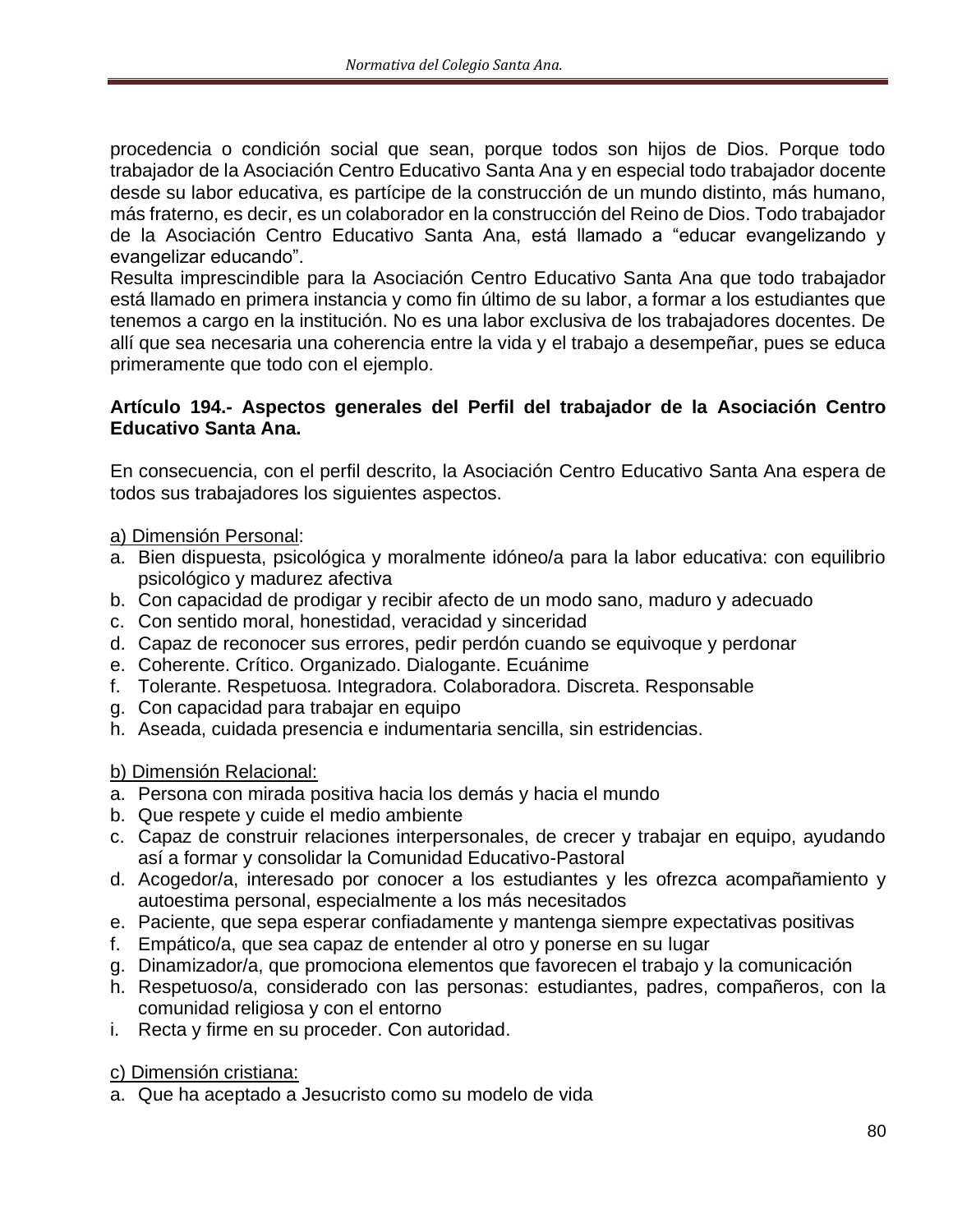- b. Consciente de su misión educativa y evangelizadora y de la fuerza e incidencia de su testimonio de palabra y de vida
- c. Capaz de iluminar por la fe la realidad del mundo y de la vida
- d. Amante de M. María Rafols y P. Juan Bonal y de su carisma de EDUCAR desde la CARIDAD que se hace HOSPITALIDAD, principalmente con los más pobres y necesitados.

#### d) Dimensión Institucional/Congregacional:

- a. Con sentido de pertenencia y corresponsabilidad institucional
- b. Amante del centro educativo y leal al mismo.
- c. Que se muestra crítica de forma constructiva, con las limitaciones de la Institución.
- d. Que se siente parte, conjuntamente con los demás miembros de la Comunidad Educativa, de un mismo proyecto educativo a favor de los estudiantes, principalmente de los más pobres y necesitados.

#### **Artículo 195.- Derechos de los trabajadores.**

Todos los empleados de la institución están protegidos y regidos por las leyes laborales nacionales, así como por la normativa propia de la institución. En consecuencia, con ello, se destacan los siguientes derechos:

- **a)** El personal docente y administrativo tiene derecho a gozar de estabilidad en su trabajo, mientras mantenga la eficiencia en su labor, sea consecuente con el Carácter Propio y el proyecto educativo del Colegio y conlleve un respeto a la normativa interna, al código de trabajo y sus leyes conexas.
- **b)** Un derecho básico de todo empleado es el recibir su correspondiente pago salarial por los servicios prestados a la institución. Tanto los pagos salariales como cualquier otro de carácter laboral, se cancelarán mediante depósito en la cuenta bancaria que al efecto designe el trabajador. El pago salarial se realizará mensualmente, el último día hábil de cada mes a los docentes y de forma quincenal a los administrativos.
- **c)** Tiene también derecho al percibir el aguinaldo y al disfrute de vacaciones, las cuales serán como máximo de 14 días (de acuerdo a la modalidad de pago).
- **d)** Todo trabajador de la institución tendrá derecho de utilizar el salón comedor para ingerir sus alimentos, así como a utilizar los medios de que se disponen en éste para conservar sus alimentos, calentarlos y lavar los utensilios de cocina.
- **e)** Todo trabajador tendrá derecho a solicitar un único uniforme concedido por la institución, en caso de querer adquirir otros deberá costear el pago de los mismos.

## **Artículo 196.- Deberes de los trabajadores.**

Como trabajador en general que es y, en especial, como empleado de la Asociación Centro Educativo Santa Ana, los trabajadores tienen que cumplir con los siguientes deberes:

- **a)** Cumplir con las funciones propias del puesto para el que fue contratado, según se le indicara en las funciones generales del puesto para el que fue contratado para desempeñarlo en el Colegio Santa Ana.
- **b)** Registrar diariamente a la entrada y salida en el Registro de Asistencia que llevará la Asociación.
- **c)** Utilizar el uniforme diariamente que le dio la institución.
- **d)** En caso de cese laboral debe devolver el uniforme concedido por la institución.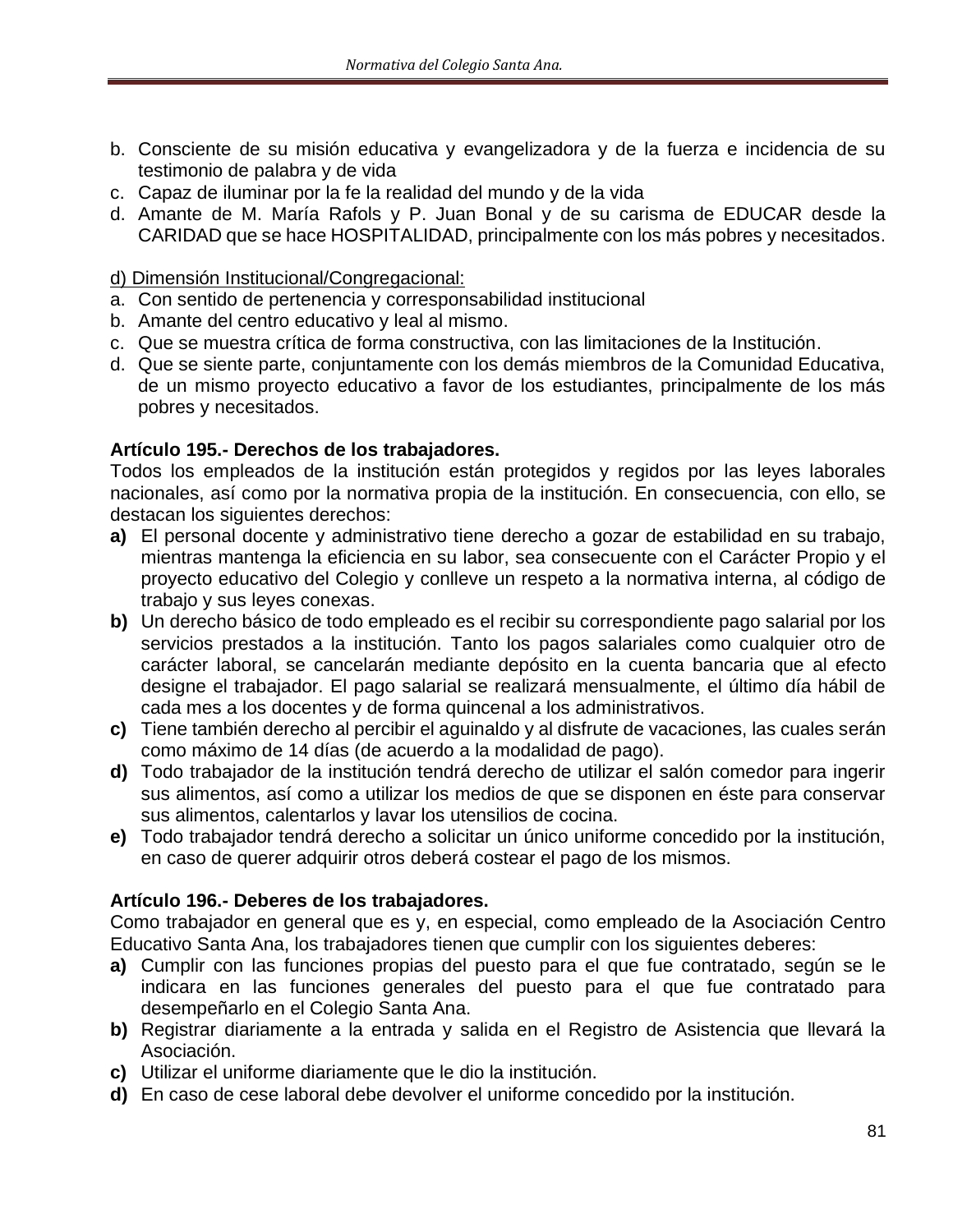- **e)** Dar aviso oportuno, a la Dirección institucional o persona designada por ésta, en caso de no poder presentarse a sus labores, con no menos de cuarenta y ocho horas de anticipación, salvo casos de fuerza mayor.
- **f)** Toda llegada tardía debe ser justificada de forma escrita y razonada ante la Dirección institucional o el funcionario que ésta designe (para lo cual la Asociación está obligada a dar recibido a tal escrito) dentro del plazo de las veinticuatro horas siguientes del ingreso al trabajo, indicando la razón de la llegada tardía en que incurrió. Cuando no se cumpla con este requisito la llegada tardía se considera injustificada
- **g)** En caso de ausencia por enfermedad, deberá presentar dentro del plazo de dos días en que inició la ausencia, documento pertinente emitido por la Caja Costarricense de Seguro Social, lo que deberá hacer personalmente o en caso de imposibilidad, por medio de otra persona.
- **h)** Cuando la ausencia se genere a raíz de asuntos personales, previo análisis a la explicación que externa el (la) trabajador(a) para valorar si la acepta como justificación para efectos de no incurrir en sanción disciplinaria, la administración aplicará la deducción del salario según el día o días de la ausencia, para lo que se notificará al funcionario que se ha procedido a aplicar tal rebajo.
- **i)** Asistir puntualmente a las actividades complementarias inherentes a su cargo, tales como seminarios, reuniones, retiros, talleres, encuentros, congresos congregacionales, conferencias, actos cívicos y escolares para los cuales fueren convocados por la autoridad institucional competente.
- **j)** Todo trabajador deberá presentarse tanto en su porte como en su vestuario con la dignidad que corresponde a un funcionario de la institución, para lo que deberá cumplir con los lineamientos institucionales.
- **k)** Son deberes especiales de todo trabajador de la institución los siguientes:
	- I. Cumplir con el Carácter Propio de la Congregación Hermanas de la Caridad de Santa Ana.
	- II. Ejecutar sus labores con la intensidad, cuidado y esmero apropiados, y en la forma, tiempo y lugar que le indique la Asociación.
	- III. Observar buenas costumbres durante sus horas y lugares de trabajo.
	- IV. Conservar en buen estado los materiales, instrumentos y mobiliario que se le asignen para el trabajo; es entendido que no será responsable por el deterioro normal ni del que se ocasione por caso fortuito, fuerza mayor o defectuosa construcción.
	- V. Guardar rigurosamente la confidencialidad de la información que le provea la institución con relación a sus estudiantes, así como de la que se llegare a enterar ya sea en el ejercicio de sus deberes o por caso fortuito; así como de los asuntos administrativos reservados, cuya divulgación pueda causar perjuicios a la institución.
	- VI. Observar rigurosamente las medidas preventivas que acuerden las autoridades competentes y las que indique la Asociación, para seguridad y protección personal propia, de sus compañeros de labores, estudiantes y personas que se encuentren en el lugar donde se esté efectuando el trabajo.
	- VII. Respetar la ley del acoso en el trabajo y en la docencia, así como ser diligente en el respeto a cualquier ley que pueda contemplar el ordenamiento jurídico costarricense en relación con su investidura como profesional.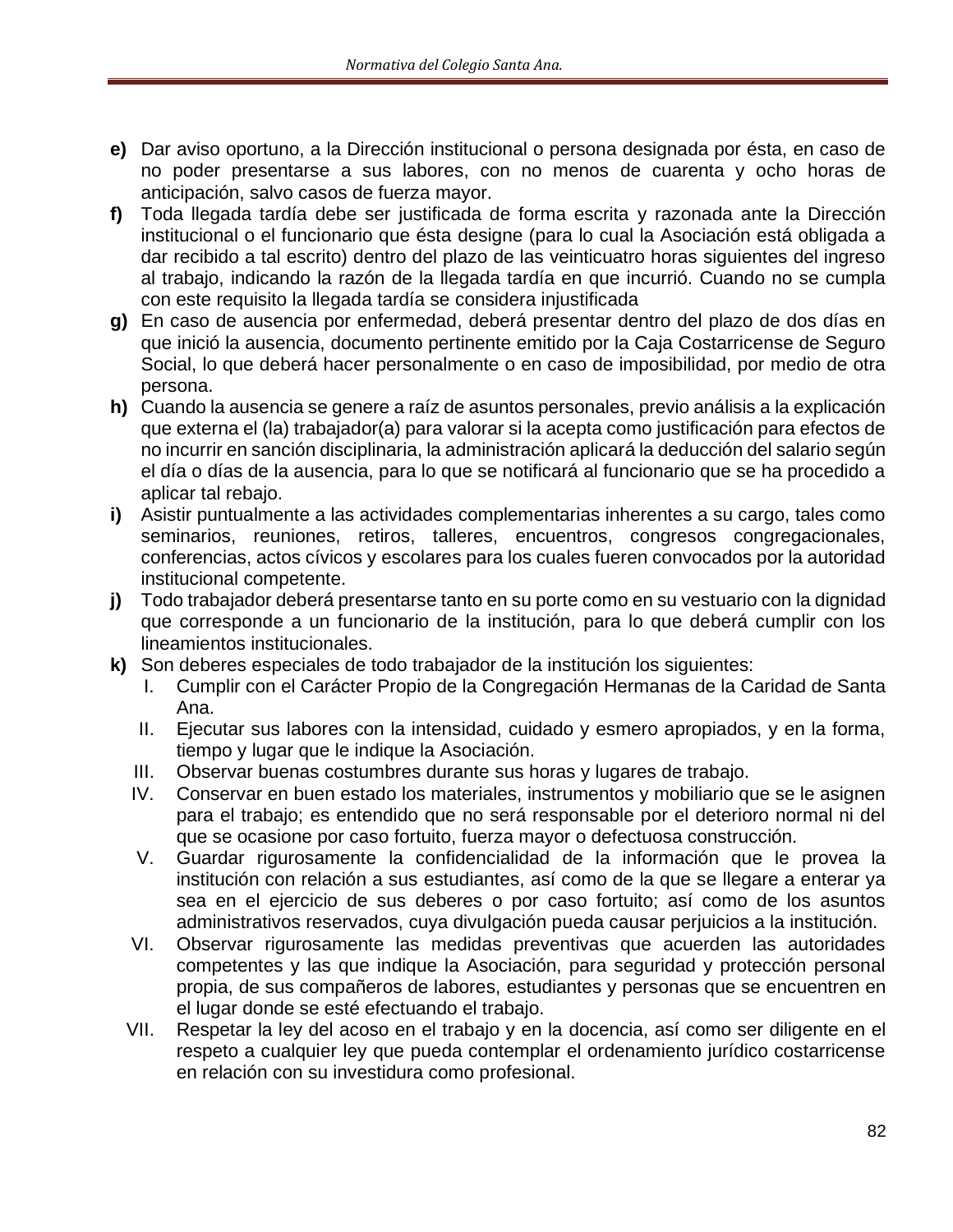## **Artículo 197.- Prohibiciones a los trabajadores.**

Para la buena marcha de la institución, se establecen como prohibiciones de todo empleado de la Asociación Centro Educativo Santa Ana, las siguientes:

- **a)** Incurrir en embriaguez habitual; lo cual debe entenderse como la acción reiterada de ingerir licor o cualquier otra droga enervante.
- **b)** Incurrir en actos que desprestigien su condición de empleado de esta institución.
- **c)** Incurrir en conductas de acoso sexual.
- **d)** Fumar dentro del plantel educativo.
- **e)** Hacer abandono de su trabajo, lo cual se entiende como el hacer dejación, sin causa justificada y sin permiso del jefe inmediato, dentro de la jornada de la labor objeto de contrato. Para efectos de calificar el abandono de trabajo no es necesario que el empleado salga del lugar donde presta sus servicios, sino que bastará que de modo evidente deje de realizar la labor que se le ha confiado.
- **f)** Recibir visitas particulares que entorpezcan el desarrollo de las lecciones.
- **g)** Utilizar el teléfono celular con otra finalidad que no sea la labor pedagógica durante el desarrollo de las lecciones u otras actividades curriculares o extracurriculares.
- **h)** Violentar el sigilo y la ética laboral, por ejemplo, comunicando extraoficialmente o comentando asuntos fuera de los canales oficiales; comunicar extraoficialmente o comentar asuntos personales de los estudiantes o compañeros de trabajo.
- **i)** Promover o recaudar contribuciones en dinero o en especie, realizar rifas u otras actividades ajenas a otros fines que no sean los propiamente escolares o conexos. En todo caso, se deberá contar con autorización previa de la Dirección institucional.
- **j)** Concurrir con sus estudiantes a actos de cualquier naturaleza dentro o fuera del plantel, o autorizar a éstos para que lo hagan, sin la aprobación de la Dirección. Las actividades culturales y deportivas que los profesores organicen fuera de las horas lectivas deben haber sido autorizadas con antelación por la Dirección, previo el consentimiento de los padres de familia.
- **k)** Recibir obsequios o dádivas de sus estudiantes o a favor de éstos, cuando en alguna forma comprometan al funcionario en el cumplimiento de sus deberes o cuando en forma directa o indirecta fueren insinuadas por éste.
- **l)** Divulgar la información que le provea la institución con relación a sus estudiantes, así como de la que se llegare a enterar ya sea en el ejercicio de sus deberes o por caso fortuito; así como de los asuntos administrativos reservados, cuya divulgación pueda causar perjuicios a la institución.
- **m)** Hacer durante el trabajo propaganda político-electoral o contraria a las instituciones democráticas de país, o ejecutar cualquier acto que signifique coacción de la libertad religiosa que establece la Constitución Política de la República de Costa Rica, o ejercer actividades de proselitismo religioso contrarias a la orientación del Colegio Santa Ana.
- **n)** Usar los útiles y herramientas suministrados por la Asociación, para objeto distinto de aquel a que están normalmente destinados o para asuntos ajenos a la Asociación.
- **o)** Entablar relaciones amorosas, incluyendo noviazgo, o que manifieste conductas sexualizadas, con otros trabajadores o estudiantes de la institución.
- **p)** Realizar ventas, de forma directa o indirecta.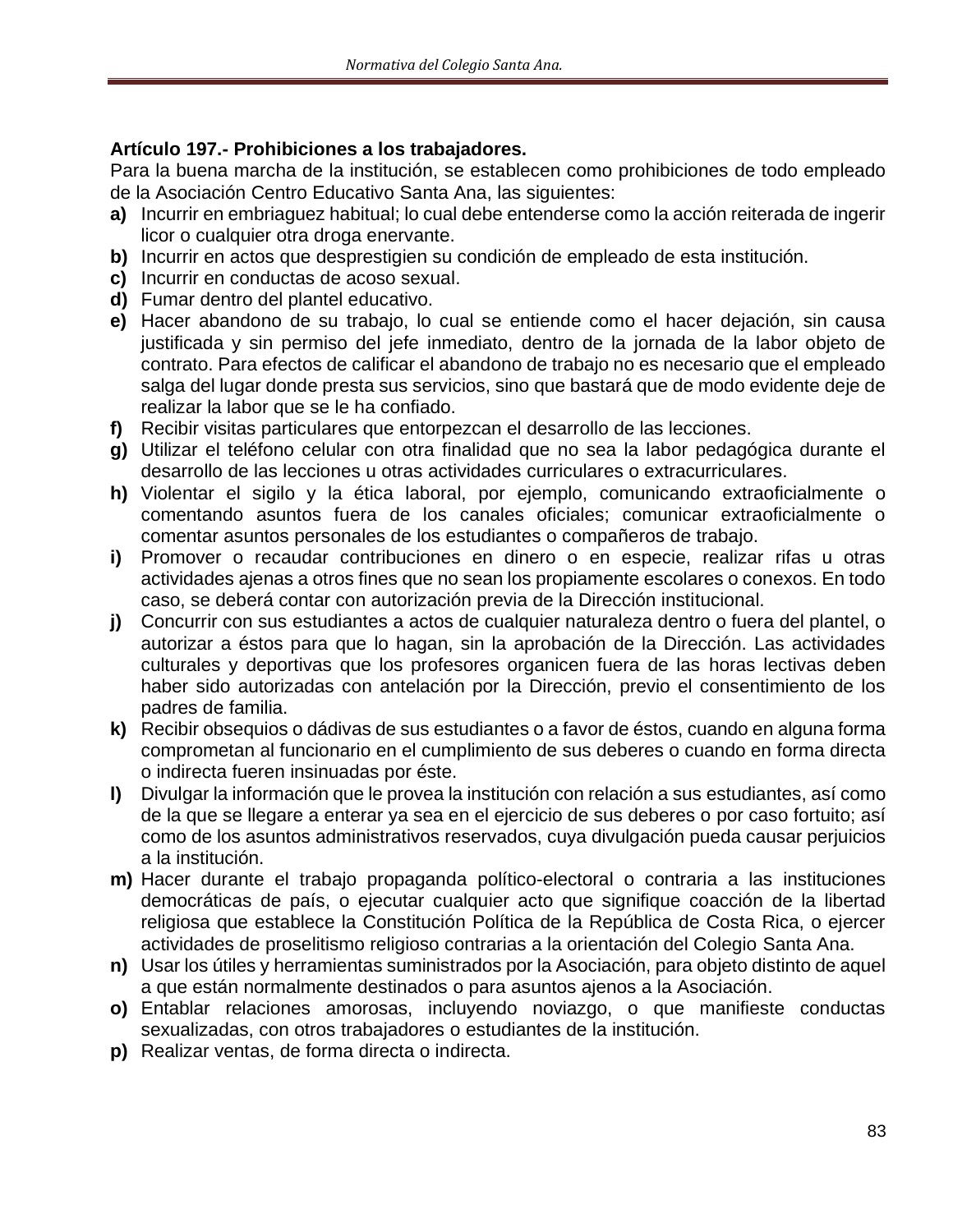## **Artículo 198.- Deber de asistencia y puntualidad.**

- **a)** Todo trabajador de la institución debe cumplir puntualmente su horario laboral.
- **b)** Cuando por justo motivo no pueden asistir al Colegio, debe avisar al menos telefónicamente en el momento más inmediato posible y justificar su llegada tardía o ausencia por escrito ante la autoridad institucional correspondiente, según se describió en los incisos d) e) y f) del Artículo 196.
- **c)** Deben asistir a las reuniones que convoque la autoridad institucional.
- **d)** Deben hacerse presentes a los actos culturales, cívicos, religiosos que organice el Colegio, a los que haya sido oficialmente convocado.
- **e)** Los docentes, cuando terminen una lección, deben permanecer en el aula hasta que los estudiantes hayan salido.

## **Artículo 199.- Faltas laborales Graves.**

Para los efectos legales consiguientes, se consideran faltas graves de los trabajadores de la institución las siguientes:

- **a)** Usar, sin autorización superior, con fines de lucro u otros ajenos a la función docente, los bienes de la institución, el plantel educativo, el material didáctico o el equipo de la institución.
- **b)** Conducirse durante sus labores en forma tal que desprestigien su condición de trabajador institucional o bien que sus actos riñan con la moral y las buenas costumbres.
- **c)** Incurrir en grave daño a la propiedad (instalaciones, equipos, material didáctico, etc.), con perjuicio de la institución, ya sea dolosa o culposamente.
- **d)** Poner en peligro, por negligencia o descuido absolutamente inexcusable, la seguridad de las personas que se encuentran en la institución o la de las instalaciones.
- **e)** El desacato, de manera manifiesta y reiterada, a las órdenes o instrucciones que les impartan sus superiores, siempre que estas disposiciones no maltraten al servidor en su decoro o en sus derechos.
- **f)** Consignar o encubrir en forma maliciosa, datos estadísticos o de cualquiera otra naturaleza escolar en los documentos que deben llevar o remitir oficialmente.
- **g)** Violentar el sigilo y la ética laboral.
- **h)** Haber incurrido en abandono de labores, una vez que haya sido apercibido anteriormente por haber incurrido en tal conducta.
- **i)** Trabajar en estado de embriaguez o bajo cualquier otra condición análoga, una vez que haya sido apercibido anteriormente por haber incurrido en tal conducta.
- **j)** Incurrir en maltrato físico, verbal o psicológico en ejercicio del cargo o a consecuencia de éste.
- **k)** Serán faltas graves propias de los funcionarios docentes, las siguientes:
	- a. Imponer a los estudiantes castigos no autorizados o sin cumplir con el debido proceso.
	- b. Expulsar estudiantes de las aulas, sin que se haya levantado la respectiva información, o imponer otros castigos que no sean los autorizados en la normativa interna respectiva.
	- c. Estimular o inculcar en los estudiantes por medio de la enseñanza, ideas que contravengan los principios morales, las buenas costumbres y las tradiciones culturales de la patria.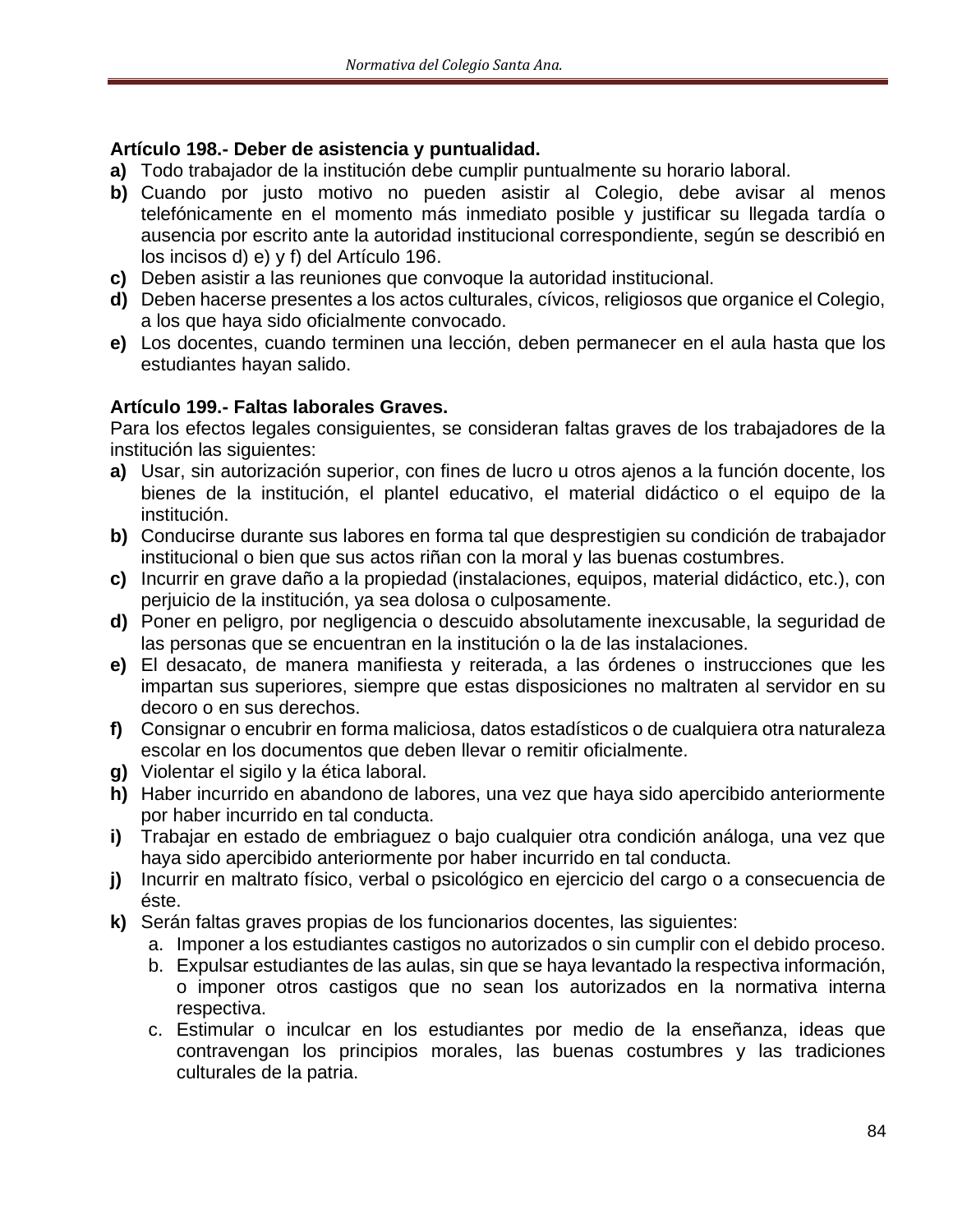- d. Alterar maliciosamente los Registros y demás documentos oficiales a su cargo y de su exclusiva responsabilidad.
- e. Incitar abierta y veladamente a los estudiantes para que concurran a actos o realicen actividades que de algún modo socaven el orden institucional.
- b. Incurrir en incumplimiento grave a cualquiera de las obligaciones que corresponden a su labor, en especial:
- a. Cuando el trabajador se conduzca durante sus labores en forma abiertamente inmoral, o acuda a la injuria, a la calumnia o a las vías de hecho contra su patrono.
- b. Cuando el trabajador cometa alguno de los actos enumerados en el inciso anterior contra algún compañero, durante el tiempo que se ejecutan los trabajos, siempre que como consecuencia de ello se altere gravemente la disciplina y se interrumpan las labores.
- c. Cuando el trabajador, fuera del lugar donde se ejecutan las faenas y en horas que no sean de trabajo, acuda a la injuria, a la calumnia o a las vías de hecho contra su patrono o contra los representantes de éste en la dirección de las labores, siempre que dichos actos no hayan sido provocados y que como consecuencia de ellos se haga imposible la convivencia y armonía para la realización del trabajo.
- d. Cuando el trabajador deje de asistir al trabajo sin permiso del patrono, sin causa justificada durante dos días laborales consecutivos o durante más de dos días laborales alternos dentro del mismo mes-calendario.
- e. Cuando el trabajador se niegue de manera manifiesta y reiterada a adoptar las medidas preventivas o a seguir los procedimientos indicados para evitar accidentes o enfermedades; o cuando el trabajador se niegue en igual forma a acatar, en perjuicio del patrono, las normas que éste o su representante en la dirección de los trabajos le indique con claridad para obtener la mayor eficacia y rendimiento en las labores que se están ejecutando.
- f. Cuando el trabajador al celebrar el contrato haya inducido en error al patrono, pretendiendo tener cualidades, condiciones o conocimientos que evidentemente no posee, o presentándole referencias o atestados personales cuya falsedad éste luego compruebe, o ejecutando su trabajo en forma que demuestre claramente su incapacidad en la realización de las labores para las cuales ha sido contratado.

## **Artículo 200.- Faltas laborales de alguna gravedad.**

Para los efectos legales consiguientes, se consideran faltas de alguna gravedad en que pueden incurrir los trabajadores de la institución, las siguientes:

- **a)** Reincidir durante el curso lectivo, en el mismo hecho que haya motivado un apercibimiento escrito.
- **b)** No cumplir con los lineamientos dados por la institución, siempre que con tal conducta u omisión no incurra en una falta grave.
- **c)** No cumplir con los objetivos de la actividad que se le asignó.
- **d)** Demostrar en forma evidente con hechos o con su comportamiento, desinterés por la labor para la que se le contrató.
- **e)** Incurrir por primera vez en abandono de labores.
- **f)** Ausentarse por un día del lugar de trabajo sin haber presentado ante la autoridad institucional las razones de peso necesarias.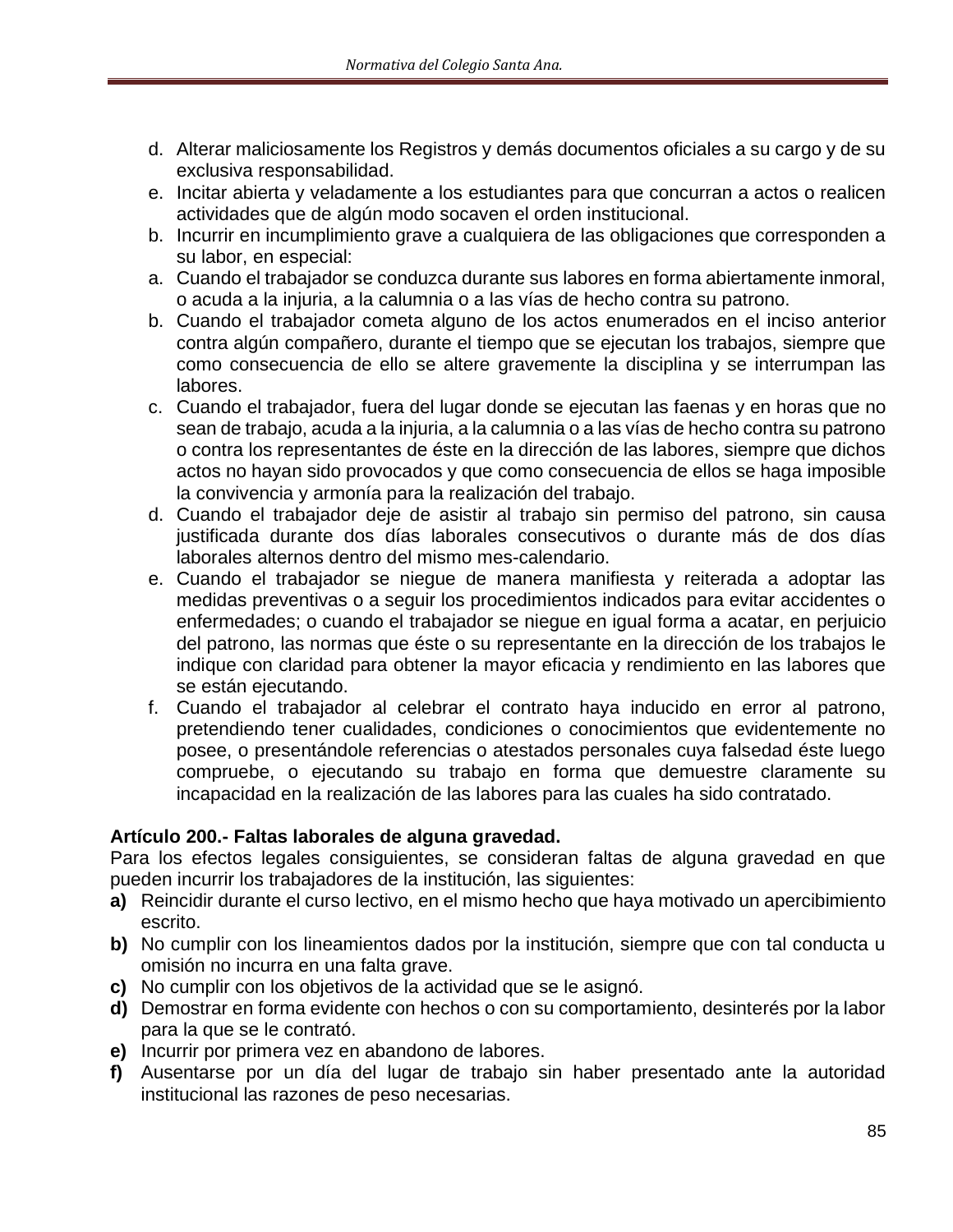- **g)** No presentar a la Dirección, por descuido o negligencia, dentro de las cuarenta y ocho horas siguientes, la respectiva justificación de las llegadas tardías o ausencia(s) en que incurriere por razones excusables o por fuerza mayor.
- **h)** Desatender en forma manifiesta y voluntaria el desarrollo y la eficiencia de la labor para la que se le contrató.
- **i)** Hacer durante el trabajo propaganda político-electoral o contraria a las instituciones democráticas del país.
- **j)** Hacer discriminación o mal trato por razón de género, raza, edad, creencias religiosas o política, situación social o económica.
- **k)** Presentarse a trabajar en estado de embriaguez o bajo cualquier otra condición análoga, cuando sea la primera vez que incurre en tal conducta.
- **l)** Faltar a la convocatoria o actos inherentes a su labor, para la cual haya sido oficialmente convocado por la autoridad competente.
- **m)** No concurrir, por negligencia, a las capacitaciones o congresos, que con fines de mejoramiento laboral, promueve la institución
- **n)** No dar aviso al superior, con un mes de anticipación sobre la separación del cargo por renuncia, pensión u otro motivo, salvo que compruebe imposibilidad de cumplir con ese requisito.
- **o)** No atender las denuncias o quejas graves que le planteen los estudiantes.
- **p)** No colaborar en mantener el aseo de la institución.
- **q)** No reportar los daños que causen los estudiantes a la infraestructura o mobiliario de la institución.
- **r)** Encubrir situaciones de incumplimiento a las normativas que rigen la institución.
- **s)** Serán faltas de alguna gravedad propias de los funcionarios docentes, las siguientes:
	- **A.** Llevar en forma descuidada y presentar con inexactitud los registros y demás documentos escolares oficiales.
	- **B.** No informarse acerca de las causas de las ausencias de sus estudiantes, o del bajo rendimiento escolar; y cuando existan estas deficiencias, no comunicarlo oportunamente al profesor guía que corresponda.
	- **C.** Limitar a su estudiante en el derecho de responsable expresión.
- **t)** Incumplir cualquiera de las obligaciones que corresponden a su función, que por la menor gravedad del hecho no constituya falta grave.

## **Artículo 201.- Tipos de correcciones laborales.**

Se establecen tres tipos de sanciones laborales

**(i)**el apercibimiento escrito,

**(ii)**la suspensión sin goce de salario

**(iii)**el despido.

Las llamadas de atención, orales o escritas, no tienen por sí mismas carácter disciplinario sancionador, sino que su carácter es más bien exhortativo. Pero sí se considerarán para la evaluación anual de servicios.

Las faltas de alguna gravedad se sancionarán con suspensión sin goce de salario de uno a ocho días, según la intensidad de la misma y el daño que provoque o pudiera haber provocado. Las faltas graves se sancionarán con despido sin responsabilidad patronal.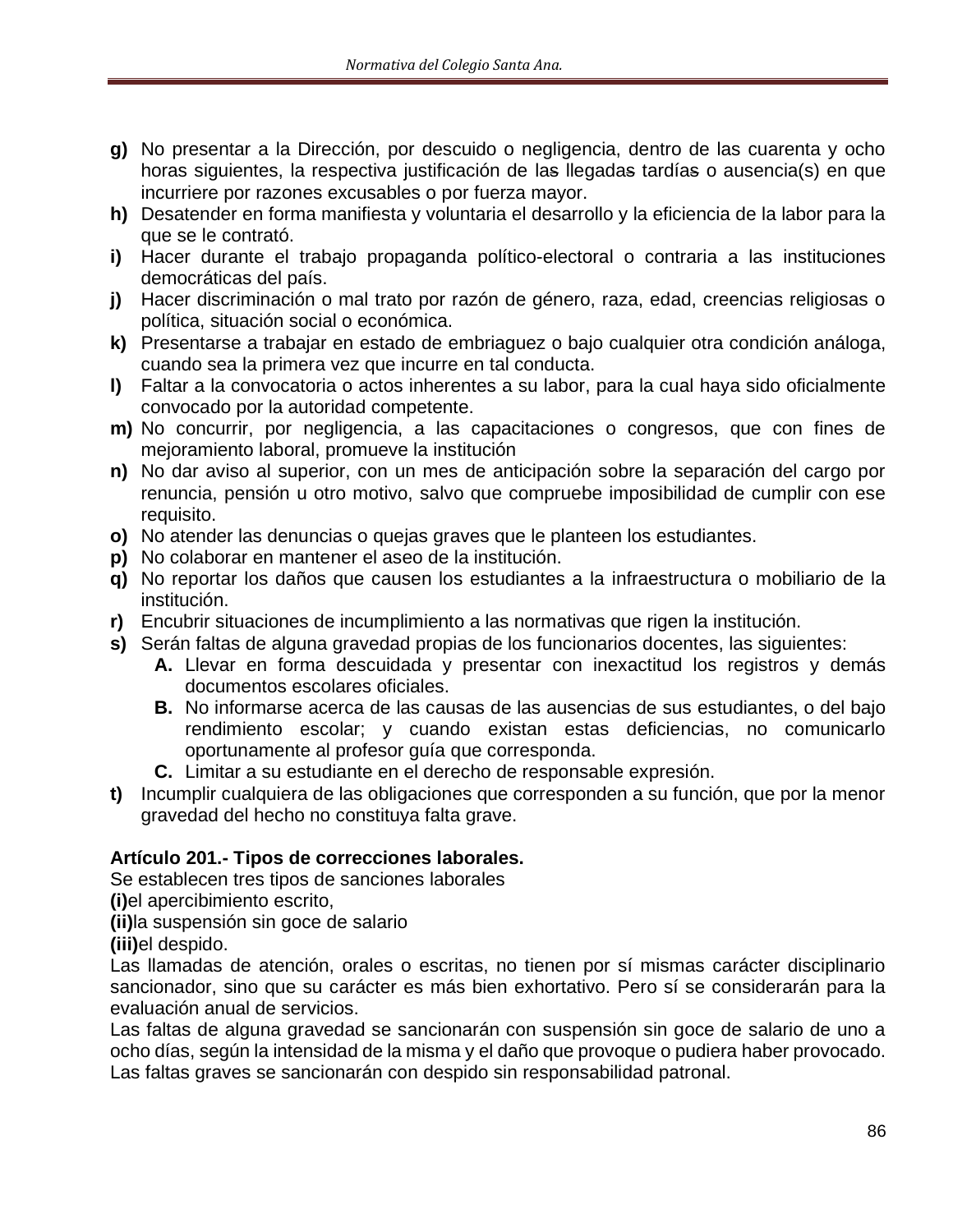## **Artículo 202.- Apercibimiento Escrito.**

El Apercibimiento escrito constituye una sanción laboral mínima, aplicable a aquellos casos que por su gravedad no constituyen hechos o conductas sancionables como falta de alguna gravedad o grave.

Serán motivos de Apercibimiento escrito, entre otros, los siguientes:

- **a)** Una única llegada tardía injustificada durante el mes.
- **b)** No presentar por primera vez en el curso lectivo, dentro del plazo de entrega, el planeamiento anual o mensual u otros que se le soliciten.
- **c)** No portar por primera vez durante el trimestre o período lectivo, para el desarrollo de la lección, el planeamiento para la ejecución de ésta.
- **d)** No portar por primera vez en el trimestre o período lectivo, durante el desarrollo de la lección, los instrumentos de evaluación del trabajo cotidiano.
- **e)** No registrar o informar por primera vez durante el trimestre o período lectivo, la ausencia de estudiantes a sus lecciones o actividades a cargo.

## **Artículo 203.- Procedimiento para la aplicación de una sanción laboral.**

La imposición de las sanciones se regirá por lo establecido en el Código de Trabajo y sus leyes conexas.

## **Artículo 204.- Procedimiento específico en caso de Acoso Sexual.**

El trabajador conocedor de un hecho o conducta que pueda caracterizarse como acoso sexual, deberá informarlo lo más pronto posible a la Dirección institucional en caso de ser un empleado la víctima o el ofensor y al Docente Guía en caso de ser un estudiante el acosador o la víctima. Si una instancia administrativa es informada de un hecho o conducta de acoso sexual y considera que no es jerárquicamente competente para investigar y eventualmente sancionar al supuesto ofensor, deberá remitir el caso de forma inmediata a la instancia administrativa correspondiente.

La instancia administrativa competente es aquella que ejerce la jefatura inmediata sobre el empleado.

La instancia administrativa competente, realizará una entrevista con el informante a efecto de que suministre los datos para realizar la investigación pertinente.

En caso de que los hubiere, procederá también esa misma instancia, como acto seguido, a entrevistar a los eventuales testigos.

Luego entrevistará, siempre la misma instancia administrativa, a la presunta víctima.

Recopilada toda esa información la valorará y estimará, en su condición de jefatura inmediata, si se hace necesario aplicar una suspensión cautelar al trabajador. En caso afirmativo así lo comunicará al empleado.

A la vez, e independientemente de que haya considerado aplicar la suspensión provisional, informará a la oficina local del Ministerio de Trabajo sobre la recepción de denuncia por acoso sexual y el inicio de tal procedimiento investigativo.

Una vez realizada toda la investigación previa necesaria, se le dará por escrito el traslado de cargos al empleado denunciado, con indicación expresa de que tiene derecho de realizar su defensa, la cual incluye el acceso al expediente, la repregunta a testigos y aportación de testigos de descargo, la de contar con un defensor, así como realizar el descargo por escrito.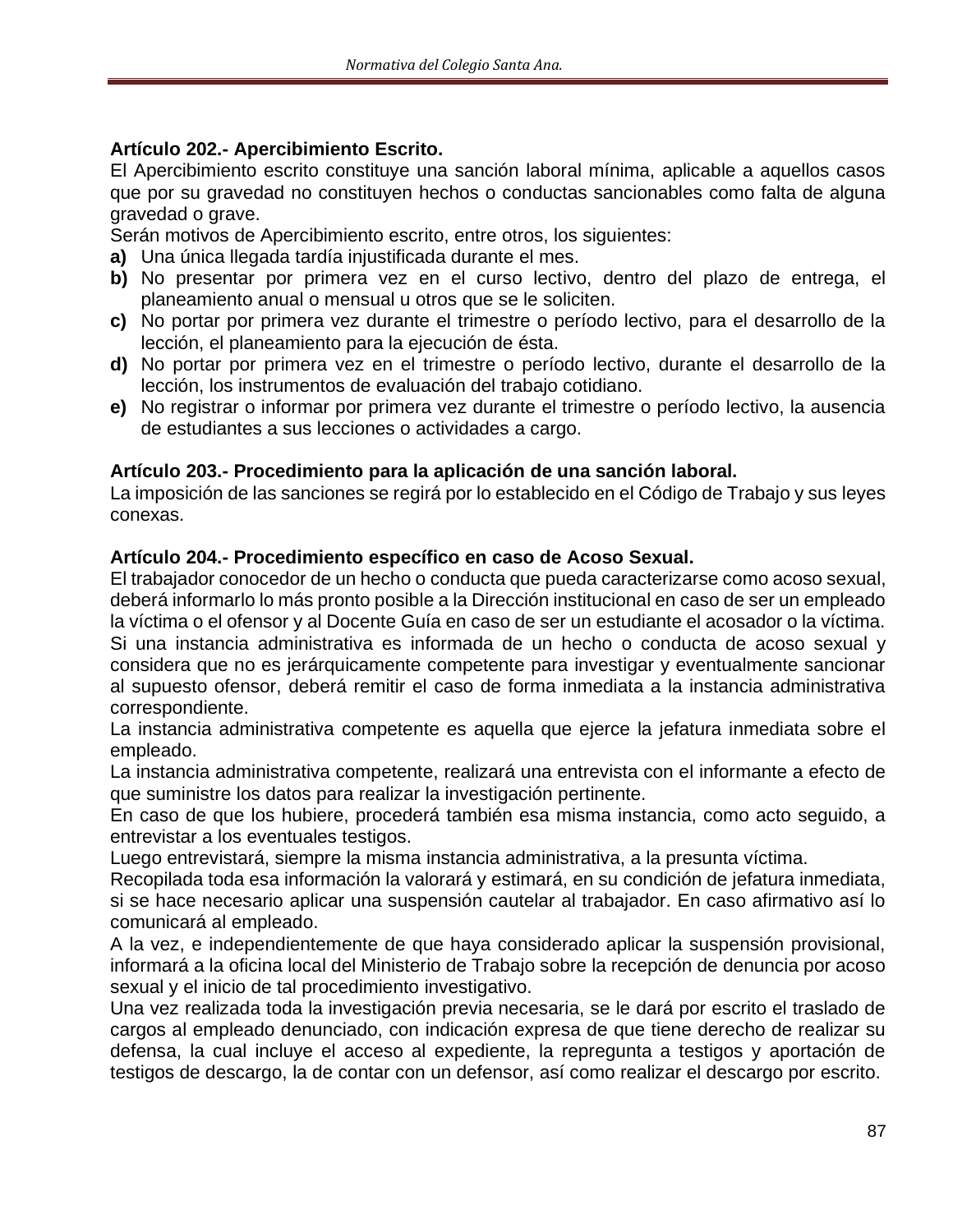Una vez recibido el descargo y realizada la recepción de pruebas, la jefatura inmediata procederá a valorar todo el cuadro fáctico y emitirá una decisión al respecto.

En caso de que la jefatura inmediata no sea la representante legal de la institución, la decisión de la ésta será tenida como una recomendación y la remitirá junto con todo el expediente, ante la representación legal de la institución, para que confirme o modifique lo actuado.

#### **Artículo 205.- Causales de despido.**

El despido de los empleados, sin responsabilidad para la institución, procede en los siguientes casos:

- **a)** Por el incumplimiento a las prohibiciones que se han establecido para los trabajadores del Colegio Santa Ana.
- **b)** Cuando se haya incurrido en alguna de las faltas graves que se han detallado.
- **c)** Cuando hayan sido sancionados por primera vez, con suspensión sin goce de salario e incurrieren por segunda vez, en un período no mayor de tres meses, o por tres veces en el mismo año calendario, en alguna falta de igual gravedad.
- **d)** Otras causales que contemple el ordenamiento jurídico costarricense.
- En especial, serán causas que producen el despido sin responsabilidad patronal, las siguientes:
- **a)** Cuando el trabajador se conduzca durante sus labores en forma abiertamente inmoral, o acuda a la injuria, a la calumnia o las vías de hecho contra su patrono;
- **b)** Cuando el trabajador cometa alguno de los actos enumerados en el inciso anterior contra algún compañero, durante el tiempo que se ejecutan los trabajos, siempre que como consecuencia de ello se altere gravemente la disciplina y se interrumpan las labores;
- **c)** Cuando el trabajador, fuera del lugar donde se ejecutan las faenas y en horas que no sean de trabajo, acuda a la injuria, a la calumnia o a las vías de hecho contra su patrono o contra los representantes de éste en la dirección de las labores, siempre que dichos actos no hayan sido provocados y que como consecuencia de ellos se haga imposible la convivencia y armonía para la realización del trabajo;
- **d)** Cuando el trabajador cometa algún delito o falta contra la propiedad en perjuicio directo del patrono o cuando cause intencionalmente un daño material en las máquinas, herramientas, materias primas, productos y demás objetos relacionados en forma inmediata e indudable con el trabajo;
- **e)** Cuando el trabajador comprometa con su imprudencia o descuido absolutamente inexcusable, la seguridad del lugar donde se realizan las labores o la de las personas que allí se encuentren;
- **f)** Cuando el trabajador deje de asistir al trabajo sin permiso del patrono, sin causa justificada durante dos días consecutivos o durante más de dos días alternos dentro del mismo mes calendario;
- **g)** Cuando el trabajador se niegue de manera manifiesta y reiterada a adoptar las medidas preventivas o a seguir los procedimientos indicados para evitar accidentes o enfermedades; o cuando el trabajador se niegue en igual forma a acatar en perjuicio del patrono las normas que éste o su representante en la dirección de los trabajos le indique con claridad para obtener la mayor eficacia y rendimiento en las labores que se están ejecutando;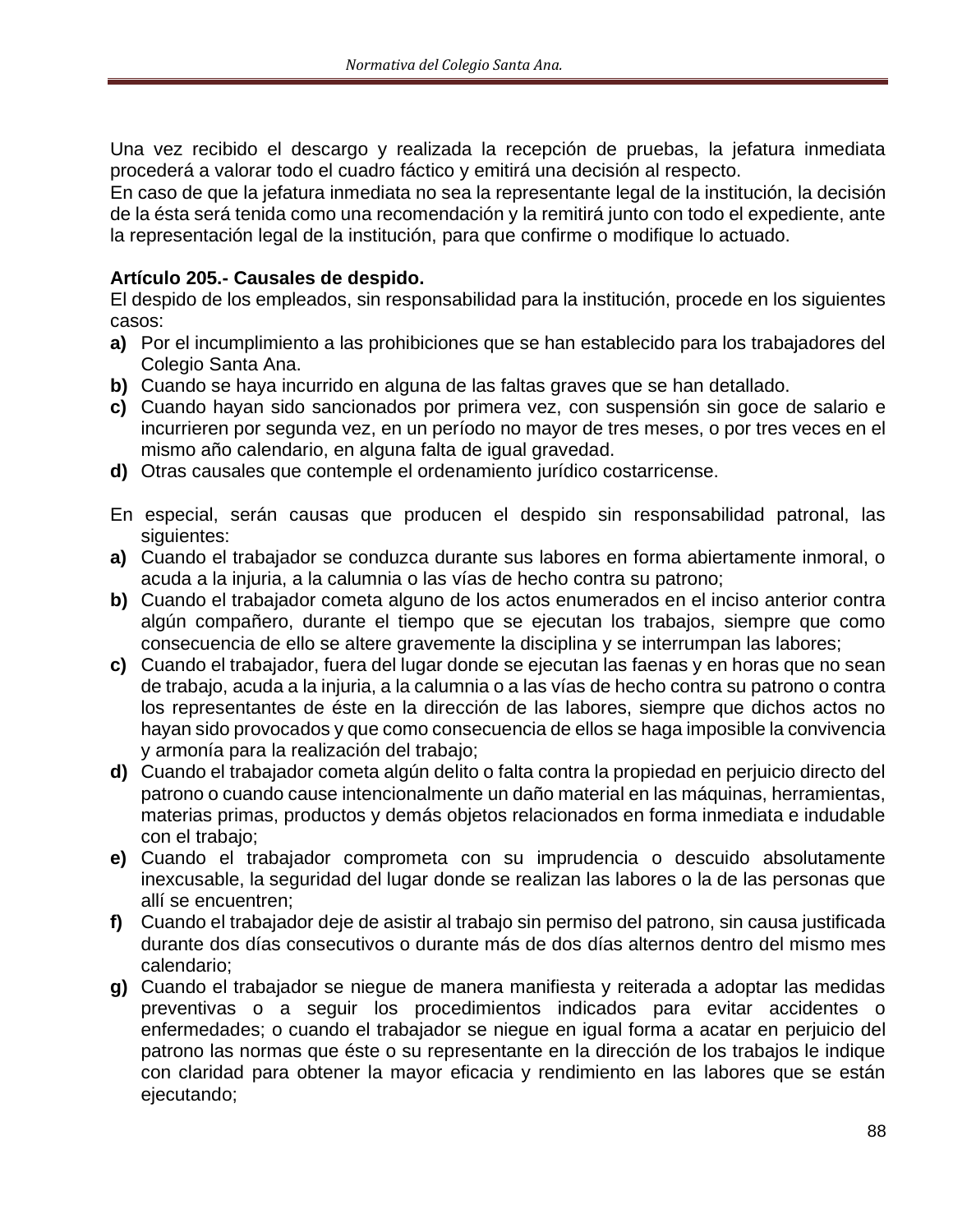- **h)** Cuando el trabajador al celebrar el contrato haya inducido en error al patrono, pretendiendo tener cualidades, condiciones o conocimientos que evidentemente no posee, o presentándole referencias o atestados personales cuya falsedad éste luego compruebe, o ejecutando su trabajo en forma que demuestre claramente su incapacidad en la realización de las labores para las cuales ha sido contratado; y
- **i)** Cuando el trabajador incurra en cualquier otra falta grave a las obligaciones que le imponga el contrato.

# **IV.3.1. DE LOS TRABAJADORES DOCENTES EN PARTICULAR**

#### **Artículo 206.**

Los profesores son los primeros responsables de la enseñanza en el marco de los respectivos ciclos y departamentos, y comparten la responsabilidad global de la acción educativa del Colegio Santa Ana junto con los otros sectores de la comunidad educativa.

#### **Artículo 207.- Perfil específico del Docente de la Asociación Centro Educativo Santa Ana.**

Por ser colaboradores esenciales en el desarrollo de la misión a la que ha sido llamada la Congregación de las Hermanas de la Caridad de Santa Ana en el ámbito educativo, la Asociación Centro Educativo Santa Ana además del perfil básico que tiene para todo trabajador institucional, tiene establecido el siguiente perfil específico para todo profesional docente que aspire a laborar para la Asociación:

#### Dimensión Intelectual-Pedagógica:

- a. Consciente de que es modelo para sus estudiantes. Educador en valores.
- b. Que ame su vocación educadora.
- c. Competente en su área e interesada en una capacitación y formación permanentes.
- d. Conocedora de las características típicas de las diferentes etapas de desarrollo de los/as estudiantes, así como de sus necesidades.
- e. Capaz de aceptar y promover a los estudiantes desde la realidad en que se encuentran y ayudarlos a desarrollar plenamente sus potencialidades.
- f. Con facilidad de comunicación oral y escrita en español. Con conocimientos en idiomas.
- g. Promotora del hábito de lectura y otros hábitos de la cultura: música, artes, deporte…
- h. Con capacidad de planificar contenidos y transmitirlos de forma creativa.
- i. Con capacidad de evaluar, de reflexionar y tomar decisiones a partir de los análisis sobre el desarrollo de las actividades y de los propios estudiantes.
- j. Familiarizado con las nuevas tecnologías de la información y comunicación (TIC's) y convencida de la utilidad de su implementación en el contexto educativo.
- k. Con apertura a proyectos de innovación y plurilingüismo.
- l. Que hace uso democrático y disciplinado de la autoridad que le corresponde.

#### **Artículo 208.**

El nombramiento de los profesores corresponde a la representante legal o Titular y/o representante legal de la Asociación, en coordinación con el o la directora de la institución. Los criterios de selección de los profesores serán los siguientes: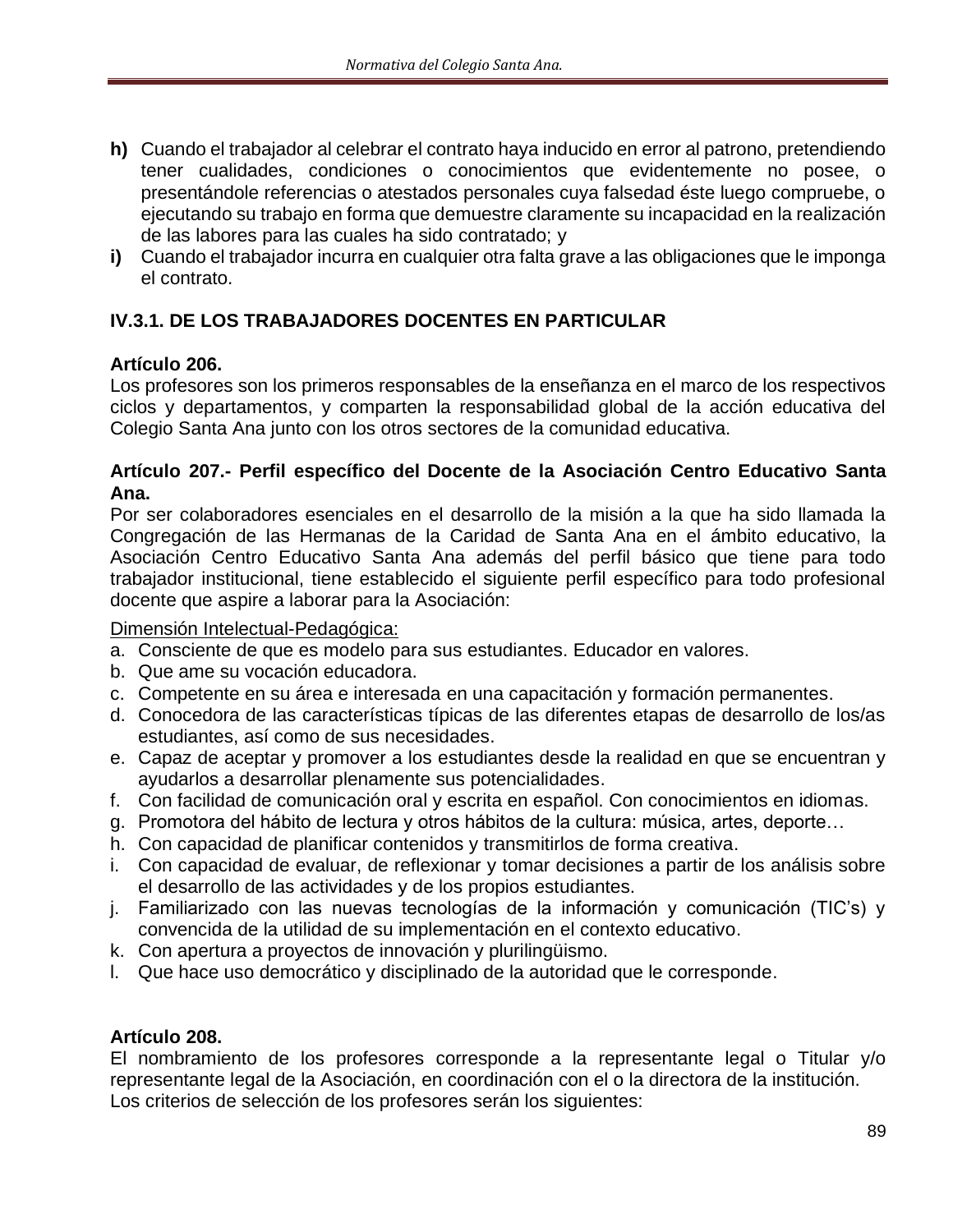- a. titulación idónea.
- b. aptitud para colaborar eficazmente en la acción educativa de acuerdo con el Carácter Propio del Centro.
- c. capacitación profesional experiencia eclesial/pastoral.
- d. Deberán presentar documento de antecedentes penales vigente concedido por el poder judicial.
- e. incorporado al colegio profesional respectivo.

# **Artículo 209.- Derechos de los Docentes.**

Los derechos básicos de los profesores que laboren para la Asociación Centro Educativo Santa Ana son los siguientes:

- **a)** Impartir la enseñanza con libertad, en el puesto docente que ocupen, mientras se apeguen a las políticas educativas del centro educativo y según los principios filosóficos del carácter propio.
- **b)** Reunirse en el centro previa autorización del Director/a y respetar el normal desarrollo de las actividades docentes.
- **c)** Hacer uso de los medios instrumentales y de las instalaciones del Colegio Santa Ana para la realización de la tarea educativa.
- **d)** Participar en la gestión del Colegio Santa Ana mediante el consejo de profesores.
- **e)** Recibir la remuneración económica conveniente como profesionales de la educación de acuerdo con el contrato laboral vigente, y tener la adecuada estabilidad y seguridad en el trabajo.
- **f)** Participar en grado/secciones y actividades de formación permanente, de acuerdo con los criterios o prioridades establecidas por el equipo directivo del Centro.
- **g)** Participar en actos oficiales y reuniones cuando sean convocados por razón de su responsabilidad en el Centro.
- **h)** Tendrá derecho a solicitar un único uniforme concedido por la institución, en caso de querer adquirir otros deberá costear el pago de estos.
- **i)** Recibir el trato y la consideración que merecen en el seno de la comunidad educativa por razón de la función que allí realizan.
- **j)** Ser respetados en sus convicciones o creencias religiosas.

# **Artículo 210.- Deberes básicos específicos de los Docentes.**

- **a)** Estar incorporado al Colegio de Licenciados y Profesores COLYPRO.
- **b)** Utilizar el uniforme diariamente concedido por la institución.
- **c)** En caso de cese laboral debe devolver el uniforme concedido por la institución.
- **d)** Los docentes respetarán en todo momento el Carácter Propio del Colegio Santa Ana y colaborarán en hacerlo realidad junto con el Equipo Directivo y los padres de estudiantes, de acuerdo con lo que establece esta Normativa.
- **e)** En particular, los deberes de los profesores son los siguientes:
	- i. Participar activamente en la elaboración, aplicación y evaluación de las programaciones de departamento, de acuerdo con las orientaciones del coordinador/a respectivo.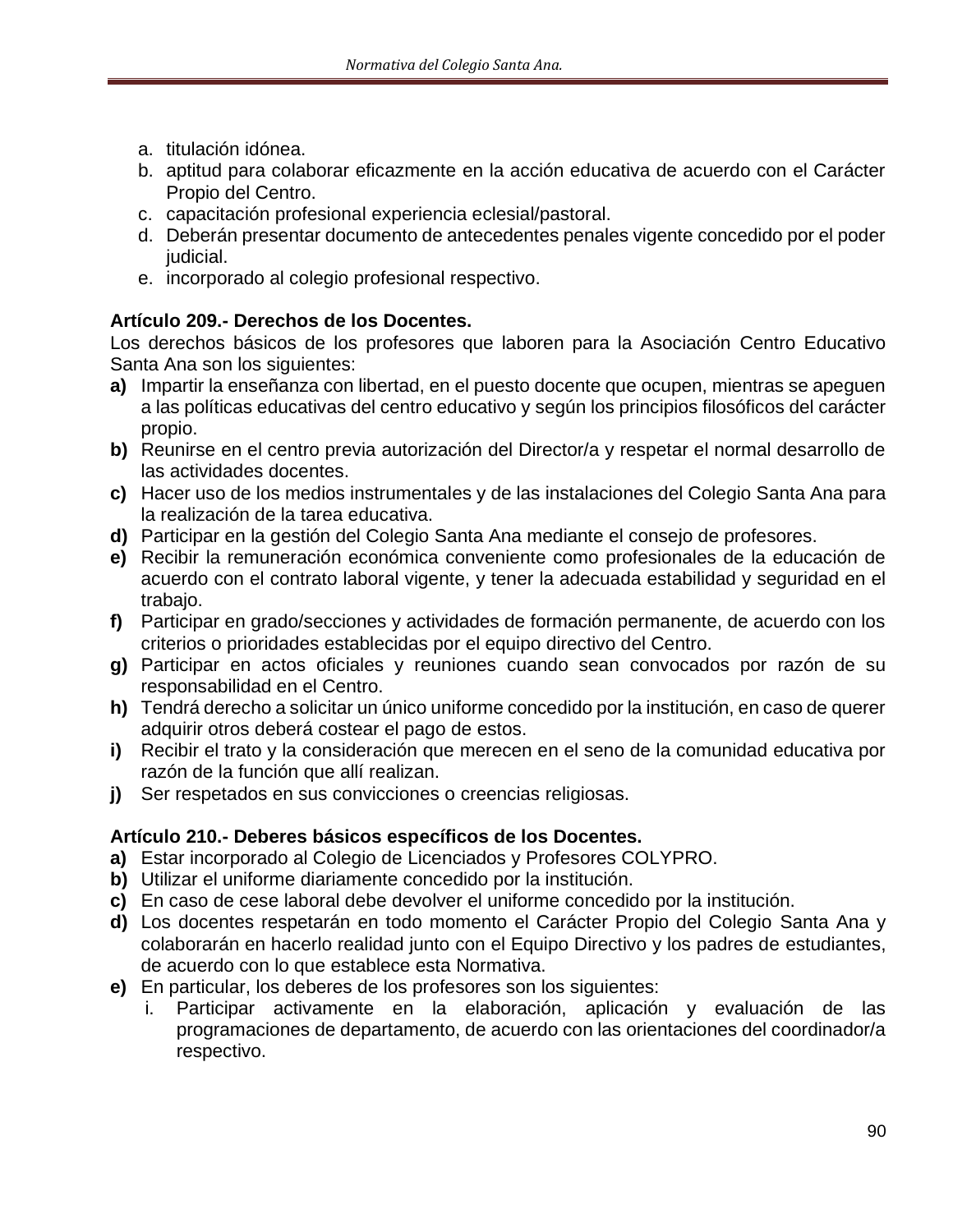- ii. Elaborar la programación de los departamentos de enseñanza que imparten de acuerdo con la programación de departamento y secundar las orientaciones recibidas relativas a la preparación de las unidades didácticas.
- iii. Evaluar los procesos de aprendizaje de los estudiantes teniendo en cuenta su situación personal y atendiendo a la diversidad de necesidades según la etapa educativa que estén cursando.
- iv. Colaborar con los profesores guía en la formación integral de los estudiantes y en la creación de un clima de orden y disciplina.
- v. Mantener una actitud de respeto y comprensión en el trato con los estudiantes, los padres de los estudiantes y los compañeros/as de trabajo, respetando las convicciones y creencias de cada uno.
- vi. Participar activamente en las reuniones del equipo de profesores de ciclo o de departamento, de los departamentos didácticos y del consejo de profesores, en las sesiones de evaluación y en los trabajos de formación permanente programados por la dirección del Centro.
- vii. Dar a los órganos de gobierno y de coordinación la información que les sea solicitada sobre la acción docente y educativa, como sobre cualquier otro asunto con el que esté relacionado.
- viii. En la medida de sus posibilidades, aceptar las responsabilidades que la Dirección les proponga porque así parezca conveniente para la organización interna del Colegio Santa Ana.
- ix. Cumplir el calendario y el horario escolar de acuerdo con la normativa vigente.
- x. Ejercer sus funciones con arreglo a las condiciones estipuladas en su contrato y/o nombramiento.
- xi. Guardar sigilo profesional y confidencialidad.
- xii. No impartir lecciones particulares remuneradas a los estudiantes del Colegio Santa Ana.
- xiii. Entregar por escrito a los estudiantes de grado/sección, al inicio del curso lectivo, los criterios y procedimientos de calificación, así como los contenidos mínimos de cada materia, que serán comunes para todos los grupos de un mismo nivel.
- xiv. Atender en un plazo máximo de 15 días dentro del horario no lectivo, a los padres o tutores legales de los estudiantes que así lo solicitan, así como dejar constancia escrita de las entrevistas mantenidas.
- xv. Archivar y conservar en la institución los exámenes realizados por los estudiantes hasta tres meses después de terminado el grado/sección escolar. En caso de que se produjera reclamación por alguna calificación, los profesores deberán conservar los exámenes de la materia reclamada, hasta que quede resuelto el caso.
- xvi. El/la director/a del Centro y los coordinadores/as de departamento velarán por el cumplimiento de las obligaciones de los profesores en su acción docente. En caso de faltas laborales, darán la oportuna información al Director/a para que tome las decisiones que considere oportunas en cada caso, de acuerdo con la legislación vigente.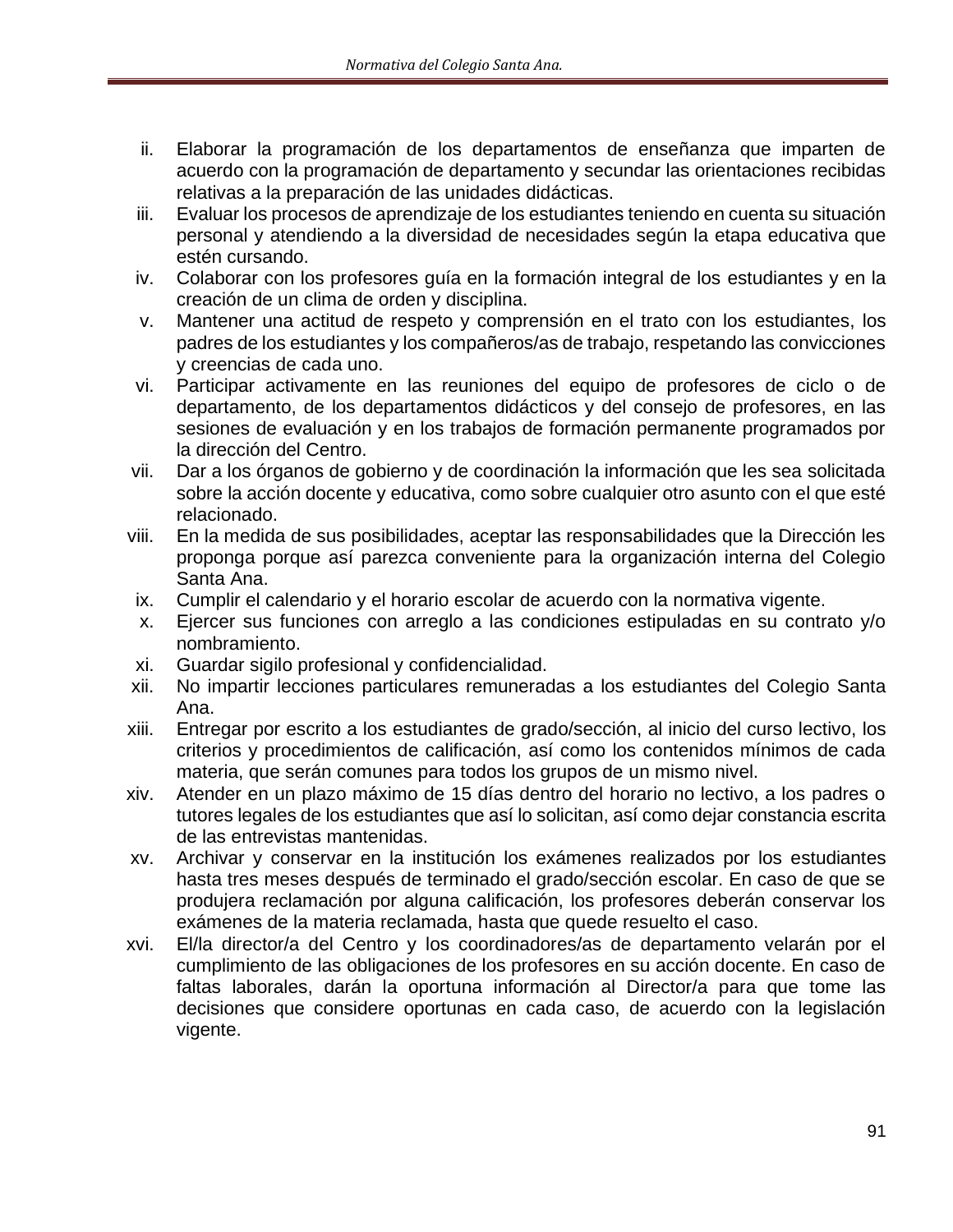## **Artículo 211.**

- **a)** La participación de los profesores en la vida del Colegio Santa Ana se realiza, sobre todo, mediante la acción docente que realizan, el trabajo en los equipos de ciclo y en los departamentos didácticos, y el ejercicio de la función tutorial.
- **b)** La participación de los profesores en la gestión del Centro educativo tiene lugar a través del consejo y el ejercicio de las funciones asignadas a los otros órganos de gobierno y de coordinación unipersonal y colegiada en que intervengan.

## **Artículo 212.- VALORACIÓN DE LA LABOR DOCENTE**

La valoración del trabajo docente constituye un proceso permanente y de constante retroalimentación, para verificar que se está brindando un servicio educativo de calidad y acorde con el Carácter Propio de los centros educativos animados por la Congregación de las Hermanas de la Caridad de Santa Ana.

Por tal motivo, su realización es una tarea prioritaria en la administración de los centros educativos y, por ende, responsabilidad primaria de la Dirección y de los Coordinadores de Departamento.

#### **Artículo 213.**

Con el propósito de valorar el trabajo docente realizado por los profesionales del área, el Colegio Santa Ana implementará estrategias e instrumentos para el acompañamiento del docente en su labor de aula, así como en la preparación de esta y la evaluación pedagógica. A través del instrumento del instrumento confeccionado para tal fin. Tales estrategias e instrumentos serán de conocimiento del cuerpo docente.

## **IV.3.2. FALTAS DE OTROS MIEMBROS DE LA COMUNIDAD EDUCATIVA.**

#### **Artículo 214.**

Sin perjuicio de la regulación que se deriva del régimen específico de la relación de los distintos miembros de la Comunidad Educativa con el Colegio Santa Ana y la Asociación Centro Educativo Santa Ana (civil, mercantil, canónica, etc.), la alteración de la convivencia de estos miembros de la Comunidad Educativa podrá ser corregida por la Dirección institucional o la Titular con la adopción de las siguientes medidas:

- **a)** Amonestación verbal y por escrito.
- **b)** La institución se reservará el derecho de ingreso a las instalaciones educativas.
- **c)** Denuncia ante la autoridad judicial.

## **IV.3.3.- EL PERSONAL DE ADMINISTRACIÓN Y SERVICIOS**

## **Artículo 215.**

- **a)** El personal de administración y servicios forma parte de la comunidad educativa y colabora en el trabajo escolar mediante la realización de las tareas encargadas a cada uno.
- **b)** El personal de administración y servicios es nombrado y cesado por la presidenta de la asociación, y realiza su trabajo en dependencia de la misma o del Administrador/a, según los casos.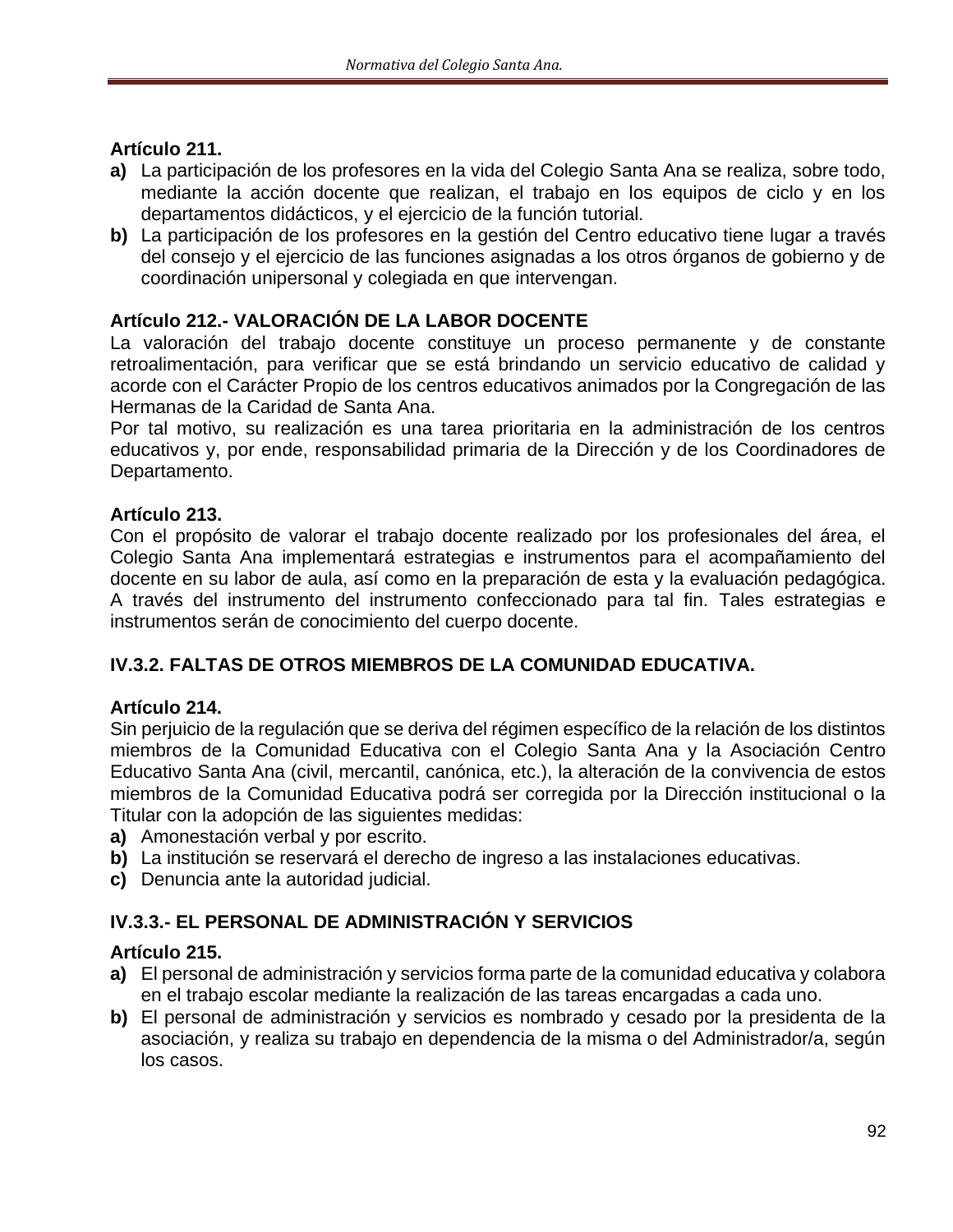## **Artículo 216- Derechos específicos del personal administrativo y de servicio.**

Serán derechos específicos del personal de administración y servicios los siguientes:

- **a)** Tener la dedicación adecuada y disponer de los medios necesarios para realizar las funciones encomendadas con eficacia y realización personal.
- **b)** Recibir la remuneración económica conveniente según la función que realiza en cada caso y de acuerdo con la legislación vigente, y tener estabilidad y seguridad en el trabajo.
- **c)** Participar en la vida y la gestión del Colegio Santa Ana de acuerdo con lo que establece el presente Reglamento.
- **d)** Presentar peticiones al órgano de gobierno que corresponda en cada caso.

#### **Artículo 217- Deberes específicos del personal administrativo y de servicio.**

Serán deberes específicos del personal de administración y servicios son los siguientes:

- **a)** Conocer y respetar el Carácter Propio del Colegio Santa Ana y colaborar en su realización en el ámbito de las competencias respectivas.
- **b)** Realizar las tareas que le sean encomendadas en el marco de las condiciones estipuladas en el contrato de trabajo.
- **c)** Adoptar una actitud de colaboración hacia todos los miembros de la comunidad educativa y favorecer el orden y la disciplina de los estudiantes.
- **d)** Mantener un buen ejemplo de vida como trabajador que es en una institución católica.

**Artículo 218- Ejecución de los protocolos de actuación estipulados por el Ministerio de Educación Pública.** En caso de presentarse alguna situación en la que se deba aplicar un protocolo de actuación para denuncia o seguimiento de alguna acción en particular, el Colegio Santa Ana aplicará los emanados por el Ministerio de Educación pública.

# **DISPOSICIONES FINALES**

#### **Artículo 218**

La presente Normativa institucional será dada a conocer y deberá ser estudiada al inicio de cada curso lectivo, por el personal docente, en las primeras reuniones de trabajo.

## **Artículo 219**

La presente Normativa será objeto de revisión total en la última reunión anual del Equipo Directivo, el cual recomendará las modificaciones que considere pertinentes, para la mejor marcha del Colegio Santa Ana.

## **Artículo 220**

Las presentes disposiciones normativas rigen a partir del curso lectivo dos mil trece y derogan cualquier otra regulación institucional que se le opongan.

## **Artículo 221**

El Equipo Directivo del Colegio Santa Ana será directamente responsable de la aplicación de esta Normativa y de complementar el contenido en aquellos asuntos que requieren una regulación más detallada.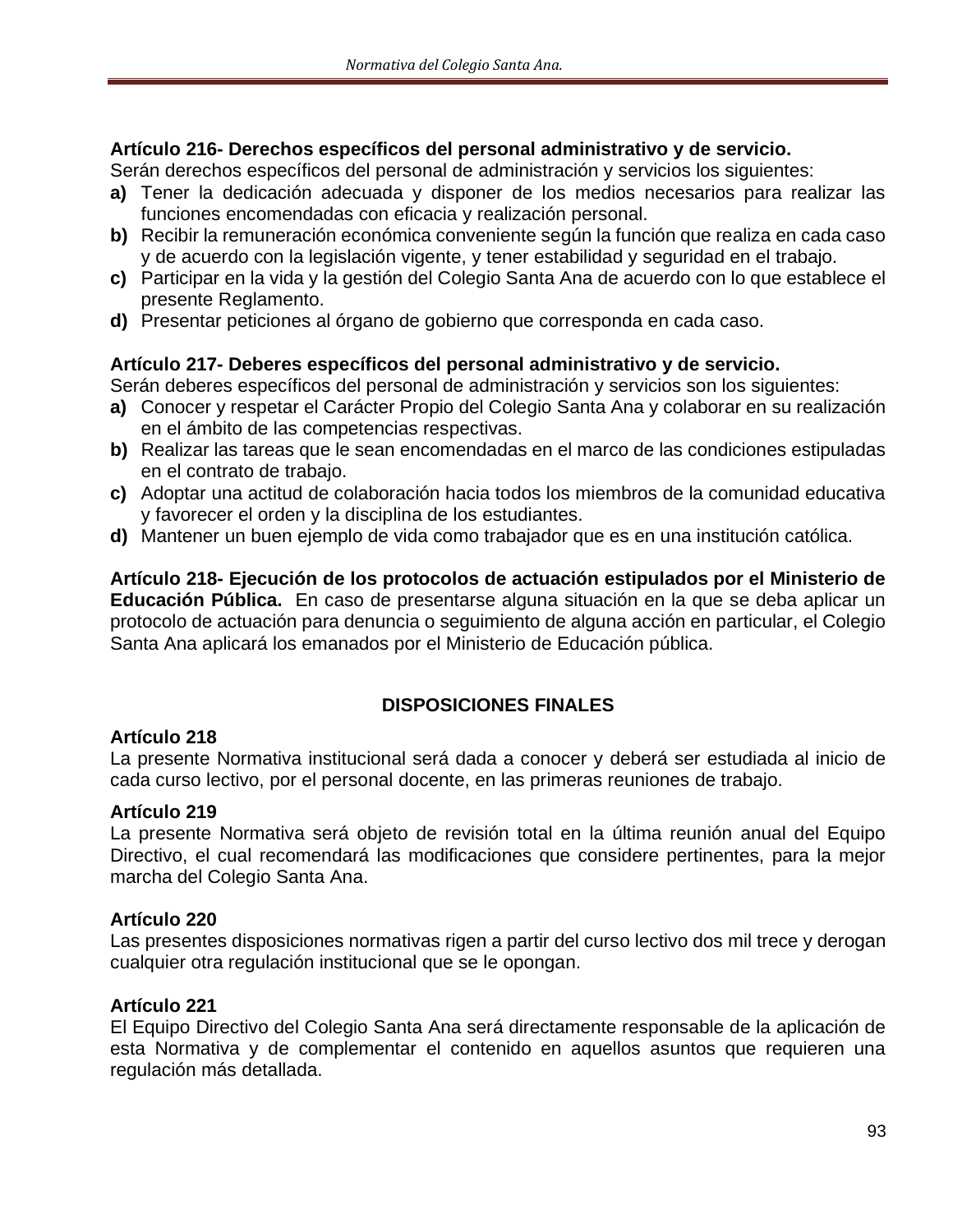#### **Artículo 222**

Cuando sea conveniente, el/la Director/a del Colegio Santa Ana adaptará la presente normativa a las disposiciones de la autoridad educativa competente que impliquen cambios en el articulado, y lo revisará periódicamente en orden a garantizar la adecuación a las necesidades de la institución.

**Artículo 223:** La presente normativa tendrá total validez para la modalidad presencial y también en los ajustes o estrategias virtuales o a distancia por excepción que sean implementado mientras prevalezca la pandemia por el COVID-19 y a las directrices establecidas por los órganos competentes del Poder Ejecutivo y autoridades del ramo al efecto.

**Se ha emitido la presente Normativa Institucional del Colegio Santa Ana, el día 20 de Febrero del 2022**

> Hna Yadira Murcia Ureña Delegada Provincial de Educación

Hna. Yadira Murcia Ureña **Titular** 

Msc. Ethelgive Jiménez Castillo Directora Académica Colegio Santa Ana

Responsables Técnicos Jurídicos **Bufete Ortiz y Asociados**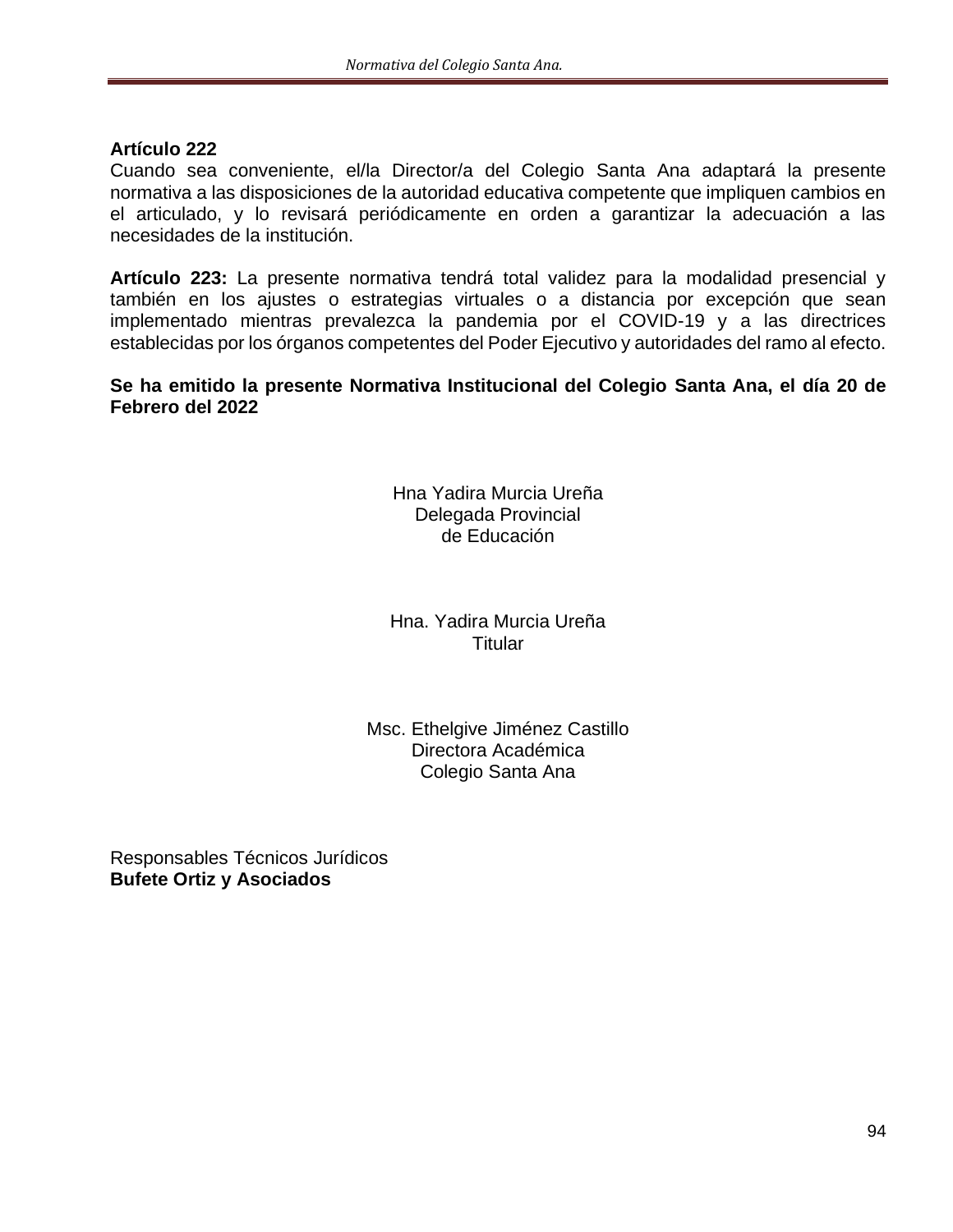## **GLOSARIO**

Acción Correctiva: Consistirán en estrategias pedagógicas que, con carácter general o individual, se establecen para el mejor logro de los fines y objetivos del proceso de enseñanza y de aprendizaje.

Adecuación Curricular: Son todas las adaptaciones que se hacen al curriculum por el docente para facilitar el proceso de enseñanza y aprendizaje en el educando.

Estudiante(a): Es la palabra que permite referirse a quienes se dedican a la aprehensión, puesta en práctica y lectura de conocimiento sobre alguna ciencia, disciplina o arte.

Comunidad Educativa: La comunidad educativa es fruto de la integración armónica de todos los elementos que intervienen en el centro: Titularidad, estudiantes, personal docente, padres de estudiantes y personal de administración y servicios

Coordinador(a): El Coordinador/a de departamento es responsable de dirigir, impulsar y coordinar las actividades educativas del departamento respectivo y de realizar las funciones que el Director/a del centro delegue en él/la.

Coordinador de Pastoral: El coordinador/a de pastoral es el responsable de promover, animar y evaluar la acción evangelizadora del centro, en fidelidad a su Carácter Propio.

Consejo de Profesores: El Consejo de profesores es el órgano de gobierno colegiado formado por la totalidad de los docentes que imparten la enseñanza en el centro.

Deserción: Es la acción de desertar. Esto implica abandonar las obligaciones y separarse de las concurrencias que se solían frecuentar. La palabra escolar, por su parte hace referencia aquello que es perteneciente o relativo al estudiante o a la escuela, se utiliza para referiré aquellos estudiantes que dejan de asistir a clases y quedan fuera del sistema educativo.

Directora: El/la Director/a del Colegio es responsable de dirigir y coordinar el conjunto de las actividades educativo académicas de los diferentes niveles, sin perjuicio de las competencias reservadas a la Titular y al consejo directivo del Colegio.

Entidad Titular: es la congregación de Hermanas de la Caridad de Santa Ana, esta define la identidad y el estilo educativo del centro, y tiene la responsabilidad última ante la sociedad, el ministerio de educación, los padres o responsables de estudiantes, el profesorado, el personal administrativo y servicio.

Equipo Directivo: El equipo directivo del centro es el órgano colegiado que da cohesión y continuidad a la acción educativa que se realiza en las diferentes etapas del centro y colabora con la directora del centro en la organización, dirección y coordinación de la acción educativa realizada por los diferentes equipos de profesores.

Evaluación: es un proceso de análisis que ayuda a conocer si la acción educativa-pastoral global del centro responde a los objetivos propuestos y si progresa con el ritmo previsto, y orienta la mejora constante del trabajo escolar.

Faltas: Incumplimiento de deberes y obligaciones normativas por parte de la comunidad educativa.

Presidente de la Asociación: Es la persona que asume la presidencia de la Asociación Educativa, es asignada por la Entidad Titular de acuerdo con la propuesta de elección de las Hermanas que forman la Asamblea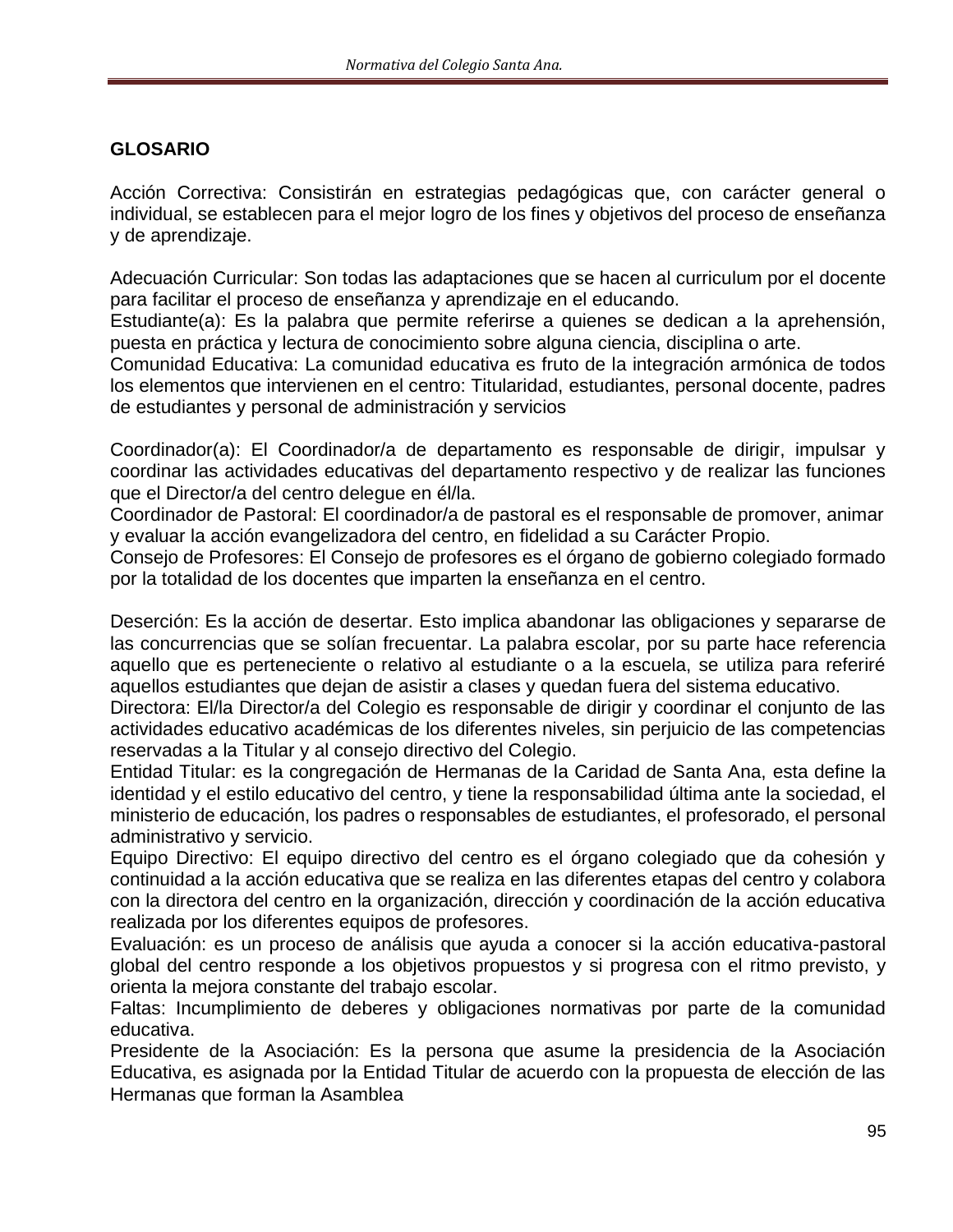Profesores: Son los responsables de la enseñanza en el marco de los respectivos ciclos y departamentos, y comparten la responsabilidad global de la acción educativa del centro junto con los otros sectores de la comunidad educativa.

Profesor Guía: El profesor/a guía de grado/sección es el docente responsable de velar por la aplicación del planes y programas de estudio en la acción docente y educativo-pastoral dirigida a un grupo de estudiantes, y tiene la misión de atender a la formación integral de cada uno de ellos, y seguir día a día su proceso de aprendizaje y maduración personal, ayudándoles a tomar decisiones con vistas a las opciones posteriores, de continuación de estudios o de entrada en el mundo del trabajo.

Subdirector(a) y/o Asistente de Dirección: El subdirector y/o Asistente de Dirección del Centro es responsable de dirigir, impulsar y coordinar las actividades educativas de la etapa respectiva y de realizar las funciones que el Director/a del Centro delegue en él.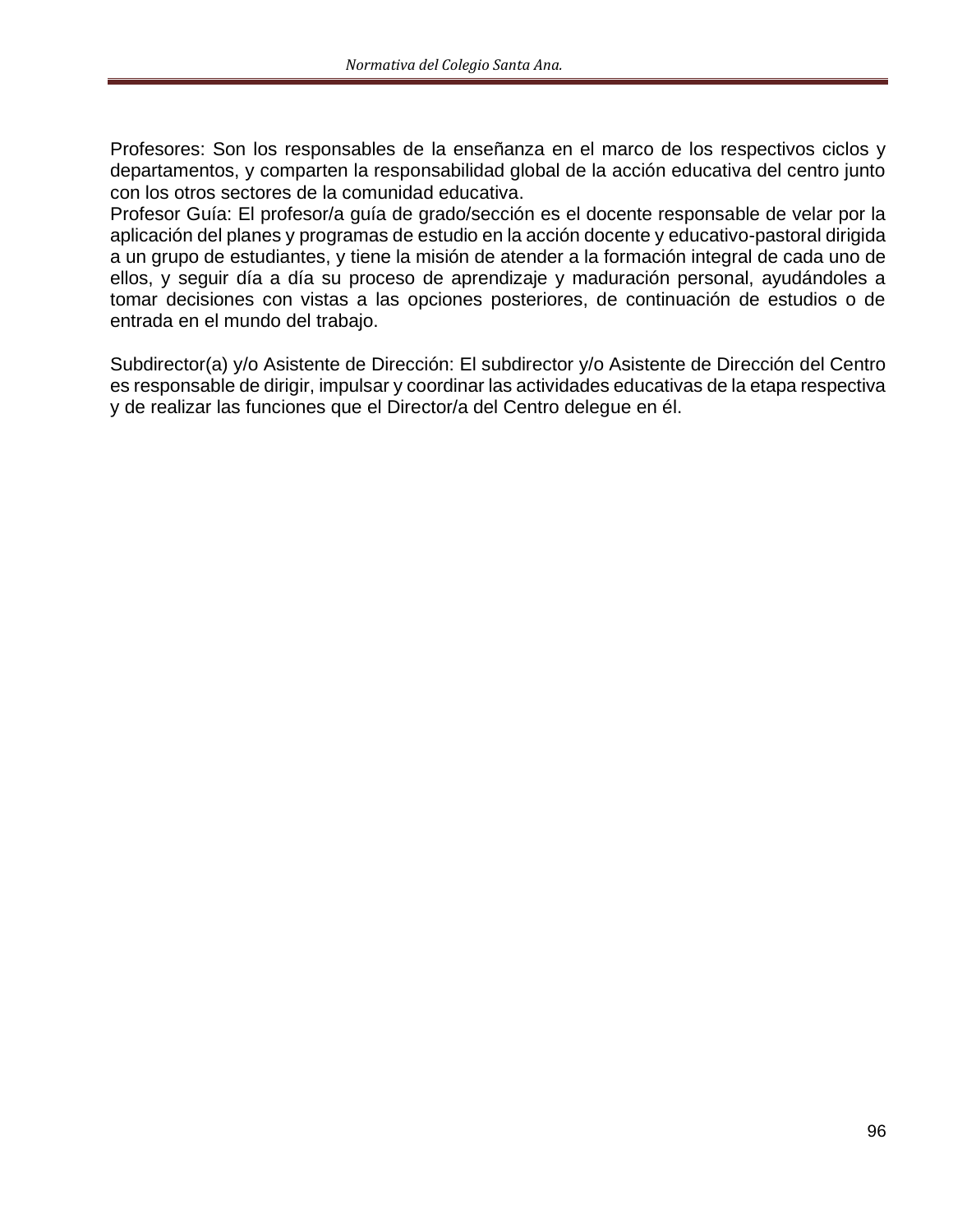#### ANEXO 1

#### COLEGIO SANTA ANA TABLA DE CALIFICACIÓN DE LA CONDUCTA

NOMBRE DEL ALUMNO: \_\_\_\_\_\_\_\_\_\_\_\_\_\_\_\_\_\_\_\_\_\_\_\_\_\_\_\_\_\_\_\_\_\_\_\_ AÑO: \_\_\_\_\_\_\_\_\_\_\_\_\_

PROFESORA GUÍA: \_\_\_\_\_\_\_\_\_\_\_\_\_\_\_\_\_\_\_\_\_\_\_\_\_\_\_\_\_\_\_NIVEL \_\_\_\_SECCIÓN \_\_\_

| <b>INDICADORES</b>                                                                                                     |                         | I-T | $II-T$ | $III-T$ | A |
|------------------------------------------------------------------------------------------------------------------------|-------------------------|-----|--------|---------|---|
| <b>1. RESPONSABILIDAD</b>                                                                                              | 27 pts                  |     |        |         |   |
| 1.1 Evita pedir permiso para faltar con el uniforme.                                                                   | $\overline{2}$          |     |        |         |   |
| 1.2 Se abstiene de ingerir alimento sin autorización durante las lecciones, actos<br>cívicos, culturales y religiosos. | 3                       |     |        |         |   |
| 1.3 Evita pedir permisos y permanecer fuera del aula durante las lecciones.                                            | 3                       |     |        |         |   |
| 1.4 Evita realizar tareas o trabajos en momentos que no corresponden                                                   | $\overline{\mathbf{4}}$ |     |        |         |   |
| 1.5 Entrega las justificaciones de llegadas tardías y ausencias en el plazo<br>establecido.                            | $\overline{2}$          |     |        |         |   |
| 1.6 Participa responsablemente en los simulacros de evacuación.                                                        | $\overline{2}$          |     |        |         |   |
| 1.7 Acata las indicaciones de los docentes desde la primera vez que se les da.                                         | 5                       |     |        |         |   |
| 1.8 Participa y colabora en la preparación y ejecución de las actividades cívicas,<br>religiosas y culturales.         | $\overline{3}$          |     |        |         |   |
| <b>DIMENSIÓN INDIVIDUAL</b><br>2.                                                                                      | 21 pts                  |     |        |         |   |
| 2.1 Manifiesta una actitud de superación personal.                                                                     | 3                       |     |        |         |   |
| 2.2 Se expresa y comunica con una actitud adecuada de respeto.                                                         | 4                       |     |        |         |   |
| 2.3 Analiza, valora y transforma la realidad en forma positiva.                                                        | $\overline{2}$          |     |        |         |   |
| 2.4 Manifiesta autonomía en la acción para tomar sus propias decisiones.                                               | $\overline{2}$          |     |        |         |   |
| 2.5 Actúa con responsabilidad para llevar a cabo los compromisos adquiridos.                                           | 4                       |     |        |         |   |
| 2.6 Manifiesta interés en su trabajo diario.                                                                           | 4                       |     |        |         |   |
| 2.7 Permite que se le oriente en el crecimiento de su formación personal.                                              | $\overline{2}$          |     |        |         |   |
| 3. DIMENSIÓN SOCIAL                                                                                                    | 34 pts                  |     |        |         |   |
| 3.1 Al comunicarse con los demás expresa con respeto sus pensamientos.                                                 | 3                       |     |        |         |   |
| 3.2 Colabora activamente en el trabajo en equipo.                                                                      | 3                       |     |        |         |   |
| 3.3 Participa activamente en la vida y marcha de su grupo y del colegio.                                               | 3                       |     |        |         |   |